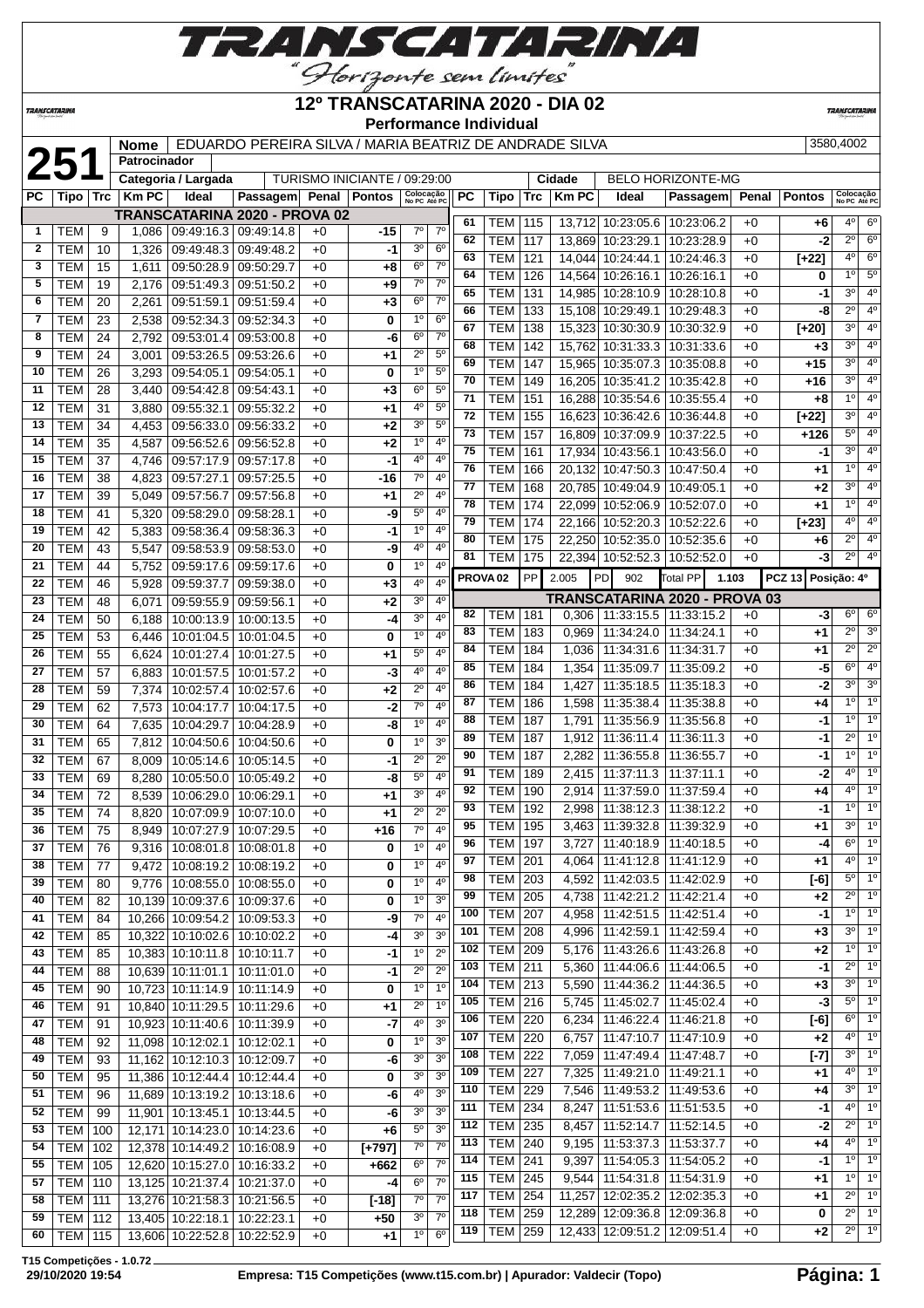

#### **TRANSCATARINA**

#### **12º TRANSCATARINA 2020 - DIA 02 Performance Individual**

**TRANSCATARIN** 

**21 Nome** EDUARDO PEREIRA SILVA / MARIA BEATRIZ DE ANDRADE SILVA 3580,4002

|  | 2580 1002 |
|--|-----------|

|     | 251            |            | Patrocinador        |                   |                                     |              |                              |                           |                |     |                     |            |                |                                   |                               |              |                              |                           |                            |
|-----|----------------|------------|---------------------|-------------------|-------------------------------------|--------------|------------------------------|---------------------------|----------------|-----|---------------------|------------|----------------|-----------------------------------|-------------------------------|--------------|------------------------------|---------------------------|----------------------------|
|     |                |            | Categoria / Largada |                   |                                     |              | TURISMO INICIANTE / 09:29:00 |                           |                |     |                     |            | Cidade         |                                   | BELO HORIZONTE-MG             |              |                              |                           |                            |
| PC  | Tipo           | <b>Trc</b> | <b>KmPC</b>         | Ideal             | Passagem                            |              | Penal   Pontos               | Colocação<br>No PC Até PC |                | PC  | Tipo                | Trc        | <b>Km PC</b>   | Ideal                             | Passagem                      | Penal        | Pontos                       | Colocação<br>No PC Até PC |                            |
| 120 | <b>TEM</b>     | 261        | 12,823 12:10:44.8   |                   | 12:10:43.4                          | $+0$         | $[-14]$                      | 5°                        | $1^{\circ}$    | 181 | TEM                 |            |                |                                   | 13:18:44.0   13:18:42.6       |              |                              | $7^{\circ}$               | $1^{\circ}$                |
| 121 | <b>TEM</b>     | 264        | 13,197 12:11:35.4   |                   | 12:11:34.8                          | $+0$         | -6                           | 40                        | 1 <sup>0</sup> | 182 | <b>TEM</b>          | 414<br>415 | 8,565<br>8,724 | 13:19:12.3                        | 13:19:12.6                    | $+0$<br>$+0$ | $[-14]$<br>+3                | $1^{\circ}$               | 1 <sup>°</sup>             |
| 122 | <b>TEM</b>     | 264        | 13.334 12:11:55.9   |                   | 12:11:56.0                          | $+0$         | $+1$                         | $2^{\circ}$               | $1^{\circ}$    | 197 | <b>TEM</b>          | 420        | 9,161          |                                   | 13:20:19.4   13:20:19.5       | $+0$         | +1                           | $4^{\circ}$               | 1 <sup>°</sup>             |
| 123 | <b>TEM</b>     | 266        | 13,422 12:12:10.9   |                   | 12:12:11.5                          | $+0$         | $+6$                         | $5^{\circ}$               | 1 <sup>0</sup> | 198 | TEM                 | 421        |                |                                   | 13:20:33.7   13:20:33.3       | $+0$         | -4                           | $4^{\circ}$               | 1 <sup>°</sup>             |
| 124 | TEM            | 268        | 13,958 12:13:04.1   |                   | 12:13:03.9                          | $+0$         | -2                           | $2^{\circ}$               | 1 <sup>0</sup> | 199 | <b>TEM</b>          |            | 9,256          |                                   |                               |              |                              | $4^{\circ}$               | 1 <sup>°</sup>             |
| 125 | <b>TEM</b>     | 269        | 14,070 12:13:17.7   |                   | 12:13:18.0                          | +0           | $+3$                         | 4º                        | 1 <sup>0</sup> | 200 | <b>TEM</b>          | 421<br>424 | 9,371          | 13:20:56.7                        | 13:20:56.2                    | $+0$         | -5                           | 3°                        | $1^{\circ}$                |
| 126 | <b>TEM</b>     | 273        | 14.495 12:14:03.3   |                   | 12:14:03.4                          | $+0$         | $+1$                         | $1^{\circ}$               | 1 <sup>0</sup> | 201 | <b>TEM</b>          | 425        | 9,716          | 13:22:02.0                        | 13:22:02.5                    | $+0$         | +5                           | $3^{\circ}$               | 1 <sup>°</sup>             |
| 127 | <b>TEM</b>     | 275        |                     |                   | 14,930 12:14:47.3 12:14:47.5        | $+0$         | $+2$                         | 3 <sup>o</sup>            | 1 <sup>0</sup> | 202 |                     |            | 9,873          |                                   | 13:22:31.9   13:22:31.5       | $+0$         | -4                           | $4^{\circ}$               | $1^{\circ}$                |
| 128 | <b>TEM</b>     | 277        |                     |                   | 15,008 12:14:59.0 12:14:58.7        | $+0$         | -3                           | 4°                        | 1 <sup>0</sup> |     | TEM                 | 426        | 10,144         |                                   | 13:23:21.1   13:23:20.9       | $+0$         | $-2$                         | $2^{\circ}$               | 1 <sup>°</sup>             |
| 129 | <b>TEM</b>     | 279        | 15,375 12:16:01.8   |                   | 12:16:01.8                          | $+0$         | 0                            | $1^{\circ}$               | 1 <sup>0</sup> | 203 | <b>TEM</b>          | 427        | 10,244         | 13:23:35.5   13:23:35.7           |                               | $+0$         | $+2$                         | $4^{\circ}$               | 1 <sup>°</sup>             |
| 131 | <b>TEM</b>     | 287        |                     | 16,474 12:18:49.5 | 12:18:49.8                          | $+0$         | $+3$                         | 3 <sup>o</sup>            | 1 <sup>0</sup> | 204 | TEM                 | 440        | 1,634          | 13:33:26.0   13:33:25.5           |                               | $+0$         | -5                           |                           |                            |
| 132 | <b>TEM</b>     | 287        | 16,711              | 12:19:11.4        | 12:19:11.6                          | $+0$         | $+2$                         | 3 <sup>o</sup>            | 1 <sup>0</sup> |     | PROVA <sub>03</sub> | PP         | 279            | PD<br>78                          | <b>Total PP</b><br>201        |              | <b>PCZ 14</b><br>Posição: 1º |                           |                            |
| 133 | <b>TEM</b>     | 288        |                     |                   | 16,892 12:19:30.9 12:19:30.4        | $+0$         | -5                           | 6 <sup>o</sup>            | $1^{\circ}$    |     |                     |            |                |                                   | TRANSCATARINA 2020 - PROVA 04 |              |                              |                           |                            |
| 134 | <b>TEM</b>     | 290        |                     |                   | 17,085 12:19:58.9 12:19:58.0        | $+0$         | $[-9]$                       | $7^\circ$                 | 1 <sup>0</sup> | 210 | TEM                 | 6          |                | $0,613$   14:15:58.7   14:15:59.1 |                               | $+0$         | +4                           | $6^{\circ}$               | $6^{\circ}$                |
| 135 | <b>TEM</b>     | 290        |                     |                   | 17,401   12:20:33.4   12:20:33.8    | $+0$         | +4                           | 4º                        | 1 <sup>0</sup> | 211 | TEM                 | 9          | 0,983          |                                   | 14:16:51.7 14:16:51.3         | $+0$         | -4                           | $4^{\circ}$               | 4 <sup>o</sup>             |
| 136 | <b>TEM</b>     | 295        |                     |                   | 17,549 12:21:01.8 12:21:02.0        | $+0$         | $+2$                         | $2^{\circ}$               | 1 <sup>0</sup> | 212 | <b>TEM</b>          | 16         | 1,761          | 14:18:41.2                        | 14:18:41.1                    | $+0$         | -1                           | $3^{\circ}$               | 3 <sup>o</sup>             |
| 137 | <b>TEM</b>     | 299        |                     |                   | 18,536 12:25:02.3 12:25:02.2        | $+0$         | $-1$                         | 30                        | 1 <sup>0</sup> | 214 | <b>TEM</b>          | 25         | 3,471          |                                   | 14:22:29.4   14:22:29.4       | $+0$         | 0                            | 10                        | 1 <sup>°</sup>             |
| 138 | <b>TEM</b>     | 301        |                     |                   | 18,668 12:25:18.2 12:25:18.2        | $+0$         | 0                            | 1 <sup>0</sup>            | 1 <sup>0</sup> | 215 | <b>TEM</b>          | 39         | 4,686          | 14:27:11.2                        | 14:27:10.4                    | $+0$         | -8                           | $4^{\circ}$               | $2^{\circ}$                |
| 139 | <b>TEM</b>     | 303        |                     |                   | 18,866 12:25:48.3 12:25:48.5        | $+0$         | $+2$                         | 40                        | 1 <sup>0</sup> | 216 | <b>TEM</b>          | 41         | 4,901          |                                   | 14:27:49.1   14:27:48.5       | $+0$         | -6                           | $5^\circ$                 | 3 <sup>o</sup>             |
| 140 | <b>TEM</b>     | 306        | 19,070 12:26:19.0   |                   | 12:26:19.4                          | $+0$         | +4                           | $2^{\circ}$               | 1 <sup>0</sup> | 217 | TEM                 | 46         | 5,372          | 14:29:15.8                        | 14:29:16.8                    | $+0$         | +10                          | $4^{\circ}$               | $2^{\circ}$                |
| 141 | <b>TEM</b>     | 311        | 19,524 12:27:15.1   |                   | 12:27:15.6                          | $+0$         | $+5$                         | 3 <sup>o</sup>            | 1 <sup>0</sup> | 218 | <b>TEM</b>          | 48         | 5,600          |                                   | 14:29:50.3   14:29:50.4       | $+0$         | +1                           | $2^{\circ}$               | $2^{\circ}$                |
| 142 | TEM            | 316        |                     |                   | 20,424 12:29:16.5 12:29:16.5        | $+0$         | 0                            | $1^{\circ}$               | 1 <sup>0</sup> | 219 | TEM                 | 52         | 5,970          | 14:30:48.8   14:30:49.2           |                               | $+0$         | +4                           | 4 <sup>o</sup>            | $2^{\circ}$                |
| 143 | <b>TEM</b>     | 323        | 21,560 12:31:30.1   |                   | 12:31:30.0                          | $+0$         | -1                           | $1^{\circ}$               | 1 <sup>0</sup> | 220 | TEM                 | 56         | 6,375          |                                   | 14:31:42.1   14:31:42.9       | $+0$         | +8                           | $6^{\circ}$               | $2^{\circ}$                |
| 144 | <b>TEM</b>     | 326        | 22,206 12:32:37.4   |                   | 12:32:37.2                          | $+0$         | -2                           | 40                        | 1 <sup>0</sup> | 221 | <b>TEM</b>          | 57         | 6,594          |                                   | 14:32:06.8   14:32:06.5       | $+0$         | -3                           | 4 <sup>o</sup>            | $2^{\circ}$                |
| 145 | <b>TEM</b>     | 327        | 22,311              | 12:32:49.4        | 12:32:49.3                          | $+0$         | -1                           | $2^{\circ}$               | 1 <sup>0</sup> | 222 | <b>TEM</b>          | 61         | 7,074          |                                   | 14:33:01.2   14:33:01.9       | $+0$         | +7                           | 30                        | $2^{\circ}$                |
| 146 | <b>TEM</b>     | 330        | 22,669 12:34:05.2   |                   | 12:34:05.1                          | $+0$         | $-1$                         | 1 <sup>0</sup>            | 1 <sup>0</sup> | 223 | <b>TEM</b>          | 64         | 7,689          | 14:34:33.1                        | 14:34:33.9                    | $+0$         | +8                           | $6^{\circ}$               | 3 <sup>o</sup>             |
| 147 | <b>TEM</b>     | 335        | 1,240               | 12:54:41.4        | 12:54:41.9                          | $+0$         | $+5$                         | 4°                        | 1 <sup>0</sup> | 224 | TEM                 | 65         | 7,950          |                                   | 14:35:09.9   14:35:09.8       | $+0$         | -1                           | 1 <sup>0</sup>            | 3 <sup>o</sup>             |
| 148 | <b>TEM</b>     | 338        | 1,550               | 12:55:35.2        | 12:55:35.3                          | $+0$         | $+1$                         | 4º                        | 1 <sup>0</sup> | 225 | <b>TEM</b>          | 66         | 8,200          |                                   | 14:35:41.3   14:35:42.0       | $+0$         | +7                           | $6^{\circ}$               | 3 <sup>o</sup>             |
| 149 | <b>TEM</b>     | 343        | 2,224               | 12:57:22.3        | 12:57:22.7                          | $+0$         | $+4$                         | $5^{\circ}$               | 1 <sup>0</sup> | 226 | <b>TEM</b>          | 67         | 8,293          | 14:35:54.3   14:35:53.7           |                               | $+0$         | -6                           | $3^{\circ}$               | $2^{\circ}$                |
| 150 | <b>TEM</b>     | 347        | 2,495               | 12:58:10.1        | 12:58:09.8                          | $+0$         | -3                           | $6^{\circ}$               | $1^{\circ}$    | 227 | <b>TEM</b>          | 71         | 8,882          |                                   | 14:37:52.2   14:37:53.3       | $+0$         | $+11$                        | $6^{\circ}$               | $2^{\circ}$                |
| 151 | <b>TEM</b>     | 349        | 2,682               | 12:58:38.9        | 12:58:38.9                          | $+0$         | 0                            | 1 <sup>0</sup>            | 1 <sup>0</sup> | 228 | TEM                 | 79         | 9,540          | 14:41:54.3 14:41:53.7             |                               | $+0$         | -6                           | $2^{\circ}$               | $2^{\circ}$                |
| 152 | <b>TEM</b>     | 351        | 2,863               |                   | 12:59:04.4   12:59:04.4             | $+0$         | 0                            | $1^{\circ}$               | $1^{\circ}$    | 229 | <b>TEM</b>          | 87         | 10,733         | 14:44:35.6   14:44:36.1           |                               | $+0$         | $+5$                         | $5^{\circ}$               | $2^{\circ}$                |
| 153 | <b>TEM</b>     | 352        | 2,933               | 12:59:12.3        | 12:59:12.3                          | $+0$         | 0                            | $1^{\circ}$               | 1 <sup>0</sup> | 230 | <b>TEM</b>          | 93         | 11.365         |                                   | 14:45:50.1   14:45:49.9       | $+0$         | -2                           | 3 <sup>o</sup>            | $2^{\circ}$                |
| 154 | <b>TEM</b>     | 354        | 3,171               | 12:59:39.5        | 12:59:39.5                          | +0           | 0                            | 1 <sup>0</sup>            | 1 <sup>0</sup> | 231 | <b>TEM</b>          | 98         | 11,926         | 14:47:19.5   14:47:20.8           |                               | $+0$         | +13                          | $6^{\circ}$               | $2^{\circ}$                |
| 155 | <b>TEM</b>     | 354        | 3,265               | 12:59:50.8        | 12:59:50.3                          | $+0$         | -5                           | $5^{\circ}$               | 1 <sup>0</sup> | 232 | <b>TEM</b>          | 99         | 12,051         | 14:47:36.1                        | 14:47:37.5                    | $+0$         | $+14$                        | $6^{\circ}$               | $2^{\circ}$                |
| 156 | TEM 356        |            | 3,353               |                   | 13:00:04.4 13:00:04.3               | $+0$         | $-1$                         | 30                        | 1 <sup>0</sup> | 233 | TEM                 | 105        |                | 13,063 14:50:02.9 14:50:03.0      |                               | $+0$         | +1                           | 1 <sup>0</sup>            | $2^{\circ}$                |
|     | 157 TEM 359    |            |                     |                   | 3,638 13:00:41.1 13:00:41.0         | $+0$         | $-1$                         | $1^{\circ}$               | 1 <sup>0</sup> |     | 234 TEM             | 108        |                | 13,353 14:50:48.0 14:50:47.9      |                               | $+0$         | $-1$                         | $3^{\circ}$               | $2^{\circ}$                |
| 158 | <b>TEM 364</b> |            | 3,928               |                   | 13:01:20.6   13:01:20.5             | $+0$         | -1                           | $1^{\circ}$               | 1 <sup>0</sup> | 235 | <b>TEM   110</b>    |            |                | 13,418 14:50:58.3 14:50:58.2      |                               | +0           | -1                           | $1^{\circ}$               | $2^{\circ}$                |
| 160 | TEM 371        |            | 4,405               |                   | 13:04:45.7   13:04:45.6             | $+0$         | -1                           | $2^{\circ}$               | 1 <sup>0</sup> | 236 | <b>TEM</b>          | 115        |                | 13,871 14:52:34.1 14:52:33.8      |                               | $+0$         | -3                           | $5^{\circ}$               | $2^{\circ}$                |
| 161 | TEM 373        |            | 4,570               |                   | 13:05:07.8   13:05:07.5             | $+0$         | -3                           | $2^{\circ}$               | 1 <sup>0</sup> | 237 | TEM                 | 117        |                | 14,118 14:53:12.3 14:53:12.3      |                               | $+0$         | 0                            | 1 <sup>°</sup>            | $2^{\circ}$                |
| 162 | <b>TEM 374</b> |            | 4,703               |                   | 13:05:29.0   13:05:28.8             | $+0$         | $-2$                         | $4^{\circ}$               | $1^{\circ}$    | 238 | <b>TEM</b>          | 117        |                | 14,214 14:53:31.5 14:53:30.9      |                               | $+0$         | -6                           | $4^{\circ}$               | $2^{\circ}$                |
| 163 | <b>TEM 377</b> |            | 5,007               |                   | 13:06:23.0   13:06:23.0             | $+0$         | 0                            | $1^{\circ}$               | $1^{\circ}$    | 239 | TEM                 | 118        |                | 14,447 14:54:14.5 14:54:16.1      |                               | $+0$         | $[+16]$                      | $7^\circ$                 | $2^{\circ}$                |
| 164 | TEM 379        |            | 5,108               |                   | 13:06:42.4   13:06:42.4             | $+0$         | 0                            | $1^{\circ}$               | 1 <sup>0</sup> | 240 | <b>TEM</b>          | 126        |                | 15,241 14:55:57.2 14:55:57.4      |                               | $+0$         | +2                           | $3^{\circ}$               | $2^{\circ}$                |
| 165 | <b>TEM 381</b> |            |                     |                   | 5,314   13:07:10.0   13:07:10.0     | $+0$         | 0                            | 1 <sup>o</sup>            | 1 <sup>0</sup> | 241 | <b>TEM</b>          | 128        |                | 15,421 14:56:21.5 14:56:21.4      |                               | $+0$         | -1                           | 10                        | $2^{\circ}$                |
| 166 | $TEM$ 381      |            | 5,493               |                   | 13:07:40.7   13:07:40.8             | $+0$         | $+1$                         | $2^{\circ}$               | 1 <sup>0</sup> | 242 | <b>TEM</b>          | 131        |                | 15,810 14:57:33.0 14:57:32.3      |                               | $+0$         | $-7$                         | $6^{\circ}$               | $2^{\circ}$                |
| 167 | TEM 383        |            |                     |                   | 5,713 13:08:16.8 13:08:16.9         | $+0$         | $+1$                         | $1^{\circ}$               | $1^{\circ}$    | 244 | TEM                 | 134        |                | 16,057 14:58:12.5 14:58:12.2      |                               | $+0$         | $-3$                         | $3^{\circ}$               | $2^{\circ}$                |
| 168 | <b>TEM 384</b> |            | 5,825               |                   | 13:08:33.3 13:08:32.7               | $+0$         | -6                           | $5^{\circ}$               | 1 <sup>0</sup> | 245 | <b>TEM</b>          | 135        |                | 16,341   14:59:04.9   14:59:04.3  |                               | +0           | -6                           | $3^{\circ}$               | $2^{\circ}$                |
| 169 | TEM 385        |            | 5,894               |                   | 13:08:46.5   13:08:46.5             | $+0$         | 0                            | $1^{\circ}$               | 1 <sup>0</sup> | 246 | <b>TEM</b>          | 138        |                | 16,672 15:00:06.4 15:00:05.3      |                               | $+0$         | $-11$                        | $4^{\circ}$               | $2^{\circ}$                |
| 170 | TEM 389        |            | 6,046               |                   | 13:11:05.6   13:11:05.6             | $+0$         | 0                            | 1 <sup>o</sup>            | 1 <sup>0</sup> | 247 | <b>TEM</b>          | 140        |                | 16,787 15:00:22.3 15:00:21.8      |                               | $+0$         | $-5$                         | $4^{\circ}$               | $2^{\circ}$                |
| 171 | <b>TEM 392</b> |            | 6,402               |                   | $13:11:55.5$ 13:11:55.2             | $+0$         | -3                           | 4º                        | 1 <sup>0</sup> | 248 | <b>TEM</b>          | 143        |                | 17,191 15:01:25.7 15:01:23.8      |                               | $+0$         | $[-19]$                      | $7^\circ$                 | $2^{\circ}$                |
| 172 | TEM 395        |            | 6,546               | 13:12:17.7        | 13:12:17.8                          | $+0$         | +1                           | $2^{\circ}$               | 1 <sup>0</sup> | 249 | <b>TEM</b>          | 147        | 0,205          |                                   | 15:18:04.2   15:18:04.0       | $+0$         | -2                           | $4^{\circ}$               | $2^{\circ}$                |
| 173 | <b>TEM</b>     | 395        | 6,653               |                   | 13:12:30.5   13:12:30.6             | $+0$         | +1                           | $1^{\circ}$               | 1 <sup>0</sup> | 250 | TEM                 | 151        | 0,765          | 15:19:04.0   15:19:04.1           |                               | $+0$         | +1                           | $2^{\circ}$               | $2^{\circ}$                |
| 174 | <b>TEM 397</b> |            | 6,728               | 13:12:40.7        | 13:12:40.8                          | $+0$         | +1                           | 1 <sup>0</sup>            | 1 <sup>0</sup> | 349 | <b>TEM</b>          | 152        | 0,846          |                                   | 15:19:14.3   15:19:14.0       | +0           | $-3$                         | $3^{\circ}$               | $2^{\circ}$                |
| 175 | <b>TEM 401</b> |            | 7,097               |                   | 13:13:34.7   13:13:35.1             | $+0$         | $+4$                         | 3 <sup>o</sup>            | 1 <sup>0</sup> | 350 | <b>ROT</b>          | 157        | 1,409          | 15:20:28.2   15:19:53.7           |                               | $+0$         | 0                            | 0 <sup>0</sup>            | 0 <sup>o</sup>             |
| 176 | TEM 404        |            | 7,278               |                   | 13:14:04.4   13:14:04.5             | $+0$         | $+1$                         | $2^{\circ}$               | 1 <sup>0</sup> | 351 | <b>TEM</b>          | 159        | 1,565          | 15:20:47.9   15:20:48.3           |                               | $+0$         | +4                           | $4^{\circ}$               | $2^{\circ}$                |
| 177 | TEM 407        |            |                     | 13:16:00.7        |                                     |              |                              | $1^{\circ}$               | $1^{\circ}$    | 352 | TEM                 | 160        | 2,010          | 15:21:29.4   15:21:29.7           |                               | +0           | +3                           | $2^{\circ}$               | $2^{\circ}$                |
| 178 | <b>TEM 408</b> |            | 7,588               |                   | 13:16:02.0<br>13:16:14.9 13:16:15.8 | $+0$         | $[+13]$                      | $1^{\circ}$               | 1 <sup>0</sup> | 353 | TEM                 | 168        | 2,922          | 15:23:59.2   15:23:59.1           |                               | +0           | -1                           | $1^{\circ}$               | $2^{\circ}$                |
| 179 | <b>TEM 410</b> |            | 7,676               |                   | 13:17:35.8   13:17:35.8             | $+0$         | $[+9]$                       | 1 <sup>0</sup>            | 1 <sup>0</sup> | 354 | TEM                 | 172        | 3,291          |                                   | 15:24:46.2   15:24:47.3       | $+0$         | +11                          | $5^{\circ}$               | $2^{\circ}$                |
| 180 | $TEM$ 412      |            | 8,141               |                   |                                     | $+0$<br>$+0$ | 0<br>$-1$                    | $2^{\circ}$               | $1^{\circ}$    | 355 | <b>TEM 176</b>      |            |                | 4,004   15:26:21.5   15:26:21.4   |                               | $+0$         | -1                           |                           | $2^{\circ}$ 2 <sup>°</sup> |
|     |                |            |                     |                   | 8,416   13:18:20.1   13:18:20.0     |              |                              |                           |                |     |                     |            |                |                                   |                               |              |                              |                           |                            |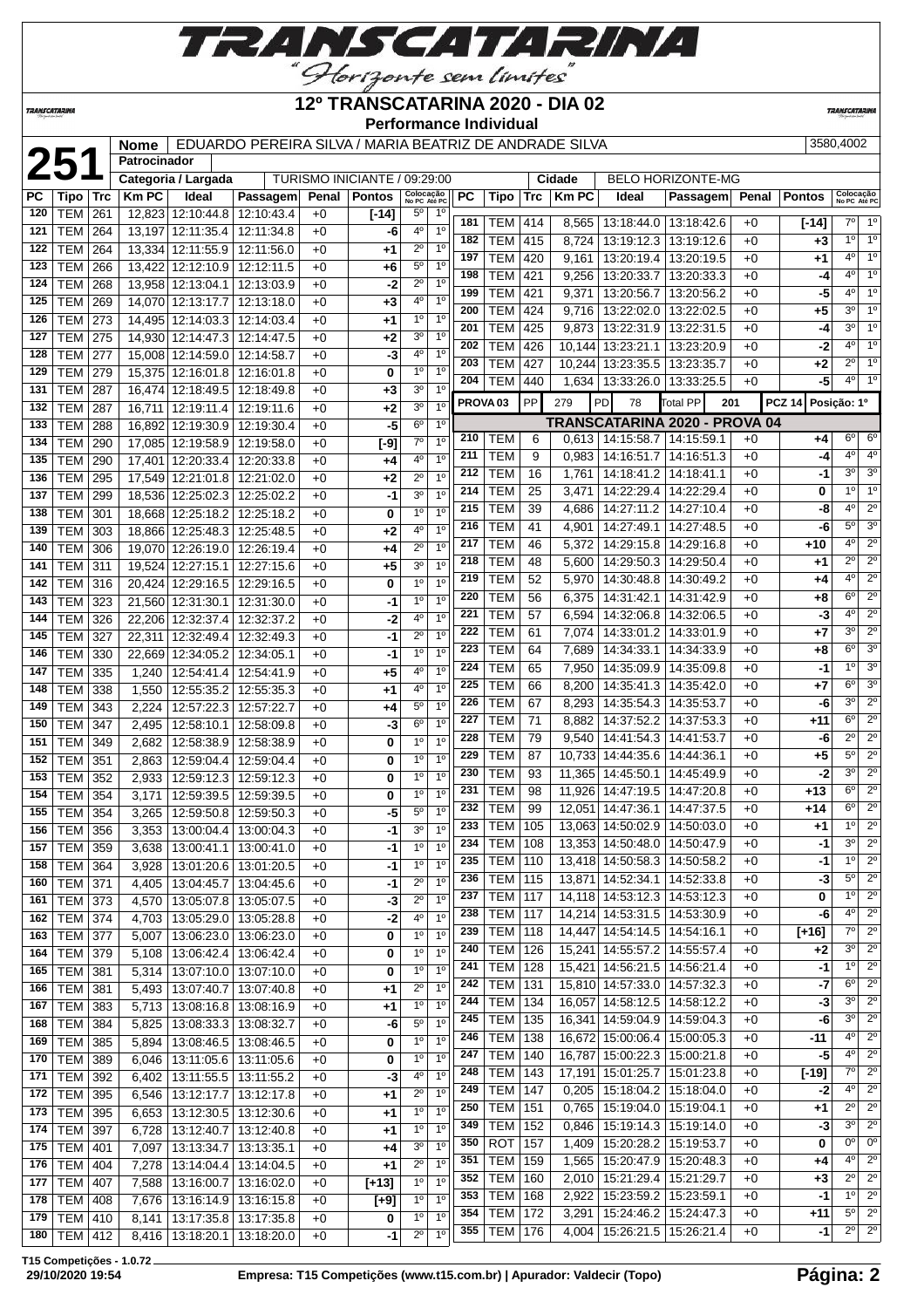

**TRANSCATARINA** 

#### **12º TRANSCATARINA 2020 - DIA 02 Performance Individual**

|  | I EDUARDO PEREIRA SILVA / MARIA BEATRIZ DE ANDRADE SILVA |
|--|----------------------------------------------------------|
|  |                                                          |

|                     |                  |                | <b>Nome</b>         |     |                     |            |            |       | EDUARDO PEREIRA SILVA / MARIA BEATRIZ DE ANDRADE SILVA |                      |                               |           |      |            |              |       |                          |               | 3580,4002                 |
|---------------------|------------------|----------------|---------------------|-----|---------------------|------------|------------|-------|--------------------------------------------------------|----------------------|-------------------------------|-----------|------|------------|--------------|-------|--------------------------|---------------|---------------------------|
|                     |                  |                | <b>Patrocinador</b> |     |                     |            |            |       |                                                        |                      |                               |           |      |            |              |       |                          |               |                           |
|                     |                  |                |                     |     | Categoria / Largada |            |            |       | TURISMO INICIANTE / 09:29:00                           |                      |                               |           |      |            | Cidade       |       | <b>BELO HORIZONTE-MG</b> |               |                           |
| <b>PC</b>           | Tipo             | $\mathsf{Trc}$ | <b>Km PC</b>        |     | Ideal               |            | Passagem   | Penal | <b>Pontos</b>                                          |                      | Colocação<br>No PC Até PC     | <b>PC</b> | Tipo | <b>Trc</b> | <b>Km PC</b> | Ideal | Passagem Penal           | <b>Pontos</b> | Colocação<br>No PC Até PC |
| 356                 | TEM              | 184            | 5,215               |     | 15:28:44.8          |            | 15:28:44.3 | $+0$  |                                                        | -5                   | $2^{\circ}$<br>$2^{\circ}$    |           |      |            |              |       |                          |               |                           |
| 357                 | TEM              | 187            | 5,624               |     | 15:29:37.9          |            | 15:29:38.3 | $+0$  |                                                        | $4^{\circ}$<br>$+4$  | $2^{\circ}$                   |           |      |            |              |       |                          |               |                           |
| 358                 | TEM              | 198            | 6,969               |     | 15:33:01.0          |            | 15:32:59.4 | $+0$  | $[-16]$                                                | $6^{\circ}$          | $2^{\circ}$                   |           |      |            |              |       |                          |               |                           |
| 359                 | <b>TEM</b>       | 207            | 8,059               |     | 15:35:14.5          |            | 15:35:16.7 | $+0$  | [+22]                                                  | $7^\circ$            | $2^{\circ}$                   |           |      |            |              |       |                          |               |                           |
| 360                 | TEM 216          |                | 9,431               |     | 15:38:36.8          |            | 15:38:37.5 | $+0$  |                                                        | $+7$                 | $2^{\circ}$<br>$5^{\circ}$    |           |      |            |              |       |                          |               |                           |
| 361                 | <b>TEM   217</b> |                | 9,955               |     | 15:39:25.8          |            | 15:39:25.7 | $+0$  |                                                        | -1                   | $2^{\circ}$<br>1 <sup>0</sup> |           |      |            |              |       |                          |               |                           |
| 362                 | <b>TEM</b>       | 221            |                     |     | 10,466 15:40:20.4   |            | 15:40:20.0 | $+0$  |                                                        | $4^{\circ}$<br>-4    | $2^{\circ}$                   |           |      |            |              |       |                          |               |                           |
| 363                 | <b>TEM</b>       | 226            |                     |     | 11,070 15:41:45.0   |            | 15:41:43.6 | $+0$  |                                                        | $6^{\circ}$<br>-14   | $2^{\circ}$                   |           |      |            |              |       |                          |               |                           |
| 364                 | <b>TEM 228</b>   |                |                     |     | 11,392 15:42:22.1   |            | 15:42:22.0 | $+0$  |                                                        | -1                   | $2^{\circ}$<br>1 <sup>0</sup> |           |      |            |              |       |                          |               |                           |
| 365                 | <b>TEM</b>       | 229            | 11,584              |     | 15:42:40.9          |            | 15:42:38.6 | $+0$  | $[-23]$                                                | $7^\circ$            | $2^{\circ}$                   |           |      |            |              |       |                          |               |                           |
| 366                 | <b>TEM</b>       | 230            |                     |     | 11,783 15:43:05.7   |            | 15:43:05.4 | $+0$  |                                                        | $2^{\circ}$<br>-3    | $2^{\circ}$                   |           |      |            |              |       |                          |               |                           |
| 367                 | <b>TEM 231</b>   |                |                     |     | 11,918 15:43:20.4   |            | 15:43:20.0 | $+0$  |                                                        | 3 <sup>o</sup><br>-4 | $2^{\circ}$                   |           |      |            |              |       |                          |               |                           |
| 368                 | <b>TEM   241</b> |                |                     |     | 13,992 15:47:20.9   | 15:47:20.6 |            | $+0$  |                                                        | 1 <sup>0</sup><br>-3 | $2^{\circ}$                   |           |      |            |              |       |                          |               |                           |
| 369                 | <b>ROT</b>       | 245            |                     |     | 14,372 15:48:47.2   |            | 15:48:43.0 | $+0$  |                                                        | $0^{\circ}$<br>0     | $0^{\circ}$                   |           |      |            |              |       |                          |               |                           |
| 370                 | <b>TEM</b>       | 251            |                     |     | 15,115 15:50:15.4   | 15:50:15.1 |            | $+0$  |                                                        | 3 <sup>o</sup><br>-3 | $2^{\circ}$                   |           |      |            |              |       |                          |               |                           |
| 371                 | <b>TEM 257</b>   |                |                     |     | 15,912 15:51:56.1   |            | 15:51:57.6 | $+0$  | $+15$                                                  | $6^{\circ}$          | $2^{\circ}$                   |           |      |            |              |       |                          |               |                           |
| PROVA <sub>04</sub> |                  | PP             | 362                 | PD  | 96                  | Total PP   |            | 266   | PCZ <sub>4</sub>                                       | Posição: 2º          |                               |           |      |            |              |       |                          |               |                           |
| <b>TOTAL</b>        |                  | <b>PP</b>      | 2.646               | PDI | 1.076               | Total PP   | 1.570      |       | <b>PCZ 31</b>                                          |                      |                               |           |      |            |              |       |                          |               |                           |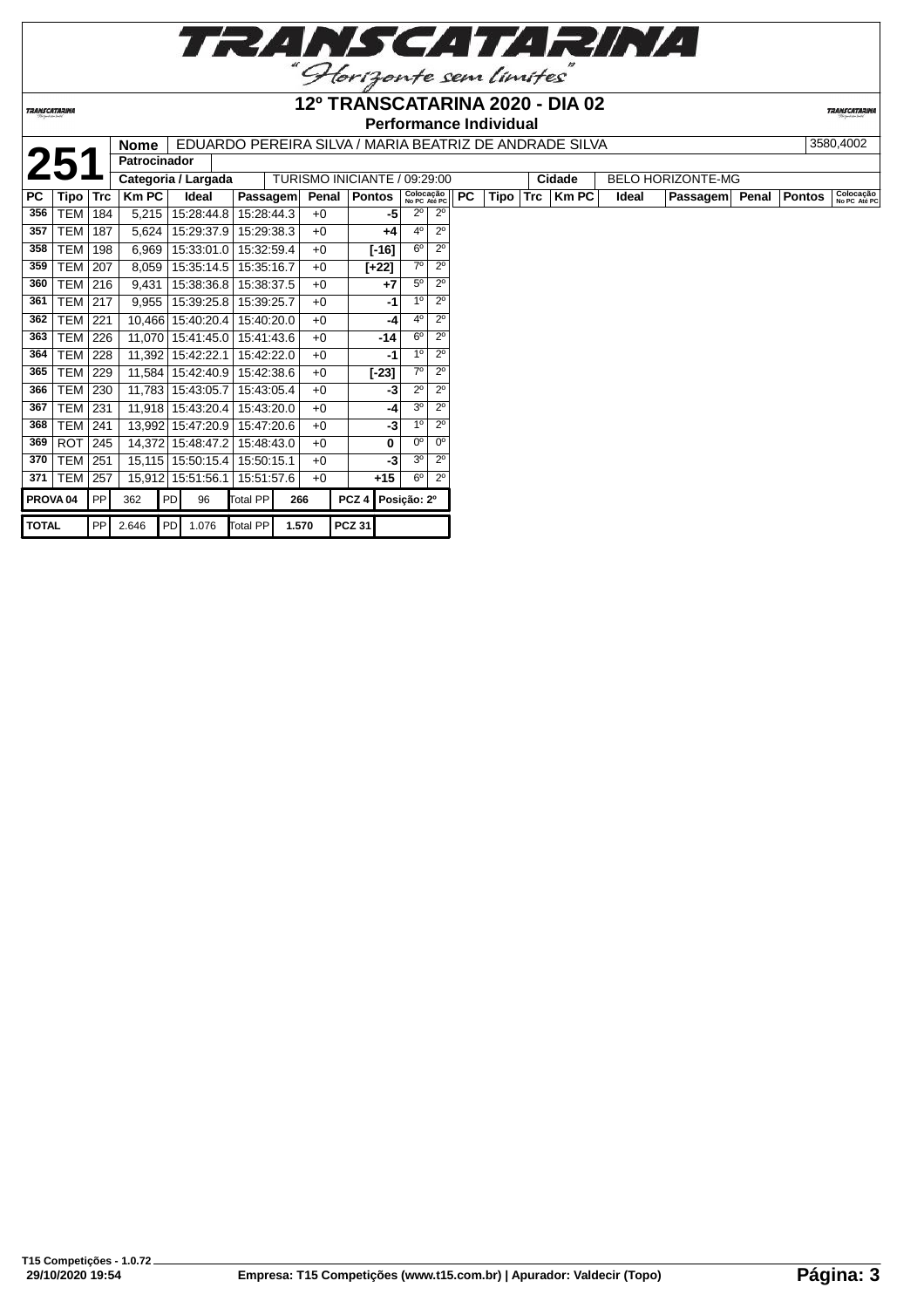

<u>"Horizonte sem limites"</u><br>12º TRANSCATARINA 2020 - DIA 02

**Performance Individual**

**TRANSCATARINA** 

|          |                          |          | <b>Nome</b>    |                              | RAFAEL LABHARDT / RAFAEL LABHARDT |              |                              |                               |                            |                     |                  |                 |              |                                 |                               |       |                   |                           |                |
|----------|--------------------------|----------|----------------|------------------------------|-----------------------------------|--------------|------------------------------|-------------------------------|----------------------------|---------------------|------------------|-----------------|--------------|---------------------------------|-------------------------------|-------|-------------------|---------------------------|----------------|
|          | 252                      |          | Patrocinador   |                              |                                   |              |                              |                               |                            |                     |                  |                 |              |                                 |                               |       |                   |                           |                |
|          |                          |          |                | Categoria / Largada          |                                   |              | TURISMO INICIANTE / 09:36:00 |                               |                            |                     |                  |                 | Cidade       | <b>CURITIBA-PR</b>              |                               |       |                   |                           |                |
| РC       | Tipo                     | Trc      | <b>KmPC</b>    | Ideal                        | Passagem                          |              | Penal   Pontos               | Colocação<br>No PC Até PC     |                            | PC                  | Tipo             | Trc             | <b>Km PC</b> | Ideal                           | Passagem                      | Penal | <b>Pontos</b>     | Colocação<br>No PC Até PC |                |
|          |                          |          |                |                              | TRANSCATARINA 2020 - PROVA 02     |              |                              |                               |                            | 61                  | <b>TEM 115</b>   |                 |              | 13,712 10:30:05.6               | 00:00:00.0                    | $+0$  | $*6.000$          | 0°                        | $0^{\circ}$    |
| 1        | <b>TEM</b>               | 9        | 1,086          | 09:56:16.3   00:00:00.0      |                                   | $+0$         | *6.000                       | $0^{\circ}$                   | $0^{\circ}$                | 62                  | <b>TEM</b>       | 117             | 13,869       | 10:30:29.1                      | 00:00:00.0                    | $+0$  | *6.000            | 0 <sup>o</sup>            | $0^{\circ}$    |
| 2        | <b>TEM</b>               | 10       | 1,326          | 09:56:48.3                   | 00:00:00.0                        | $+0$         | $*6.000$                     | $0^{\circ}$                   | $0^{\circ}$                | 63                  | <b>TEM</b>       | 121             | 14,044       | 10:31:44.1                      | 00:00:00.0                    | +0    | $*6.000$          | 0 <sup>o</sup>            | $0^{\circ}$    |
| 3        | <b>TEM</b>               | 15       | 1,611          | 09:57:28.9                   | 00:00:00.0                        | $+0$         | *6.000                       | 0°                            | 0°                         | 64                  | <b>TEM</b>       | 126             | 14,564       | 10:33:16.1                      | 00:00:00.0                    | $+0$  | $*6.000$          | 0°                        | $0^{\circ}$    |
| 5        | <b>TEM</b>               | 19       | 2,176          | 09:58:49.3                   | 00:00:00.0                        | $+0$         | $*6.000$                     | 0°                            | 0°                         | 65                  | <b>TEM</b>       | 131             | 14,985       | 10:35:10.9                      | 00:00:00.0                    | $+0$  | $*6.000$          | $0^{\circ}$               | $0^{\circ}$    |
| 6        | TEM                      | 20       | 2,261          | 09:58:59.1                   | 00:00:00.0                        | $+0$         | *6.000                       | $0^{\circ}$                   | $0^{\circ}$                | 66                  | <b>TEM</b>       | 133             | 15.108       | 10:36:49.1                      | 00:00:00.0                    | $+0$  | $*6.000$          | $0^{\circ}$               | $0^{\circ}$    |
| 7        | <b>TEM</b>               | 23       | 2,538          | 09:59:34.3                   | 00:00:00.0                        | $+0$         | *6.000                       | 0°                            | 0°                         | 67                  | <b>TEM</b>       | 138             | 15,323       | 10:37:30.9                      | 00:00:00.0                    | $+0$  | *6.000            | $0^{\circ}$               | $0^{\circ}$    |
| 8        | <b>TEM</b>               | 24       | 2,792          | 10:00:01.4                   | 00:00:00.0                        | $+0$         | *6.000                       | 0°                            | 0°                         | 68                  | <b>TEM</b>       | 142             | 15,762       | 10:38:33.3                      | 00:00:00.0                    | +0    | *6.000            | 0°                        | $0^{\circ}$    |
| 9        | <b>TEM</b>               | 24       | 3,001          | 10:00:26.5                   | 00:00:00.0                        | $+0$         | *6.000                       | $0^{\circ}$                   | $0^{\circ}$                | 69                  | <b>TEM</b>       | 147             | 15,965       | 10:42:07.3                      | 00:00:00.0                    | +0    | *6.000            | 0°                        | $0^{\circ}$    |
| 10       | <b>TEM</b>               | 26       | 3,293          | 10:01:05.1                   | 00:00:00.0                        | $+0$         | $*6.000$                     | $0^{\circ}$                   | $0^{\circ}$                | 70                  | <b>TEM</b>       | 149             | 16,205       | 10:42:41.2                      | 00:00:00.0                    | $+0$  | $*6.000$          | $0^{\circ}$               | $0^{\circ}$    |
| 11       | <b>TEM</b>               | 28       | 3,440          | 10:01:42.8                   | 00:00:00.0                        | $+0$         | *6.000                       | $0^{\circ}$                   | $0^{\circ}$                | 71                  | <b>TEM</b>       | 151             | 16,288       | 10:42:54.6                      | 00:00:00.0                    | $+0$  | $*6.000$          | 0°                        | $0^{\circ}$    |
| 12       | <b>TEM</b>               | 31       | 3,880          | 10:02:32.1                   | 00:00:00.0                        | $+0$         | *6.000                       | 0°                            | $0^{\circ}$                | 72                  | <b>TEM</b>       | 155             |              | 16,623 10:43:42.6               | 00:00:00.0                    | $+0$  | $*6.000$          | $0^{\circ}$               | $0^{\circ}$    |
| 13       | <b>TEM</b>               | 34       | 4,453          | 10:03:33.0                   | 00:00:00.0                        | $+0$         | *6.000                       | 0°                            | $0^{\circ}$                | 73                  | TEM              | 157             | 16,809       | 10:44:09.9                      | 00:00:00.0                    | $+0$  | *6.000            | 0°                        | $0^{\circ}$    |
| 14       | <b>TEM</b>               | 35       | 4,587          | 10:03:52.6                   | 00:00:00.0                        | $+0$         | *6.000                       | $0^{\circ}$<br>0 <sup>o</sup> | 0 <sup>o</sup>             | 75                  | <b>TEM</b>       | 161             | 17,934       | 10:50:56.1                      | 00:00:00.0                    | $+0$  | *6.000            | $0^{\circ}$               | $0^{\circ}$    |
| 15       | <b>TEM</b>               | 37       | 4,746          | 10:04:17.9                   | 00:00:00.0                        | $+0$         | $*6.000$                     |                               | $0^{\circ}$                | 76                  | <b>TEM</b>       | 166             | 20,132       | 10:54:50.3                      | 00:00:00.0                    | $+0$  | $*6.000$          | 0°                        | $0^{\circ}$    |
| 16       | <b>TEM</b>               | 38       | 4,823          | 10:04:27.1                   | 00:00:00.0                        | $+0$         | *6.000                       | 0°                            | 0°                         | 77                  | <b>TEM</b>       | 168             | 20.785       | 10:56:04.9                      | 00:00:00.0                    | $+0$  | *6.000            | $0^{\circ}$               | $0^{\circ}$    |
| 17       | <b>TEM</b>               | 39       | 5,049          | 10:04:56.7                   | 00:00:00.0                        | $+0$         | *6.000                       | 0°                            | $0^{\circ}$                | 78                  | <b>TEM</b>       | 174             | 22,099       | 10:59:06.9                      | 00:00:00.0                    | +0    | *6.000            | 0°                        | $0^{\circ}$    |
| 18       | <b>TEM</b>               | 41       | 5,320          | 10:05:29.0                   | 00:00:00.0                        | $+0$         | *6.000                       | $0^{\circ}$                   | 0°                         | 79                  | <b>TEM</b>       | 174             | 22,166       | 10:59:20.3                      | 00:00:00.0                    | +0    | *6.000            | 0°                        | $0^{\circ}$    |
| 19       | <b>TEM</b>               | 42       | 5,383          | 10:05:36.4                   | 00:00:00.0                        | $+0$         | *6.000                       | $0^{\circ}$                   | $0^{\circ}$                | 80                  | <b>TEM</b>       | 175             | 22,250       | 10:59:35.0                      | 00:00:00.0                    | $+0$  | $*6.000$          | $0^{\circ}$               | $0^{\circ}$    |
| 20       | <b>TEM</b>               | 43       | 5,547          | 10:05:53.9                   | 00:00:00.0                        | $+0$         | *6.000                       | $0^{\circ}$                   | $0^{\rm o}$<br>$0^{\circ}$ | 81                  | <b>TEM</b>       | 175             |              | 22,394 10:59:52.3               | 00:00:00.0                    | $+0$  | $*6.000$          | 0°                        | $0^{\circ}$    |
| 21       | <b>TEM</b>               | 44       | 5,752          | 10:06:17.6                   | 00:00:00.0                        | $+0$         | *6.000                       | 0°<br>$\overline{0^{\circ}}$  | 0 <sup>o</sup>             | PROVA <sub>02</sub> |                  | PP <sup>1</sup> | 468.000      | PD<br>0                         | Total PP<br>468.000           |       | PCZ 0 Posição: NC |                           |                |
| 22       | <b>TEM</b>               | 46       | 5,928          | 10:06:37.7                   | 00:00:00.0                        | $+0$         | *6.000                       | $0^{\rm o}$                   | 0°                         |                     |                  |                 |              |                                 | TRANSCATARINA 2020 - PROVA 03 |       |                   |                           |                |
| 23       | <b>TEM</b>               | 48       | 6,071          | 10:06:55.9                   | 00:00:00.0                        | $+0$         | $*6.000$                     | $0^{\circ}$                   | $0^{\circ}$                | 82                  | TEM              | 181             |              | $0,306$   11:40:15.5            | 00:00:00.0                    | +0    | $*6.000$          | $0^{\circ}$               | $0^{\circ}$    |
| 24<br>25 | <b>TEM</b><br><b>TEM</b> | 50<br>53 | 6,188          | 10:07:13.9                   | 00:00:00.0                        | $+0$         | $*6.000$                     | $0^{\circ}$                   | $0^{\circ}$                | 83                  | <b>TEM</b>       | 183             | 0,969        | 11:41:24.0                      | 00:00:00.0                    | $+0$  | $*6.000$          | $0^{\circ}$               | $0^{\circ}$    |
|          |                          |          | 6,446          | 10:08:04.5                   | 00:00:00.0                        | $+0$         | *6.000                       | $0^{\circ}$                   | 0°                         | 84                  | <b>TEM</b>       | 184             | 1,036        | 11:41:31.6                      | 00:00:00.0                    | $+0$  | *6.000            | $0^{\circ}$               | $0^{\circ}$    |
| 26       | <b>TEM</b>               | 55       | 6,624          | 10:08:27.4                   | 00:00:00.0                        | $+0$         | *6.000                       | $0^{\circ}$                   | 0°                         | 85                  | <b>TEM</b>       | 184             | 1,354        | 11:42:09.7                      | 00:00:00.0                    | $+0$  | $*6.000$          | $0^{\circ}$               | $0^{\circ}$    |
| 27<br>28 | <b>TEM</b><br><b>TEM</b> | 57<br>59 | 6,883          | 10:08:57.5                   | 00:00:00.0                        | $+0$<br>$+0$ | *6.000                       | $0^{\circ}$                   | 0 <sup>o</sup>             | 86                  | <b>TEM</b>       | 184             | 1,427        | 11:42:18.5                      | 00:00:00.0                    | +0    | $*6.000$          | 0°                        | $0^{\circ}$    |
| 29       | <b>TEM</b>               | 62       | 7,374<br>7,573 | 10:09:57.4<br>10:11:17.7     | 00:00:00.0                        | $+0$         | *6.000<br>*6.000             | $0^{\circ}$                   | $0^{\circ}$                | 87                  | <b>TEM</b>       | 186             | 1,598        | 11:42:38.4                      | 00:00:00.0                    | $+0$  | $*6.000$          | $0^{\circ}$               | $0^{\circ}$    |
| 30       | <b>TEM</b>               | 64       | 7,635          | 10:11:29.7                   | 00:00:00.0<br>00:00:00.0          | $+0$         | *6.000                       | 0°                            | 0 <sup>o</sup>             | 88                  | <b>TEM</b>       | 187             | 1,791        | 11:42:56.9                      | 00:00:00.0                    | $+0$  | *6.000            | 0°                        | $0^{\circ}$    |
| 31       | <b>TEM</b>               | 65       | 7,812          | 10:11:50.6                   | 00:00:00.0                        | $+0$         | *6.000                       | 0 <sup>o</sup>                | $0^{\circ}$                | 89                  | <b>TEM</b>       | 187             | 1,912        | 11:43:11.4                      | 00:00:00.0                    | +0    | $*6.000$          | 0°                        | $0^{\circ}$    |
| 32       | <b>TEM</b>               | 67       | 8,009          | 10:12:14.6                   | 00:00:00.0                        | $+0$         | *6.000                       | $0^{\circ}$                   | 0°                         | 90                  | <b>TEM</b>       | 187             | 2,282        | 11:43:55.8                      | 00:00:00.0                    | $+0$  | $*6.000$          | 0°                        | $0^{\circ}$    |
| 33       | <b>TEM</b>               | 69       | 8,280          | 10:12:50.0                   | 00:00:00.0                        | $+0$         | $*6.000$                     | 0°                            | $0^{\circ}$                | 91                  | <b>TEM</b>       | 189             | 2,415        | 11:44:11.3                      | 00:00:00.0                    | +0    | $*6.000$          | $0^{\circ}$               | $0^{\circ}$    |
| 34       | TEM                      | 72       | 8,539          | 10:13:29.0                   | 00:00:00.0                        | $+0$         | *6.000                       | $0^{\circ}$                   | 0 <sup>o</sup>             | 92                  | <b>TEM</b>       | 190             | 2,914        | 11:44:59.0                      | 00:00:00.0                    | $+0$  | $*6.000$          | 0°                        | $0^{\circ}$    |
| 35       | <b>TEM</b>               | 74       | 8,820          | 10:14:09.9                   | 00:00:00.0                        | $+0$         | *6.000                       | 0 <sup>o</sup>                | 0°                         | 93                  | <b>TEM</b>       | 192             | 2,998        | 11:45:12.3                      | 00:00:00.0                    | $+0$  | *6.000            | 0°                        | $0^{\circ}$    |
| 36       | <b>TEM</b>               | 75       | 8,949          | 10:14:27.9 00:00:00.0        |                                   | $+0$         | $*6.000$                     | 0 <sup>o</sup>                | 0°                         | 95                  | <b>TEM 195</b>   |                 |              | 3.463 11:46:32.8                | 00:00:00.0                    | $+0$  | $*6.000$          | 0 <sup>o</sup>            | 0 <sup>o</sup> |
| 37       | TEM                      | 76       | 9,316          | 10:15:01.8 00:00:00.0        |                                   | $+0$         | *6.000                       | $0^{\circ}$                   | $0^{\circ}$                | 96                  | <b>TEM   197</b> |                 |              | 3,727   11:47:18.9   00:00:00.0 |                               | +0    | $*6.000$          | 0°                        | $0^{\circ}$    |
| 38       | <b>TEM</b>               | 77       | 9,472          | 10:15:19.2 00:00:00.0        |                                   | $+0$         | *6.000                       | $0^{\circ}$                   | $0^{\circ}$                | 97                  | <b>TEM</b>       | 201             | 4,064        | 11:48:12.8                      | 00:00:00.0                    | $+0$  | $*6.000$          | $0^{\circ}$               | $0^{\circ}$    |
| 39       | <b>TEM</b>               | 80       | 9,776          | 10:15:55.0 00:00:00.0        |                                   | $+0$         | *6.000                       | 0 <sup>o</sup>                | $0^{\circ}$                | 98                  | <b>TEM 203</b>   |                 | 4,592        | 11:49:03.5                      | 00:00:00.0                    | $+0$  | $*6.000$          | $0^{\circ}$               | $0^{\circ}$    |
| 40       | <b>TEM</b>               | 82       |                | 10,139 10:16:37.6 00:00:00.0 |                                   | $+0$         | *6.000                       | $0^{\circ}$                   | 0°                         | 99                  | <b>TEM</b>       | 205             | 4,738        | 11:49:21.2                      | 00:00:00.0                    | $+0$  | $*6.000$          | $0^{\circ}$               | $0^{\circ}$    |
| 41       | <b>TEM</b>               | 84       |                | 10,266 10:16:54.2            | 00:00:00.0                        | $+0$         | *6.000                       | $0^{\circ}$                   | $0^{\circ}$                | 100                 | <b>TEM</b>       | 207             | 4,958        | 11:49:51.5                      | 00:00:00.0                    | $+0$  | $*6.000$          | $0^{\circ}$               | $0^{\circ}$    |
| 42       | <b>TEM</b>               | 85       | 10,322         | 10:17:02.6                   | 00:00:00.0                        | $+0$         | *6.000                       | $0^{\circ}$                   | $0^{\circ}$                | 101                 | <b>TEM 208</b>   |                 | 4,996        | 11:49:59.1                      | 00:00:00.0                    | $+0$  | $*6.000$          | $0^{\circ}$               | $0^{\circ}$    |
| 43       | <b>TEM</b>               | 85       |                | 10,383 10:17:11.8 00:00:00.0 |                                   | $+0$         | *6.000                       | $0^{\circ}$                   | $0^{\circ}$                | 102                 | <b>TEM 209</b>   |                 | 5,176        | 11:50:26.6                      | 00:00:00.0                    | $+0$  | $*6.000$          | $0^{\circ}$               | $0^{\circ}$    |
| 44       | <b>TEM</b>               | 88       |                | 10,639 10:18:01.1            | 00:00:00.0                        | $+0$         | *6.000                       | 0°                            | $0^{\circ}$                | 103                 | <b>TEM 211</b>   |                 | 5,360        | 11:51:06.6                      | 00:00:00.0                    | $+0$  | $*6.000$          | $0^{\circ}$               | $0^{\circ}$    |
| 45       | <b>TEM</b>               | 90       | 10,723         | 10:18:14.9                   | 00:00:00.0                        | $+0$         | *6.000                       | $0^{\circ}$                   | $0^{\circ}$                | 104                 | <b>TEM 213</b>   |                 |              | 5,590 11:51:36.2                | 00:00:00.0                    | $+0$  | $*6.000$          | $0^{\circ}$               | $0^{\circ}$    |
| 46       | <b>TEM</b>               | 91       |                | 10,840 10:18:29.5            | 00:00:00.0                        | $+0$         | *6.000                       | $0^{\circ}$                   | $0^{\circ}$                | 105                 | <b>TEM 216</b>   |                 | 5,745        | 11:52:02.7                      | 00:00:00.0                    | $+0$  | $*6.000$          | $0^{\circ}$               | $0^{\circ}$    |
| 47       | <b>TEM</b>               | 91       |                | 10,923 10:18:40.6 00:00:00.0 |                                   | $+0$         | *6.000                       | $0^{\circ}$                   | 0 <sup>o</sup>             | 106                 | <b>TEM 220</b>   |                 | 6,234        | 11:53:22.4                      | 00:00:00.0                    | $+0$  | $*6.000$          | $0^{\circ}$               | $0^{\circ}$    |
| 48       | <b>TEM</b>               | 92       |                | 11,098 10:19:02.1            | 00:00:00.0                        | $+0$         | *6.000                       | $0^{\circ}$                   | $0^{\circ}$                | 107                 | <b>TEM</b>       | 220             | 6,757        | 11:54:10.7                      | 00:00:00.0                    | $+0$  | $*6.000$          | 0°                        | $0^{\circ}$    |
| 49       | <b>TEM</b>               | 93       |                | 11,162 10:19:10.3 00:00:00.0 |                                   | $+0$         | *6.000                       | $0^{\circ}$                   | $0^{\rm o}$                | 108                 | <b>TEM</b>       | 222             | 7,059        | 11:54:49.4                      | 00:00:00.0                    | $+0$  | $*6.000$          | $0^{\circ}$               | $0^{\circ}$    |
| 50       | <b>TEM</b>               | 95       |                | 11,386   10:19:44.4          | 00:00:00.0                        | $+0$         | *6.000                       | $0^{\circ}$                   | $0^{\circ}$                | 109                 | <b>TEM</b>       | 227             | 7,325        | 11:56:21.0                      | 00:00:00.0                    | $+0$  | $*6.000$          | $0^{\circ}$               | $0^{\circ}$    |
| 51       | <b>TEM</b>               | 96       |                | 11,689 10:20:19.2            | 00:00:00.0                        | $+0$         | $*6.000$                     | $0^{\circ}$                   | $0^{\circ}$                | 110                 | <b>TEM 229</b>   |                 |              | 7,546   11:56:53.2              | 00:00:00.0                    | +0    | $*6.000$          | 0 <sup>o</sup>            | $0^{\circ}$    |
| 52       | <b>TEM</b>               | 99       |                | 11,901 10:20:45.1            | 00:00:00.0                        | $+0$         | *6.000                       | $0^{\circ}$                   | $0^{\circ}$                | 111                 | <b>TEM 234</b>   |                 | 8,247        | 11:58:53.6                      | 00:00:00.0                    | $+0$  | $*6.000$          | $0^{\circ}$               | $0^{\circ}$    |
| 53       | <b>TEM</b>               | 100      | 12,171         | 10:21:23.0                   | 00:00:00.0                        | $+0$         | *6.000                       | 0°                            | $0^{\circ}$                | 112                 | <b>TEM 235</b>   |                 | 8,457        | 11:59:14.7                      | 00:00:00.0                    | $+0$  | $*6.000$          | $0^{\circ}$               | $0^{\circ}$    |
| 54       | <b>TEM</b>               | 102      |                | 12,378 10:21:49.2            | 00:00:00.0                        | $+0$         | *6.000                       | $0^{\circ}$                   | $0^{\circ}$                | 113                 | <b>TEM 240</b>   |                 | 9,195        | 12:00:37.3                      | 00:00:00.0                    | $+0$  | $*6.000$          | $0^{\circ}$               | $0^{\circ}$    |
| 55       | <b>TEM</b>               | 105      |                | 12,620 10:22:27.0 00:00:00.0 |                                   | $+0$         | $*6.000$                     | 0 <sup>o</sup>                | $0^{\circ}$                | 114                 | <b>TEM 241</b>   |                 | 9,397        | 12:01:05.3                      | 00:00:00.0                    | $+0$  | $*6.000$          | 0°                        | $0^{\circ}$    |
| 57       | TEM                      | 110      |                | 13,125 10:28:37.4            | 00:00:00.0                        | $+0$         | $*6.000$                     | $0^{\circ}$                   | $0^{\circ}$                | 115                 | <b>TEM</b>       | 245             | 9,544        | 12:01:31.8                      | 00:00:00.0                    | $+0$  | $*6.000$          | $0^{\circ}$               | $0^{\circ}$    |
| 58       | TEM                      | 111      |                | 13,276 10:28:58.3 00:00:00.0 |                                   | $+0$         | *6.000                       | $0^{\circ}$                   | 0°                         | 117                 | <b>TEM</b>       | 254             | 11,257       | 12:09:35.2                      | 00:00:00.0                    | $+0$  | $*6.000$          | $0^{\circ}$               | $0^{\circ}$    |
| 59       | <b>TEM   112</b>         |          |                | 13,405 10:29:18.1            | 00:00:00.0                        | $+0$         | $*6.000$                     | $0^{\circ}$                   | 0 <sup>o</sup>             | 118                 | <b>TEM</b>       | 259             |              | 12,289 12:16:36.8 00:00:00.0    |                               | $+0$  | $*6.000$          | $0^{\circ}$               | $0^{\circ}$    |
| 60       | $TEM$ 115                |          |                | 13,606 10:29:52.8 00:00:00.0 |                                   | $+0$         | *6.000                       | $0^{\circ}$                   | 0 <sup>o</sup>             | 119                 | <b>TEM 259</b>   |                 |              | 12,433 12:16:51.2 00:00:00.0    |                               | $+0$  | $*6.000$          | 0°                        | $0^{\circ}$    |

**T15 Competições - 1.0.72**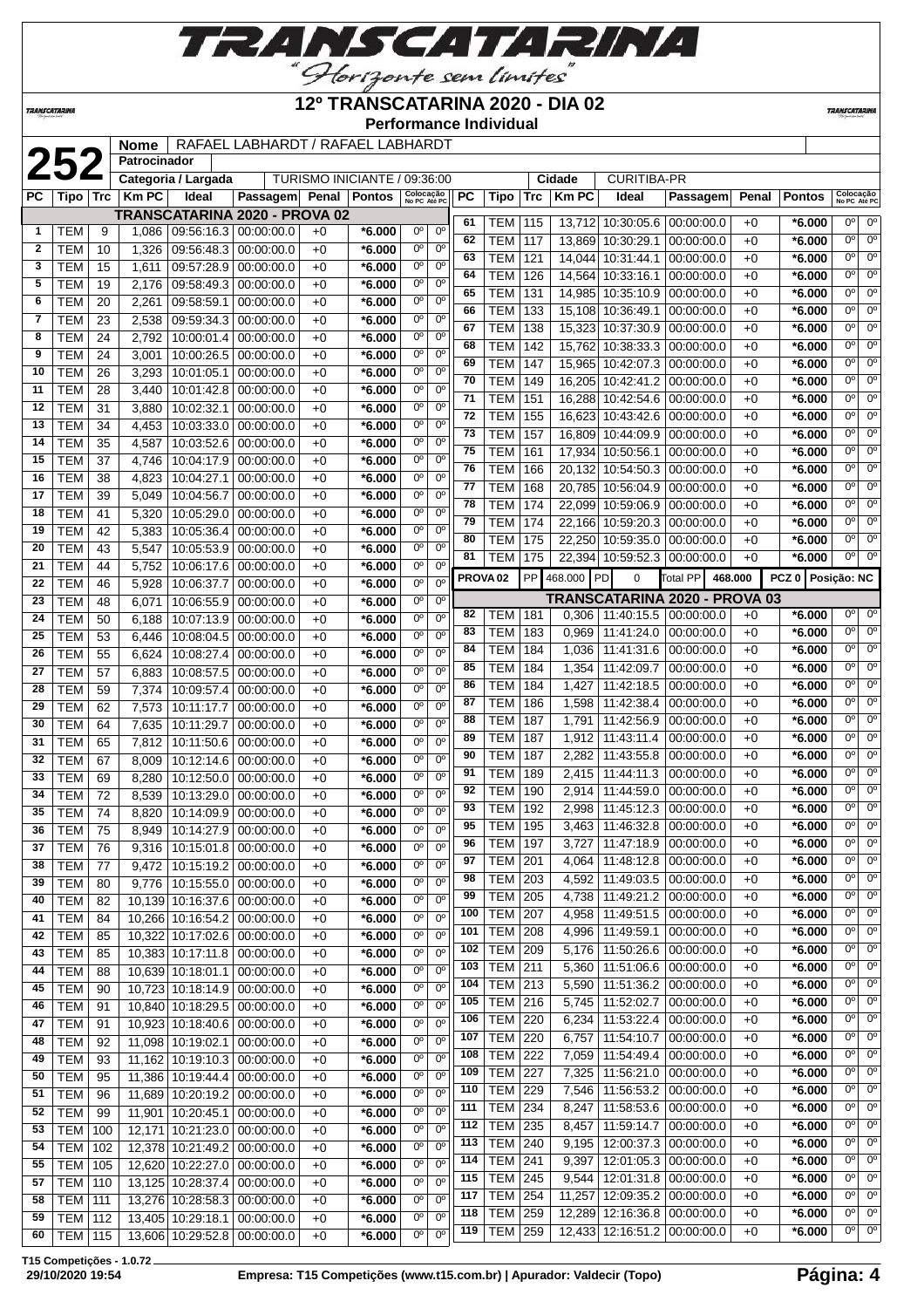

## **12º TRANSCATARINA 2020 - DIA 02**

**Performance Individual**

**TRANSCATARINI** 

|           |                |     | <b>Nome</b>  |                             | RAFAEL LABHARDT / RAFAEL LABHARDT |       |                              |                           |                        |                     |                  |     |              |                              |                               |       |                  |                           |                        |
|-----------|----------------|-----|--------------|-----------------------------|-----------------------------------|-------|------------------------------|---------------------------|------------------------|---------------------|------------------|-----|--------------|------------------------------|-------------------------------|-------|------------------|---------------------------|------------------------|
|           | 252            |     | Patrocinador |                             |                                   |       |                              |                           |                        |                     |                  |     |              |                              |                               |       |                  |                           |                        |
|           |                |     |              | Categoria / Largada         |                                   |       | TURISMO INICIANTE / 09:36:00 |                           |                        |                     |                  |     | Cidade       | CURITIBA-PR                  |                               |       |                  |                           |                        |
| <b>PC</b> | Tipo           | Trc | Km PC        | Ideal                       | Passagem                          | Penal | <b>Pontos</b>                | Colocação<br>No PC Até PC |                        | PC                  | Tipo             | Trc | <b>Km PC</b> | Ideal                        | Passagem                      | Penal | <b>Pontos</b>    | Colocação<br>No PC Até PC |                        |
| 120       | TEM            | 261 |              | 12,823 12:17:44.8           | 00:00:00.0                        | $+0$  | *6.000                       | 0°                        | $0^{\circ}$            | 181                 | TEM              | 414 | 8,565        | 13:25:44.0                   | 00:00:00.0                    | $+0$  | $*6.000$         | 0°                        | $0^{\circ}$            |
| 121       | <b>TEM</b>     | 264 |              | 13,197 12:18:35.4           | 00:00:00.0                        | $+0$  | *6.000                       | $\overline{0^{\circ}}$    | $0^{\circ}$            | 182                 | TEM              | 415 | 8,724        | 13:26:12.3                   | 00:00:00.0                    | $+0$  | $*6.000$         | 0 <sup>o</sup>            | $\overline{0^{\circ}}$ |
| 122       | TEM            | 264 |              | 13,334 12:18:55.9           | 00:00:00.0                        | $+0$  | *6.000                       | $0^{\circ}$               | $0^{\circ}$            | 197                 | TEM              | 420 | 9,161        | 13:27:19.4                   | 00:00:00.0                    | $+0$  | $*6.000$         | 0°                        | $0^{\circ}$            |
| 123       | <b>TEM</b>     | 266 |              | 13,422 12:19:10.9           | 00:00:00.0                        | $+0$  | $*6.000$                     | $0^{\circ}$               | $0^{\circ}$            | 198                 | <b>TEM</b>       | 421 | 9,256        | 13:27:33.7                   | 00:00:00.0                    | $+0$  | *6.000           | 0°                        | $0^{\circ}$            |
| 124       | <b>TEM</b>     | 268 |              | 13,958 12:20:04.1           | 00:00:00.0                        | $+0$  | *6.000                       | $0^{\circ}$               | $0^{\circ}$            | 199                 | <b>TEM</b>       | 421 | 9,371        | 13:27:56.7                   | 00:00:00.0                    | $+0$  | $*6.000$         | 0°                        | $0^{\circ}$            |
| 125       | <b>TEM</b>     | 269 |              | 14,070 12:20:17.7           | 00:00:00.0                        | $+0$  | $*6.000$                     | $0^{\circ}$               | $0^{\circ}$            | 200                 | <b>TEM</b>       | 424 | 9,716        | 13:29:02.0                   | 00:00:00.0                    | $+0$  | $*6.000$         | 0 <sup>o</sup>            | $\overline{0^{\circ}}$ |
| 126       | <b>TEM</b>     | 273 |              | 14,495 12:21:03.3           | 00:00:00.0                        | $+0$  | $*6.000$                     | $0^{\circ}$               | $0^{\circ}$            | 201                 | <b>TEM</b>       | 425 | 9,873        | 13:29:31.9                   | 00:00:00.0                    | $+0$  | $*6.000$         | 0°                        | $0^{\circ}$            |
| 127       | TEM            | 275 |              | 14,930 12:21:47.3           | 00:00:00.0                        | $+0$  | *6.000                       | $0^{\circ}$               | $0^{\circ}$            | 202                 | <b>TEM</b>       | 426 | 10,144       | 13:30:21.1                   | 00:00:00.0                    | $+0$  | *6.000           | 0°                        | 0 <sup>o</sup>         |
| 128       | TEM            | 277 |              | 15,008 12:21:59.0           | 00:00:00.0                        | $+0$  | *6.000                       | $0^{\circ}$               | $0^{\circ}$            | 203                 | <b>TEM</b>       | 427 | 10,244       | 13:30:35.5                   | 00:00:00.0                    | $+0$  | *6.000           | 0 <sup>o</sup>            | $0^{\circ}$            |
| 129       | TEM            | 279 |              | 15,375 12:23:01.8           | 00:00:00.0                        | $+0$  | $*6.000$                     | $0^{\circ}$               | $0^{\circ}$            | 204                 | <b>TEM</b>       | 440 | 1,634        | 13:40:26.0                   | 00:00:00.0                    | $+0$  | $*6.000$         | 0 <sup>o</sup>            | $0^{\circ}$            |
| 131       | <b>TEM</b>     | 287 |              | 16,474 12:25:49.5           | 00:00:00.0                        | $+0$  | *6.000                       | $\overline{0^{\circ}}$    | $\overline{0^{\circ}}$ |                     |                  |     |              |                              |                               |       |                  |                           |                        |
| 132       | TEM            | 287 |              | 16,711 12:26:11.4           | 00:00:00.0                        | $+0$  | $*6.000$                     | $0^{\circ}$               | 0 <sup>o</sup>         | PROVA <sub>03</sub> |                  | PP  | 630.000      | PD<br>$\mathbf 0$            | 630.000<br><b>Total PP</b>    |       | PCZ <sub>0</sub> | Posição: NC               |                        |
| 133       | <b>TEM</b>     | 288 |              | 16,892 12:26:30.9           | 00:00:00.0                        | $+0$  | *6.000                       | $0^{\circ}$               | $0^{\circ}$            |                     |                  |     |              |                              | TRANSCATARINA 2020 - PROVA 04 |       |                  |                           |                        |
| 134       | <b>TEM</b>     | 290 |              | 17,085 12:26:58.9           | 00:00:00.0                        | $+0$  | *6.000                       | $\overline{0^{\circ}}$    | 0 <sup>o</sup>         | 210                 | TEM              | 6   | 0,613        | 14:22:58.7                   | 00:00:00.0                    | $+0$  | *6.000           | $0^{\circ}$               | $0^{\circ}$            |
| 135       | <b>TEM</b>     | 290 |              | 17,401 12:27:33.4           | 00:00:00.0                        | $+0$  | *6.000                       | $0^{\circ}$               | $0^{\circ}$            | 211                 | <b>TEM</b>       | 9   | 0,983        | 14:23:51.7                   | 00:00:00.0                    | $+0$  | $*6.000$         | 0 <sup>o</sup>            | $0^{\circ}$            |
| 136       | <b>TEM</b>     | 295 |              | 17,549 12:28:01.8           | 00:00:00.0                        | $+0$  | *6.000                       | $0^{\circ}$               | $0^{\circ}$            | 212                 | <b>TEM</b>       | 16  | 1,761        | 14:25:41.2                   | 00:00:00.0                    | $+0$  | $*6.000$         | $0^{\circ}$               | 0 <sup>o</sup>         |
| 137       | TEM            | 299 |              | 18,536 12:32:02.3           | 00:00:00.0                        | $+0$  | *6.000                       | $0^{\circ}$               | $0^{\circ}$            | 214                 | TEM              | 25  | 3,471        | 14:29:29.4                   | 00:00:00.0                    | $+0$  | $*6.000$         | $\overline{0^{\circ}}$    | $0^{\circ}$            |
| 138       | <b>TEM</b>     | 301 |              | 18,668 12:32:18.2           | 00:00:00.0                        | $+0$  | *6.000                       | $0^{\circ}$               | $0^{\circ}$            | 215                 | <b>TEM</b>       | 39  | 4,686        | 14:34:11.2                   | 00:00:00.0                    | $+0$  | $*6.000$         | 0°                        | $0^{\circ}$            |
| 139       | <b>TEM</b>     | 303 |              | 18,866 12:32:48.3           | 00:00:00.0                        | $+0$  | *6.000                       | $0^{\circ}$               | $0^{\circ}$            | 216                 | <b>TEM</b>       | 41  | 4,901        | 14:34:49.1                   | 00:00:00.0                    | $+0$  | $*6.000$         | 0 <sup>o</sup>            | $0^{\circ}$            |
| 140       | <b>TEM</b>     | 306 |              | 19,070 12:33:19.0           | 00:00:00.0                        | $+0$  | *6.000                       | 0 <sup>o</sup>            | $0^{\circ}$            | 217                 | <b>TEM</b>       | 46  | 5,372        | 14:36:15.8                   | 00:00:00.0                    | $+0$  | $*6.000$         | 0°                        | $0^{\circ}$            |
| 141       | <b>TEM 311</b> |     |              | 19,524 12:34:15.1           | 00:00:00.0                        | $+0$  | $*6.000$                     | $0^{\circ}$               | $0^{\circ}$            | 218                 | <b>TEM</b>       | 48  | 5,600        | 14:36:50.3                   | 00:00:00.0                    | $+0$  | $*6.000$         | $0^{\circ}$               | $0^{\circ}$            |
| 142       | <b>TEM 316</b> |     |              | 20,424 12:36:16.5           | 00:00:00.0                        | $+0$  | *6.000                       | $0^{\circ}$               | $0^{\circ}$            | 219                 | <b>TEM</b>       | 52  | 5,970        | 14:37:48.8                   | 00:00:00.0                    | $+0$  | $*6.000$         | 0°                        | $0^{\circ}$            |
| 143       | <b>TEM</b>     | 323 |              | 21,560 12:38:30.1           | 00:00:00.0                        | $+0$  | *6.000                       | $0^{\circ}$               | $0^{\circ}$            | 220                 | <b>TEM</b>       | 56  | 6,375        | 14:38:42.1                   | 00:00:00.0                    | $+0$  | $*6.000$         | 0°                        | $0^{\circ}$            |
| 144       | <b>TEM</b>     | 326 |              | 22,206 12:39:37.4           | 00:00:00.0                        | $+0$  | *6.000                       | $0^{\circ}$               | $0^{\circ}$            | 221                 | <b>TEM</b>       | 57  | 6,594        | 14:39:06.8                   | 00:00:00.0                    | $+0$  | $*6.000$         | 0°                        | $0^{\circ}$            |
| 145       | <b>TEM</b>     | 327 | 22,311       | 12:39:49.4                  | 00:00:00.0                        | $+0$  | $*6.000$                     | $0^{\circ}$               | $0^{\circ}$            | 222                 | <b>TEM</b>       | 61  | 7,074        | 14:40:01.2                   | 00:00:00.0                    | $+0$  | $*6.000$         | $0^{\circ}$               | 0 <sup>o</sup>         |
| 146       | <b>TEM</b>     | 330 |              | 22,669 12:41:05.2           | 00:00:00.0                        | $+0$  | *6.000                       | 0 <sup>o</sup>            | $0^{\circ}$            | 223                 | <b>TEM</b>       | 64  | 7,689        | 14:41:33.1                   | 00:00:00.0                    | $+0$  | $*6.000$         | $\overline{0^{\circ}}$    | $0^{\circ}$            |
| 147       | <b>TEM</b>     | 335 | 1,240        | 13:01:41.4                  | 00:00:00.0                        | $+0$  | *6.000                       | 0°                        | $0^{\circ}$            | 224                 | <b>TEM</b>       | 65  | 7,950        | 14:42:09.9                   | 00:00:00.0                    | $+0$  | $*6.000$         | 0 <sup>o</sup>            | $0^{\circ}$            |
| 148       | <b>TEM</b>     | 338 | 1,550        | 13:02:35.2                  | 00:00:00.0                        | $+0$  | *6.000                       | $0^{\circ}$               | $0^{\circ}$            | 225                 | <b>TEM</b>       | 66  | 8,200        | 14:42:41.3                   | 00:00:00.0                    | $+0$  | $*6.000$         | 0 <sup>o</sup>            | $0^{\circ}$            |
| 149       | <b>TEM</b>     | 343 | 2,224        | 13:04:22.3                  | 00:00:00.0                        | $+0$  | *6.000                       | 0 <sup>o</sup>            | $0^{\circ}$            | 226                 | <b>TEM</b>       | 67  | 8,293        | 14:42:54.3                   | 00:00:00.0                    | $+0$  | $*6.000$         | 0°                        | $0^{\circ}$            |
| 150       | TEM            | 347 | 2,495        | 13:05:10.1                  | 00:00:00.0                        | $+0$  | *6.000                       | $0^{\circ}$               | $0^{\circ}$            | 227                 | <b>TEM</b>       | 71  | 8,882        | 14:44:52.2                   | 00:00:00.0                    | $+0$  | $*6.000$         | $\overline{0^{\circ}}$    | $\overline{0^{\circ}}$ |
| 151       | <b>TEM</b>     | 349 | 2,682        | 13:05:38.9                  | 00:00:00.0                        | $+0$  | *6.000                       | $0^{\circ}$               | $0^{\circ}$            | 228                 | <b>TEM</b>       | 79  | 9,540        | 14:48:54.3                   | 00:00:00.0                    | $+0$  | $*6.000$         | 0°                        | $0^{\circ}$            |
| 152       | <b>TEM</b>     | 351 | 2,863        | 13:06:04.4                  | 00:00:00.0                        | $+0$  | *6.000                       | $0^{\circ}$               | $0^{\circ}$            | 229                 | <b>TEM</b>       | 87  | 10,733       | 14:51:35.6                   | 00:00:00.0                    | $+0$  | $*6.000$         | 0°                        | $0^{\circ}$            |
| 153       | <b>TEM</b>     | 352 | 2,933        | 13:06:12.3                  | 00:00:00.0                        | $+0$  | *6.000                       | $0^{\circ}$               | $0^{\circ}$            | 230                 | <b>TEM</b>       | 93  | 11,365       | 14:52:50.1                   | 00:00:00.0                    | $+0$  | $*6.000$         | 0°                        | $0^{\circ}$            |
| 154       | <b>TEM</b>     | 354 | 3,171        | 13:06:39.5                  | 00:00:00.0                        | $+0$  | $*6.000$                     | $0^{\circ}$               | $0^{\circ}$            | 231                 | <b>TEM</b>       | 98  | 11,926       | 14:54:19.5                   | 00:00:00.0                    | $+0$  | $*6.000$         | $0^{\circ}$               | $\overline{0^{\circ}}$ |
| 155       | TEM            | 354 | 3,265        | 13:06:50.8                  | 00:00:00.0                        | $+0$  | *6.000                       | $0^{\circ}$               | $0^{\circ}$            | 232                 | TEM              | 99  | 12,051       | 14:54:36.1                   | 00:00:00.0                    | $+0$  | $*6.000$         | 0 <sup>o</sup>            | $0^{\circ}$            |
| 156       | TEM            | 356 |              | 3,353 13:07:04.4 00:00:00.0 |                                   | $+0$  | $*6.000$                     | 0 <sup>o</sup>            | 0 <sup>o</sup>         | 233                 | <b>TEM</b>       | 105 |              | 13,063 14:57:02.9            | 00:00:00.0                    | $+0$  | $*6.000$         | $0^{\circ}$               | $0^{\circ}$            |
| 157       | <b>TEM 359</b> |     | 3,638        | 13:07:41.1                  | 00:00:00.0                        | +0    | *6.000                       | 0°                        | $0^{\rm o}$            | 234                 | <b>TEM   108</b> |     |              | 13,353 14:57:48.0 00:00:00.0 |                               | $+0$  | $*6.000$         | 0°                        | $0^{\circ}$            |
| 158       | <b>TEM 364</b> |     | 3,928        | 13:08:20.6                  | 00:00:00.0                        | $+0$  | *6.000                       | 0 <sup>o</sup>            | 0 <sup>o</sup>         | 235                 | <b>TEM</b>       | 110 |              | 13,418 14:57:58.3            | 00:00:00.0                    | $+0$  | $*6.000$         | 0°                        | $0^{\circ}$            |
| 160       | <b>TEM 371</b> |     | 4,405        | 13:11:45.7                  | 00:00:00.0                        | $+0$  | $*6.000$                     | 0 <sup>o</sup>            | $0^{\circ}$            | 236                 | TEM              | 115 | 13,871       | 14:59:34.1                   | 00:00:00.0                    | $+0$  | $*6.000$         | $0^{\circ}$               | $0^{\circ}$            |
| 161       | <b>TEM 373</b> |     | 4,570        | 13:12:07.8 00:00:00.0       |                                   | $+0$  | $*6.000$                     | 0°                        | $0^{\rm o}$            | 237                 | <b>TEM</b>       | 117 |              | 14,118 15:00:12.3 00:00:00.0 |                               | $+0$  | $*6.000$         | 0°                        | $0^{\circ}$            |
| 162       | <b>TEM 374</b> |     | 4,703        | 13:12:29.0 00:00:00.0       |                                   | $+0$  | $*6.000$                     | 0°                        | $0^{\circ}$            | 238                 | <b>TEM</b>       | 117 |              | 14,214 15:00:31.5 00:00:00.0 |                               | $+0$  | $*6.000$         | 0°                        | $0^{\rm o}$            |
| 163       | <b>TEM 377</b> |     | 5,007        | 13:13:23.0                  | 00:00:00.0                        | $+0$  | $*6.000$                     | $0^{\circ}$               | $0^{\circ}$            | 239                 | <b>TEM</b>       | 118 | 14,447       | 15:01:14.5                   | 00:00:00.0                    | $+0$  | $*6.000$         | 0°                        | $0^{\circ}$            |
| 164       | <b>TEM 379</b> |     | 5,108        | 13:13:42.4                  | 00:00:00.0                        | +0    | $*6.000$                     | 0 <sup>o</sup>            | 0 <sup>o</sup>         | 240                 | <b>TEM</b>       | 126 | 15,241       | 15:02:57.2 00:00:00.0        |                               | $+0$  | $*6.000$         | 0 <sup>o</sup>            | $0^{\circ}$            |
| 165       | <b>TEM 381</b> |     | 5,314        | 13:14:10.0 00:00:00.0       |                                   | $+0$  | $*6.000$                     | 0°                        | 0 <sup>o</sup>         | 241                 | TEM              | 128 | 15,421       | 15:03:21.5   00:00:00.0      |                               | $+0$  | $*6.000$         | $0^{\circ}$               | $0^{\circ}$            |
| 166       | <b>TEM 381</b> |     | 5,493        | 13:14:40.7                  | 00:00:00.0                        | $+0$  | $*6.000$                     | 0°                        | $0^{\circ}$            | 242                 | <b>TEM</b>       | 131 |              | 15,810 15:04:33.0 00:00:00.0 |                               | $+0$  | $*6.000$         | 0 <sup>o</sup>            | $0^{\circ}$            |
| 167       | <b>TEM 383</b> |     | 5,713        | 13:15:16.8                  | 00:00:00.0                        | +0    | $*6.000$                     | 0 <sup>o</sup>            | 0 <sup>o</sup>         | 244                 | TEM              | 134 |              | 16,057 15:05:12.5 00:00:00.0 |                               | $+0$  | $*6.000$         | $0^{\circ}$               | $0^{\circ}$            |
| 168       | <b>TEM 384</b> |     | 5,825        |                             | 13:15:33.3 00:00:00.0             | $+0$  | $*6.000$                     | 0 <sup>o</sup>            | 0 <sup>o</sup>         | 245                 | <b>TEM</b>       | 135 | 16,341       | 15:06:04.9                   | 00:00:00.0                    | $+0$  | $*6.000$         | 0°                        | $0^{\circ}$            |
| 169       | <b>TEM 385</b> |     | 5,894        | 13:15:46.5                  | 00:00:00.0                        | $+0$  | $*6.000$                     | $0^{\circ}$               | $0^{\circ}$            | 246                 | <b>TEM</b>       | 138 | 16,672       | 15:07:06.4                   | 00:00:00.0                    | $+0$  | $*6.000$         | $0^{\circ}$               | $0^{\circ}$            |
| 170       | <b>TEM 389</b> |     | 6,046        | 13:18:05.6 00:00:00.0       |                                   | $+0$  | $*6.000$                     | 0°                        | $0^{\rm o}$            | 247                 | TEM              | 140 | 16,787       | 15:07:22.3                   | 00:00:00.0                    | $+0$  | $*6.000$         | 0 <sup>o</sup>            | $0^{\circ}$            |
| 171       | <b>TEM 392</b> |     | 6,402        | 13:18:55.5 00:00:00.0       |                                   | +0    | $*6.000$                     | 0°                        | $0^{\circ}$            | 248                 | <b>TEM</b>       | 143 | 17,191       | 15:08:25.7                   | 00:00:00.0                    | $+0$  | $*6.000$         | 0°                        | $0^{\circ}$            |
| 172       | <b>TEM 395</b> |     | 6,546        | 13:19:17.7                  | 00:00:00.0                        | +0    | *6.000                       | $0^{\circ}$               | $0^{\circ}$            | 249                 | <b>TEM</b>       | 147 | 0,205        | 15:25:04.2                   | 00:00:00.0                    | $+0$  | $*6.000$         | 0°                        | $0^{\circ}$            |
| 173       | TEM 395        |     | 6,653        | 13:19:30.5                  | 00:00:00.0                        | $+0$  | $*6.000$                     | 0 <sup>o</sup>            | 0 <sup>o</sup>         | 250                 | <b>TEM</b>       | 151 | 0,765        | 15:26:04.0                   | 00:00:00.0                    | $+0$  | $*6.000$         | 0 <sup>o</sup>            | $0^{\circ}$            |
| 174       | <b>TEM 397</b> |     | 6,728        | 13:19:40.7                  | 00:00:00.0                        | +0    | $*6.000$                     | 0°                        | 0 <sup>o</sup>         | 349                 | TEM              | 152 | 0,846        | 15:26:14.3 00:00:00.0        |                               | $+0$  | $*6.000$         | 0 <sup>o</sup>            | $0^{\circ}$            |
| 175       | <b>TEM 401</b> |     | 7,097        | 13:20:34.7                  | 00:00:00.0                        | $+0$  | *6.000                       | 0 <sup>o</sup>            | $0^{\circ}$            | 350                 | ROT              | 157 | 1,409        | 15:27:28.2                   | 00:00:00.0                    | $+0$  | $*6.000$         | 0 <sup>o</sup>            | $0^{\circ}$            |
| 176       | <b>TEM 404</b> |     | 7,278        | 13:21:04.4                  | 00:00:00.0                        | +0    | $*6.000$                     | 0 <sup>o</sup>            | $0^{\circ}$            | 351                 | <b>TEM</b>       | 159 | 1,565        | 15:27:47.9                   | 00:00:00.0                    | $+0$  | $*6.000$         | 0 <sup>o</sup>            | $0^{\circ}$            |
| 177       | <b>TEM 407</b> |     | 7,588        | 13:23:00.7                  | 00:00:00.0                        | +0    | $*6.000$                     | 0°                        | $0^{\rm o}$            | 352                 | TEM              | 160 | 2,010        | 15:28:29.4                   | 00:00:00.0                    | $+0$  | $*6.000$         | 0°                        | $0^{\circ}$            |
| 178       | TEM   408      |     | 7,676        |                             | 13:23:14.9 00:00:00.0             | $+0$  | $*6.000$                     | 0 <sup>o</sup>            | $0^{\rm o}$            | 353                 | <b>TEM</b>       | 168 | 2,922        | 15:30:59.2                   | 00:00:00.0                    | $+0$  | $*6.000$         | $0^{\circ}$               | $0^{\circ}$            |
| 179       | <b>TEM 410</b> |     | 8,141        | 13:24:35.8 00:00:00.0       |                                   | $+0$  | $*6.000$                     | $0^{\circ}$               | $0^{\circ}$            | 354                 | <b>TEM</b>       | 172 | 3,291        | 15:31:46.2                   | 00:00:00.0                    | $+0$  | $*6.000$         | 0°                        | $0^{\circ}$            |
| 180       |                |     |              | 13:25:20.1                  |                                   | +0    | $*6.000$                     | $0^{\circ}$               | 0°                     | 355                 | <b>TEM</b>       | 176 | 4,004        | 15:33:21.5 00:00:00.0        |                               | $+0$  | $*6.000$         | 0°                        | 0 <sup>o</sup>         |
|           | $TEM$ 412      |     | 8,416        |                             | 00:00:00.0                        |       |                              |                           |                        |                     |                  |     |              |                              |                               |       |                  |                           |                        |

**T15 Competições - 1.0.72**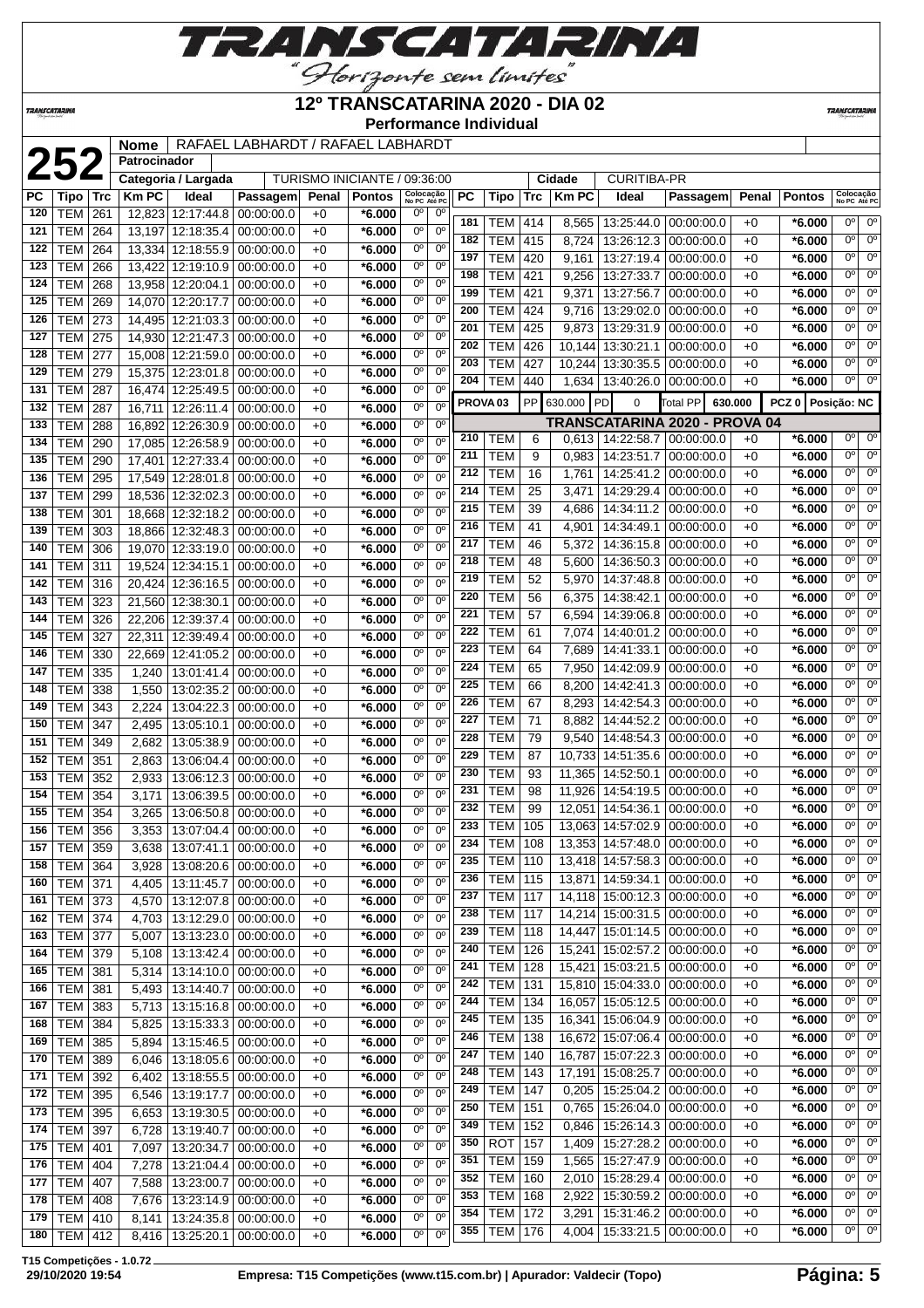

#### **12º TRANSCATARINA 2020 - DIA 02**

**Performance Individual**

**TRANSCATARIN** 

|              |                     |     | <b>Nome</b>         |                   |                    |         |       | RAFAEL LABHARDT / RAFAEL LABHARDT |                           |             |     |      |     |        |                    |          |       |               |                           |
|--------------|---------------------|-----|---------------------|-------------------|--------------------|---------|-------|-----------------------------------|---------------------------|-------------|-----|------|-----|--------|--------------------|----------|-------|---------------|---------------------------|
|              | 252                 |     | <b>Patrocinador</b> |                   |                    |         |       |                                   |                           |             |     |      |     |        |                    |          |       |               |                           |
|              |                     |     | Categoria / Largada |                   |                    |         |       | TURISMO INICIANTE / 09:36:00      |                           |             |     |      |     | Cidade | <b>CURITIBA-PR</b> |          |       |               |                           |
| PC           | Tipo                | Trc | <b>Km PC</b>        | Ideal             | <b>Passagem</b>    |         | Penal | <b>Pontos</b>                     | Colocação<br>No PC Até PC |             | PC. | Tipo | Trc | Km PC  | Ideal              | Passagem | Penal | <b>Pontos</b> | Colocação<br>No PC Até PC |
| 356          | <b>TEM   184</b>    |     | 5,215               | 15:35:44.8        | 00:00:00.0         |         | $+0$  | $*6.000$                          | $0^{\circ}$               | $0^{\circ}$ |     |      |     |        |                    |          |       |               |                           |
| 357          | TEM                 | 187 | 5,624               | 15:36:37.9        | 00:00:00.0         |         | $+0$  | $*6.000$                          | $0^{\circ}$               | $0^{\circ}$ |     |      |     |        |                    |          |       |               |                           |
| 358          | TEM                 | 198 | 6,969               | 15:40:01.0        | 00:00:00.0         |         | $+0$  | $*6.000$                          | $0^{\circ}$               | $0^{\circ}$ |     |      |     |        |                    |          |       |               |                           |
| 359          | <b>TEM   207</b>    |     | 8,059               | 15:42:14.5        | 0.00:00:00.0       |         | $+0$  | $*6.000$                          | 0°                        | $0^{\circ}$ |     |      |     |        |                    |          |       |               |                           |
| 360          | TEM 216             |     | 9,431               | 15:45:36.8        | 00:00:00.0         |         | $+0$  | $*6.000$                          | $0^{\circ}$               | $0^{\circ}$ |     |      |     |        |                    |          |       |               |                           |
| 361          | <b>TEM 217</b>      |     | 9,955               | 15:46:25.8        | 00:00:00.0         |         | $+0$  | $*6.000$                          | $0^{\circ}$               | $0^{\circ}$ |     |      |     |        |                    |          |       |               |                           |
| 362          | <b>TEM   221</b>    |     |                     | 10,466 15:47:20.4 | 0.00:00:00.0       |         | $+0$  | $*6.000$                          | 0°                        | $0^{\circ}$ |     |      |     |        |                    |          |       |               |                           |
| 363          | <b>TEM 226</b>      |     |                     | 11,070 15:48:45.0 | 0.00:00:00.0       |         | $+0$  | $*6.000$                          | $0^{\circ}$               | $0^{\circ}$ |     |      |     |        |                    |          |       |               |                           |
| 364          | <b>TEM</b>          | 228 |                     | 11,392 15:49:22.1 | 00:00:00.0         |         | $+0$  | $*6.000$                          | $0^{\circ}$               | $0^{\circ}$ |     |      |     |        |                    |          |       |               |                           |
| 365          | TEM 229             |     |                     | 11,584 15:49:40.9 | 00:00:00.0         |         | $+0$  | $*6.000$                          | 0°                        | $0^{\circ}$ |     |      |     |        |                    |          |       |               |                           |
| 366          | TEM 230             |     |                     | 11,783 15:50:05.7 | 00:00:00.0         |         | $+0$  | $*6.000$                          | $0^{\circ}$               | $0^{\circ}$ |     |      |     |        |                    |          |       |               |                           |
| 367          | TEM   231           |     |                     | 11,918 15:50:20.4 | 00:00:00.0         |         | $+0$  | $*6.000$                          | $0^{\circ}$               | $0^{\circ}$ |     |      |     |        |                    |          |       |               |                           |
| 368          | <b>TEM   241</b>    |     |                     | 13,992 15:54:20.9 | 00:00:00.0         |         | $+0$  | $*6.000$                          | 0°                        | $0^{\circ}$ |     |      |     |        |                    |          |       |               |                           |
| 369          | ROT                 | 245 |                     | 14,372 15:55:47.2 | 00:00:00.0         |         | $+0$  | $*6.000$                          | 0°                        | $0^{\circ}$ |     |      |     |        |                    |          |       |               |                           |
| 370          | TEM                 | 251 |                     | 15,115 15:57:15.4 | 00:00:00.0         |         | $+0$  | $*6.000$                          | 0°                        | $0^{\circ}$ |     |      |     |        |                    |          |       |               |                           |
| 371          | TEM   257           |     |                     | 15,912 15:58:56.1 | 00:00:00.0         |         | $+0$  | $*6.000$                          | 0°                        | 0°          |     |      |     |        |                    |          |       |               |                           |
|              | PROVA <sub>04</sub> |     | PP 372.000 PD       | $\Omega$          | Total PP           | 372.000 |       | PCZ 0   Posição: NC               |                           |             |     |      |     |        |                    |          |       |               |                           |
| <b>TOTAL</b> |                     |     | PP 1.470.000 PD     | $\Omega$          | Total PP 1.470.000 |         |       | PCZ0                              |                           |             |     |      |     |        |                    |          |       |               |                           |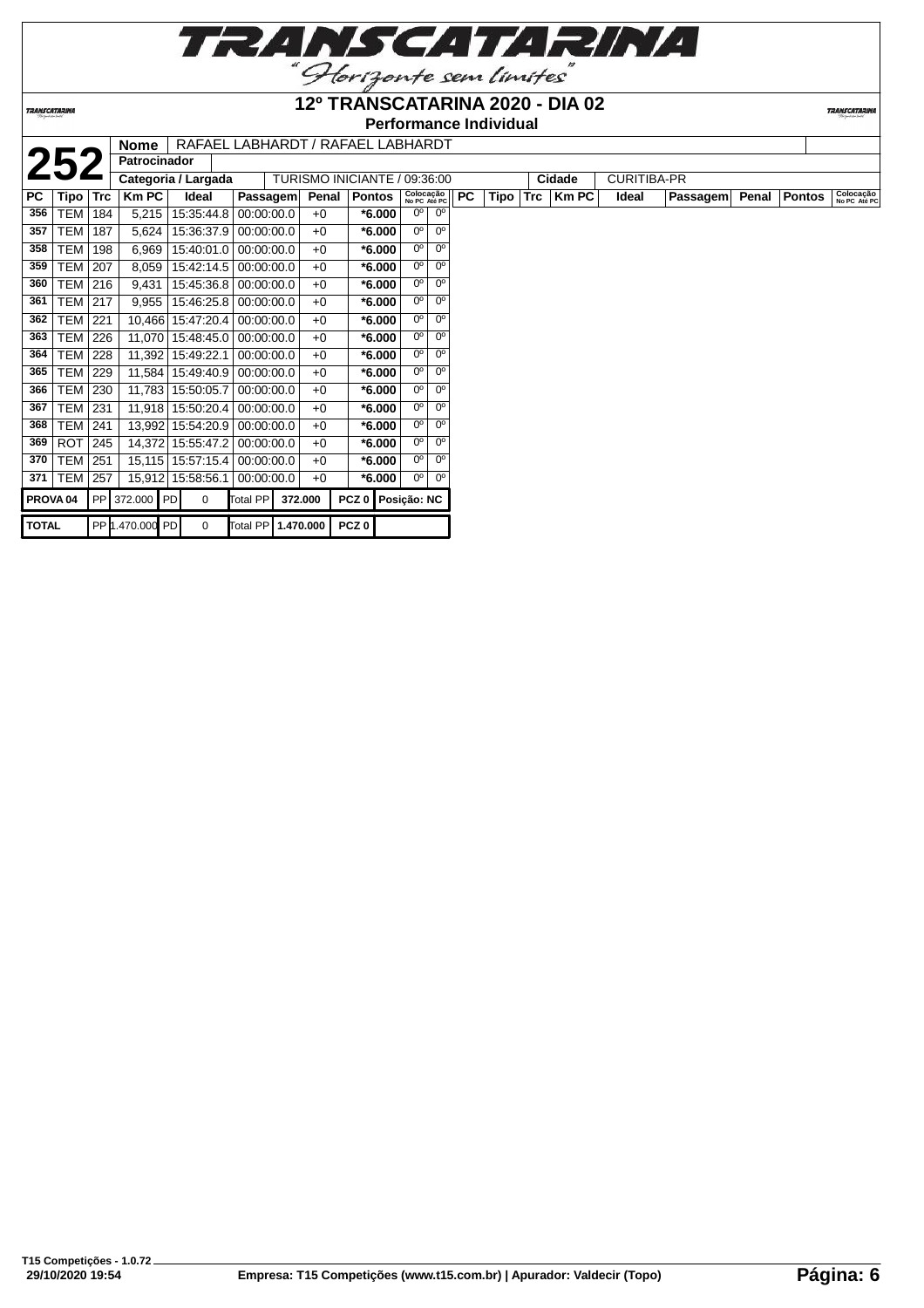

**TRANSCATARINA** 

#### **12º TRANSCATARINA 2020 - DIA 02 Performance Individual**

**TRANSCATARIN** 

|              |                          |          | Nome           |                              | MARCELO VANDRESEN / PAULO ROBERTO DE OLIVEIRA JUNIOR   |              |                              |                             |                                  |     |                     |            |              |                                   |                               |              |                   | 3847,4143              |                           |
|--------------|--------------------------|----------|----------------|------------------------------|--------------------------------------------------------|--------------|------------------------------|-----------------------------|----------------------------------|-----|---------------------|------------|--------------|-----------------------------------|-------------------------------|--------------|-------------------|------------------------|---------------------------|
|              | 253                      |          | Patrocinador   |                              |                                                        |              |                              |                             |                                  |     |                     |            |              |                                   |                               |              |                   |                        |                           |
|              |                          |          |                | Categoria / Largada          |                                                        |              | TURISMO INICIANTE / 09:33:00 |                             |                                  |     |                     |            | Cidade       |                                   | FLORIANÓPOLIS-SC              |              |                   |                        |                           |
| PC.          | Tipo                     | Trc      | <b>Km PC</b>   | Ideal                        | Passagem Penal Pontos                                  |              |                              | Colocação<br>No PC Até PC   |                                  | PC  | Tipo                | <b>Trc</b> | <b>Km PC</b> | Ideal                             | Passagem                      | Penal        | <b>Pontos</b>     |                        | Colocação<br>No PC Até PC |
| $\mathbf{1}$ | <b>TEM</b>               | 9        |                |                              | TRANSCATARINA 2020 - PROVA 02<br>09:53:16.3 09:53:16.3 |              |                              | $1^{\circ}$                 | 1 <sup>0</sup>                   | 61  | TEM                 | 115        |              | 13,712 10:27:05.6 10:27:09.3      |                               | $+0$         | $+37$             | $6^{\circ}$            | $4^{\circ}$               |
| $\mathbf{2}$ | <b>TEM</b>               |          | 1,086          |                              |                                                        | $+0$         | 0                            | $2^{\circ}$                 | 1 <sup>0</sup>                   | 62  | <b>TEM</b>          | 117        |              | 13,869 10:27:29.1 10:27:28.6      |                               | $+0$         | -5                | $5^\circ$              | $4^{\circ}$               |
| 3            | <b>TEM</b>               | 10       | 1,326          | 09:53:48.3 09:53:48.4        |                                                        | $+0$         | $+1$                         | 70                          | $4^{\circ}$                      | 63  | <b>TEM</b>          | 121        | 14,044       | 10:28:44.1   10:28:53.7           |                               | $+0$         | +96               | $6^{\circ}$            | 4 <sup>o</sup>            |
| 5            | <b>TEM</b>               | 15       | 1,611          | 09:54:28.9                   | 09:54:30.6                                             | $+0$         | $[+17]$                      | $6^{\circ}$                 | 6 <sup>o</sup>                   | 64  | <b>TEM</b>          | 126        |              | 14,564 10:30:16.1                 | 10:31:30.7                    | $+0$         | $[+746]$          | $6^{\circ}$            | $6^{\circ}$               |
| 6            | <b>TEM</b>               | 19<br>20 | 2,176          | 09:55:49.3<br>09:55:59.1     | 09:55:48.4<br>09:55:59.2                               | $+0$         | -9                           | $2^{\circ}$                 | $5^{\circ}$                      | 65  | <b>TEM</b>          | 131        | 14,985       | 10:32:10.9                        | 00:00:00.0                    | $+0$         | $*6.000$          | $0^{\circ}$            | $0^{\circ}$               |
| 7            |                          |          | 2,261          |                              |                                                        | $+0$         | $+1$                         | 4°                          | 4 <sup>0</sup>                   | 66  | <b>TEM</b>          | 133        |              | 15,108 10:33:49.1 00:00:00.0      |                               | $+0$         | $*6.000$          | 0 <sup>0</sup>         | $0^{\circ}$               |
| 8            | <b>TEM</b><br><b>TEM</b> | 23<br>24 | 2,538          | 09:56:34.3<br>09:57:01.4     | 09:56:34.0                                             | $+0$<br>$+0$ | -3<br>-2                     | 3 <sup>o</sup>              | 4 <sup>0</sup>                   | 67  | <b>TEM</b>          | 138        |              | 15,323 10:34:30.9 00:00:00.0      |                               | $+0$         | $*6.000$          | 0 <sup>0</sup>         | $0^{\circ}$               |
| 9            | <b>TEM</b>               |          | 2,792          | 09:57:26.5                   | 09:57:01.2                                             |              | 0                            | 1 <sup>0</sup>              | 4 <sup>0</sup>                   | 68  | <b>TEM</b>          | 142        | 15.762       | 10:35:33.3                        | 10:34:41.7                    | $+0$         | -516              | $6^{\circ}$            | $6^{\circ}$               |
| 10           |                          | 24       | 3,001          |                              | 09:57:26.5                                             | +0           | -1                           | $2^{\circ}$                 | 4 <sup>0</sup>                   | 69  | <b>TEM</b>          | 147        | 15,965       | 10:39:07.3                        | 10:39:08.7                    | $+0$         | $+14$             | $\overline{2^{\circ}}$ | $6^{\circ}$               |
|              | <b>TEM</b>               | 26       | 3,293          | 09:58:05.1                   | 09:58:05.0                                             | $+0$         | 0                            | $2^{\circ}$                 | 4 <sup>0</sup>                   | 70  | <b>TEM</b>          | 149        |              | 16,205 10:39:41.2 10:39:57.2      |                               | $+0$         | $+160$            | $6^{\circ}$            | $6^{\circ}$               |
| 11<br>12     | <b>TEM</b><br><b>TEM</b> | 28       | 3,440          | 09:58:42.8<br>09:59:32.1     | 09:58:42.8                                             | $+0$         |                              | $7^\circ$                   | $4^{\circ}$                      | 71  | <b>TEM</b>          | 151        |              | 16,288 10:39:54.6 10:40:13.5      |                               | $+0$         | $+189$            | $6^{\circ}$            | $6^{\circ}$               |
| 13           | <b>TEM</b>               | 31<br>34 | 3,880          |                              | 09:59:31.7                                             | $+0$         | -4<br>-9                     | $6^{\circ}$                 | 4 <sup>0</sup>                   | 72  | <b>TEM</b>          | 155        |              | 16,623 10:40:42.6 10:41:03.2      |                               | $+0$         | $+206$            | $6^{\circ}$            | $6^{\circ}$               |
| 14           | <b>TEM</b>               | 35       | 4,453<br>4,587 | 10:00:33.0<br>10:00:52.6     | 10:00:32.1                                             | $+0$         |                              | 70                          | 5 <sup>o</sup>                   | 73  | <b>TEM</b>          | 157        |              | 16,809 10:41:09.9 10:41:28.5      |                               | $+0$         | +186              | $6^{\circ}$            | $6^{\circ}$               |
| 15           |                          |          |                |                              | 10:00:54.4                                             | $+0$         | $[+18]$                      | $7^\circ$                   | $\overline{7^0}$                 | 75  | <b>TEM</b>          | 161        |              | 17,934 10:47:56.1                 | 10:47:55.7                    | $+0$         | $-4$              | 4 <sup>°</sup>         | $6^{\circ}$               |
|              | <b>TEM</b>               | 37       | 4,746          | 10:01:17.9                   | 10:01:19.1                                             | $+0$         | $+12$                        | $2^{\circ}$                 | 6 <sup>o</sup>                   | 76  | <b>TEM</b>          | 166        |              | 20,132 10:51:50.3 10:51:51.4      |                               | $+0$         | $+11$             | $7^\circ$              | $6^{\circ}$               |
| 16           | <b>TEM</b>               | 38       | 4,823          | 10:01:27.1                   | 10:01:26.9                                             | $+0$         | -2                           |                             | 7 <sup>0</sup>                   | 77  | <b>TEM</b>          | 168        |              | 20,785 10:53:04.9 10:53:05.1      |                               | $+0$         | $+2$              | $2^{\circ}$            | $6^{\circ}$               |
| 17           | <b>TEM</b>               | 39       | 5,049          | 10:01:56.7                   | 10:01:58.5                                             | $+0$         | $[+18]$                      | $7^\circ$                   | 7 <sup>0</sup>                   | 78  | <b>TEM</b>          | 174        | 22,099       | 10:56:06.9                        | 10:57:02.9                    | $+0$         | $+560$            | $7^\circ$              | $6^{\circ}$               |
| 18           | <b>TEM</b>               | 41       | 5,320          | 10:02:29.0                   | 10:02:25.9                                             | +0           | -31                          | $7^\circ$<br>6 <sup>o</sup> | 7 <sup>0</sup>                   | 79  | <b>TEM</b>          | 174        |              | 22,166 10:56:20.3 10:57:30.2      |                               | $+0$         | +699              | $7^\circ$              | $6^{\circ}$               |
| 19           | <b>TEM</b>               | 42       | 5,383          | 10:02:36.4                   | 10:02:35.9                                             | +0           | -5                           |                             | $7^\circ$                        | 80  | <b>TEM</b>          | 175        |              | 22,250 10:56:35.0 10:57:42.1      |                               | $+0$         | $+671$            | $7^{\circ}$            | $6^{\circ}$               |
| 20           | <b>TEM</b>               | 43       | 5,547          | 10:02:53.9                   | 10:02:52.2                                             | $+0$         | $-17$                        | $7^{\circ}$                 |                                  | 81  | <b>TEM</b>          | 175        |              | 22,394 10:56:52.3 10:58:05.0      |                               | $+0$         | $+727$            | 7°                     | $6^{\circ}$               |
| 21           | <b>TEM</b>               | 44       | 5,752          | 10:03:17.6                   | 10:03:16.6                                             | $+0$         | $-10$                        | $6^{\circ}$<br>$7^\circ$    | 7 <sup>0</sup><br>7 <sup>o</sup> |     | PROVA <sub>02</sub> | PP         | 23.920 PD    | 843                               | <b>Total PP</b>               | 23.077       | PCZ 9 Posicão: 6º |                        |                           |
| 22           | <b>TEM</b>               | 46       | 5,928          | 10:03:37.7                   | 10:03:37.2                                             | $+0$         | -5                           |                             |                                  |     |                     |            |              |                                   | TRANSCATARINA 2020 - PROVA 03 |              |                   |                        |                           |
| 23           | <b>TEM</b>               | 48       | 6,071          | 10:03:55.9                   | 10:03:54.8                                             | $+0$         | $-11$                        | $6^{\circ}$                 | $7^{\circ}$<br>7 <sup>0</sup>    | 82  | <b>TEM</b>          | 181        |              | $0,306$   11:37:15.5   11:37:15.5 |                               | $+0$         | 0                 | $1^{\circ}$            | $1^{\circ}$               |
| 24           | <b>TEM</b>               | 50       | 6,188          | 10:04:13.9                   | 10:04:12.7                                             | $+0$         | $-12$                        | $7^{\circ}$                 |                                  | 83  | TEM                 | 183        | 0,969        | 11:38:24.0                        | 11:38:24.0                    | $+0$         | $\bf{0}$          | 10                     | 1 <sup>o</sup>            |
| 25           | <b>TEM</b>               | 53       | 6,446          | 10:05:04.5                   | 10:05:04.5                                             | $+0$         | 0                            | $2^{\circ}$                 | 7 <sup>0</sup>                   | 84  | <b>TEM</b>          | 184        | 1,036        | 11:38:31.6   11:38:32.8           |                               | $+0$         | +12               | $7^\circ$              | $6^{\circ}$               |
| 26           | <b>TEM</b>               | 55       | 6,624          | 10:05:27.4                   | 10:05:27.4                                             | $+0$         | 0                            | 4°                          | $7^\circ$                        | 85  | <b>TEM</b>          | 184        | 1,354        | 11:39:09.7                        | 11:39:09.8                    | $+0$         | +1                | $5^{\circ}$            | 6 <sup>o</sup>            |
| 27           | <b>TEM</b>               | 57       | 6,883          | 10:05:57.5                   | 10:05:57.5                                             | $+0$         | 0                            | $2^{\circ}$                 | 7 <sup>0</sup><br>7 <sup>0</sup> | 86  | <b>TEM</b>          | 184        | 1,427        | 11:39:18.5                        | 11:39:18.5                    | $+0$         | $\bf{0}$          | 1 <sup>°</sup>         | 4 <sup>o</sup>            |
| 28           | <b>TEM</b>               | 59       | 7,374          | 10:06:57.4                   | 10:06:57.2                                             | $+0$         | -2                           | 3 <sup>0</sup>              | 7 <sup>0</sup>                   | 87  | <b>TEM</b>          | 186        | 1,598        | 11:39:38.4                        | 11:39:41.1                    | $+0$         | $[+27]$           | $7^\circ$              | $6^{\circ}$               |
| 29           | <b>TEM</b>               | 62       | 7,573          | 10:08:17.7                   | 10:08:17.6                                             | $+0$         | $-1$                         | 4 <sup>0</sup>              |                                  | 88  | <b>TEM</b>          | 187        | 1,791        | 11:39:56.9                        | 11:39:56.7                    | $+0$         | -2                | $3^{\circ}$            | $6^{\circ}$               |
| 30           | <b>TEM</b>               | 64       | 7,635          | 10:08:29.7                   | 10:08:26.6                                             | $+0$         | $-31$                        | $6^{\circ}$                 | $7^{\circ}$                      | 89  | TEM                 | 187        | 1,912        | 11:40:11.4                        | 11:40:11.2                    | $+0$         | -2                | 3 <sup>o</sup>         | 5 <sup>o</sup>            |
| 31           | <b>TEM</b>               | 65       | 7,812          | 10:08:50.6                   | 10:08:51.3                                             | $+0$         | $+7$                         | $6^{\circ}$                 | 7 <sup>0</sup>                   | 90  | <b>TEM</b>          | 187        | 2,282        | 11:40:55.8                        | 11:40:55.4                    | $+0$         | -4                | $2^{\circ}$            | $5^{\circ}$               |
| 32           | <b>TEM</b>               | 67       | 8,009          | 10:09:14.6                   | 10:09:14.7                                             | $+0$         | $+1$                         | 1 <sup>0</sup>              | 7 <sup>0</sup>                   | 91  | <b>TEM</b>          | 189        | 2,415        | 11:41:11.3                        | 11:41:11.4                    | $+0$         | +1                | $3^{\circ}$            | $5^{\circ}$               |
| 33           | <b>TEM</b>               | 69       | 8,280          | 10:09:50.0                   | 10:09:49.4                                             | $+0$         | -6                           | 3 <sup>0</sup>              | 7 <sup>0</sup>                   | 92  | TEM                 | 190        |              | 2,914   11:41:59.0                | 11:41:59.1                    | $+0$         | +1                | $2^{\circ}$            | $5^\circ$                 |
| 34           | <b>TEM</b>               | 72       | 8,539          | 10:10:29.0                   | 10:10:29.1                                             | $+0$         | $+1$                         | $5^{\circ}$                 | 7 <sup>0</sup><br>$7^\circ$      | 93  | TEM                 | 192        | 2,998        | 11:42:12.3   11:42:11.8           |                               | $+0$         | -5                | 3 <sup>0</sup>         | $5^{\circ}$               |
| 35           | <b>TEM</b>               | 74       | 8,820          | 10:11:09.9                   | 10:11:09.9                                             | $+0$         | 0                            | $1^{\circ}$                 | 7 <sup>0</sup>                   | 95  | <b>TEM</b>          | 195        |              | 3,463   11:43:32.8   11:43:33.1   |                               | $+0$         | $+3$              | 4 <sup>0</sup>         | $5^\circ$                 |
| 36           | <b>TEM</b>               | 75       | 8.949          | 10:11:27.9   10:11:28.9      |                                                        | $+0$         | $+10$                        | $6^{\circ}$                 |                                  | 96  | <b>TEM 197</b>      |            |              | 3,727   11:44:18.9   11:44:18.4   |                               | $+0$         | $-5$              | $7^\circ$              | $5^{\circ}$               |
| 37           | <b>TEM</b>               | 76       | 9,316          | 10:12:01.8   10:12:01.8      |                                                        | $+0$         | 0                            | 3 <sup>o</sup>              | 7 <sup>0</sup>                   | 97  | <b>TEM</b>          | 201        | 4,064        | 11:45:12.8   11:45:12.8           |                               | $+0$         | 0                 | $1^{\circ}$            | $5^\circ$                 |
| 38           | <b>TEM</b>               | 77       | 9,472          |                              | 10:12:19.2 10:12:18.6                                  | $+0$         | -6                           | $7^{\circ}$                 | 7 <sup>0</sup>                   | 98  | <b>TEM</b>          | 203        |              | 4,592   11:46:03.5   11:46:02.8   |                               | $+0$         | $-7$              | $6^{\circ}$            | $5^{\circ}$               |
| 39           | <b>TEM</b>               | 80       | 9,776          | 10:12:55.0   10:12:54.9      |                                                        | $+0$         | $-1$                         | $5^{\circ}$                 | $7^\circ$                        | 99  | <b>TEM</b>          | 205        | 4,738        | 11:46:21.2   11:46:20.8           |                               | $+0$         | $-4$              | $6^{\circ}$            | $5^\circ$                 |
| 40           | <b>TEM</b>               | 82       |                | 10,139 10:13:37.6 10:13:37.5 |                                                        | $+0$         | $-1$                         | $2^{\circ}$                 | $7^{\circ}$                      | 100 | <b>TEM</b>          | 207        | 4,958        | 11:46:51.5   11:46:54.3           |                               | $+0$         | $[+28]$           | 7°                     | $5^\circ$                 |
| 41           | <b>TEM</b>               | 84       |                | 10,266 10:13:54.2 10:13:54.1 |                                                        | $+0$         | $-1$                         | $1^{\circ}$                 | $7^{\circ}$                      | 101 | <b>TEM</b>          | 208        | 4,996        | 11:46:59.1   11:47:00.3           |                               | $+0$         | $+12$             | $5^{\circ}$            | $5^\circ$                 |
| 42           | <b>TEM</b>               | 85       |                | 10,322 10:14:02.6 10:14:01.6 |                                                        | $+0$         | $-10$                        | $5^{\circ}$                 | 7 <sup>o</sup>                   | 102 | <b>TEM</b>          | 209        |              | 5,176   11:47:26.6   11:47:26.4   |                               | $+0$         | $-2$              | $2^{\circ}$            | $5^{\circ}$               |
| 43           | <b>TEM</b>               | 85       |                | 10,383 10:14:11.8 10:14:11.0 |                                                        | $+0$         | -8                           | $5^{\circ}$                 | $7^\circ$                        | 103 | <b>TEM 211</b>      |            | 5,360        | 11:48:06.6   11:48:06.3           |                               | $+0$         | $-3$              | $4^{\circ}$            | $5^{\circ}$               |
| 44           | <b>TEM</b>               | 88       |                | 10,639 10:15:01.1            | 10:15:00.2                                             | $+0$         | -9                           | $6^{\circ}$                 | 7 <sup>o</sup>                   | 104 | <b>TEM</b>          | 213        | 5,590        | 11:48:36.2 11:48:36.1             |                               | $+0$         | $-1$              | $1^{\circ}$            | $5^\circ$                 |
| 45           | <b>TEM</b>               | 90       | 10,723         | 10:15:14.9 10:15:12.8        |                                                        | $+0$         | $[-21]$                      | $7^\circ$                   | 7 <sup>0</sup>                   | 105 | TEM                 | 216        | 5,745        | 11:49:02.7   11:49:02.7           |                               | $+0$         | 0                 | $1^{\circ}$            | $5^{\circ}$               |
| 46           | <b>TEM</b>               | 91       | 10,840         | 10:15:29.5   10:15:28.4      |                                                        | $+0$         | -11                          | $6^{\circ}$                 | 7 <sup>0</sup>                   | 106 | <b>TEM</b>          | 220        | 6,234        | 11:50:22.4 11:50:22.7             |                               | $+0$         | $+3$              | $2^{\circ}$            | $5^\circ$                 |
| 47           | <b>TEM</b>               | 91       |                | 10,923 10:15:40.6 10:15:39.3 |                                                        | $+0$         | $-13$                        | $7^\circ$                   | 7 <sup>0</sup>                   | 107 | TEM                 | 220        | 6,757        | 11:51:10.7                        | 11:51:10.7                    | $+0$         | 0                 | 1 <sup>°</sup>         | $5^\circ$                 |
| 48           | <b>TEM</b>               | 92       | 11,098         | 10:16:02.1                   | 10:16:01.0                                             | $+0$         | $-11$                        | $7^\circ$                   | $7^\circ$                        | 108 | <b>TEM</b>          | 222        |              | 7,059   11:51:49.4   11:51:48.0   |                               | $+0$         | -14               | $5^{\circ}$            | $5^\circ$                 |
| 49           | <b>TEM</b>               | 93       |                | 11,162 10:16:10.3 10:16:09.1 |                                                        | $+0$         | $-12$                        | $6^{\circ}$                 | $7^{\circ}$                      | 109 | <b>TEM</b>          | 227        | 7,325        | 11:53:21.0   11:53:21.1           |                               | $+0$         | +1                | $3^{\circ}$            | $5^\circ$                 |
| 50           | <b>TEM</b>               | 95       |                | 11,386 10:16:44.4 10:16:44.4 |                                                        | $+0$         | 0                            | $1^{\circ}$                 | 7 <sup>0</sup>                   | 110 | <b>TEM</b>          | 229        |              | 7,546   11:53:53.2   11:53:53.9   |                               | $+0$         | +7                | $6^{\circ}$            | $5^\circ$                 |
| 51           | <b>TEM</b>               | 96       |                | 11,689 10:17:19.2 10:17:18.4 |                                                        | $+0$         | -8                           | $5^{\circ}$                 | $7^\circ$                        | 111 | <b>TEM 234</b>      |            | 8,247        | 11:55:53.6 11:55:53.7             |                               | $+0$         | +1                |                        | $10^{6}$ 5 <sup>0</sup>   |
| 52           | <b>TEM</b>               | 99       |                | 11,901 10:17:45.1            | 10:17:44.6                                             | $+0$         | -5                           | $2^{\circ}$                 | 7 <sup>o</sup>                   | 112 | <b>TEM 235</b>      |            | 8,457        | 11:56:14.7   11:56:14.5           |                               | $+0$         | $-2$              | $1^{\circ}$            | $5^{\circ}$               |
| 53           | <b>TEM</b>               | 100      | 12,171         | 10:18:23.0 10:18:22.2        |                                                        | $+0$         | -8                           | $6^{\circ}$                 | $7^{\circ}$                      | 113 | <b>TEM</b>          | 240        | 9,195        | 11:57:37.3   11:57:37.3           |                               | $+0$         | 0                 | $1^{\circ}$            | $5^\circ$                 |
| 54           | <b>TEM</b>               | 102      |                | 12,378 10:18:49.2 10:19:22.6 |                                                        | $+0$         | +334                         | $5^{\circ}$                 | 6 <sup>o</sup>                   | 114 | <b>TEM</b>          | 241        |              | 9,397   11:58:05.3   11:58:04.7   |                               | $+0$         | -6                | $5^{\circ}$            | $5^{\circ}$               |
| 55           | <b>TEM</b>               | 105      |                | 12,620 10:19:27.0 10:19:54.9 |                                                        | +0           | $+279$                       | 3 <sup>o</sup>              | $5^{\circ}$                      | 115 | <b>TEM</b>          | 245        | 9,544        | 11:58:31.8                        | 11:58:32.6                    | $+0$         | $+8$              | $7^\circ$              | 5 <sup>o</sup>            |
| 57           | <b>TEM</b>               | 110      |                | 13,125 10:25:37.4            | 10:25:37.5                                             | $+0$         | $+1$                         | 3 <sup>o</sup>              | $5^{\circ}$                      | 117 | TEM                 | 254        |              |                                   |                               |              |                   | $6^{\circ}$            | $5^\circ$                 |
| 58           | <b>TEM 111</b>           |          |                | 13,276 10:25:58.3 10:25:58.0 |                                                        | $+0$         | -3                           | 4 <sup>0</sup>              | $5^{\circ}$                      | 118 | TEM                 | 259        | 11,257       | 12,289 12:13:36.8 12:13:37.0      | 12:06:35.2 12:06:36.2         | $+0$<br>$+0$ | +10<br>$+2$       | $6^{\circ}$            | $5^\circ$                 |
| 59           | <b>TEM 112</b>           |          |                | 13,405 10:26:18.1            | 10:26:26.0                                             | $+0$         | $+79$                        | $5^{\circ}$                 | 5 <sup>0</sup>                   | 119 | <b>TEM</b>          | 259        |              | 12,433 12:13:51.2 12:13:53.6      |                               | $+0$         | [+24]             | $7^\circ$              | $5^{\circ}$               |
| 60           | $TEM$ 115                |          |                | 13,606 10:26:52.8 10:26:55.1 |                                                        | +0           | $\boxed{+23}$                | $6^{\circ}$                 | $4^{\circ}$                      |     |                     |            |              |                                   |                               |              |                   |                        |                           |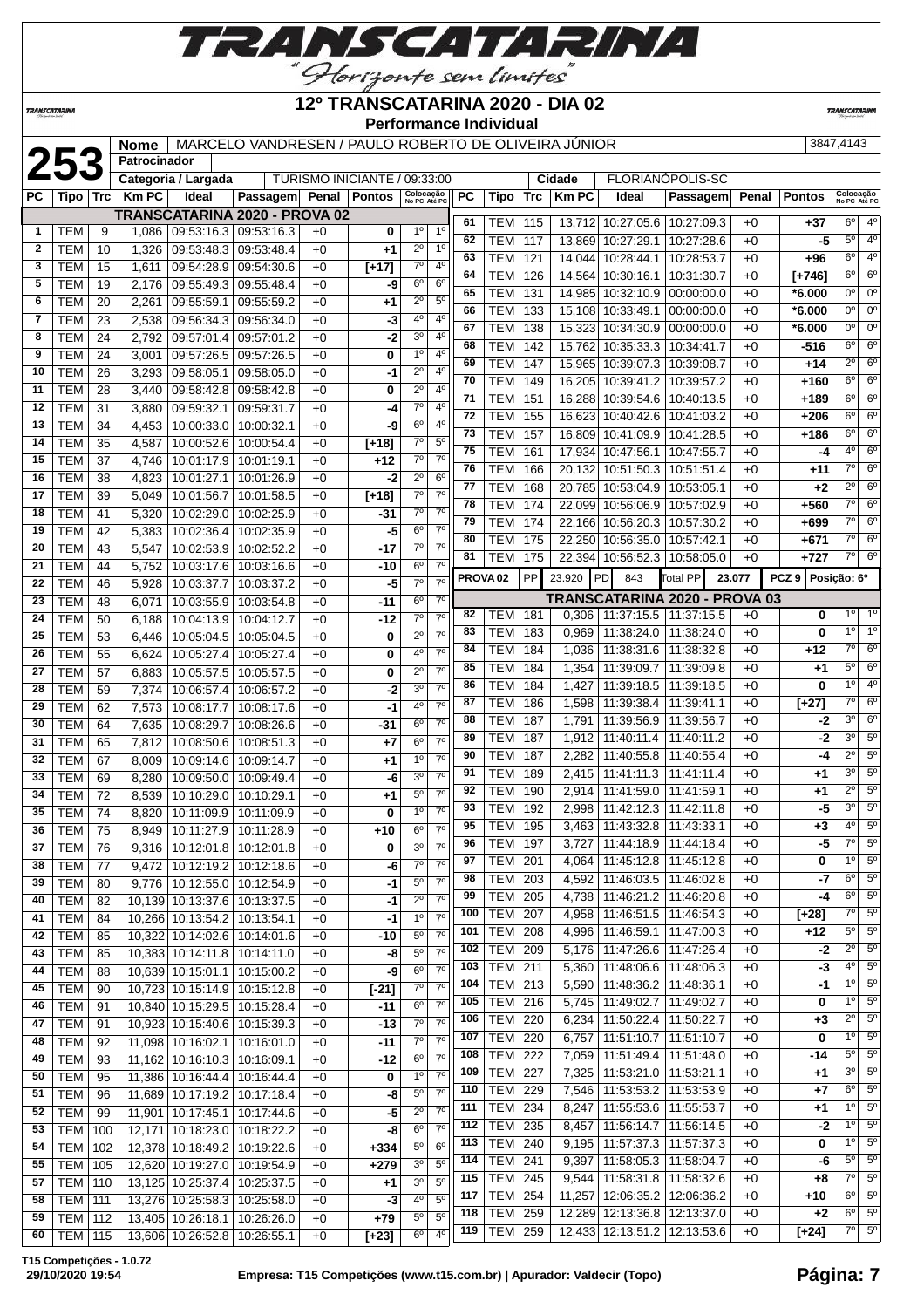

**TRANSCATARINA** 

#### **12º TRANSCATARINA 2020 - DIA 02 Performance Individual**

**TRANSCATARIN** 

#### **23347,4143 Nome** MARCELO VANDRESEN / PAULO ROBERTO DE OLIVEIRA JÚNIOR 3847,4143 Patrocinador

|          | 14: /384 |
|----------|----------|
|          |          |
| אר ופיצר |          |

|     | LJJ            |            |             | Categoria / Largada             |                             |       | TURISMO INICIANTE / 09:33:00 |                           |                |     |                     |     | Cidade       |                                   | FLORIANÓPOLIS-SC              |       |                              |                           |                |
|-----|----------------|------------|-------------|---------------------------------|-----------------------------|-------|------------------------------|---------------------------|----------------|-----|---------------------|-----|--------------|-----------------------------------|-------------------------------|-------|------------------------------|---------------------------|----------------|
| РC  | Tipo           | <b>Trc</b> | <b>KmPC</b> | Ideal                           | Passagem                    | Penal | <b>Pontos</b>                | Colocação<br>No PC Até PC |                | PC  | Tipo                | Trc | <b>Km PC</b> | Ideal                             | Passagem                      | Penal | <b>Pontos</b>                | Colocação<br>No PC Até PC |                |
| 120 | <b>TEM</b>     | 261        |             | 12,823 12:14:44.8               | 12:14:43.3                  | $+0$  | $-15$                        | $6^{\circ}$               | $5^{\circ}$    |     |                     |     |              |                                   |                               |       |                              | $5^{\circ}$               | 5 <sup>o</sup> |
| 121 | <b>TEM</b>     | 264        |             | 13,197 12:15:35.4               | 12:15:35.6                  | $+0$  | $+2$                         | $2^{\circ}$               | $5^{\circ}$    | 181 | TEM                 | 414 | 8,565        | 13:22:44.0   13:22:45.2           |                               | $+0$  | +12                          | 3 <sup>0</sup>            |                |
| 122 | <b>TEM</b>     | 264        |             | 13,334 12:15:55.9               | 12:15:54.6                  | $+0$  | -13                          | 4°                        | $5^{\circ}$    | 182 | <b>TEM</b>          | 415 | 8,724        | 13:23:12.3   13:23:11.8           |                               | $+0$  | -5                           |                           | $5^{\circ}$    |
| 123 | <b>TEM</b>     | 266        |             | 13,422 12:16:10.9               | 12:16:11.0                  | $+0$  | $^{+1}$                      | 1 <sup>0</sup>            | $5^{\circ}$    | 197 | <b>TEM</b>          | 420 | 9,161        | 13:24:19.4   13:24:19.7           |                               | $+0$  | +3                           | 5 <sup>0</sup>            | $5^\circ$      |
| 124 | <b>TEM</b>     | 268        |             | 13,958 12:17:04.1               | 12:17:03.9                  | $+0$  | -2                           | 1 <sup>0</sup>            | $5^{\circ}$    | 198 | TEM                 | 421 | 9,256        | 13:24:33.7                        | 13:24:35.2                    | $+0$  | $+15$                        | $6^{\circ}$               | $5^{\circ}$    |
| 125 | TEM            | 269        | 14,070      | 12:17:17.7                      | 12:17:16.6                  | $+0$  | -11                          | $6^{\circ}$               | 5 <sup>0</sup> | 199 | <b>TEM</b>          | 421 | 9,371        | 13:24:56.7                        | 13:24:58.1                    | $+0$  | +14                          | $5^{\circ}$               | $5^\circ$      |
| 126 | TEM            | 273        | 14,495      | 12:18:03.3                      | 12:18:02.3                  | $+0$  | -10                          | 6 <sup>o</sup>            | $5^{\circ}$    | 200 | <b>TEM</b>          | 424 | 9,716        | 13:26:02.0   13:26:03.0           |                               | $+0$  | +10                          | $5^{\circ}$               | $5^\circ$      |
| 127 | TEM            | 275        |             | 14.930 12:18:47.3               | 12:18:46.2                  | $+0$  | -11                          | $7^\circ$                 | 5 <sup>0</sup> | 201 | <b>TEM</b>          | 425 | 9,873        | 13:26:31.9   13:26:32.8           |                               | $+0$  | +9                           | $7^\circ$                 | $5^\circ$      |
| 128 | TEM            | 277        |             | 15,008 12:18:59.0               | 12:18:58.7                  | $+0$  | -3                           | $5^{\circ}$               | 5 <sup>o</sup> | 202 | <b>TEM</b>          | 426 |              | 10,144 13:27:21.1                 | 13:27:23.1                    | $+0$  | +20                          | $6^{\circ}$               | $5^\circ$      |
| 129 |                |            |             | 15,375 12:20:01.8 12:19:59.1    |                             |       |                              | $7^\circ$                 | $5^{\circ}$    | 203 | <b>TEM</b>          | 427 |              | 10,244 13:27:35.5 13:27:38.9      |                               | $+0$  | $+34$                        | $7^\circ$                 | $5^{\circ}$    |
|     | TEM            | 279        |             |                                 |                             | $+0$  | $[-27]$                      | $7^\circ$                 | 6 <sup>o</sup> | 204 | <b>TEM</b>          | 440 | 1,634        | 13:37:26.0   13:37:25.9           |                               | $+0$  | -1                           | $2^{\circ}$               | $5^\circ$      |
| 131 | <b>TEM</b>     | 287        |             | 16,474 12:22:49.5               | 12:22:50.7                  | $+0$  | $+12$                        |                           |                |     | PROVA <sub>03</sub> | PP  | 808          | PD<br>219                         | Total PP                      | 589   | Posição: 5º<br><b>PCZ 13</b> |                           |                |
| 132 | <b>TEM</b>     | 287        | 16,711      | 12:23:11.4                      | 12:23:11.0                  | $+0$  | -4                           | $4^{\circ}$               | $5^{\circ}$    |     |                     |     |              |                                   | TRANSCATARINA 2020 - PROVA 04 |       |                              |                           |                |
| 133 | TEM            | 288        |             | 16,892 12:23:30.9               | 12:23:30.5                  | $+0$  | -4                           | $2^{\circ}$               | $5^{\circ}$    | 210 | TEM                 | 6   |              | $0,613$   14:19:58.7   14:19:58.5 |                               | $+0$  | -2                           | $3^{\circ}$               | 3 <sup>o</sup> |
| 134 | <b>TEM</b>     | 290        |             | 17,085 12:23:58.9               | 12:23:59.1                  | $+0$  | $+2$                         | 3 <sup>o</sup>            | $6^{\circ}$    | 211 | TEM                 | 9   |              | 14:20:51.7   14:20:51.9           |                               | $+0$  |                              | $2^{\circ}$               | $2^{\circ}$    |
| 135 | <b>TEM</b>     | 290        | 17,401      | 12:24:33.4                      | 12:24:33.3                  | $+0$  | $-1$                         | 3 <sup>o</sup>            | 6 <sup>o</sup> | 212 |                     |     | 0,983        |                                   |                               |       | +2                           | $4^{\circ}$               | $2^{\circ}$    |
| 136 | <b>TEM</b>     | 295        |             | 17,549 12:25:01.8               | 12:25:01.8                  | $+0$  | 0                            | 1 <sup>0</sup>            | 5 <sup>0</sup> |     | <b>TEM</b>          | 16  |              | 1,761   14:22:41.2   14:22:41.6   |                               | $+0$  | +4                           | $6^{\circ}$               | $6^{\circ}$    |
| 137 | <b>TEM</b>     | 299        |             | 18,536 12:29:02.3               | 12:29:02.9                  | $+0$  | $+6$                         | 7 <sup>o</sup>            | 6 <sup>o</sup> | 214 | <b>TEM</b>          | 25  | 3,471        | 14:26:29.4   14:26:27.5           |                               | $+0$  | -19                          |                           |                |
| 138 | TEM            | 301        |             | 18,668 12:29:18.2 12:29:20.8    |                             | $+0$  | $[+26]$                      | $7^\circ$                 | 6 <sup>o</sup> | 215 | TEM                 | 39  | 4,686        | 14:31:11.2   14:31:14.0           |                               | $+0$  | $[+28]$                      | $7^\circ$                 | $6^{\circ}$    |
| 139 | TEM            | 303        |             | 18,866 12:29:48.3 12:29:48.5    |                             | $+0$  | $+2$                         | $5^{\circ}$               | 6 <sup>o</sup> | 216 | <b>TEM</b>          | 41  | 4,901        | 14:31:49.1   14:31:49.5           |                               | $+0$  | +4                           | $3^{\circ}$               | $6^{\circ}$    |
| 140 | <b>TEM</b>     | 306        |             | 19,070 12:30:19.0               | 12:30:17.1                  | $+0$  | -19                          | $7^\circ$                 | 6 <sup>o</sup> | 217 | <b>TEM</b>          | 46  | 5,372        | 14:33:15.8   14:33:15.5           |                               | $+0$  | -3                           | 10                        | $6^{\circ}$    |
| 141 | <b>TEM</b>     | 311        |             | 19,524 12:31:15.1               | 12:31:15.7                  | $+0$  | $+6$                         | 4°                        | 6 <sup>o</sup> | 218 | <b>TEM</b>          | 48  | 5,600        | 14:33:50.3   14:33:50.4           |                               | $+0$  | +1                           | $1^{\circ}$               | $4^{\circ}$    |
| 142 | TEM            | 316        |             | 20,424 12:33:16.5               | 12:33:16.0                  | $+0$  | -5                           | 5 <sup>0</sup>            | 6 <sup>o</sup> | 219 | <b>TEM</b>          | 52  | 5,970        | 14:34:48.8   14:34:48.0           |                               | $+0$  | -8                           | 5 <sup>0</sup>            | $4^{\circ}$    |
| 143 | <b>TEM</b>     | 323        |             | 21,560 12:35:30.1               | 12:35:29.3                  | $+0$  | -8                           | $7^\circ$                 | 6 <sup>o</sup> | 220 | TEM                 | 56  | 6,375        | 14:35:42.1                        | 14:35:42.3                    | $+0$  | +2                           | $2^{\circ}$               | $4^{\circ}$    |
| 144 | TEM            | 326        |             | 22,206 12:36:37.4               | 12:36:35.9                  | $+0$  | -15                          | $7^\circ$                 | 6 <sup>o</sup> | 221 | <b>TEM</b>          | 57  | 6,594        | 14:36:06.8   14:36:06.7           |                               | $+0$  | $-1$                         | $2^{\circ}$               | $4^{\circ}$    |
| 145 | TEM            | 327        | 22,311      | 12:36:49.4                      | 12:36:49.1                  | $+0$  | -3                           | $5^{\circ}$               | 6 <sup>o</sup> | 222 | <b>TEM</b>          | 61  | 7,074        | 14:37:01.2   14:36:59.6           |                               | $+0$  | -16                          | $6^{\circ}$               | $4^{\circ}$    |
| 146 | <b>TEM</b>     | 330        | 22,669      | 12:38:05.2                      | 12:38:04.8                  | $+0$  | -4                           | $6^{\circ}$               | 6 <sup>o</sup> | 223 | <b>TEM</b>          | 64  | 7,689        | 14:38:33.1                        | 14:38:32.9                    | $+0$  | $-2$                         | $4^{\circ}$               | $4^{\circ}$    |
| 147 | TEM            | 335        | 1,240       | 12:58:41.4                      | 12:58:41.4                  | $+0$  | 0                            | $2^{\circ}$               | 6 <sup>o</sup> | 224 | TEM                 | 65  | 7,950        | 14:39:09.9   14:39:08.4           |                               | $+0$  | $-15$                        | 6 <sup>o</sup>            | $4^{\circ}$    |
| 148 | TEM            | 338        | 1,550       | 12:59:35.2                      | 12:59:35.8                  | $+0$  | $+6$                         | $7^\circ$                 | 6 <sup>o</sup> | 225 | <b>TEM</b>          | 66  | 8,200        | 14:39:41.3 14:39:40.7             |                               | $+0$  | -6                           | $4^{\circ}$               | $4^{\circ}$    |
| 149 | <b>TEM</b>     | 343        | 2,224       | 13:01:22.3                      | 13:01:23.0                  | $+0$  | $+7$                         | $7^\circ$                 | 6 <sup>o</sup> | 226 | <b>TEM</b>          | 67  | 8,293        | 14:39:54.3   14:39:55.3           |                               | $+0$  | +10                          | $5^\circ$                 | $5^\circ$      |
| 150 | <b>TEM</b>     | 347        | 2,495       | 13:02:10.1                      | 13:02:10.1                  | $+0$  | 0                            | 1 <sup>0</sup>            | 6 <sup>o</sup> | 227 | <b>TEM</b>          | 71  | 8,882        | 14:41:52.2                        | 14:41:51.5                    | +0    | -7                           | $5^{\circ}$               | $5^{\circ}$    |
| 151 | <b>TEM</b>     | 349        | 2,682       | 13:02:38.9                      | 13:02:38.1                  | $+0$  | -8                           | $7^{\circ}$               | 6 <sup>o</sup> | 228 | <b>TEM</b>          | 79  | 9,540        | 14:45:54.3 14:45:55.5             |                               | $+0$  | $+12$                        | $5^{\circ}$               | 5 <sup>0</sup> |
| 152 | <b>TEM</b>     | 351        |             | 13:03:04.4                      | 13:03:04.6                  | $+0$  | $+2$                         | $5^{\circ}$               | 6 <sup>o</sup> | 229 | TEM                 | 87  |              | 10,733 14:48:35.6 14:48:35.1      |                               | $+0$  | -5                           | $6^{\circ}$               | $5^\circ$      |
| 153 |                |            | 2,863       |                                 |                             | $+0$  |                              | $5^{\circ}$               | 6 <sup>o</sup> | 230 | <b>TEM</b>          | 93  |              | 11,365   14:49:50.1   14:49:49.0  |                               | $+0$  | -11                          | $5^{\circ}$               | $5^\circ$      |
| 154 | TEM            | 352        | 2,933       | 13:03:12.3                      | 13:03:13.4                  |       | +11                          | 3 <sup>o</sup>            | 6 <sup>o</sup> | 231 | <b>TEM</b>          | 98  |              | 11,926 14:51:19.5 14:51:21.2      |                               | $+0$  | +17                          | $7^\circ$                 | $5^\circ$      |
|     | <b>TEM</b>     | 354        | 3,171       | 13:03:39.5                      | 13:03:39.2                  | $+0$  | -3                           | $7^\circ$                 | 6 <sup>o</sup> | 232 | <b>TEM</b>          | 99  | 12,051       | 14:51:36.1                        | 14:51:36.0                    | $+0$  | -1                           | 1 <sup>0</sup>            | 5 <sup>o</sup> |
| 155 | <b>TEM</b>     | 354        | 3,265       | 13:03:50.8                      | 13:03:49.3                  | $+0$  | $-15$                        |                           |                | 233 | <b>TEM</b>          | 105 |              | 13,063 14:54:02.9 14:54:02.7      |                               | $+0$  | -2                           | $2^{\circ}$               | 5 <sup>o</sup> |
| 156 | <b>TEM</b>     | 356        | 3,353       | 13:04:04.4                      | 13:04:04.7                  | $+0$  | $+3$                         | $5^{\circ}$               | 6 <sup>o</sup> | 234 | <b>TEM</b>          | 108 |              | 13,353 14:54:48.0 14:54:48.0      |                               | $+0$  | 0                            | $2^{\circ}$               | $5^\circ$      |
| 157 | TEM            | 359        | 3,638       | 13:04:41.1   13:04:40.3         |                             | $+0$  | -8                           | 6 <sup>o</sup>            | 6 <sup>o</sup> | 235 | <b>TEM</b>          | 110 |              | 13,418 14:54:58.3 14:54:58.0      |                               | $+0$  | -3                           | $3^{\circ}$               | $4^{\circ}$    |
|     | 158 TEM 364    |            |             |                                 | 3,928 13:05:20.6 13:05:19.6 | $+0$  | $-10$                        | $5^{\circ}$               | 6 <sup>o</sup> | 236 | TEM   115           |     |              | 13,871   14:56:34.1   14:56:34.1  |                               | $+0$  | 0                            | $2^{\circ}$               | 4 <sup>0</sup> |
| 160 | TEM 371        |            | 4,405       | 13:08:45.7   13:08:46.9         |                             | $+0$  | $+12$                        | $6^{\circ}$               | 6 <sup>o</sup> | 237 | <b>TEM</b>          | 117 |              | 14,118 14:57:12.3 14:57:11.4      |                               | $+0$  | -9                           | $3^{\circ}$               | 3 <sup>o</sup> |
| 161 | <b>TEM 373</b> |            | 4,570       |                                 | 13:09:07.8   13:09:07.8     | $+0$  | 0                            | 1 <sup>0</sup>            | $5^{\circ}$    |     |                     |     |              |                                   |                               |       |                              | $5^{\circ}$               | $4^{\circ}$    |
| 162 | <b>TEM 374</b> |            |             | 4,703   13:09:29.0              | 13:09:29.0                  | $+0$  | 0                            | $1^{\circ}$               | $5^{\circ}$    | 238 | <b>TEM</b>          | 117 |              | 14,214 14:57:31.5 14:57:30.4      |                               | $+0$  | -11                          | $5^{\circ}$               | $4^{\circ}$    |
| 163 | <b>TEM 377</b> |            | 5,007       |                                 | 13:10:23.0 13:10:22.6       | $+0$  | -4                           | 4°                        | $5^{\circ}$    | 239 | <b>TEM 118</b>      |     |              | 14,447 14:58:14.5 14:58:13.9      |                               | $+0$  | -6                           |                           |                |
| 164 | TEM 379        |            | 5,108       |                                 | 13:10:42.4   13:10:41.7     | $+0$  | $-7$                         | 6 <sup>o</sup>            | $5^{\circ}$    | 240 | TEM                 | 126 |              | 15,241 14:59:57.2 14:59:57.6      |                               | $+0$  | +4                           | $6^{\circ}$               | $4^{\circ}$    |
| 165 | <b>TEM 381</b> |            | 5,314       | 13:11:10.0   13:11:09.4         |                             | $+0$  | -6                           | 7 <sup>o</sup>            | $5^{\circ}$    | 241 | <b>TEM</b>          | 128 |              | 15,421 15:00:21.5 15:00:21.3      |                               | $+0$  | $-2$                         | $2^{\circ}$               | $4^{\circ}$    |
| 166 | <b>TEM 381</b> |            | 5,493       | 13:11:40.7                      | 13:11:39.5                  | $+0$  | $-12$                        | $7^{\circ}$               | 5 <sup>0</sup> | 242 | <b>TEM</b>          | 131 |              | 15,810 15:01:33.0 15:01:33.0      |                               | $+0$  | 0                            | 10                        | 4 <sup>o</sup> |
| 167 | TEM 383        |            |             | 5,713   13:12:16.8   13:12:18.0 |                             | $+0$  | $+12$                        | $4^{\circ}$               | $5^{\circ}$    | 244 | <b>TEM</b>          | 134 |              | 16,057 15:02:12.5 15:02:12.0      |                               | $+0$  | -5                           | $5^{\circ}$               | $4^{\circ}$    |
| 168 | <b>TEM 384</b> |            | 5,825       | 13:12:33.3 13:12:33.3           |                             | $+0$  | 0                            | $1^{\circ}$               | $5^{\circ}$    | 245 | <b>TEM</b>          | 135 |              | 16,341 15:03:04.9 15:03:03.3      |                               | $+0$  | -16                          | $6^{\circ}$               | $4^{\circ}$    |
| 169 | <b>TEM 385</b> |            | 5,894       | 13:12:46.5   13:12:46.0         |                             | $+0$  | -5                           | 5 <sup>o</sup>            | $5^{\circ}$    | 246 | <b>TEM</b>          | 138 |              | 16,672 15:04:06.4   15:04:07.2    |                               | $+0$  | +8                           | $2^{\circ}$               | $3^{\circ}$    |
| 170 | TEM 389        |            | 6,046       | 13:15:05.6   13:15:04.7         |                             | $+0$  | -9                           | 7 <sup>o</sup>            | $5^{\circ}$    | 247 | <b>TEM</b>          | 140 |              | 16,787 15:04:22.3 15:04:23.0      |                               | $+0$  | +7                           | $5^{\circ}$               | 3 <sup>o</sup> |
| 171 | <b>TEM 392</b> |            | 6,402       |                                 | 13:15:55.5   13:15:56.6     | $+0$  | $+11$                        | $7^\circ$                 | 5 <sup>o</sup> | 248 | <b>TEM</b>          | 143 |              | 17,191 15:05:25.7   15:05:25.2    |                               | $+0$  | -5                           | $2^{\circ}$               | $3^{\circ}$    |
| 172 | <b>TEM</b>     | 395        | 6,546       | 13:16:17.7                      | 13:16:17.5                  | $+0$  | $-2$                         | 4°                        | $5^{\circ}$    | 249 | <b>TEM 147</b>      |     |              | 0,205   15:22:04.2   15:22:05.4   |                               | $+0$  | $+12$                        | $6^{\circ}$               | $4^{\circ}$    |
| 173 | <b>TEM</b>     | 395        | 6,653       | 13:16:30.5                      | 13:16:30.7                  | $+0$  | $+2$                         | 4°                        | 5 <sup>o</sup> | 250 | <b>TEM</b>          | 151 | 0,765        | 15:23:04.0   15:23:04.6           |                               | $+0$  | +6                           | $6^{\circ}$               | 3 <sup>0</sup> |
| 174 | <b>TEM</b>     | 397        | 6,728       | 13:16:40.7                      | 13:16:42.2                  | $+0$  | $+15$                        | 6 <sup>o</sup>            | $5^{\circ}$    | 349 | <b>TEM</b>          | 152 | 0,846        | 15:23:14.3   15:23:15.7           |                               | $+0$  | $+14$                        | $6^{\circ}$               | $3^{\circ}$    |
| 175 | TEM   401      |            | 7,097       | 13:17:34.7                      | 13:17:35.0                  | $+0$  | $+3$                         | $2^{\circ}$               | 5 <sup>0</sup> | 350 | <b>ROT</b>          | 157 | 1,409        | 15:24:28.2   15:23:52.0           |                               | $+0$  | 0                            | 0 <sup>0</sup>            | 0 <sup>o</sup> |
| 176 | <b>TEM 404</b> |            | 7,278       | 13:18:04.4   13:18:01.9         |                             | $+0$  | $[-25]$                      | $7^{\circ}$               | $5^{\circ}$    | 351 | <b>TEM</b>          | 159 | 1,565        | 15:24:47.9   15:24:49.6           |                               | $+0$  | +17                          | 7º                        | 3 <sup>o</sup> |
| 177 | <b>TEM 407</b> |            | 7,588       | 13:20:00.7                      | 13:20:03.4                  | $+0$  | $[+27]$                      | $5^{\circ}$               | $5^{\circ}$    | 352 | <b>TEM</b>          | 160 | 2,010        | 15:25:29.4   15:25:31.2           |                               | $+0$  | +18                          | $7^\circ$                 | $4^{\circ}$    |
| 178 | <b>TEM 408</b> |            | 7,676       | 13:20:14.9                      | 13:20:18.4                  | $+0$  | $[+35]$                      | $7^{\circ}$               | $5^{\circ}$    | 353 | <b>TEM</b>          | 168 | 2,922        | 15:27:59.2                        | 15:27:57.8                    | +0    | -14                          | 7°                        | $4^{\circ}$    |
| 179 | <b>TEM 410</b> |            | 8,141       |                                 | 13:21:35.8   13:21:36.3     | $+0$  | $+5$                         | 6 <sup>o</sup>            | $5^{\circ}$    | 354 | <b>TEM</b>          | 172 | 3,291        | 15:28:46.2   15:28:45.3           |                               | $+0$  | -9                           | $\overline{2^{\circ}}$    | 4 <sup>°</sup> |
| 180 | <b>TEM 412</b> |            | 8,416       | 13:22:20.1                      | 13:22:21.1                  | $+0$  | $+10$                        | $7^\circ$                 | $5^{\circ}$    | 355 | TEM                 | 176 |              | 4,004   15:30:21.5   15:30:21.5   |                               | $+0$  | 0                            |                           | $10 \mid 30$   |
|     |                |            |             |                                 |                             |       |                              |                           |                |     |                     |     |              |                                   |                               |       |                              |                           |                |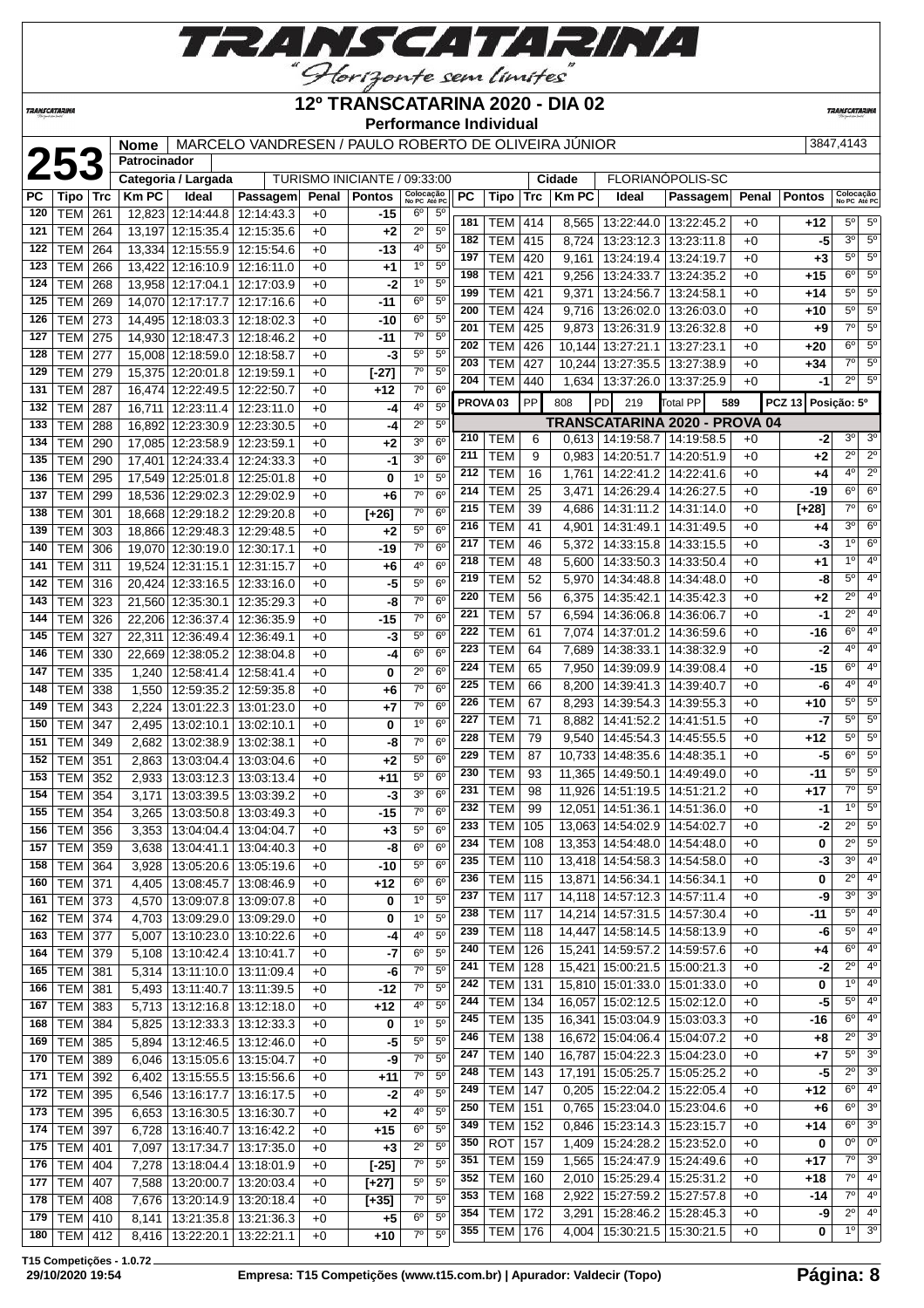

**12º TRANSCATARINA 2020 - DIA 02**

**TRANSCATARINA** 

#### **Performance Individual**

|              |                     |            | <b>Nome</b>         |                     |          |            |        | MARCELO VANDRESEN / PAULO ROBERTO DE OLIVEIRA JUNIOR |                           |                |           |      |            |        |       |                  |       |        | 3847,4143                 |
|--------------|---------------------|------------|---------------------|---------------------|----------|------------|--------|------------------------------------------------------|---------------------------|----------------|-----------|------|------------|--------|-------|------------------|-------|--------|---------------------------|
|              | 253                 |            | <b>Patrocinador</b> |                     |          |            |        |                                                      |                           |                |           |      |            |        |       |                  |       |        |                           |
|              |                     |            |                     | Categoria / Largada |          |            |        | TURISMO INICIANTE / 09:33:00                         |                           |                |           |      |            | Cidade |       | FLORIANÓPOLIS-SC |       |        |                           |
| PC           | Tipo                | <b>Trc</b> | <b>Km PC</b>        | Ideal               |          | Passagem   | Penal  | <b>Pontos</b>                                        | Colocação<br>No PC Até PC |                | <b>PC</b> | Tipo | <b>Trc</b> | Km PC  | Ideal | Passagem         | Penal | Pontos | Colocação<br>No PC Até PC |
| 356          | TEM                 | 184        | 5,215               | 15:32:44.8          |          | 15:32:42.8 | $+0$   | -20                                                  | $6^\circ$                 | $4^{\circ}$    |           |      |            |        |       |                  |       |        |                           |
| 357          | <b>TEM</b>          | 187        | 5,624               | 15:33:37.9          |          | 15:33:35.8 | $+0$   | [-21]                                                | 6 <sup>o</sup>            | $4^{\circ}$    |           |      |            |        |       |                  |       |        |                           |
| 358          | TEM                 | 198        | 6,969               | 15:37:01.0          |          | 15:36:58.5 | $+0$   | $[-25]$                                              | 70                        | $5^{\circ}$    |           |      |            |        |       |                  |       |        |                           |
| 359          | <b>TEM</b>          | 207        | 8,059               | 15:39:14.5          |          | 15:39:15.9 | $+0$   | $+14$                                                | $5^{\circ}$               | $5^{\circ}$    |           |      |            |        |       |                  |       |        |                           |
| 360          | <b>TEM</b>          | 216        | 9,431               | 15:42:36.8          |          | 15:42:36.8 | $+0$   | 0                                                    | 1 <sup>0</sup>            | 4 <sup>0</sup> |           |      |            |        |       |                  |       |        |                           |
| 361          | TEM                 | 217        | 9,955               | 15:43:25.8          |          | 15:43:24.9 | $+0$   | -9                                                   | $5^{\circ}$               | 4 <sup>0</sup> |           |      |            |        |       |                  |       |        |                           |
| 362          | <b>TEM</b>          | 221        | 10,466              | 15:44:20.4          |          | 15:44:20.1 | $+0$   | -3                                                   | 3 <sup>o</sup>            | 4 <sup>0</sup> |           |      |            |        |       |                  |       |        |                           |
| 363          | <b>TEM</b>          | 226        | 11,070              | 15:45:45.0          |          | 15:45:45.4 | $+0$   | $+4$                                                 | $4^{\circ}$               | $5^{\circ}$    |           |      |            |        |       |                  |       |        |                           |
| 364          | TEM                 | 228        | 11,392              | 15:46:22.1          |          | 15:46:19.6 | $+0$   | $[-25]$                                              | 6 <sup>o</sup>            | $5^{\circ}$    |           |      |            |        |       |                  |       |        |                           |
| 365          | <b>TEM</b>          | 229        | 11,584              | 15:46:40.9          |          | 15:46:40.1 | $+0$   | -8                                                   | 3 <sup>o</sup>            | $5^{\circ}$    |           |      |            |        |       |                  |       |        |                           |
| 366          | <b>TEM</b>          | 230        |                     | 11,783 15:47:05.7   |          | 15:47:04.7 | $+0$   | -10                                                  | $5^{\circ}$               | $5^{\circ}$    |           |      |            |        |       |                  |       |        |                           |
| 367          | TEM                 | 231        |                     | 11,918 15:47:20.4   |          | 15:47:19.1 | $+0$   | $-13$                                                | $6^{\circ}$               | $5^{\circ}$    |           |      |            |        |       |                  |       |        |                           |
| 368          | TEM                 | 241        |                     | 13,992 15:51:20.9   |          | 15:49:29.3 | $+0$   | $-1.116$                                             | $7^\circ$                 | $7^\circ$      |           |      |            |        |       |                  |       |        |                           |
| 369          | <b>ROT</b>          | 245        | 14,372              | 15:52:47.2          |          | 15:50:18.9 | $+0$   | 0                                                    | 0 <sup>o</sup>            | $0^{\circ}$    |           |      |            |        |       |                  |       |        |                           |
| 370          | <b>TEM</b>          | 251        |                     | 15,115 15:54:15.4   |          | 15:54:46.0 | $+0$   | [+306]                                               | $7^\circ$                 | $7^\circ$      |           |      |            |        |       |                  |       |        |                           |
| 371          | <b>TEM</b>          | 257        | 15,912              | 15:55:56.1          |          | 15:56:06.7 | $+0$   | +106                                                 | $7^\circ$                 | $7^\circ$      |           |      |            |        |       |                  |       |        |                           |
|              | PROVA <sub>04</sub> | PP         | 2.024               | PD<br>405           | Total PP |            | 1.619  | PCZ <sub>7</sub>                                     | Posição: 7º               |                |           |      |            |        |       |                  |       |        |                           |
| <b>TOTAL</b> |                     | PP         |                     | 26.752 PD 1.467     | Total PP |            | 25.285 | <b>PCZ 29</b>                                        |                           |                |           |      |            |        |       |                  |       |        |                           |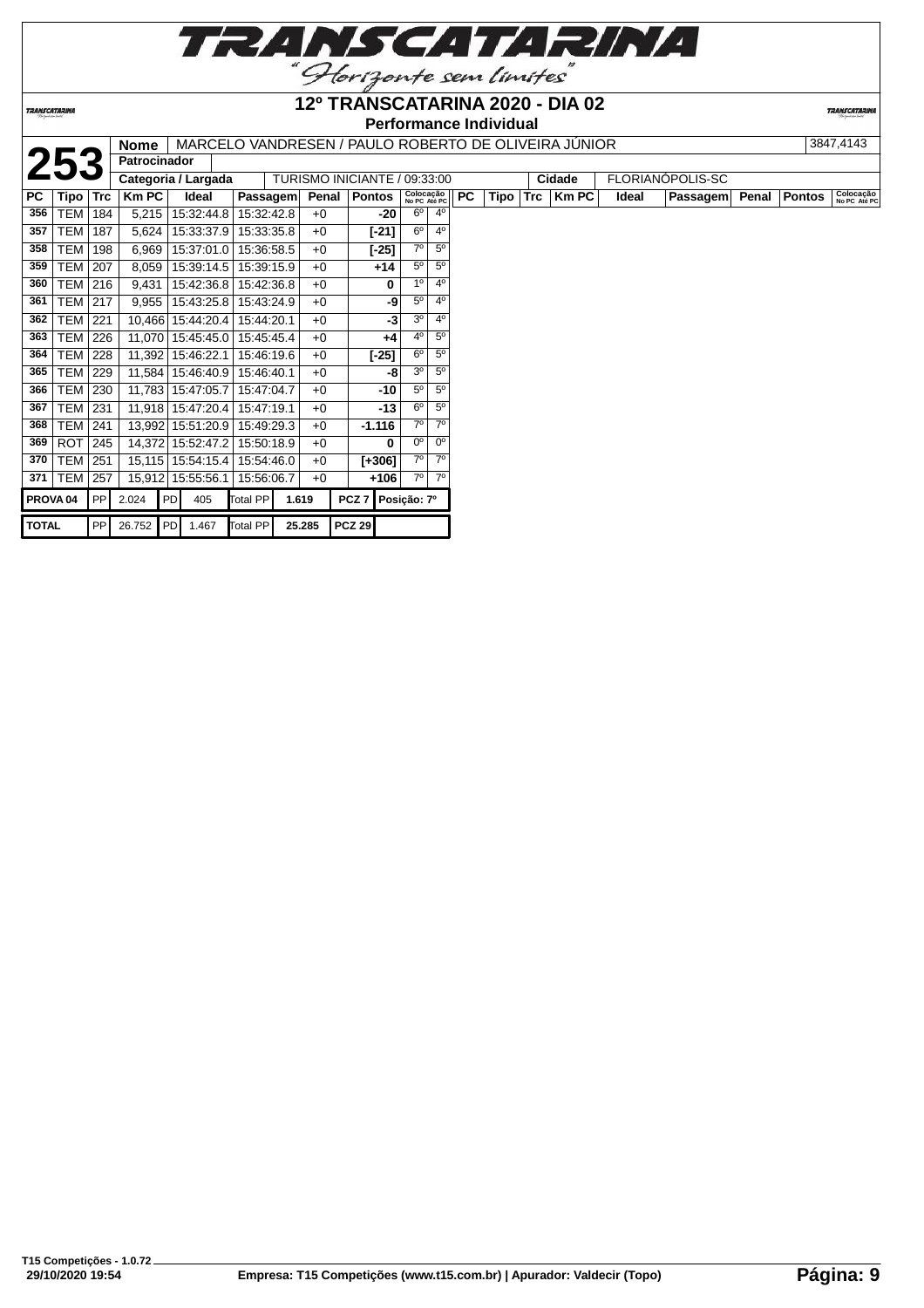

#### **TRANSCATARINA**

#### **12º TRANSCATARINA 2020 - DIA 02 Performance Individual**

**TRANSCATARIN** 

#### **25444156 125444156 RICARDO HOFFMANN / GUILHERME DOS SANTOS HOFFMANN 42544456**

| Æ. | с<br>۰ |
|----|--------|

|              | 254              |    | <br>Patrocinador |                                   |                               |      |                              |                           |                |                     |                  |     |             |                                   |                               |              |               |                           |                  |
|--------------|------------------|----|------------------|-----------------------------------|-------------------------------|------|------------------------------|---------------------------|----------------|---------------------|------------------|-----|-------------|-----------------------------------|-------------------------------|--------------|---------------|---------------------------|------------------|
|              |                  |    |                  | Categoria / Largada               |                               |      | TURISMO INICIANTE / 09:34:00 |                           |                |                     |                  |     | Cidade      | SÃO JOSÉ-SC                       |                               |              |               |                           |                  |
| PC           | Tipo ∣ Trc       |    | <b>KmPC</b>      | Ideal                             | Passagem Penal Pontos         |      |                              | Colocação<br>No PC Até PC |                | <b>PC</b>           | Tipo             | Trc | <b>KmPC</b> | Ideal                             | Passagem                      | Penal        | <b>Pontos</b> | Colocação<br>No PC Até PC |                  |
|              |                  |    |                  |                                   | TRANSCATARINA 2020 - PROVA 02 |      |                              |                           |                |                     |                  |     |             |                                   |                               |              |               |                           |                  |
| $\mathbf{1}$ | TEM              | 9  | 1,086            | 09:54:16.3 09:54:15.8             |                               | $+0$ | -5                           | 3 <sup>o</sup>            | 3 <sup>o</sup> | 61                  | TEM              | 115 |             | 13,712 10:28:05.6 10:28:06.2      |                               | $+0$         | $+6$          | $3^{\circ}$               | $5^{\circ}$      |
|              |                  |    |                  |                                   |                               |      |                              |                           | $4^{\circ}$    | 62                  | <b>TEM</b>       | 117 |             | 13,869 10:28:29.1 10:28:29.3      |                               | $+0$         | $+2$          | $1^{\circ}$               | $5^{\circ}$      |
| 2            | <b>TEM</b>       | 10 | 1,326            | 09:54:48.3 09:54:47.6             |                               | $+0$ | -7                           | $5^{\circ}$               |                | 63                  | <b>TEM</b>       | 121 |             | 14.044 10:29:44.1 10:29:45.8      |                               | $+0$         | +17           | $2^{\circ}$               | $5^\circ$        |
| 3            | <b>TEM</b>       | 15 | 1,611            | 09:55:28.9 09:55:29.6             |                               | $+0$ | $+7$                         | $5^{\circ}$               | 6 <sup>o</sup> | 64                  | <b>TEM</b>       | 126 |             | 14,564 10:31:16.1 10:31:19.7      |                               | $+0$         | +36           | $4^{\circ}$               | 4 <sup>0</sup>   |
| 5            | <b>TEM</b>       | 19 | 2,176            | 09:56:49.3 09:56:50.0             |                               | $+0$ | $+7$                         | 4°                        | $5^{\circ}$    | 65                  | <b>TEM</b>       | 131 |             | 14,985 10:33:10.9 10:33:10.8      |                               | $+0$         | $-1$          | 10                        | 3 <sup>o</sup>   |
| 6            | <b>TEM</b>       | 20 | 2,261            | 09:56:59.1                        | 09:56:59.4                    | $+0$ | $+3$                         | 4°                        | 6 <sup>o</sup> | 66                  | TEM              | 133 |             | 15,108 10:34:49.1 10:34:47.7      |                               | $+0$         | -14           | $3^{\circ}$               | 3 <sup>o</sup>   |
| 7            | <b>TEM</b>       | 23 | 2,538            | 09:57:34.3                        | 09:57:35.1                    | $+0$ | $+8$                         | $7^\circ$                 | $7^{\circ}$    | 67                  | <b>TEM</b>       | 138 |             | 15,323 10:35:30.9 10:35:31.6      |                               | $+0$         | $+7$          | $2^{\circ}$               | 3 <sup>o</sup>   |
| 8            | <b>TEM</b>       | 24 | 2,792            | 09:58:01.4                        | 09:58:01.2                    | $+0$ | -2                           | 4°                        | 6 <sup>o</sup> | 68                  | <b>TEM</b>       | 142 |             | 15,762 10:36:33.3 10:36:35.9      |                               | $+0$         | $[+26]$       | $4^{\circ}$               | 3 <sup>o</sup>   |
| 9            | <b>TEM</b>       | 24 | 3,001            | 09:58:26.5                        | 09:58:26.9                    | +0   | +4                           | $6^{\circ}$               | 6 <sup>o</sup> | 69                  | <b>TEM</b>       | 147 |             | 15,965 10:40:07.3 10:40:07.0      |                               |              |               | $1^{\circ}$               | 3 <sup>o</sup>   |
| 10           | <b>TEM</b>       | 26 | 3,293            | 09:59:05.1                        | 09:59:05.8                    | +0   | $+7$                         | $7^\circ$                 | 7 <sup>0</sup> | 70                  |                  |     |             |                                   |                               | $+0$         | -3            | $1^{\circ}$               | $\overline{3^0}$ |
| 11           | <b>TEM</b>       | 28 | 3,440            | 09:59:42.8 09:59:42.1             |                               | $+0$ | $-7$                         | $7^\circ$                 | $7^\circ$      |                     | <b>TEM</b>       | 149 |             | 16,205 10:40:41.2 10:40:41.3      |                               | $+0$         | +1            |                           | 3 <sup>o</sup>   |
| 12           | <b>TEM</b>       | 31 | 3,880            | 10:00:32.1   10:00:32.1           |                               | $+0$ | 0                            | $1^{\circ}$               | $7^\circ$      | 71                  | <b>TEM</b>       | 151 |             | 16,288 10:40:54.6 10:40:55.9      |                               | $+0$         | $+13$         | $2^{\circ}$               |                  |
| 13           | <b>TEM</b>       | 34 | 4,453            | 10:01:33.0   10:01:32.5           |                               | $+0$ | -5                           | 40                        | $7^\circ$      | 72                  | <b>TEM</b>       | 155 |             | 16,623 10:41:42.6 10:41:45.6      |                               | $+0$         | [+30]         | $5^{\circ}$               | 3 <sup>o</sup>   |
| 14           | <b>TEM</b>       | 35 | 4,587            | 10:01:52.6 10:01:51.7             |                               | $+0$ | -9                           | $5^{\circ}$               | 6 <sup>o</sup> | 73                  | <b>TEM</b>       | 157 |             | 16,809 10:42:09.9 10:42:10.1      |                               | $+0$         | +2            | $2^{\circ}$               | 3 <sup>o</sup>   |
| 15           | <b>TEM</b>       | 37 | 4,746            | 10:02:17.9   10:02:17.9           |                               | $+0$ | 0                            | 3 <sup>o</sup>            | 5 <sup>o</sup> | $\overline{75}$     | <b>TEM</b>       | 161 |             | 17,934 10:48:56.1 10:48:55.7      |                               | $+0$         | -4            | $5^{\circ}$               | 3 <sup>o</sup>   |
| 16           | <b>TEM</b>       | 38 | 4,823            | 10:02:27.1   10:02:26.4           |                               | $+0$ | -7                           | 4°                        | 5 <sup>0</sup> | 76                  | <b>TEM</b>       | 166 |             | 20,132 10:52:50.3 10:52:50.0      |                               | $+0$         | -3            | $4^{\circ}$               | 3 <sup>o</sup>   |
| 17           | <b>TEM</b>       | 39 | 5,049            | 10:02:56.7                        | 10:02:57.1                    | $+0$ | +4                           | 4º                        | 5 <sup>0</sup> | 77                  | <b>TEM</b>       | 168 |             | 20,785 10:54:04.9 10:54:04.4      |                               | $+0$         | -5            | $5^{\circ}$               | 3 <sup>o</sup>   |
| 18           | <b>TEM</b>       | 41 | 5,320            | 10:03:29.0   10:03:28.8           |                               |      | -2                           | $2^{\circ}$               | 5 <sup>0</sup> | 78                  | <b>TEM</b>       | 174 |             | 22,099 10:57:06.9 10:57:06.7      |                               | $+0$         | -2            | $2^{\circ}$               | 3 <sup>o</sup>   |
| 19           |                  |    |                  |                                   |                               | +0   |                              | 3 <sup>o</sup>            | 5 <sup>o</sup> | 79                  | <b>TEM</b>       | 174 |             | 22,166 10:57:20.3 10:57:23.2      |                               | +0           | $[+29]$       | $5^{\circ}$               | 3 <sup>o</sup>   |
|              | <b>TEM</b>       | 42 | 5,383            | 10:03:36.4   10:03:36.7           |                               | +0   | $+3$                         |                           |                | 80                  | <b>TEM</b>       | 175 |             | 22.250 10:57:35.0 10:57:36.1      |                               | $+0$         | +11           | $4^{\circ}$               | 3 <sup>o</sup>   |
| 20           | <b>TEM</b>       | 43 | 5,547            | 10:03:53.9   10:03:52.4           |                               | $+0$ | $-15$                        | $5^{\circ}$               | 5 <sup>0</sup> | 81                  | <b>TEM</b>       | 175 |             | 22,394 10:57:52.3 10:58:01.8      |                               | $+0$         | $+95$         | $6^{\circ}$               | 3 <sup>o</sup>   |
| 21           | <b>TEM</b>       | 44 | 5,752            | 10:04:17.6   10:04:17.3           |                               | $+0$ | -3                           | $5^{\circ}$               | 5 <sup>0</sup> | PROVA <sub>02</sub> |                  | PP  | 1.936       | PD<br>1.366                       | <b>Total PP</b><br>570        |              | $PCZ$ 4       | Posição: 2º               |                  |
| 22           | <b>TEM</b>       | 46 | 5,928            | 10:04:37.7                        | 10:04:37.4                    | $+0$ | -3                           | 5 <sup>o</sup>            | 5 <sup>o</sup> |                     |                  |     |             |                                   |                               |              |               |                           |                  |
| 23           | <b>TEM</b>       | 48 | 6,071            | 10:04:55.9 10:04:56.3             |                               | $+0$ | +4                           | $5^{\circ}$               | $5^{\circ}$    |                     |                  |     |             |                                   | TRANSCATARINA 2020 - PROVA 03 |              |               | 7°                        | $7^\circ$        |
| 24           | <b>TEM</b>       | 50 | 6,188            | 10:05:13.9   10:05:13.1           |                               | $+0$ | -8                           | $5^{\circ}$               | 5 <sup>0</sup> | 82                  | TEM              | 181 | 0,306       | 11:38:15.5   11:38:14.9           |                               | $+0$         | -6            |                           |                  |
| 25           | <b>TEM</b>       | 53 | 6,446            | 10:06:04.5   10:06:04.3           |                               | $+0$ | -2                           | $5^{\circ}$               | 5 <sup>0</sup> | 83                  | TEM              | 183 | 0,969       | 11:39:24.0   11:39:23.9           |                               | $+0$         | -1            | $4^{\circ}$               | $5^\circ$        |
| 26           | <b>TEM</b>       | 55 | 6,624            | 10:06:27.4                        | 10:06:27.2                    | $+0$ | -2                           | $6^{\circ}$               | 5 <sup>o</sup> | 84                  | <b>TEM</b>       | 184 | 1,036       | 11:39:31.6   11:39:31.7           |                               | $+0$         | +1            | 1 <sup>0</sup>            | 4 <sup>o</sup>   |
| 27           | <b>TEM</b>       | 57 | 6,883            | 10:06:57.5   10:06:57.2           |                               | $+0$ | -3                           | 3 <sup>o</sup>            | 5 <sup>0</sup> | 85                  | <b>TEM</b>       | 184 | 1,354       | 11:40:09.7   11:40:09.6           |                               | $+0$         | -1            | $3^{\circ}$               | 3 <sup>o</sup>   |
| 28           | <b>TEM</b>       | 59 | 7,374            | 10:07:57.4 10:07:57.9             |                               | $+0$ | $+5$                         | 6 <sup>o</sup>            | $5^{\circ}$    | 86                  | <b>TEM</b>       | 184 | 1,427       | 11:40:18.5   11:40:18.3           |                               | $+0$         | -2            | $5^{\circ}$               | $\overline{2^0}$ |
| 29           | <b>TEM</b>       | 62 | 7,573            | 10:09:17.7   10:09:17.9           |                               | $+0$ | $+2$                         | 6 <sup>o</sup>            | $5^{\circ}$    | 87                  | <b>TEM</b>       | 186 | 1,598       | 11:40:38.4   11:40:38.9           |                               | $+0$         | $+5$          | $2^{\circ}$               | $2^{\circ}$      |
| 30           | <b>TEM</b>       | 64 | 7,635            | 10:09:29.7   10:09:28.6           |                               | $+0$ | $-11$                        | $5^{\circ}$               | 5 <sup>0</sup> | 88                  | <b>TEM</b>       | 187 | 1,791       | 11:40:56.9   11:40:58.5           |                               | $+0$         | $[+16]$       | 7°                        | $4^{\circ}$      |
| 31           | <b>TEM</b>       | 65 | 7,812            | 10:09:50.6   10:09:50.7           |                               | $+0$ | $+1$                         | 2º                        | 5 <sup>0</sup> | 89                  | TEM              | 187 | 1,912       | 11:41:11.4   11:41:11.5           |                               | $+0$         | +1            | $1^{\circ}$               | 4 <sup>0</sup>   |
| 32           | <b>TEM</b>       | 67 | 8,009            | 10:10:14.6 10:10:13.9             |                               | $+0$ | -7                           | $7^\circ$                 | 5 <sup>0</sup> | 90                  | TEM              | 187 | 2,282       | 11:41:55.8   11:41:54.9           |                               | $+0$         | -9            | $6^{\circ}$               | 4 <sup>o</sup>   |
| 33           | <b>TEM</b>       | 69 | 8,280            | 10:10:50.0   10:10:47.9           |                               | $+0$ | $[-21]$                      | $7^{\circ}$               | $5^{\circ}$    | 91                  | <b>TEM</b>       | 189 | 2,415       | 11:42:11.3   11:42:11.3           |                               | $+0$         | 0             | 1 <sup>0</sup>            | 4 <sup>o</sup>   |
| 34           | <b>TEM</b>       | 72 | 8,539            | 10:11:29.0 10:11:28.5             |                               | $+0$ | -5                           | $7^\circ$                 | $5^{\circ}$    | 92                  | TEM              | 190 | 2,914       | 11:42:59.0   11:42:58.5           |                               | $+0$         | -5            | $5^{\circ}$               | 3 <sup>o</sup>   |
| 35           | <b>TEM</b>       | 74 | 8,820            | 10:12:09.9   10:12:08.5           |                               | $+0$ | $-14$                        | 6°                        | $5^{\circ}$    | 93                  | <b>TEM</b>       | 192 | 2,998       | 11:43:12.3 11:43:12.1             |                               | $+0$         | -2            | $2^{\circ}$               | $2^{\circ}$      |
| 36           | <b>TEM</b>       | 75 | 8.949            |                                   | 10:12:27.9   10:12:28.4       | $+0$ | $+5$                         | 4°                        | $5^{\circ}$    | 95                  | <b>TEM</b>       | 195 | 3,463       | 11:44:32.8   11:44:32.2           |                               | $+0$         | -6            | $7^\circ$                 | 4 <sup>o</sup>   |
| 37           | $ $ TEM          | 76 |                  | 9,316 10:13:01.8 10:13:01.8       |                               |      |                              | $2^{\circ}$ 5°            |                | 96                  | $TEM$ 197        |     |             | 3,727 11:45:18.9 11:45:18.6       |                               | $+0$         | $-3$          | $4^{\circ}$               | 4 <sup>0</sup>   |
|              |                  |    |                  |                                   |                               | $+0$ | 0                            | 3 <sup>0</sup>            | 5 <sup>0</sup> | 97                  | <b>TEM 201</b>   |     |             | 4,064   11:46:12.8   11:46:12.7   |                               | $+0$         | -1            | $3^{\circ}$               | 4 <sup>o</sup>   |
| 38           | TEM              | 77 |                  | $9,472$   10:13:19.2   10:13:19.0 |                               | $+0$ | -2                           |                           |                | 98                  | <b>TEM 203</b>   |     |             | 4,592   11:47:03.5   11:47:03.0   |                               | $+0$         | -5            | $3^{\circ}$               | $4^{\circ}$      |
| 39           | TEM              | 80 |                  | 9,776   10:13:55.0   10:13:54.9   |                               | $+0$ | $-1$                         | 3 <sup>o</sup>            | $5^{\circ}$    | 99                  | <b>TEM   205</b> |     |             | 4,738   11:47:21.2   11:47:20.9   |                               |              |               | $5^{\circ}$               | 4 <sup>0</sup>   |
| 40           | TEM              | 82 |                  | 10.139 10:14:37.6 10:14:37.0      |                               | $+0$ | -6                           | $7^\circ$                 | $5^{\rm o}$    | 100                 | <b>TEM</b>       | 207 | 4,958       | 11:47:51.5   11:47:51.4           |                               | $+0$<br>$+0$ | -3<br>-1      | 3º                        | 3 <sup>o</sup>   |
| 41           | TEM              | 84 |                  | 10,266 10:14:54.2 10:14:53.5      |                               | $+0$ | $-7$                         | $5^{\circ}$               | $5^{\circ}$    |                     |                  |     |             |                                   |                               |              |               | $4^{\circ}$               | 3 <sup>o</sup>   |
| 42           | <b>TEM</b>       | 85 |                  | 10,322 10:15:02.6 10:15:01.4      |                               | $+0$ | $-12$                        | $7^\circ$                 | 5 <sup>o</sup> | 101                 | <b>TEM 208</b>   |     | 4,996       | 11:47:59.1   11:47:58.7           |                               | $+0$         | -4            |                           |                  |
| 43           | TEM              | 85 |                  | 10,383 10:15:11.8 10:15:11.1      |                               | $+0$ | $-7$                         | 4 <sup>0</sup>            | $5^{\circ}$    | 102                 | <b>TEM 209</b>   |     |             | 5,176   11:48:26.6   11:48:25.1   |                               | $+0$         | -15           |                           | $7^\circ$ 4°     |
| 44           | TEM              | 88 |                  | 10,639 10:16:01.1 10:16:01.1      |                               | $+0$ | 0                            | $1^{\circ}$               | 5 <sup>0</sup> | 103                 | <b>TEM 211</b>   |     |             | 5,360   11:49:06.6   11:49:06.5   |                               | $+0$         | -1            | $1^{\circ}$               | 3 <sup>o</sup>   |
| 45           | TEM              | 90 |                  | 10,723 10:16:14.9 10:16:14.3      |                               | $+0$ | -6                           | $6^{\circ}$               | $5^{\circ}$    | 104                 | $TEM$ 213        |     | 5,590       | 11:49:36.2   11:49:35.9           |                               | $+0$         | -3            | $4^{\circ}$               | 3 <sup>o</sup>   |
| 46           | <b>TEM</b>       | 91 |                  | 10,840 10:16:29.5 10:16:29.4      |                               | $+0$ | -1                           | $4^{\circ}$               | $5^{\circ}$    | 105                 | <b>TEM 216</b>   |     |             | 5,745   11:50:02.7   11:50:02.4   |                               | $+0$         | -3            | $3^{\circ}$               | 3 <sup>o</sup>   |
| 47           | TEM              | 91 |                  | 10,923 10:16:40.6 10:16:40.0      |                               | $+0$ | -6                           | 3 <sup>o</sup>            | $5^{\circ}$    | 106                 | <b>TEM</b> 220   |     |             | 6,234   11:51:22.4   11:51:21.9   |                               | $+0$         | -5            | $5^{\circ}$               | $3^\circ$        |
| 48           | TEM              | 92 |                  | 11,098 10:17:02.1 10:17:01.8      |                               | $+0$ | -3                           | $5^{\circ}$               | 5 <sup>0</sup> | 107                 | <b>TEM</b>       | 220 | 6,757       | 11:52:10.7   11:52:10.9           |                               | $+0$         | $+2$          | $3^{\circ}$               | 3 <sup>o</sup>   |
| 49           | TEM              | 93 |                  | 11,162 10:17:10.3 10:17:09.5      |                               | $+0$ | -8                           | $5^{\circ}$               | $5^{\circ}$    | 108                 | <b>TEM 222</b>   |     |             | 7,059   11:52:49.4   11:52:47.7   |                               | $+0$         | $[-17]$       | 7º                        | 3 <sup>o</sup>   |
| 50           | TEM              | 95 |                  | 11,386 10:17:44.4 10:17:44.2      |                               | $+0$ | $-2$                         | $5^{\circ}$               | 5 <sup>0</sup> | 109                 | <b>TEM</b>       | 227 | 7,325       | 11:54:21.0   11:54:21.5           |                               | $+0$         | +5            | 7º                        | 3 <sup>o</sup>   |
| 51           | TEM              | 96 |                  | 11,689 10:18:19.2 10:18:18.7      |                               | $+0$ | $-5$                         | 3 <sup>o</sup>            | $5^{\circ}$    | 110                 | <b>TEM 229</b>   |     | 7,546       | 11:54:53.2   11:54:53.1           |                               | $+0$         | -1            |                           | $10^{130}$       |
| 52           | TEM              | 99 |                  | 11,901   10:18:45.1   10:18:44.4  |                               | $+0$ | $-7$                         | $5^{\circ}$               | 5 <sup>0</sup> | 111                 | <b>TEM 234</b>   |     | 8,247       | 11:56:53.6   11:56:53.7           |                               | $+0$         | +1            |                           | $2^0$ $3^0$      |
| 53           | <b>TEM 100</b>   |    |                  | 12,171 10:19:23.0 10:19:23.1      |                               | $+0$ | $+1$                         | $2^{\circ}$               | $5^{\circ}$    | 112                 | <b>TEM 235</b>   |     |             | 8,457   11:57:14.7   11:57:15.1   |                               | $+0$         | +4            | $6^{\circ}$               | 3 <sup>o</sup>   |
| 54           | <b>TEM   102</b> |    |                  | 12,378 10:19:49.2 10:19:46.3      |                               | $+0$ | $[-29]$                      | 1 <sup>0</sup>            | 1 <sup>0</sup> | 113                 | <b>TEM 240</b>   |     |             | $9,195$   11:58:37.3   11:58:37.0 |                               | $+0$         | -3            | $2^{\circ}$               | $3^\circ$        |
| 55           | <b>TEM</b> 105   |    |                  |                                   |                               |      | $[+1.231]$                   | $7^\circ$                 | 6 <sup>o</sup> | 114                 | <b>TEM 241</b>   |     |             | 9,397 11:59:05.3 11:59:05.6       |                               | +0           | $+3$          | $2^{\circ}$               | 3 <sup>o</sup>   |
|              |                  |    |                  | 12,620 10:20:27.0 10:22:30.1      |                               | $+0$ |                              | 4°                        | $6^{\circ}$    | 115                 | <b>TEM 245</b>   |     | 9,544       | 11:59:31.8   11:59:31.6           |                               | $+0$         | -2            | $2^{\circ}$               | 3 <sup>o</sup>   |
| 57           | <b>TEM   110</b> |    |                  | 13,125 10:26:37.4 10:26:37.5      |                               | $+0$ | $+1$                         |                           |                | 117                 | TEM              | 254 |             | 11,257 12:07:35.2 12:07:35.9      |                               | $+0$         | +7            | $5^{\circ}$               | 3 <sup>o</sup>   |
| 58           | <b>TEM 111</b>   |    |                  | 13,276 10:26:58.3 10:26:57.3      |                               | $+0$ | $-10$                        | $6^{\circ}$               | 6 <sup>o</sup> | 118                 | <b>TEM 259</b>   |     |             | 12,289 12:14:36.8 12:14:36.7      |                               | $+0$         | -1            | $5^{\circ}$               | $3^\circ$        |
| 59           | <b>TEM 112</b>   |    |                  | 13,405 10:27:18.1 10:27:26.1      |                               | $+0$ | $+80$                        | $6^{\circ}$               | 6 <sup>o</sup> |                     | <b>TEM 259</b>   |     |             | 12,433 12:14:51.2 12:14:50.9      |                               |              |               |                           | $3^0$ $3^0$      |
| 60           | <b>TEM 115</b>   |    |                  | 13,606 10:27:52.8 10:27:53.4      |                               | $+0$ | $+6$                         | $5^{\circ}$               | $5^{\circ}$    | 119                 |                  |     |             |                                   |                               | $+0$         | $-3$          |                           |                  |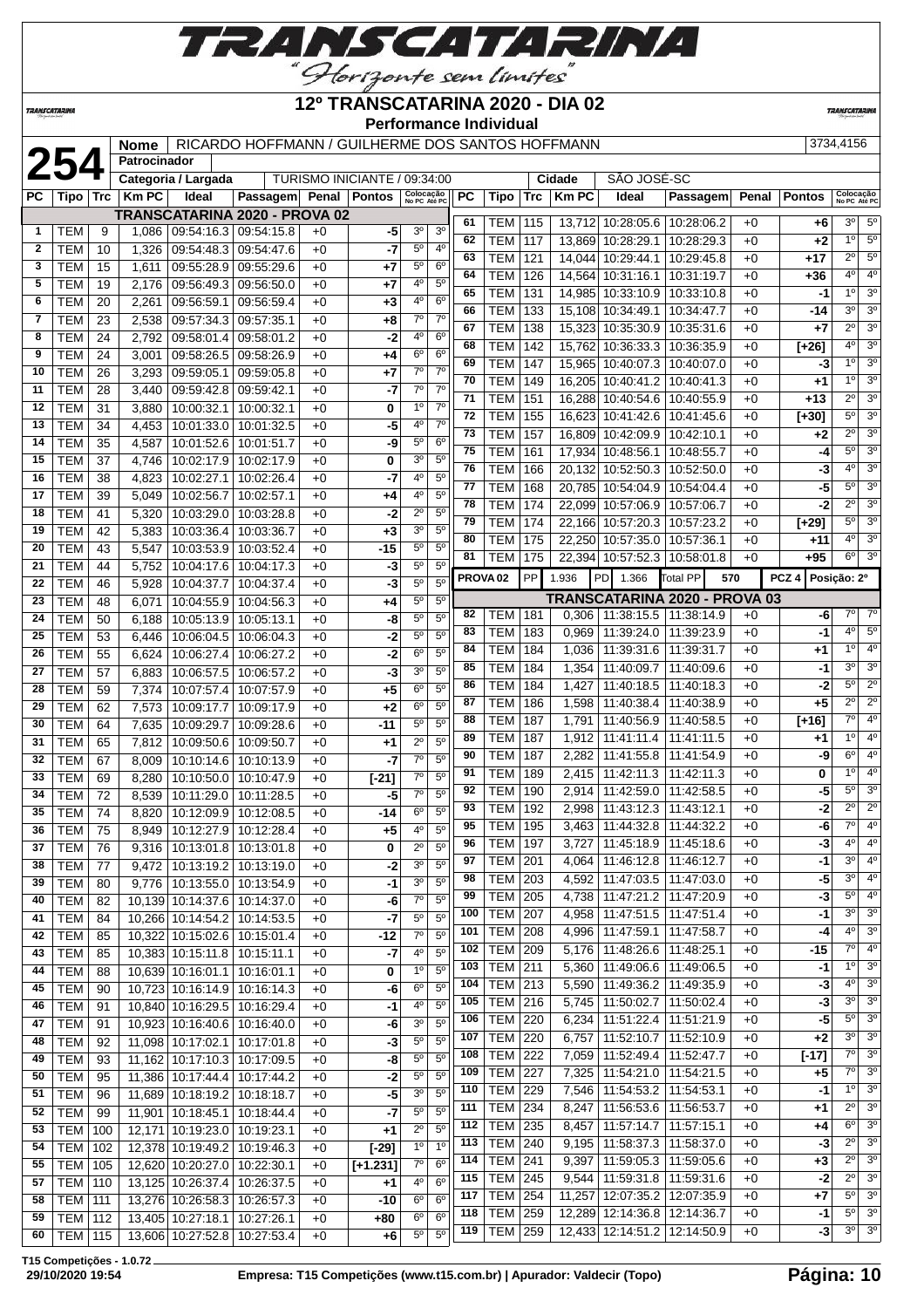

# **12º TRANSCATARINA 2020 - DIA 02**

**TRANSCATARIN** 

**TRANSCATARINA** 

#### **Performance Individual**

| RICARDO HOFFMANN / GUILHERME DOS SANTOS HOFFMANN |  |
|--------------------------------------------------|--|

|     |                  |     | Nome         |                              | RICARDO HOFFMANN / GUILHERME DOS SANTOS HOFFMANN |              |                              |                           |                |                     |                |     |              |                                   |                 |       |                  | 3734,4156                 |                  |
|-----|------------------|-----|--------------|------------------------------|--------------------------------------------------|--------------|------------------------------|---------------------------|----------------|---------------------|----------------|-----|--------------|-----------------------------------|-----------------|-------|------------------|---------------------------|------------------|
|     | 254              |     | Patrocinador |                              |                                                  |              |                              |                           |                |                     |                |     |              |                                   |                 |       |                  |                           |                  |
|     |                  |     |              | Categoria / Largada          |                                                  |              | TURISMO INICIANTE / 09:34:00 |                           |                |                     |                |     | Cidade       | SÃO JOSÉ-SC                       |                 |       |                  |                           |                  |
| PC  | Tipo             | Trc | <b>KmPC</b>  | Ideal                        | Passagem                                         | Penal        | <b>Pontos</b>                | Colocação<br>No PC Até PC |                | PC                  | Tipo           | Trc | <b>Km PC</b> | Ideal                             | Passagem        | Penal | <b>Pontos</b>    | Colocação<br>No PC Até PC |                  |
| 120 | <b>TEM</b>       | 261 | 12,823       | 12:15:44.8                   | 12:15:43.5                                       | $+0$         | $-13$                        | 4°                        | 3 <sup>0</sup> | 181                 | TEM            | 414 | 8,565        | 13:23:44.0   13:23:43.9           |                 | $+0$  | -1               | $1^{\circ}$               | $4^\circ$        |
| 121 | <b>TEM 264</b>   |     | 13,197       | 12:16:35.4 12:16:33.4        |                                                  | $+0$         | $[-20]$                      | $7^\circ$                 | 3 <sup>o</sup> | 182                 | TEM            | 415 | 8,724        | 13:24:12.3                        | 13:24:11.5      | $+0$  | -8               | $7^\circ$                 | 4 <sup>0</sup>   |
| 122 | <b>TEM 264</b>   |     |              | 13,334 12:16:55.9 12:16:54.5 |                                                  | $+0$         | -14                          | $6^{\circ}$               | 3 <sup>o</sup> | 197                 | <b>TEM</b>     | 420 | 9,161        | 13:25:19.4                        | 13:25:20.0      | $+0$  | +6               | $6^{\circ}$               | 4 <sup>0</sup>   |
| 123 | <b>TEM</b>       | 266 | 13,422       | 12:17:10.9                   | 12:17:10.7                                       | $+0$         | -2                           | 3 <sup>0</sup>            | 3 <sup>0</sup> | 198                 | <b>TEM</b>     | 421 | 9,256        | 13:25:33.7                        | 13:25:34.6      | $+0$  | $+9$             | $5^{\circ}$               | 4 <sup>0</sup>   |
| 124 | <b>TEM</b>       | 268 |              | 13,958 12:18:04.1            | 12:18:03.7                                       | $+0$         | -4                           | 4°                        | 3 <sup>o</sup> | 199                 | <b>TEM</b>     | 421 | 9,371        | 13:25:56.7                        | 13:25:58.3      | $+0$  | $+16$            | 6 <sup>o</sup>            | $\overline{4^0}$ |
| 125 | TEM              | 269 |              | 14,070 12:18:17.7            | 12:18:16.1                                       | $+0$         | $[-16]$                      | $7^\circ$                 | 3 <sup>o</sup> | 200                 | <b>TEM</b>     | 424 | 9,716        | 13:27:02.0                        | 13:27:02.8      | $+0$  | +8               | $4^{\circ}$               | 4 <sup>0</sup>   |
| 126 | <b>TEM</b>       | 273 | 14,495       | 12:19:03.3                   | 12:19:02.4                                       | $+0$         | -9                           | $5^{\circ}$               | 3 <sup>o</sup> | 201                 | <b>TEM</b>     | 425 | 9,873        | 13:27:31.9                        | 13:27:32.5      | $+0$  | +6               | $5^{\circ}$               | 4 <sup>0</sup>   |
| 127 | TEM   275        |     |              | 14,930 12:19:47.3            | 12:19:46.8                                       | $+0$         | -5                           | 6 <sup>o</sup>            | 4 <sup>0</sup> | 202                 | <b>TEM</b>     | 426 |              | 10,144 13:28:21.1                 | 13:28:22.5      | $+0$  | +14              | $5^{\circ}$               | 4 <sup>0</sup>   |
| 128 | <b>TEM</b>       | 277 |              | 15,008 12:19:59.0            | 12:19:58.8                                       | $+0$         | -2                           | 3 <sup>0</sup>            | $4^{\circ}$    | 203                 | <b>TEM</b>     | 427 |              | 10,244 13:28:35.5                 | 13:28:36.8      | $+0$  | $+13$            | $5^{\circ}$               | 4 <sup>0</sup>   |
| 129 | <b>TEM   279</b> |     |              | 15,375 12:21:01.8            | 12:21:00.7                                       | $+0$         | -11                          | 6 <sup>o</sup>            | 4 <sup>0</sup> | 204                 | <b>TEM</b>     | 440 |              | 1,634   13:38:26.0   13:38:25.8   |                 | $+0$  | $-2$             | 3 <sup>o</sup>            | $\overline{4^0}$ |
| 131 | TEM              | 287 |              | 16,474 12:23:49.5 12:23:49.9 |                                                  | $+0$         | +4                           | $5^{\circ}$               | $4^{\circ}$    |                     |                |     |              |                                   |                 |       |                  |                           |                  |
| 132 | <b>TEM</b>       | 287 | 16,711       | 12:24:11.4 12:24:10.8        |                                                  | $+0$         | -6                           | $6^{\circ}$               | 4 <sup>0</sup> | PROVA <sub>03</sub> |                | PP  | 601          | PD<br>144                         | <b>Total PP</b> | 457   | PCZ <sub>4</sub> | Posição: 4º               |                  |
| 133 | <b>TEM</b>       | 288 |              | 16,892 12:24:30.9            | 12:24:31.1                                       | $+0$         | +2                           | 1 <sup>0</sup>            | $4^{\rm o}$    |                     |                |     |              | TRANSCATARINA 2020 - PROVA 04     |                 |       |                  |                           |                  |
| 134 | <b>TEM</b>       | 290 |              | 17,085 12:24:58.9            | 12:24:58.5                                       | $+0$         | -4                           | $5^{\circ}$               | 4 <sup>0</sup> | 210                 | TEM            | 6   | 0,613        | 14:20:58.7                        | 14:20:58.2      | $+0$  | -51              | $7^\circ$                 | $7^\circ$        |
| 135 | <b>TEM</b>       | 290 | 17,401       | 12:25:33.4                   | 12:25:34.0                                       | $+0$         | +6                           | 6 <sup>o</sup>            | 4 <sup>o</sup> | 211                 | TEM            | 9   | 0,983        | 14:21:51.7                        | 14:21:51.2      | $+0$  | $-5$             | 5 <sup>0</sup>            | $5^{\circ}$      |
| 136 | <b>TEM</b>       | 295 | 17,549       | 12:26:01.8                   | 12:26:02.7                                       | $+0$         | +9                           | $6^{\circ}$               | $4^{\circ}$    | 212                 | TEM            | 16  | 1,761        | 14:23:41.2                        | 14:23:41.2      | $+0$  | 0                | $2^{\circ}$               | 4 <sup>0</sup>   |
| 137 | <b>TEM</b>       | 299 | 18,536       | 12:30:02.3                   | 12:30:02.1                                       | $+0$         | -2                           | $5^{\circ}$               | 4 <sup>0</sup> | 214                 | <b>TEM</b>     | 25  | 3,471        | 14:27:29.4                        | 14:27:29.4      | $+0$  | 0                | $2^{\circ}$               | $\overline{2^0}$ |
| 138 | <b>TEM</b>       | 301 | 18,668       | 12:30:18.2                   | 12:30:17.9                                       | $+0$         | -3                           | $5^{\circ}$               | 4 <sup>0</sup> | 215                 | <b>TEM</b>     | 39  | 4,686        | 14:32:11.2                        | 14:32:10.6      | $+0$  | -6               | $2^{\circ}$               | 1 <sup>0</sup>   |
| 139 | <b>TEM</b>       | 303 |              | 18,866 12:30:48.3            | 12:30:48.2                                       | $+0$         | $-1$                         | 3 <sup>o</sup>            | 4 <sup>0</sup> | 216                 | <b>TEM</b>     | 41  | 4,901        | 14:32:49.1                        | 14:32:48.8      | $+0$  | $-3$             | 1 <sup>0</sup>            | 1 <sup>0</sup>   |
| 140 | <b>TEM</b>       | 306 |              | 19,070 12:31:19.0            | 12:31:18.9                                       | $+0$         | $-1$                         | 1 <sup>0</sup>            | 4 <sup>0</sup> | 217                 | <b>TEM</b>     | 46  | 5,372        | 14:34:15.8                        | 14:34:14.6      | $+0$  | -12              | $5^{\circ}$               | 1 <sup>0</sup>   |
| 141 | <b>TEM</b>       | 311 |              | 19,524 12:32:15.1            | 12:32:14.8                                       | $+0$         | -3                           | $2^{\circ}$               | $4^{\circ}$    | 218                 | <b>TEM</b>     | 48  | 5,600        | 14:34:50.3                        | 14:34:50.5      | $+0$  | $+2$             | $3^{\circ}$               | 1 <sup>0</sup>   |
| 142 | <b>TEM</b>       | 316 | 20,424       | 12:34:16.5                   | 12:34:15.6                                       | $+0$         | -9                           | 6 <sup>o</sup>            | 4 <sup>0</sup> | 219                 | <b>TEM</b>     | 52  | 5,970        | 14:35:48.8                        | 14:35:48.6      | $+0$  | -2               | $2^{\circ}$               | 1 <sup>0</sup>   |
| 143 | <b>TEM</b>       | 323 | 21,560       | 12:36:30.1                   | 12:36:29.7                                       | $+0$         | -4                           | $4^{\circ}$               | $4^{\circ}$    | 220                 | <b>TEM</b>     | 56  | 6,375        | 14:36:42.1                        | 14:36:41.7      | $+0$  | -4               | 3 <sup>o</sup>            | 1 <sup>0</sup>   |
| 144 | <b>TEM</b>       | 326 |              | 22,206 12:37:37.4            | 12:37:37.8                                       | $+0$         | +4                           | $5^{\circ}$               | 4 <sup>0</sup> | 221                 | <b>TEM</b>     | 57  | 6,594        | 14:37:06.8                        | 14:37:06.6      | $+0$  | $-2$             | 3 <sup>o</sup>            | $\overline{1^0}$ |
| 145 | TEM              | 327 | 22,311       | 12:37:49.4                   | 12:37:48.5                                       | $+0$         | -9                           | $7^\circ$                 | $4^{\circ}$    | 222                 | <b>TEM</b>     | 61  | 7,074        | 14:38:01.2                        | 14:38:00.7      | $+0$  | $-5$             | $2^{\circ}$               | 1 <sup>0</sup>   |
| 146 | <b>TEM</b>       | 330 | 22,669       | 12:39:05.2                   | 12:39:05.4                                       | $+0$         | +2                           | 4°                        | 4 <sup>0</sup> | 223                 | <b>TEM</b>     | 64  | 7,689        | 14:39:33.1                        | 14:39:33.2      | $+0$  | +1               | $2^{\circ}$               | 1 <sup>0</sup>   |
| 147 | <b>TEM</b>       | 335 | 1,240        | 12:59:41.4                   | 12:59:39.5                                       | $+0$         | $[-19]$                      | $7^{\circ}$               | 4 <sup>0</sup> | 224                 | <b>TEM</b>     | 65  | 7,950        | 14:40:09.9                        | 14:40:08.6      | $+0$  | $-13$            | $5^{\circ}$               | 1 <sup>0</sup>   |
| 148 | <b>TEM</b>       | 338 | 1,550        | 13:00:35.2                   | 13:00:35.3                                       | $+0$         | +1                           | 3 <sup>0</sup>            | $4^{\circ}$    | 225                 | <b>TEM</b>     | 66  | 8,200        | 14:40:41.3                        | 14:40:41.8      | $+0$  | $+5$             | 30                        | $2^{\circ}$      |
| 149 | <b>TEM</b>       | 343 | 2,224        | 13:02:22.3                   | 13:02:22.6                                       | $+0$         | $+3$                         | 40                        | 4 <sup>0</sup> | 226                 | <b>TEM</b>     | 67  | 8,293        | 14:40:54.3                        | 14:40:52.1      | $+0$  | $[-22]$          | $7^\circ$                 | 3 <sup>o</sup>   |
| 150 | <b>TEM</b>       | 347 | 2,495        |                              | 13:03:10.1   13:03:10.3                          | $+0$         | +2                           | $5^{\circ}$               | $4^{\circ}$    | 227                 | <b>TEM</b>     | 71  | 8,882        | 14:42:52.2                        | 14:42:52.6      | $+0$  | +4               | $4^{\circ}$               | 3 <sup>0</sup>   |
| 151 | <b>TEM</b>       | 349 | 2,682        | 13:03:38.9                   | 13:03:39.2                                       | $+0$         | $+3$                         | $5^{\circ}$               | 4 <sup>0</sup> | 228                 | TEM            | 79  | 9,540        | 14:46:54.3                        | 14:46:52.2      | $+0$  | $-21$            | $7^\circ$                 | 3 <sup>o</sup>   |
| 152 | <b>TEM</b>       | 351 | 2,863        | 13:04:04.4                   | 13:04:05.7                                       | $+0$         | $+13$                        | $7^{\circ}$               | $4^{\circ}$    | 229                 | TEM            | 87  |              | 10,733 14:49:35.6                 | 14:49:35.6      | $+0$  | 0                | 1 <sup>0</sup>            | 3 <sup>0</sup>   |
| 153 | <b>TEM</b>       | 352 | 2,933        | 13:04:12.3                   | 13:04:14.1                                       | $+0$         | $[+18]$                      | 7 <sup>0</sup>            | 4 <sup>0</sup> | 230                 | <b>TEM</b>     | 93  |              | 11,365 14:50:50.1                 | 14:50:49.0      | $+0$  | -11              | 4 <sup>o</sup>            | $\overline{3^0}$ |
| 154 | <b>TEM</b>       | 354 | 3,171        | 13:04:39.5                   | 13:04:40.0                                       | $+0$         | +5                           | $7^\circ$                 | $4^{\circ}$    | 231                 | TEM            | 98  |              | 11,926 14:52:19.5                 | 14:52:20.8      | $+0$  | $+13$            | $5^{\circ}$               | 3 <sup>o</sup>   |
| 155 | <b>TEM</b>       | 354 | 3,265        | 13:04:50.8                   | 13:04:50.7                                       | $+0$         | $-1$                         | $1^{\circ}$               | $4^{\circ}$    | 232                 | <b>TEM</b>     | 99  |              | 12,051 14:52:36.1                 | 14:52:36.5      | $+0$  | +4               | 30                        | 3 <sup>o</sup>   |
| 156 | TEM              | 356 | 3,353        | 13:05:04.4 13:05:04.4        |                                                  | $+0$         | $\mathbf{0}$                 | 1 <sup>0</sup>            | 4 <sup>0</sup> | 233                 | <b>TEM</b>     | 105 |              | 13,063 14:55:02.9 14:55:02.0      |                 | $+0$  | -9               | 6 <sup>o</sup>            | 3 <sup>o</sup>   |
| 157 | TEM 359          |     | 3,638        |                              | 13:05:41.1   13:05:41.0                          | $+0$         | -1                           | $2^{\circ}$               | 4 <sup>0</sup> | 234                 | TEM   108      |     |              | 13,353 14:55:48.0 14:55:46.9      |                 | $+0$  | -11              | 6 <sup>o</sup>            | 3 <sup>o</sup>   |
| 158 | <b>TEM 364</b>   |     | 3,928        | 13:06:20.6   13:06:20.1      |                                                  | $+0$         | $-5$                         | 3 <sup>0</sup>            | 4 <sup>0</sup> | 235                 | <b>TEM 110</b> |     |              | 13,418 14:55:58.3                 | 14:55:57.0      | $+0$  | $-13$            | $5^\circ$                 | 3 <sup>o</sup>   |
| 160 | <b>TEM 371</b>   |     | 4,405        |                              | 13:09:45.7   13:09:47.3                          | $+0$         | $+16$                        | $7^\circ$                 | 4 <sup>0</sup> | 236                 | <b>TEM</b> 115 |     |              | 13,871 14:57:34.1                 | 14:57:33.9      | $+0$  | $-2$             | 3 <sup>0</sup>            | 3 <sup>o</sup>   |
| 161 | <b>TEM 373</b>   |     | 4,570        |                              | 13:10:07.8   13:10:06.8                          | $+0$         | $-10$                        | $5^{\circ}$               | $4^{\circ}$    | 237                 | <b>TEM 117</b> |     |              | 14,118 14:58:12.3 14:58:10.2      |                 | $+0$  | $[-21]$          | $6^{\circ}$               | 4 <sup>0</sup>   |
| 162 | <b>TEM 374</b>   |     | 4,703        |                              | 13:10:29.0 13:10:28.9                            | $+0$         | -1                           | 3 <sup>o</sup>            | $4^{\circ}$    | 238                 | <b>TEM</b>     | 117 |              | 14,214 14:58:31.5                 | 14:58:31.6      | $+0$  | +1               | $1^{\circ}$               | 3 <sup>o</sup>   |
| 163 | <b>TEM 377</b>   |     | 5,007        | 13:11:23.0                   | 13:11:22.5                                       | $+0$         | -5                           | $7^\circ$                 | 4 <sup>o</sup> | 239                 | TEM            | 118 |              | 14,447 14:59:14.5 14:59:15.1      |                 | $+0$  | +6               | $4^{\circ}$               | 3 <sup>o</sup>   |
| 164 | <b>TEM 379</b>   |     | 5,108        | 13:11:42.4                   | 13:11:42.7                                       | $+0$         | +3                           | $2^{\circ}$               | $4^{\circ}$    | 240                 | <b>TEM 126</b> |     |              | 15,241 15:00:57.2 15:00:57.1      |                 | $+0$  | -1               | 1 <sup>0</sup>            | 3 <sup>o</sup>   |
| 165 | <b>TEM 381</b>   |     | 5,314        | 13:12:10.0   13:12:10.1      |                                                  | $+0$         | +1                           | 4º                        | $4^{\circ}$    | 241                 | <b>TEM 128</b> |     |              | 15,421 15:01:21.5 15:01:21.9      |                 | $+0$  | +4               | $5^{\circ}$               | 3 <sup>o</sup>   |
| 166 | TEM              | 381 | 5,493        | 13:12:40.7                   | 13:12:40.4                                       | $+0$         | -3                           | $5^{\circ}$               | $4^{\circ}$    | 242                 | <b>TEM 131</b> |     |              | 15,810 15:02:33.0 15:02:32.8      |                 | $+0$  | $-2$             | $2^{\circ}$               | 3 <sup>o</sup>   |
| 167 | <b>TEM 383</b>   |     | 5,713        | 13:13:16.8                   | 13:13:18.4                                       | $+0$         | $+16$                        | $5^{\circ}$               | 4 <sup>0</sup> | 244                 | $TEM$ 134      |     |              | 16,057 15:03:12.5                 | 15:03:12.8      | $+0$  | $+3$             | $2^{\circ}$               | 3 <sup>o</sup>   |
| 168 | <b>TEM 384</b>   |     | 5,825        |                              | 13:13:33.3 13:13:33.3                            | $+0$         | 0                            | $2^{\circ}$               | 4 <sup>0</sup> | 245                 | <b>TEM 135</b> |     |              | 16,341 15:04:04.9                 | 15:04:06.8      | $+0$  | $+19$            | $7^\circ$                 | 3 <sup>o</sup>   |
| 169 | <b>TEM 385</b>   |     | 5,894        |                              | 13:13:46.5   13:13:47.4                          | $+0$         | +9                           | $7^\circ$                 | 4 <sup>0</sup> | 246                 | <b>TEM 138</b> |     |              | 16,672 15:05:06.4                 | 15:05:05.4      | $+0$  | $-10$            | $3^{\circ}$               | 4 <sup>0</sup>   |
| 170 | TEM 389          |     | 6,046        | 13:16:05.6                   | 13:16:05.0                                       | $+0$         | -6                           | $6^{\circ}$               | 4 <sup>0</sup> | 247                 | TEM            | 140 |              | 16,787 15:05:22.3 15:05:23.2      |                 | $+0$  | $+9$             | $6^{\circ}$               | $4^{\circ}$      |
| 171 | <b>TEM 392</b>   |     | 6,402        |                              | 13:16:55.5   13:16:55.2                          | $+0$         | $-3$                         | $5^{\circ}$               | $4^{\circ}$    | 248                 | <b>TEM</b>     | 143 |              | 17,191 15:06:25.7                 | 15:06:24.2      | $+0$  | -15              | $6^{\circ}$               | $4^{\circ}$      |
| 172 | <b>TEM 395</b>   |     | 6,546        | 13:17:17.7                   | 13:17:18.0                                       | $+0$         | $+3$                         | 6 <sup>o</sup>            | 4 <sup>o</sup> | 249                 | <b>TEM 147</b> |     |              | $0,205$   15:23:04.2   15:23:04.2 |                 | $+0$  | 0                | 10                        | 3 <sup>o</sup>   |
| 173 | <b>TEM 395</b>   |     | 6,653        |                              | 13:17:30.5   13:17:30.4                          | $+0$         | -1                           | 3 <sup>o</sup>            | $4^{\circ}$    | 250                 | <b>TEM 151</b> |     | 0,765        | 15:24:04.0   15:24:06.1           |                 | $+0$  | $[+21]$          | $7^\circ$                 | 4 <sup>0</sup>   |
| 174 | <b>TEM 397</b>   |     | 6,728        | 13:17:40.7                   | 13:17:40.6                                       | $+0$         | -1                           | $2^{\circ}$               | $4^{\circ}$    | 349                 | <b>TEM 152</b> |     |              | 0,846 15:24:14.3 15:24:15.4       |                 | $+0$  | +11              | $5^{\circ}$               | $4^{\circ}$      |
| 175 | TEM              | 401 | 7,097        | 13:18:34.7                   | 13:18:33.8                                       | $+0$         | -9                           | 6 <sup>o</sup>            | 4 <sup>0</sup> | 350                 | ROT 157        |     |              | 1,409   15:25:28.2   15:24:52.5   |                 | $+0$  | 0                | $0^{\circ}$               | $0^{\circ}$      |
| 176 | <b>TEM 404</b>   |     | 7,278        | 13:19:04.4   13:19:04.1      |                                                  | $+0$         | $-3$                         | $4^{\circ}$               | 4 <sup>0</sup> | 351                 | <b>TEM 159</b> |     | 1,565        | 15:25:47.9 15:25:48.8             |                 | $+0$  | +9               | $5^{\circ}$               | 4 <sup>0</sup>   |
| 177 | <b>TEM 407</b>   |     | 7,588        | 13:21:00.7                   | 13:21:02.8                                       |              | $[t+21]$                     | $2^{\circ}$               | 4 <sup>0</sup> | 352                 | <b>TEM 160</b> |     | 2,010        | 15:26:29.4                        | 15:26:28.7      | $+0$  | $-7$             | 4 <sup>o</sup>            | 3 <sup>o</sup>   |
| 178 | <b>TEM 408</b>   |     | 7,676        |                              | 13:21:14.9   13:21:16.6                          | $+0$         | $[+17]$                      | $2^{\circ}$               | 4 <sup>0</sup> | 353                 | <b>TEM 168</b> |     | 2,922        | 15:28:59.2   15:28:58.6           |                 | $+0$  | $-6$             | $5^{\circ}$               | 3 <sup>0</sup>   |
| 179 | <b>TEM 410</b>   |     |              | 13:22:35.8                   | 13:22:35.8                                       | $+0$<br>$+0$ | 0                            | 3 <sup>o</sup>            | 4 <sup>0</sup> | 354                 | <b>TEM 172</b> |     | 3,291        | 15:29:46.2   15:29:44.4           |                 | $+0$  | $-18$            | $6^{\circ}$               | 3 <sup>o</sup>   |
| 180 | $TEM$ 412        |     | 8,141        |                              |                                                  |              |                              | $6^{\circ}$               | $4^{\circ}$    | 355                 | <b>TEM 176</b> |     |              | 4,004   15:31:21.5   15:31:22.2   |                 | +0    | +7               | $6^{\circ}$               | 4 <sup>0</sup>   |
|     |                  |     | 8,416        | 13:23:20.1                   | 13:23:20.7                                       | $+0$         | +6                           |                           |                |                     |                |     |              |                                   |                 |       |                  |                           |                  |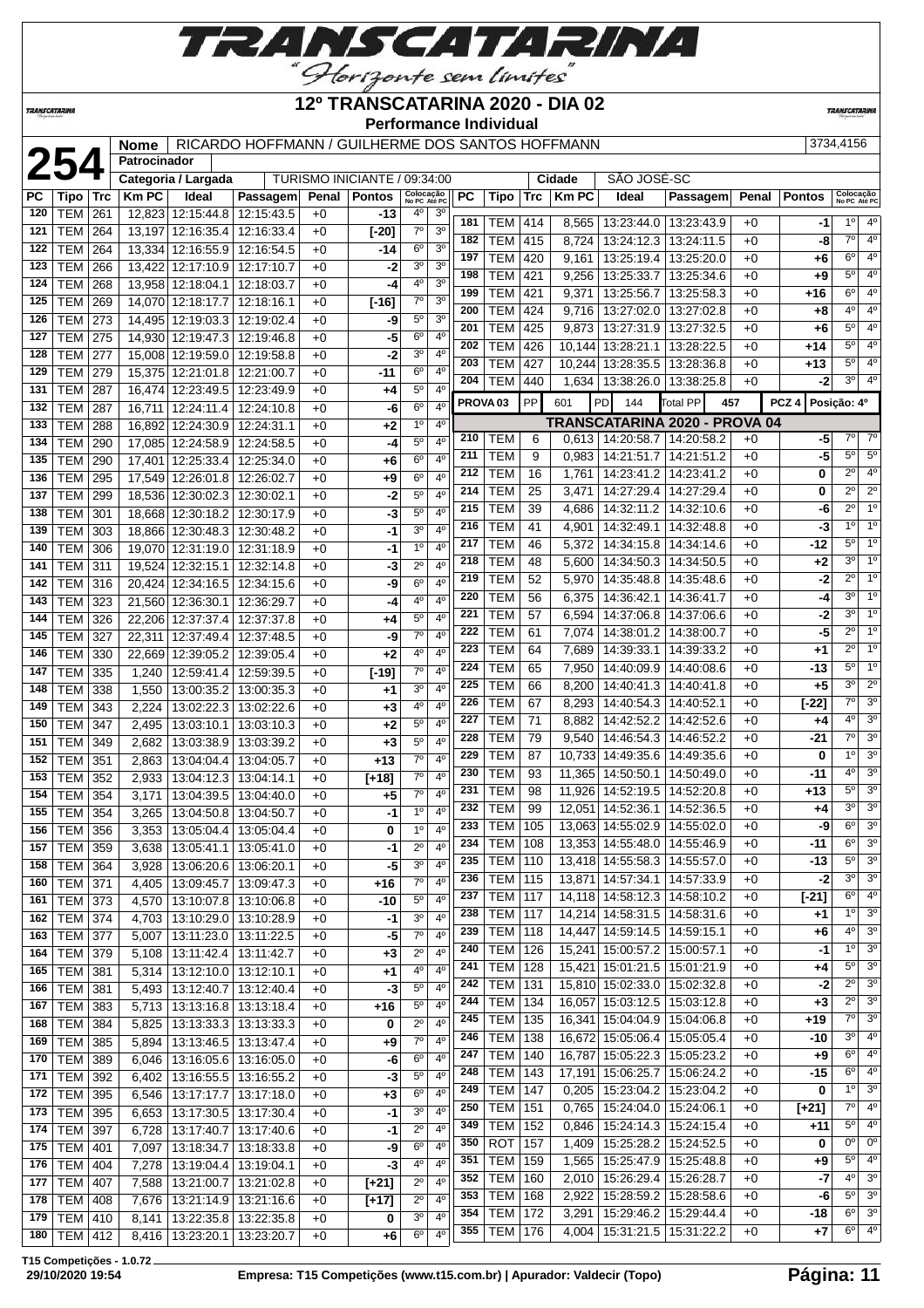

**TRANSCATARINA** 

#### **12º TRANSCATARINA 2020 - DIA 02 Performance Individual**

|  | $\blacksquare$ Nome $\mid$ RICARDO HOFFMANN / GUILHERME DOS SANTOS HOFFMANN |  |
|--|-----------------------------------------------------------------------------|--|

|              |                     |            | <b>Nome</b>  |    |                         |            |       |       | RICARDO HOFFMANN / GUILHERME DOS SANTOS HOFFMANN |                           |                |    |      |            |        |             |          |       |               | 3734,4156                 |
|--------------|---------------------|------------|--------------|----|-------------------------|------------|-------|-------|--------------------------------------------------|---------------------------|----------------|----|------|------------|--------|-------------|----------|-------|---------------|---------------------------|
|              | 254                 |            | Patrocinador |    |                         |            |       |       |                                                  |                           |                |    |      |            |        |             |          |       |               |                           |
|              |                     |            |              |    | Categoria / Largada     |            |       |       | TURISMO INICIANTE / 09:34:00                     |                           |                |    |      |            | Cidade | SÃO JOSÉ-SC |          |       |               |                           |
| PC           | Tipo                | <b>Trc</b> | Km PC        |    | Ideal                   | Passagem   |       | Penal | <b>Pontos</b>                                    | Colocação<br>No PC Até PC |                | PC | Tipo | <b>Trc</b> | Km PC  | Ideal       | Passagem | Penal | <b>Pontos</b> | Colocação<br>No PC Até PC |
| 356          | TEM                 | 184        | 5,215        |    | 15:33:44.8              | 15:33:43.5 |       | $+0$  | -13                                              | $4^{\circ}$               | 3 <sup>0</sup> |    |      |            |        |             |          |       |               |                           |
| 357          | TEM                 | 187        | 5,624        |    | 15:34:37.9              | 15:34:38.4 |       | $+0$  | $+5$                                             | $5^{\circ}$               | 3 <sup>0</sup> |    |      |            |        |             |          |       |               |                           |
| 358          | <b>TEM</b>          | 198        | 6,969        |    | 15:38:01.0   15:38:01.3 |            |       | $+0$  | $+3$                                             | 1 <sup>0</sup>            | 3 <sup>o</sup> |    |      |            |        |             |          |       |               |                           |
| 359          | TEM                 | 207        | 8,059        |    | 15:40:14.5              | 15:40:14.4 |       | $+0$  | -1                                               | $2^{\circ}$               | 3 <sup>0</sup> |    |      |            |        |             |          |       |               |                           |
| 360          | <b>TEM</b>          | 216        | 9,431        |    | 15:43:36.8              | 15:43:37.3 |       | $+0$  | $+5$                                             | 40                        | 3 <sup>0</sup> |    |      |            |        |             |          |       |               |                           |
| 361          | TEM                 | 217        | 9,955        |    | 15:44:25.8              | 15:44:26.8 |       | $+0$  | $+10$                                            | 7 <sup>0</sup>            | 3 <sup>o</sup> |    |      |            |        |             |          |       |               |                           |
| 362          | <b>TEM</b>          | 221        | 10,466       |    | 15:45:20.4              | 15:45:21.0 |       | $+0$  | $+6$                                             | $5^{\circ}$               | 3 <sup>o</sup> |    |      |            |        |             |          |       |               |                           |
| 363          | TEM                 | 226        |              |    | 11,070 15:46:45.0       | 15:46:45.5 |       | $+0$  | $+5$                                             | 5 <sup>0</sup>            | 3 <sup>0</sup> |    |      |            |        |             |          |       |               |                           |
| 364          | TEM                 | 228        |              |    | 11,392 15:47:22.1       | 15:47:19.4 |       | $+0$  | $[-27]$                                          | $7^\circ$                 | 3 <sup>o</sup> |    |      |            |        |             |          |       |               |                           |
| 365          | <b>TEM</b>          | 229        |              |    | 11,584 15:47:40.9       | 15:47:39.2 |       | $+0$  | -17                                              | 6 <sup>0</sup>            | 3 <sup>o</sup> |    |      |            |        |             |          |       |               |                           |
| 366          | TEM                 | 230        |              |    | 11,783 15:48:05.7       | 15:48:04.0 |       | $+0$  | -17                                              | 70                        | 3 <sup>0</sup> |    |      |            |        |             |          |       |               |                           |
| 367          | <b>TEM</b>          | 231        | 11,918       |    | 15:48:20.4              | 15:48:22.6 |       | $+0$  | $[+22]$                                          | 70                        | 4 <sup>0</sup> |    |      |            |        |             |          |       |               |                           |
| 368          | TEM                 | 241        |              |    | 13,992 15:52:20.9       | 15:52:22.2 |       | $+0$  | $+13$                                            | $5^{\circ}$               | 4 <sup>0</sup> |    |      |            |        |             |          |       |               |                           |
| 369          | ROT                 | 245        | 14,372       |    | 15:53:47.2              | 15:53:41.9 |       | $+0$  | 0                                                | 0°                        | n°             |    |      |            |        |             |          |       |               |                           |
| 370          | <b>TEM</b>          | 251        | 15,115       |    | 15:55:15.4              | 15:55:15.3 |       | $+0$  | -1                                               | 1 <sup>°</sup>            | 4 <sup>0</sup> |    |      |            |        |             |          |       |               |                           |
| 371          | TEM                 | 257        | 15,912       |    | 15:56:56.1              | 15:56:55.9 |       | $+0$  | -2                                               | 1 <sup>0</sup>            | 4 <sup>0</sup> |    |      |            |        |             |          |       |               |                           |
|              | PROVA <sub>04</sub> | PP         | 492          | PD | 113                     | Total PP   | 379   |       | PCZ <sub>6</sub>                                 | Posição: 4º               |                |    |      |            |        |             |          |       |               |                           |
| <b>TOTAL</b> |                     | PP         | 3.029        | PD | 1.623                   | Total PP   | 1.406 |       | <b>PCZ 14</b>                                    |                           |                |    |      |            |        |             |          |       |               |                           |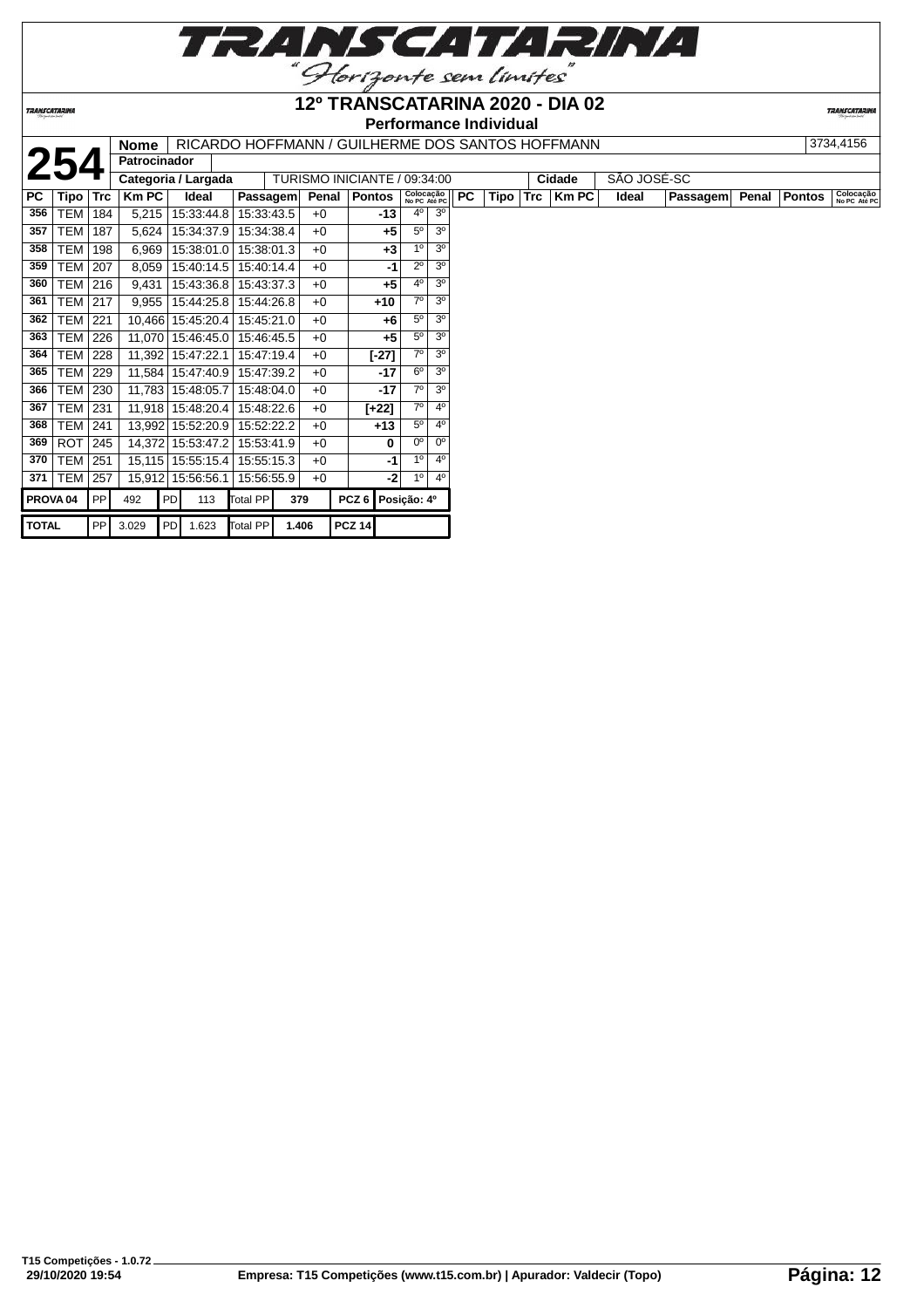

#### **TRANSCATARINA**

#### **12º TRANSCATARINA 2020 - DIA 02 Performance Individual**

**TRANSCATARIN** 

#### **2557,4186 Patrocinador 2555 2555 / 2555 / 2555 / 2555 / 2555 / 2555 / 2555 / 2555 / 2555 / 2555 / 2555 / 2555 / 2555 / 2555 / 2555 / 2555 / 2555 / 2555 / 2555 / 2555 / 2555 / 2555 / 2555 / 2555 / 2555 / 2555 / 2555 Patrocinador** TURISMO INICIANTE / 09:30:00 **PC Tipo Trc Km PC Ideal Passagem Penal Pontos Colocação**

| РC             | Tipo ∣           | Trc | $ $ Km PC | Ideal                            | Passagem Penal Pontos   |      |          | Colocação<br>No PC Até PC |                | РC  | Tipo                | Trc | <b>Km PC</b> | Ideal                             | Passagem                      |        | Penal   Pontos | Colocação<br>No PC Até PC |                        |
|----------------|------------------|-----|-----------|----------------------------------|-------------------------|------|----------|---------------------------|----------------|-----|---------------------|-----|--------------|-----------------------------------|-------------------------------|--------|----------------|---------------------------|------------------------|
|                |                  |     |           | TRANSCATARINA 2020 - PROVA 02    |                         |      |          |                           |                | 61  | TEM                 | 115 |              | 13,712 10:24:05.6 10:25:05.8      |                               | $+0$   | $+602$         | 7º                        | $7^\circ$              |
| $\mathbf{1}$   | <b>TEM</b>       | 9   | 1,086     | 09:50:16.3 09:50:15.5            |                         | $+0$ | -8       | $6^{\circ}$               | 6 <sup>o</sup> | 62  | <b>TEM</b>          |     |              |                                   |                               |        | $+567$         | $\overline{7^0}$          | $7^\circ$              |
| 2              | <b>TEM</b>       | 10  | 1,326     | 09:50:48.3 09:50:47.6            |                         | $+0$ | -7       | $6^{\circ}$               | $5^{\circ}$    |     |                     | 117 |              | 13,869 10:24:29.1 10:25:25.8      |                               | $+0$   |                | $7^\circ$                 | $7^\circ$              |
| 3              | <b>TEM</b>       | 15  | 1,611     | 09:51:28.9 09:51:28.8            |                         | $+0$ | -1       | 3 <sup>o</sup>            | 3 <sup>o</sup> | 63  | <b>TEM</b>          | 121 | 14,044       | 10:25:44.1                        | 10:29:53.0                    | $+0$   | $[-2.489]$     |                           |                        |
| 5              | TEM              | 19  | 2,176     | 09:52:49.3 09:52:48.6            |                         | $+0$ | $-7$     | $5^{\circ}$               | 4 <sup>0</sup> | 64  | <b>TEM</b>          | 126 |              | 14,564 10:27:16.1 10:31:12.9      |                               | $+0$   | $+2.368$       | $7^{\circ}$               | $7^\circ$              |
| 6              | <b>TEM</b>       | 20  | 2,261     | 09:52:59.1 09:52:58.7            |                         | $+0$ | -4       | $7^\circ$                 | $4^{\circ}$    | 65  | <b>TEM</b>          | 131 |              | 14,985 10:29:10.9 10:32:13.8      |                               | $+0$   | $+1.829$       | $6^{\circ}$               | $6^{\circ}$            |
| $\overline{7}$ | <b>TEM</b>       | 23  | 2,538     | 09:53:34.3 09:53:33.9            |                         | $+0$ | -4       | $5^{\circ}$               | $5^{\circ}$    | 66  | <b>TEM</b>          | 133 |              | 15,108 10:30:49.1 10:32:49.3      |                               | $+0$   | $+1.202$       | $6^{\circ}$               | $6^{\circ}$            |
| 8              | <b>TEM</b>       | 24  | 2,792     | 09:54:01.4 09:54:00.7            |                         | $+0$ | $-7$     | $7^\circ$                 | $5^{\circ}$    | 67  | <b>TEM</b>          | 138 | 15,323       | 10:31:30.9   10:33:31.6           |                               | $+0$   | $+1.207$       | $6^{\circ}$               | $6^{\circ}$            |
| 9              | <b>TEM</b>       | 24  | 3,001     | 09:54:26.5 09:54:25.9            |                         | $+0$ | -6       | $7^{\circ}$               | 7 <sup>o</sup> | 68  | <b>TEM</b>          | 142 | 15,762       | 10:32:33.3                        | 10:26:35.1                    | $+0$   | $-3.582$       | $7^\circ$                 | $\overline{7^{\circ}}$ |
| 10             | <b>TEM</b>       | 26  |           | 09:55:05.1                       | 09:55:04.9              | $+0$ | $-2$     | 4 <sup>0</sup>            | 6 <sup>o</sup> | 69  | <b>TEM</b>          | 147 | 15.965       | 10:36:07.3   10:36:11.3           |                               | $+0$   | $+40$          | $7^\circ$                 | $\overline{7^0}$       |
|                |                  |     | 3,293     |                                  |                         |      |          |                           |                | 70  | <b>TEM</b>          | 149 | 16,205       |                                   | 10:36:41.2   10:27:43.5       | $+0$   | $-5.377$       | $7^\circ$                 | $7^\circ$              |
| 11             | <b>TEM</b>       | 28  | 3,440     | 09:55:42.8 09:55:42.6            |                         | $+0$ | $-2$     | $5^{\circ}$               | 6 <sup>o</sup> | 71  | <b>TEM</b>          | 151 | 16,288       |                                   | 10:36:54.6   10:27:06.8       | $+0$   | $-5.878$       | $\overline{7^0}$          | $7^\circ$              |
| 12             | <b>TEM</b>       | 31  | 3,880     | 09:56:32.1                       | 09:56:32.0              | $+0$ | -1       | $5^{\circ}$               | 6 <sup>o</sup> | 72  | <b>TEM</b>          | 155 | 16,623       | 10:37:42.6 00:00:00.0             |                               | $+0$   | $*6.000$       | 0°                        | $0^{\circ}$            |
| 13             | <b>TEM</b>       | 34  | 4,453     | 09:57:33.0 09:57:32.2            |                         | $+0$ | -8       | $5^{\circ}$               | 6 <sup>o</sup> | 73  | <b>TEM</b>          | 157 | 16,809       | 10:38:09.9 00:00:00.0             |                               | $+0$   | $*6.000$       | $0^{\circ}$               | $0^{\circ}$            |
| 14             | <b>TEM</b>       | 35  | 4,587     | 09:57:52.6 09:57:50.9            |                         | $+0$ | $[-17]$  | 6 <sup>o</sup>            | 7 <sup>o</sup> | 75  | <b>TEM</b>          | 161 |              | 17,934 10:44:56.1 10:44:55.4      |                               | $+0$   | -7             | $6^{\circ}$               | $7^\circ$              |
| 15             | <b>TEM</b>       | 37  | 4,746     | 09:58:17.9 09:58:17.9            |                         | $+0$ | 0        | 1 <sup>0</sup>            | $6^{\circ}$    | 76  | <b>TEM</b>          | 166 |              | 20,132 10:48:50.3 10:48:49.3      |                               | $+0$   | -10            | $6^{\circ}$               | $7^\circ$              |
| 16             | <b>TEM</b>       | 38  | 4,823     | 09:58:27.1                       | 09:58:26.2              | $+0$ | -9       | $6^{\circ}$               | $7^{\circ}$    | 77  | <b>TEM</b>          | 168 |              | 20,785 10:50:04.9 10:50:04.0      |                               | $+0$   | -9             | $6^{\circ}$               | $7^\circ$              |
| 17             | <b>TEM</b>       | 39  | 5,049     | 09:58:56.7                       | 09:58:56.7              | $+0$ | $\bf{0}$ | 1 <sup>0</sup>            | 6 <sup>o</sup> | 78  |                     |     |              |                                   |                               |        |                | $6^{\circ}$               | $7^\circ$              |
| 18             | <b>TEM</b>       | 41  | 5,320     | 09:59:29.0 09:59:27.0            |                         | $+0$ | $[-20]$  | 6 <sup>o</sup>            | 6 <sup>o</sup> |     | <b>TEM</b>          | 174 |              | 22,099 10:53:06.9                 | 10:53:03.6                    | $+0$   | $-33$          |                           | $\overline{7^0}$       |
| 19             | <b>TEM</b>       | 42  | 5,383     | 09:59:36.4                       | 09:59:37.0              | $+0$ | $+6$     | $7^\circ$                 | 6 <sup>o</sup> | 79  | <b>TEM</b>          | 174 |              | 22,166 10:53:20.3 10:53:18.6      |                               | $+0$   | $[-17]$        | 3 <sup>0</sup>            |                        |
| 20             | <b>TEM</b>       | 43  | 5,547     | 09:59:53.9 09:59:52.4            |                         | $+0$ | $[ -15]$ | 6 <sup>o</sup>            | 6 <sup>o</sup> | 80  | <b>TEM</b>          | 175 |              | 22,250 10:53:35.0 10:53:33.6      |                               | $+0$   | $-14$          | $5^{\circ}$               | $7^\circ$              |
| 21             | <b>TEM</b>       | 44  | 5,752     | 10:00:17.6   10:00:17.5          |                         | $+0$ | -1       | 3 <sup>o</sup>            | 6 <sup>o</sup> | 81  | <b>TEM</b>          | 175 |              | 22,394 10:53:52.3 10:53:51.5      |                               | $+0$   | -8             | 3 <sup>o</sup>            | $7^\circ$              |
| 22             | <b>TEM</b>       | 46  | 5,928     | 10:00:37.7   10:00:37.8          |                         | $+0$ | +1       | $2^{\circ}$               | $6^{\circ}$    |     | PROVA <sub>02</sub> | PP  |              | 44.173 PD 2.575                   | Total PP                      | 41.598 | $PCZ$ 5        | Posição: 7º               |                        |
| 23             | <b>TEM</b>       | 48  | 6,071     | 10:00:55.9 10:00:56.3            |                         | $+0$ | +4       | 4 <sup>0</sup>            | 6 <sup>o</sup> |     |                     |     |              |                                   | TRANSCATARINA 2020 - PROVA 03 |        |                |                           |                        |
| 24             | <b>TEM</b>       | 50  | 6,188     | 10:01:13.9 10:01:14.0            |                         | $+0$ | +1       | 1 <sup>0</sup>            | 6 <sup>o</sup> | 82  | TEM                 | 181 |              | $0,306$   11:34:15.5   11:34:15.4 |                               | $+0$   | -1             | 40                        | $4^{\circ}$            |
| 25             | <b>TEM</b>       | 53  |           | 10:02:04.5   10:02:04.6          |                         | $+0$ | +1       | 3 <sup>0</sup>            | $6^{\circ}$    | 83  | <b>TEM</b>          | 183 | 0,969        | 11:35:24.0   11:35:23.7           |                               | $+0$   | -3             | $5^{\circ}$               | 4 <sup>o</sup>         |
| 26             | <b>TEM</b>       | 55  | 6,446     |                                  |                         |      |          | 3 <sup>o</sup>            | $6^{\circ}$    | 84  | <b>TEM</b>          | 184 | 1,036        | 11:35:31.6                        | 11:35:31.8                    | $+0$   | $+2$           | 40                        | 3 <sup>0</sup>         |
|                |                  |     | 6,624     | 10:02:27.4   10:02:27.4          |                         | $+0$ | 0        |                           |                | 85  | <b>TEM</b>          | 184 | 1,354        | 11:36:09.7                        | 11:36:09.7                    | $+0$   | 0              | 1 <sup>0</sup>            | $2^{\circ}$            |
| 27             | <b>TEM</b>       | 57  | 6,883     | 10:02:57.5   10:02:56.5          |                         | $+0$ | $-10$    | $5^{\circ}$               | 6 <sup>o</sup> | 86  | <b>TEM</b>          | 184 | 1,427        | 11:36:18.5                        | 11:36:17.7                    | $+0$   | -8             | $7^\circ$                 | 5 <sup>0</sup>         |
| 28             | <b>TEM</b>       | 59  | 7,374     | 10:03:57.4   10:03:57.1          |                         | $+0$ | -3       | 4 <sup>0</sup>            | 6 <sup>o</sup> | 87  | <b>TEM</b>          | 186 |              |                                   |                               |        |                | $5^{\circ}$               | $5^{\circ}$            |
| 29             | <b>TEM</b>       | 62  | 7,573     | 10:05:17.7                       | 10:05:17.5              | $+0$ | $-2$     | $5^{\circ}$               | $6^{\circ}$    | 88  |                     |     | 1,598        | 11:36:38.4   11:36:40.1           |                               | $+0$   | $[+17]$        | $6^{\circ}$               | $5^\circ$              |
| 30             | <b>TEM</b>       | 64  | 7,635     | 10:05:29.7   10:05:26.0          |                         | $+0$ | -37      | $7^\circ$                 | 6 <sup>o</sup> |     | <b>TEM</b>          | 187 | 1,791        | 11:36:56.9                        | 11:36:55.9                    | $+0$   | -10            |                           |                        |
| 31             | <b>TEM</b>       | 65  | 7,812     | 10:05:50.6   10:05:50.4          |                         | $+0$ | -2       | $4^{\circ}$               | 6 <sup>o</sup> | 89  | <b>TEM</b>          | 187 | 1,912        | 11:37:11.4                        | 11:37:10.3                    | $+0$   | -11            | $7^\circ$                 | $7^\circ$              |
| 32             | <b>TEM</b>       | 67  | 8,009     |                                  | 10:06:14.6   10:06:14.2 | $+0$ | $-4$     | 5 <sup>0</sup>            | 6 <sup>o</sup> | 90  | <b>TEM</b>          | 187 | 2,282        | 11:37:55.8                        | 11:37:54.4                    | $+0$   | -14            | 7°                        | $\overline{7^0}$       |
| 33             | <b>TEM</b>       | 69  | 8,280     | 10:06:50.0   10:06:49.2          |                         | $+0$ | -8       | 4 <sup>0</sup>            | 6 <sup>o</sup> | 91  | TEM                 | 189 | 2,415        | 11:38:11.3                        | 11:38:10.7                    | $+0$   | -6             | $7^\circ$                 | $7^\circ$              |
| 34             | <b>TEM</b>       | 72  | 8,539     | 10:07:29.0   10:07:29.0          |                         | $+0$ | 0        | 1 <sup>0</sup>            | $6^{\circ}$    | 92  | <b>TEM</b>          | 190 | 2,914        | 11:38:59.0   11:38:58.8           |                               | $+0$   | -2             | 3 <sup>o</sup>            | $6^{\circ}$            |
| 35             | <b>TEM</b>       | 74  | 8,820     | 10:08:09.9 10:08:08.4            |                         | $+0$ | $-15$    | $7^\circ$                 | $6^{\circ}$    | 93  | <b>TEM</b>          | 192 | 2,998        | 11:39:12.3                        | 11:39:09.2                    | $+0$   | -31            | $7^\circ$                 | $7^\circ$              |
| 36             | <b>TEM</b>       | 75  | 8,949     | 10:08:27.9 10:08:28.9            |                         | $+0$ | $+10$    | $5^{\circ}$               | 6 <sup>o</sup> | 95  | <b>TEM</b>          | 195 | 3,463        | 11:40:32.8                        | 11:40:32.3                    | $+0$   | -5             | $6^{\circ}$               | $\overline{7^0}$       |
| 37             | <b>TEM</b>       | 76  | 9,316     | 10:09:01.8   10:09:00.9          |                         | $+0$ | -9       | $7^\circ$                 | 6 <sup>o</sup> | 96  | <b>TEM</b>          | 197 | 3,727        | 11:41:18.9   11:41:18.5           |                               | $+0$   | $-4$           | $5^{\circ}$               | $7^\circ$              |
| 38             | <b>TEM</b>       | 77  | 9,472     | 10:09:19.2 10:09:18.9            |                         | $+0$ | $-3$     | 5 <sup>o</sup>            | 6 <sup>o</sup> | 97  | <b>TEM</b>          | 201 | 4,064        | 11:42:12.8   11:42:12.8           |                               | $+0$   | 0              | $\overline{2^0}$          | $7^\circ$              |
| 39             | <b>TEM</b>       | 80  |           | 9,776   10:09:55.0   10:09:55.4  |                         | $+0$ | $+4$     | 70                        | 60             | 98  | TEM   203           |     |              | 4,592   11:43:03.5   11:43:02.3   |                               | $+0$   | -12            | 7°                        | $7^\circ$              |
| 40             |                  |     |           | 10,139 10:10:37.6 10:10:37.1     |                         |      | -5       | $6^{\circ}$               | $6^{\circ}$    | 99  | TEM   205           |     |              | 4,738   11:43:21.2   11:43:20.1   |                               | $+0$   | -11            | 70                        | $7^\circ$              |
|                | TEM              | 82  |           |                                  |                         | $+0$ |          |                           |                | 100 | <b>TEM</b>          | 207 | 4,958        | 11:43:51.5                        | 11:43:51.0                    | $+0$   | $-5$           | $5^{\circ}$               | $7^\circ$              |
| 41             | <b>TEM</b>       | 84  |           | 10,266 10:10:54.2 10:10:54.3     |                         | $+0$ | $+1$     | $2^{\circ}$               | 6 <sup>o</sup> | 101 | TEM                 | 208 | 4,996        | 11:43:59.1   11:43:57.4           |                               | $+0$   | $[-17]$        | $7^{\circ}$               | $7^\circ$              |
| 42             | TEM              | 85  |           | 10,322 10:11:02.6 10:11:02.4     |                         | $+0$ | $-2$     | 1 <sup>0</sup>            | 6 <sup>o</sup> | 102 | <b>TEM 209</b>      |     | 5,176        | 11:44:26.6   11:44:25.6           |                               | $+0$   | -10            | $5^{\circ}$               | $7^\circ$              |
| 43             | TEM              | 85  |           | 10,383 10:11:11.8 10:11:11.6     |                         | $+0$ | -2       | $2^{\circ}$               | 6 <sup>o</sup> | 103 | <b>TEM 211</b>      |     |              | 11:45:06.6   11:45:06.4           |                               |        |                | 3 <sup>o</sup>            | $7^\circ$              |
| 44             | <b>TEM</b>       | 88  |           | 10,639 10:12:01.1 10:12:00.4     |                         | $+0$ | $-7$     | $5^{\circ}$               | 6 <sup>o</sup> |     |                     |     | 5,360        |                                   |                               | $+0$   | -2             |                           | $7^\circ$              |
| 45             | <b>TEM</b>       | 90  |           | 10,723 10:12:14.9 10:12:15.0     |                         | $+0$ | $+1$     | 3 <sup>o</sup>            | 6 <sup>o</sup> | 104 | <b>TEM 213</b>      |     | 5,590        | 11:45:36.2   11:45:36.8           |                               | $+0$   | +6             | $5^{\circ}$               |                        |
| 46             | <b>TEM</b>       | 91  |           | 10,840 10:12:29.5 10:12:29.0     |                         | $+0$ | -5       | $5^{\circ}$               | 6 <sup>o</sup> | 105 | <b>TEM 216</b>      |     | 5,745        | 11:46:02.7 11:46:02.4             |                               | $+0$   | $-3$           | 4°                        | $6^{\circ}$            |
| 47             | <b>TEM</b>       | 91  |           | 10,923 10:12:40.6 10:12:39.5     |                         | $+0$ | $-11$    | 6 <sup>o</sup>            | 6 <sup>o</sup> | 106 | <b>TEM 220</b>      |     | 6,234        | 11:47:22.4   11:47:22.0           |                               | $+0$   | -4             | 3 <sup>o</sup>            | $6^{\circ}$            |
| 48             | <b>TEM</b>       | 92  |           | 11,098 10:13:02.1 10:13:01.5     |                         | $+0$ | -6       | $6^{\circ}$               | 6 <sup>o</sup> | 107 | <b>TEM 220</b>      |     | 6,757        | 11:48:10.7   11:48:10.2           |                               | $+0$   | $-5$           | $7^{\circ}$               | $7^\circ$              |
| 49             | <b>TEM</b>       | 93  |           | 11,162 10:13:10.3 10:13:08.6     |                         | $+0$ | $[-17]$  | $7^\circ$                 | 6 <sup>o</sup> | 108 | <b>TEM</b>          | 222 | 7,059        | 11:48:49.4   11:48:48.6           |                               | $+0$   | -8             | 4°                        | $7^\circ$              |
| 50             | <b>TEM</b>       | 95  |           | 11,386 10:13:44.4 10:13:44.4     |                         | $+0$ | 0        | $2^{\circ}$               | 6 <sup>o</sup> | 109 | TEM                 | 227 | 7,325        | 11:50:21.0   11:50:20.8           |                               | $+0$   | $-2$           | $5^{\circ}$               | $7^\circ$              |
| 51             | TEM              | 96  |           | 11,689   10:14:19.2   10:14:18.1 |                         | $+0$ | $-11$    | $7^\circ$                 | 6 <sup>o</sup> | 110 | <b>TEM</b>          | 229 | 7,546        | 11:50:53.2                        | 11:50:52.7                    | $+0$   | $-5$           | $5^{\circ}$               | $6^{\circ}$            |
| 52             | TEM              | 99  |           | 11,901   10:14:45.1   10:14:44.5 |                         | $+0$ | -6       | $4^{\circ}$               | 6 <sup>o</sup> | 111 | <b>TEM 234</b>      |     | 8,247        | 11:52:53.6   11:52:53.2           |                               | $+0$   | $-4$           | $5^{\circ}$               | $6^{\circ}$            |
| 53             | TEM              | 100 |           | 12,171 10:15:23.0 10:15:23.2     |                         | $+0$ | +2       | 3 <sup>o</sup>            | 6 <sup>o</sup> | 112 | <b>TEM 235</b>      |     | 8,457        | 11:53:14.7   11:53:14.4           |                               | $+0$   | $-3$           | 3 <sup>o</sup>            | $6^{\circ}$            |
| 54             | TEM              | 102 |           | 12,378 10:15:49.2 10:15:57.2     |                         | $+0$ | +80      | $2^{\circ}$               | 3 <sup>o</sup> | 113 | <b>TEM 240</b>      |     | 9,195        | 11:54:37.3                        | 11:54:36.9                    | $+0$   | -4             | $5^{\circ}$               | $6^{\circ}$            |
|                |                  |     |           |                                  |                         |      |          | 1 <sup>0</sup>            | 1 <sup>o</sup> | 114 | <b>TEM 241</b>      |     | 9,397        | 11:55:05.3   11:55:04.7           |                               | $+0$   | -6             | $6^{\circ}$               | 6 <sup>o</sup>         |
| 55             | <b>TEM   105</b> |     |           | 12,620 10:16:27.0 10:16:27.1     |                         | $+0$ | $+1$     |                           |                | 115 | <b>TEM 245</b>      |     | 9,544        | 11:55:31.8   11:55:31.5           |                               | $+0$   | $-3$           | 3 <sup>o</sup>            | $6^{\circ}$            |
| 57             | <b>TEM   110</b> |     |           | 13,125 10:22:37.4 10:22:38.2     |                         | $+0$ | +8       | $7^\circ$                 | 1 <sup>0</sup> | 117 | <b>TEM 254</b>      |     |              | 11,257   12:03:35.2   12:03:35.2  |                               | $+0$   | 0              | $1^{\circ}$               | $6^{\circ}$            |
| 58             | <b>TEM 111</b>   |     |           | 13,276 10:22:58.3 10:22:58.1     |                         | $+0$ | $-2$     | $2^{\circ}$               | 1 <sup>0</sup> | 118 | <b>TEM</b>          | 259 |              | 12,289 12:10:36.8 12:10:36.9      |                               | $+0$   | +1             | 3 <sup>o</sup>            | $6^{\circ}$            |
| 59             | <b>TEM 112</b>   |     |           | 13,405 10:23:18.1 10:24:10.9     |                         | $+0$ | $+528$   | $7^\circ$                 | $4^{\circ}$    |     |                     |     |              |                                   |                               |        |                | $4^{\circ}$               | 6 <sup>o</sup>         |
| 60             | TEM   115        |     |           | 13,606 10:23:52.8 00:00:00.0     |                         | $+0$ | $*6.000$ | $0^{\circ}$               | $0^{\circ}$    | 119 | <b>TEM 259</b>      |     |              | 12,433 12:10:51.2 12:10:50.6      |                               | $+0$   | -6             |                           |                        |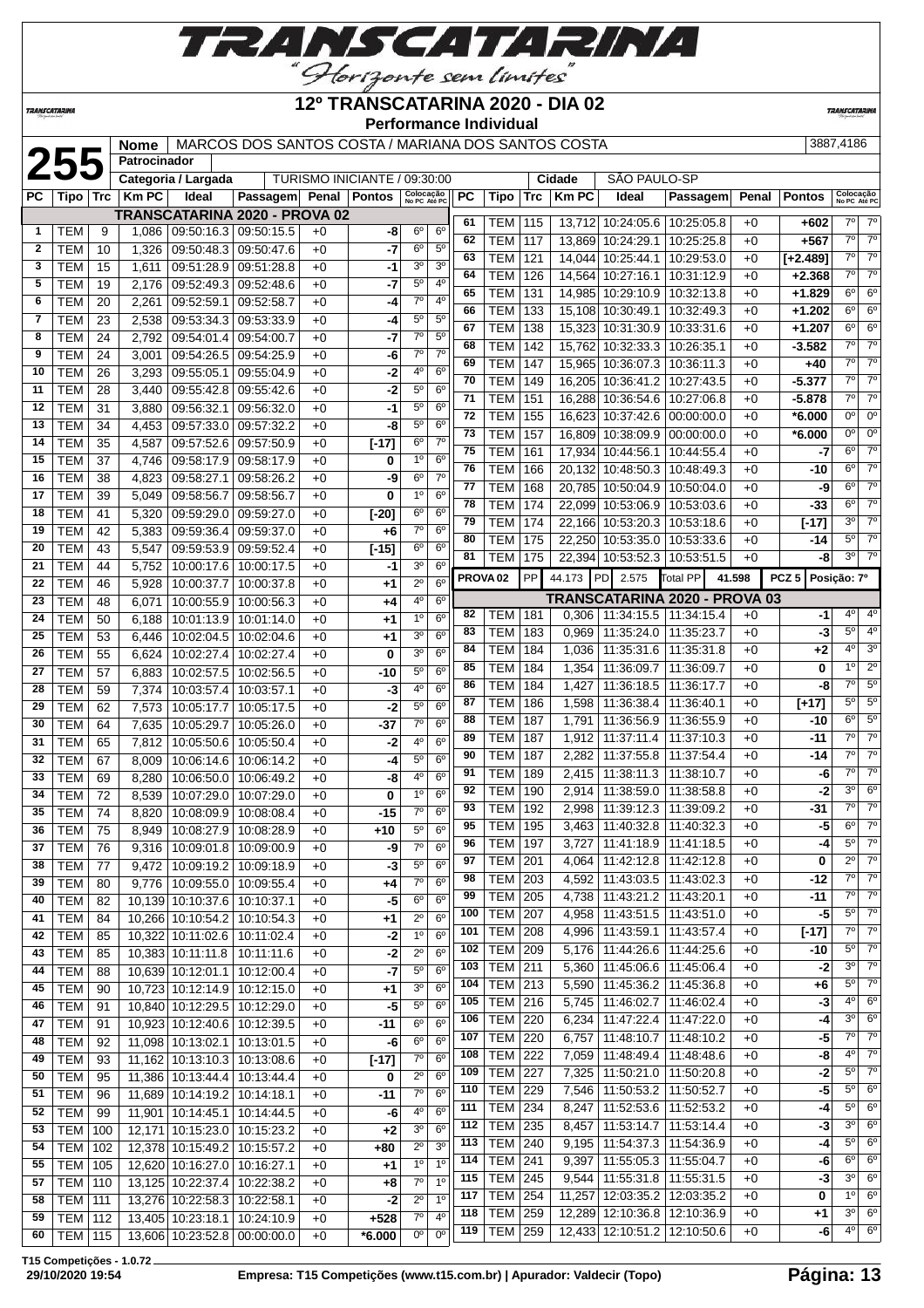

## **12º TRANSCATARINA 2020 - DIA 02**

**TRANSCATARIN** 

**TRANSCATARINA** 

#### **Performance Individual**

| 255<br><b>Patrocinador</b><br>SÃO PAULO-SP<br>TURISMO INICIANTE / 09:30:00<br>Categoria / Largada<br>Cidade<br>Colocação<br>No PC Até PC<br>Colocação<br>No PC Até PC<br>Ideal<br>PС<br><b>Tipo</b><br><b>Trc</b><br><b>Km PC</b><br><b>Pontos</b><br>РC<br><b>Km PC</b><br>Penal<br><b>Pontos</b><br>Passagem<br>Penal<br>Tipo<br>Trc<br>Ideal<br>Passagem<br><b>TEM</b><br>12,823 12:11:44.8<br>$7^\circ$<br>$6^{\circ}$<br>120<br>261<br>12:11:43.1<br>$+0$<br>$[-17]$<br>$3^0$ 7 <sup>0</sup><br>181<br>13:19:44.0   13:19:43.7<br>-3<br>TEM<br>414<br>8,565<br>$+0$<br><b>TEM</b><br>$5^{\circ}$<br>$6^{\circ}$<br>121<br>264<br>13,197 12:12:35.4<br>12:12:33.6<br>$+0$<br>$[-18]$<br>$6^{\circ}$<br>182<br><b>TEM</b><br>415<br>8,724<br>13:20:12.3   13:20:11.5<br>$+0$<br>-8<br><b>TEM</b><br>$7^\circ$<br>6 <sup>o</sup><br>122<br>264<br>13,334 12:12:55.9 12:12:54.1<br>$+0$<br>$[-18]$<br>$3^{\circ}$<br>197<br><b>TEM</b><br>420<br>13:21:19.4   13:21:19.3<br>$+0$<br>9,161<br>-1<br>40<br>6 <sup>o</sup><br><b>TEM</b><br>123<br>266<br>13,422 12:13:10.9 12:13:10.6<br>$+0$<br>-3<br>$3^{\circ}$<br>198<br><b>TEM</b><br>421<br>9,256<br>13:21:33.7   13:21:33.6<br>$+0$<br>-1<br>6 <sup>o</sup><br>$5^{\circ}$<br>$-11$<br>124<br><b>TEM</b><br>268<br>13,958 12:14:04.1 12:14:03.0<br>$+0$<br>$3^{\circ}$<br>199<br><b>TEM</b><br>421<br>9,371<br>13:21:56.7<br>13:21:57.1<br>$+0$<br>+4<br>$2^{\circ}$<br>6 <sup>o</sup><br>125<br><b>TEM</b><br>269<br>14,070 12:14:17.7 12:14:17.9<br>$+2$<br>$+0$<br>$1^{\circ}$<br>200<br><b>TEM</b><br>424<br>9,716   13:23:02.0   13:23:02.2<br>$+0$<br>$+2$<br><b>TEM</b><br>$2^{\circ}$<br>6 <sup>o</sup><br>126<br>273<br>14,495 12:15:03.3 12:15:03.0<br>$+0$<br>-3<br>$1^{\circ}$<br>201<br><b>TEM</b><br>425<br>9,873<br>13:23:31.9 13:23:31.6<br>$+0$<br>-3<br>6 <sup>o</sup><br><b>TEM</b><br>1 <sup>0</sup><br>127<br>275<br>14,930 12:15:47.3 12:15:47.2<br>$+0$<br>-1<br>202<br>$1^{\circ}$<br><b>TEM</b><br>426<br>10,144 13:24:21.1 13:24:21.0<br>$+0$<br>-1<br><b>TEM</b><br>1 <sup>0</sup><br>6 <sup>o</sup><br>128<br>277<br>15,008 12:15:59.0 12:15:59.0<br>$+0$<br>0<br>$4^{\circ}$<br>203<br><b>TEM</b><br>427<br>10,244 13:24:35.5 13:24:36.6<br>$+0$<br>+11<br>$2^{\circ}$<br>6 <sup>o</sup><br>129<br><b>TEM</b><br>279<br>15,375 12:17:01.8 12:17:01.9<br>$+1$<br>$+0$<br>$7^\circ$<br>204<br>TEM<br>440<br>1,634   13:34:26.0   13:34:24.7<br>$+0$<br>-13<br>1 <sup>0</sup><br>5 <sup>0</sup><br><b>TEM</b><br>131<br>287<br>16,474 12:19:49.5 12:19:49.5<br>0<br>$+0$<br><b>PP</b><br>PROVA <sub>03</sub><br>962<br>PCZ 10 Posição: 6º<br><b>PD</b><br>331<br>Total PP<br>631<br>$6^{\circ}$<br>$7^\circ$<br><b>TEM</b><br>132<br>287<br>16,711   12:20:11.4  <br>12:20:10.8<br>-6<br>$+0$<br>TRANSCATARINA 2020 - PROVA 04<br>3 <sup>o</sup><br><b>TEM</b><br>$6^{\circ}$<br>288<br>16,892 12:20:30.9 12:20:31.3<br>133<br>+0<br>+4<br>$5^{\circ}$<br>$5^{\circ}$<br>TEM<br>6<br>0,613<br>  14:16:58.7   14:16:58.3<br>210<br>$+0$<br>-4<br>$5^{\circ}$<br>1 <sup>0</sup><br>134<br><b>TEM</b><br>290<br>17,085 12:20:58.9 12:20:58.9<br>0<br>$+0$<br>$3^{\circ}$<br>211<br>TEM<br>9<br>14:17:51.7   14:17:52.0<br>0.983<br>$+0$<br>+3<br>5 <sup>0</sup><br>1 <sup>0</sup><br>135<br><b>TEM</b><br>290<br>17,401   12:21:33.4   12:21:33.4<br>0<br>$+0$<br>$6^{\circ}$<br>212<br><b>TEM</b><br>16<br>14:19:41.2 14:19:40.7<br>-5<br>1,761<br>$+0$<br>6 <sup>o</sup><br><b>TEM</b><br>17.549 12:22:01.8 12:22:01.6<br>-2<br>3 <sup>o</sup><br>136<br>295<br>$+0$<br>$5^\circ$<br>214<br><b>TEM</b><br>25<br>14:23:29.4   14:23:28.0<br>3,471<br>$+0$<br>-14<br>5 <sup>0</sup><br><b>TEM</b><br>1 <sup>0</sup><br>137<br>299<br>18.536 12:26:02.3 12:26:02.3<br>$+0$<br>0<br>$5^{\circ}$<br>215<br><b>TEM</b><br>39<br>14:28:11.2<br>14:28:12.8<br>4,686<br>$+0$<br>+16<br><b>TEM</b><br>18,668 12:26:18.2 12:26:17.9<br>$6^{\circ}$<br>$5^{\circ}$<br>138<br>301<br>$+0$<br>-3<br>$4^{\circ}$<br>216<br><b>TEM</b><br>41<br>14:28:49.1   14:28:49.6<br>$+5$<br>4,901<br>$+0$<br>1 <sup>0</sup><br>5 <sup>o</sup><br><b>TEM</b><br>139<br>303<br>18,866 12:26:48.3<br>12:26:48.2<br>-1<br>$+0$<br>$7^\circ$<br>$5^{\circ}$<br>217<br>TEM<br>46<br>-14<br>5,372<br>14:30:15.8   14:30:14.4<br>$+0$<br><b>TEM</b><br>19,070 12:27:19.0 12:27:18.4<br>3 <sup>o</sup><br>$5^{\circ}$<br>140<br>306<br>-6<br>$+0$<br>$6^{\circ}$<br>218<br><b>TEM</b><br>$-10$<br>48<br>14:30:50.3   14:30:49.3<br>$+0$<br>5,600<br>$5^{\circ}$<br><b>TEM</b><br>$5^{\circ}$<br>141<br>311<br>19.524 12:28:15.1<br>12:28:14.2<br>$+0$<br>-9<br>$7^\circ$<br>219<br><b>TEM</b><br>52<br>14:31:48.8   14:31:47.0<br>$[-18]$<br>5,970<br>$+0$<br>$7^\circ$<br>5 <sup>0</sup><br><b>TEM</b><br>142<br>316<br>20,424 12:30:16.5 12:30:15.0<br>-15<br>+0<br><b>TEM</b><br>$4^{\circ}$<br>220<br>56<br>6,375<br>14:32:42.1<br>14:32:41.7<br>+0<br>-4<br>$5^{\circ}$<br>6 <sup>o</sup><br><b>TEM</b><br>143<br>323<br>21,560 12:32:30.1<br>12:32:29.3<br>$+0$<br>-8<br>$7^\circ$<br>$6^{\circ}$<br>221<br><b>TEM</b><br>57<br>14:33:06.8   14:33:05.8<br>6,594<br>$+0$<br>-10<br>$5^{\circ}$<br>6 <sup>o</sup><br>-4<br>144<br><b>TEM</b><br>326<br>22,206 12:33:37.4<br>12:33:37.0<br>$+0$<br>222<br>$4^{\circ}$<br>6 <sup>o</sup><br><b>TEM</b><br>14:34:01.2 14:34:00.1<br>61<br>7,074<br>$+0$<br>-11<br>5 <sup>0</sup><br><b>TEM</b><br>$6^{\circ}$<br>145<br>327<br>22,311   12:33:49.4   12:33:49.0<br>$+0$<br>-4<br>1 <sup>0</sup><br>$6^{\circ}$<br>223<br><b>TEM</b><br>14:35:33.1   14:35:33.0<br>64<br>7,689<br>$+0$<br>-1<br>5 <sup>o</sup><br>$5^{\circ}$<br>146<br><b>TEM</b><br>330<br>22,669 12:35:05.2 12:35:04.8<br>$+0$<br>-4<br>$7^\circ$<br><b>TEM</b><br>6 <sup>o</sup><br>224<br>65<br>14:36:09.9   14:36:08.0<br>7,950<br>$+0$<br>[-19]<br>5 <sup>0</sup><br>147<br><b>TEM</b><br>12:55:41.4 12:55:40.0<br>$-14$<br>6 <sup>o</sup><br>335<br>1,240<br>$+0$<br>$2^{\circ}$<br>$6^{\circ}$<br>225<br><b>TEM</b><br>66<br>8,200<br>14:36:41.3   14:36:41.4<br>$+0$<br>+1<br>$5^{\rm o}$<br>5 <sup>0</sup><br><b>TEM</b><br>148<br>338<br>12:56:35.2<br>12:56:35.4<br>$+2$<br>1,550<br>$+0$<br>$2^{\circ}$<br>6 <sup>o</sup><br>226<br>67<br>TEM<br>14:36:54.3 14:36:53.8<br>-5<br>8,293<br>$+0$<br>$2^{\circ}$<br>5 <sup>0</sup><br><b>TEM</b><br>149<br>343<br>12:58:22.3   12:58:22.4<br>$+1$<br>2,224<br>$+0$<br>$2^{\circ}$<br>$6^{\circ}$<br>227<br><b>TEM</b><br>71<br>8,882<br>14:38:52.2 14:38:52.3<br>$+0$<br>+1<br>5 <sup>o</sup><br>30<br>150<br><b>TEM</b><br>347<br>12:59:10.1   12:59:10.0<br>$-1$<br>2,495<br>$+0$<br>$3^{\circ}$<br>6 <sup>o</sup><br><b>TEM</b><br>228<br>79<br>14:42:54.3   14:42:55.0<br>+7<br>9.540<br>$+0$<br>5 <sup>0</sup><br><b>TEM</b><br>4°<br>349<br>12:59:38.9<br>12:59:39.0<br>151<br>2,682<br>$+0$<br>+1<br>6 <sup>o</sup><br>229<br>$4^{\circ}$<br><b>TEM</b><br>87<br>10,733 14:45:35.6 14:45:35.1<br>-5<br>$+0$<br>$5^{\circ}$<br>4°<br><b>TEM</b><br>152<br>351<br>2,863<br>13:00:04.4   13:00:04.3<br>$+0$<br>$-1$<br>$6^{\circ}$<br>6 <sup>o</sup><br>230<br><b>TEM</b><br>93<br>11,365   14:46:50.1   14:46:48.4<br>-17<br>$+0$<br>$5^{\circ}$<br>4 <sup>0</sup><br>153<br><b>TEM</b><br>352<br>2,933<br>13:00:12.3 13:00:13.1<br>$+0$<br>+8<br>$4^{\circ}$<br>6 <sup>o</sup><br>231<br><b>TEM</b><br>98<br>11,926 14:48:19.5 14:48:18.7<br>$+0$<br>-8<br>5 <sup>0</sup><br><b>TEM</b><br>354<br>13:00:39.5 13:00:39.2<br>-3<br>$4^{\circ}$<br>154<br>3,171<br>$+0$<br>7°<br>6 <sup>o</sup><br><b>TEM</b><br>232<br>99<br>12,051 14:48:36.1 14:48:32.9<br>$+0$<br>-32<br>5 <sup>o</sup><br>4°<br>155<br><b>TEM</b><br>354<br>3,265   13:00:50.8   13:00:50.4<br>$+0$<br>-4<br>$3^{\circ}$<br>$6^{\circ}$<br>233<br><b>TEM 105</b><br>13,063 14:51:02.9 14:51:03.2<br>$+0$<br>$+3$<br>7°<br>5 <sup>o</sup><br>156 TEM 356<br>3,353 13:01:04.4 13:01:03.6<br>$+0$<br>-8<br>$6^{\circ}$<br>$1^{\circ}$<br>234<br><b>TEM</b><br>108<br>13,353 14:51:48.0 14:51:48.0<br>0<br>$+0$<br>5 <sup>0</sup><br>$7^\circ$<br>TEM 359<br>3,638   13:01:41.1   13:01:39.8<br>-13<br>157<br>$+0$<br>$6^{\circ}$<br>$6^{\circ}$<br>235<br><b>TEM</b><br>110<br>13,418 14:51:58.3 14:51:56.4<br>$+0$<br>[-19]<br>$7^{\circ}$<br>5 <sup>o</sup><br>$-17$<br><b>TEM 364</b><br>158<br>3,928   13:02:20.6   13:02:18.9<br>$+0$<br>$6^{\circ}$<br>$6^{\circ}$<br>236<br><b>TEM 115</b><br>13,871 14:53:34.1 14:53:33.7<br>$+0$<br>-4<br>$5^{\circ}$<br>$5^{\circ}$<br>TEM 371<br>4,405   13:05:45.7   13:05:46.4<br>$+7$<br>160<br>$+0$<br>$5^{\circ}$<br>$5^\circ$<br>237<br><b>TEM</b><br>117<br>14,118 14:54:12.3 14:54:11.0<br>-13<br>$+0$<br>$7^\circ$<br>6 <sup>o</sup><br><b>TEM</b><br>373<br>13:06:07.8   13:06:27.0<br>$[+192]$<br>161<br>4,570<br>$+0$<br>$6^{\circ}$<br>238<br><b>TEM</b><br> 117<br>14,214 14:54:31.5 14:54:29.8<br>$[-17]$<br>$+0$<br>7 <sup>0</sup><br>$7^\circ$<br><b>TEM</b><br>374<br>4,703   13:06:29.0   13:06:38.6<br>+96<br>162<br>$+0$<br>$2^{\circ}$<br>239<br><b>TEM</b><br>118<br>14,447 14:55:14.5 14:55:14.2<br>-3<br>$+0$<br>7 <sup>0</sup><br>3 <sup>o</sup><br><b>TEM 377</b><br>5,007 13:07:23.0 13:07:23.4<br>163<br>$+0$<br>$+4$<br>$2^{\circ}$<br><b>TEM</b><br>240<br>126<br>15,241   14:56:57.2   14:56:57.1<br>-1<br>$+0$<br>$7^\circ$<br>$7^\circ$<br>164<br>TEM 379<br>5,108   13:07:42.4   13:07:43.2<br>$+8$<br>$+0$<br>$6^{\circ}$<br>241<br>TEM<br>128<br>15,421 14:57:21.5 14:57:22.1<br>$+0$<br>+6<br>$7^\circ$<br>0<br>$2^{\circ}$<br><b>TEM</b><br>381<br>5,314   13:08:10.0   13:08:10.0<br>$+0$<br>165<br>$3^{\circ}$<br>242<br><b>TEM</b><br>131<br>15,810 14:58:33.0 14:58:33.5<br>$+0$<br>$+5$<br>$7^\circ$<br><b>TEM</b><br>$6^{\circ}$<br>5,493   13:08:40.7   13:08:40.1<br>-6<br>166<br> 381<br>$+0$<br>$6^{\circ}$<br>244<br><b>TEM</b><br>134<br>16,057 14:59:12.5 14:59:13.3<br>$+0$<br>+8<br>$7^\circ$<br>$6^{\circ}$<br>167<br>TEM 383<br>5,713   13:09:16.8   13:09:19.9<br>$+31$<br>$+0$<br>$4^{\circ}$<br>245<br><b>TEM</b><br>135<br>-8<br>16,341   15:00:04.9   15:00:04.1<br>$+0$<br>$7^\circ$<br>$7^\circ$<br><b>TEM</b><br>13:09:33.3 13:09:31.9<br>$-14$<br>168<br>  384<br>5,825<br>$+0$<br>$7^{\circ}$<br>246<br>138<br><b>TEM</b><br>16,672 15:01:06.4 15:01:10.8<br>$+0$<br>[+44]<br>$7^{\circ}$<br><b>TEM</b><br>$2^{\circ}$<br>385<br>13:09:46.5   13:09:46.4<br>$+0$<br>$-1$<br>169<br>5,894<br>$7^\circ$<br>247<br><b>TEM</b><br>140<br>16,787 15:01:22.3 15:01:25.5<br>$+32$<br>$+0$<br>$7^{\circ}$<br>$5^{\circ}$<br><b>TEM</b><br>13:12:05.6   13:12:05.0<br>$+0$<br>170<br>389<br>6,046<br>-6<br>$5^{\circ}$<br>248<br><b>TEM</b><br>-12<br>143<br>17,191 15:02:25.7   15:02:24.5<br>$+0$<br>7 <sup>0</sup><br>6 <sup>o</sup><br>$-7$<br><b>TEM</b><br>392<br>13:12:55.5   13:12:54.8<br>$+0$<br>171<br>6,402<br>$2^{\circ}$<br>249<br><b>TEM</b><br>  15:19:04.2   15:19:04.2<br>0<br>147<br>0,205<br>$+0$<br>$\overline{7^0}$<br>1 <sup>o</sup><br><b>TEM</b><br>13:13:17.7 13:13:17.7<br>0<br>172<br>395<br>6,546<br>$+0$<br>$3^{\circ}$<br>250<br><b>TEM</b><br>15:20:04.0   15:20:04.1<br>151<br>0,765<br>$+0$<br>+1<br>$5^{\circ}$<br>$7^\circ$<br>TEM 395<br>13:13:30.5   13:13:30.7<br>$+2$<br>173<br>6,653<br>$+0$<br>$4^{\circ}$<br>349<br><b>TEM</b><br>152<br>15:20:14.3   15:20:13.7<br>-6<br>0,846<br>$+0$<br>$7^\circ$<br>$-11$<br>4°<br>174<br><b>TEM</b><br> 397<br>13:13:40.7   13:13:39.6<br>6,728<br>$+0$<br>0°  <br>350<br><b>ROT</b><br>157<br>  15:21:28.2   15:20:51.7<br>$+0$<br>0<br>1,409<br>$7^\circ$<br>$7^{\circ}$<br>$-12$<br>175<br><b>TEM</b><br>401<br>7,097<br>13:14:34.7   13:14:33.5<br>$+0$<br>159<br>$3^{\circ}$<br><b>TEM</b><br>15:21:47.9 15:21:47.8<br>$+0$<br>351<br>1,565<br>-1<br>$7^\circ$<br><b>TEM</b><br>$-16$<br>$6^{\circ}$<br>176<br>404<br>7,278   13:15:04.4   13:15:02.8<br>$+0$<br>$6^{\circ}$<br>160<br>352<br>TEM<br>2,010   15:22:29.4   15:22:28.1<br>$+0$<br>-13<br>40<br>$7^{\circ}$<br>177<br><b>TEM</b><br>$[+24]$<br>407<br>7,588   13:17:00.7   13:17:03.1<br>$+0$<br>$3^{\circ}$<br>353<br>$-5$<br>TEM<br>168<br>  15:24:59.2   15:24:58.7<br>2,922<br>$+0$<br>$6^{\circ}$<br>$7^\circ$<br><b>TEM</b><br>408<br>7,676   13:17:14.9   13:17:17.7<br>$[+28]$<br>178<br>$+0$<br>10<br>354<br>TEM  <br>172<br>15:25:46.2   15:25:45.6<br>-6<br>3,291<br>$+0$<br>$5^{\circ}$<br>$7^\circ$<br><b>TEM</b><br>410<br>13:18:35.8   13:18:35.4<br>179<br>8,141<br>$+0$<br>-4<br>$4^{\circ}$<br><b>TEM 176</b><br>15:27:21.5   15:27:21.1<br>355<br>4,004<br>$+0$<br>-4<br>7 <sup>0</sup><br>$TEM$ 412<br>4°<br>8,416   13:19:20.1   13:19:19.9<br>$-2$<br>180<br>$+0$ |  |  | Nome   MARCOS DOS SANTOS COSTA / MARIANA DOS SANTOS COSTA |  |  |  |  |  |  | 3887,4186 |                |
|--------------------------------------------------------------------------------------------------------------------------------------------------------------------------------------------------------------------------------------------------------------------------------------------------------------------------------------------------------------------------------------------------------------------------------------------------------------------------------------------------------------------------------------------------------------------------------------------------------------------------------------------------------------------------------------------------------------------------------------------------------------------------------------------------------------------------------------------------------------------------------------------------------------------------------------------------------------------------------------------------------------------------------------------------------------------------------------------------------------------------------------------------------------------------------------------------------------------------------------------------------------------------------------------------------------------------------------------------------------------------------------------------------------------------------------------------------------------------------------------------------------------------------------------------------------------------------------------------------------------------------------------------------------------------------------------------------------------------------------------------------------------------------------------------------------------------------------------------------------------------------------------------------------------------------------------------------------------------------------------------------------------------------------------------------------------------------------------------------------------------------------------------------------------------------------------------------------------------------------------------------------------------------------------------------------------------------------------------------------------------------------------------------------------------------------------------------------------------------------------------------------------------------------------------------------------------------------------------------------------------------------------------------------------------------------------------------------------------------------------------------------------------------------------------------------------------------------------------------------------------------------------------------------------------------------------------------------------------------------------------------------------------------------------------------------------------------------------------------------------------------------------------------------------------------------------------------------------------------------------------------------------------------------------------------------------------------------------------------------------------------------------------------------------------------------------------------------------------------------------------------------------------------------------------------------------------------------------------------------------------------------------------------------------------------------------------------------------------------------------------------------------------------------------------------------------------------------------------------------------------------------------------------------------------------------------------------------------------------------------------------------------------------------------------------------------------------------------------------------------------------------------------------------------------------------------------------------------------------------------------------------------------------------------------------------------------------------------------------------------------------------------------------------------------------------------------------------------------------------------------------------------------------------------------------------------------------------------------------------------------------------------------------------------------------------------------------------------------------------------------------------------------------------------------------------------------------------------------------------------------------------------------------------------------------------------------------------------------------------------------------------------------------------------------------------------------------------------------------------------------------------------------------------------------------------------------------------------------------------------------------------------------------------------------------------------------------------------------------------------------------------------------------------------------------------------------------------------------------------------------------------------------------------------------------------------------------------------------------------------------------------------------------------------------------------------------------------------------------------------------------------------------------------------------------------------------------------------------------------------------------------------------------------------------------------------------------------------------------------------------------------------------------------------------------------------------------------------------------------------------------------------------------------------------------------------------------------------------------------------------------------------------------------------------------------------------------------------------------------------------------------------------------------------------------------------------------------------------------------------------------------------------------------------------------------------------------------------------------------------------------------------------------------------------------------------------------------------------------------------------------------------------------------------------------------------------------------------------------------------------------------------------------------------------------------------------------------------------------------------------------------------------------------------------------------------------------------------------------------------------------------------------------------------------------------------------------------------------------------------------------------------------------------------------------------------------------------------------------------------------------------------------------------------------------------------------------------------------------------------------------------------------------------------------------------------------------------------------------------------------------------------------------------------------------------------------------------------------------------------------------------------------------------------------------------------------------------------------------------------------------------------------------------------------------------------------------------------------------------------------------------------------------------------------------------------------------------------------------------------------------------------------------------------------------------------------------------------------------------------------------------------------------------------------------------------------------------------------------------------------------------------------------------------------------------------------------------------------------------------------------------------------------------------------------------------------------------------------------------------------------------------------------------------------------------------------------------------------------------------------------------------------------------------------------------------------------------------------------------------------------------------------------------------------------------------------------------------------------------------------------------------------------------------------------------------------------------------------------------------------------------------------------------------------------------------------------------------------------------------------------------------------------------------------------------------------------------------------------------------------------------------------------------------------------------------------------------------------------------------------------------------------------------------------------------------------------------------------------------------------------------------------------------------------------------------------------------------------------------------------------------------------------------------------------------------------------------------------------------------------------------------------------------------------------------------------------------------------------------------------------------------------------------------------------------------------------------------------------------------------------------------------------------------------------------------------------------------------------------------------------------------------------------------------------------------------------------------------------------------------------------------------------------------------------------------------------------------------------------------------------------------------------------------------------------------------------------------------------------------------------------------------------------------------------------------------------------------------------------------------------------------------------------------------------------------------------------------------------------------------------------------------------------------------------------------------------------------------------------------------------------------------------------------------------------------------------------------------------------------------------------------------------------------------------------------------------------------------------------------------------------------------------------------------------------------------------------------------------------------------------------------------------------------------------------------------------------------------------------------------------------------------------------------------------------------------------------------------------------------------------------------------------------------------------------------------------------------------------------------------------------------------------------------------------------------------------------------------------------------------------------------------------------------------------------------------------------------------------------------------------------------------------------------------------------------------------------------------------------------------------------------------------------------------------------------------------------------------------------------------------------------------------------------------------------------------------------------------------------------------------------------------------------------------------------------------------------------------------------------------------------------------------------------------------------------------------------------------------------------------------------------|--|--|-----------------------------------------------------------|--|--|--|--|--|--|-----------|----------------|
|                                                                                                                                                                                                                                                                                                                                                                                                                                                                                                                                                                                                                                                                                                                                                                                                                                                                                                                                                                                                                                                                                                                                                                                                                                                                                                                                                                                                                                                                                                                                                                                                                                                                                                                                                                                                                                                                                                                                                                                                                                                                                                                                                                                                                                                                                                                                                                                                                                                                                                                                                                                                                                                                                                                                                                                                                                                                                                                                                                                                                                                                                                                                                                                                                                                                                                                                                                                                                                                                                                                                                                                                                                                                                                                                                                                                                                                                                                                                                                                                                                                                                                                                                                                                                                                                                                                                                                                                                                                                                                                                                                                                                                                                                                                                                                                                                                                                                                                                                                                                                                                                                                                                                                                                                                                                                                                                                                                                                                                                                                                                                                                                                                                                                                                                                                                                                                                                                                                                                                                                                                                                                                                                                                                                                                                                                                                                                                                                                                                                                                                                                                                                                                                                                                                                                                                                                                                                                                                                                                                                                                                                                                                                                                                                                                                                                                                                                                                                                                                                                                                                                                                                                                                                                                                                                                                                                                                                                                                                                                                                                                                                                                                                                                                                                                                                                                                                                                                                                                                                                                                                                                                                                                                                                                                                                                                                                                                                                                                                                                                                                                                                                                                                                                                                                                                                                                                                                                                                                                                                                                                                                                                                                                                                                                                                                                                                                                                                                                                                                                                                                                                                                                                                                                                                                                                                                                                                                                                                                                                                                                                                                                                                                                                                                                                                                                                                                                                                                                                                                                                                                                                                                                                                                                                                                                                                                                                                                                                                                                                                                                                                                                                                                                                                                                                                                                                                                                                                                                                                                                                                                                                                                                                                                                                                                                                                                                                                                                                                                                                                                                                                                                                                                                            |  |  |                                                           |  |  |  |  |  |  |           |                |
|                                                                                                                                                                                                                                                                                                                                                                                                                                                                                                                                                                                                                                                                                                                                                                                                                                                                                                                                                                                                                                                                                                                                                                                                                                                                                                                                                                                                                                                                                                                                                                                                                                                                                                                                                                                                                                                                                                                                                                                                                                                                                                                                                                                                                                                                                                                                                                                                                                                                                                                                                                                                                                                                                                                                                                                                                                                                                                                                                                                                                                                                                                                                                                                                                                                                                                                                                                                                                                                                                                                                                                                                                                                                                                                                                                                                                                                                                                                                                                                                                                                                                                                                                                                                                                                                                                                                                                                                                                                                                                                                                                                                                                                                                                                                                                                                                                                                                                                                                                                                                                                                                                                                                                                                                                                                                                                                                                                                                                                                                                                                                                                                                                                                                                                                                                                                                                                                                                                                                                                                                                                                                                                                                                                                                                                                                                                                                                                                                                                                                                                                                                                                                                                                                                                                                                                                                                                                                                                                                                                                                                                                                                                                                                                                                                                                                                                                                                                                                                                                                                                                                                                                                                                                                                                                                                                                                                                                                                                                                                                                                                                                                                                                                                                                                                                                                                                                                                                                                                                                                                                                                                                                                                                                                                                                                                                                                                                                                                                                                                                                                                                                                                                                                                                                                                                                                                                                                                                                                                                                                                                                                                                                                                                                                                                                                                                                                                                                                                                                                                                                                                                                                                                                                                                                                                                                                                                                                                                                                                                                                                                                                                                                                                                                                                                                                                                                                                                                                                                                                                                                                                                                                                                                                                                                                                                                                                                                                                                                                                                                                                                                                                                                                                                                                                                                                                                                                                                                                                                                                                                                                                                                                                                                                                                                                                                                                                                                                                                                                                                                                                                                                                                                                                            |  |  |                                                           |  |  |  |  |  |  |           |                |
|                                                                                                                                                                                                                                                                                                                                                                                                                                                                                                                                                                                                                                                                                                                                                                                                                                                                                                                                                                                                                                                                                                                                                                                                                                                                                                                                                                                                                                                                                                                                                                                                                                                                                                                                                                                                                                                                                                                                                                                                                                                                                                                                                                                                                                                                                                                                                                                                                                                                                                                                                                                                                                                                                                                                                                                                                                                                                                                                                                                                                                                                                                                                                                                                                                                                                                                                                                                                                                                                                                                                                                                                                                                                                                                                                                                                                                                                                                                                                                                                                                                                                                                                                                                                                                                                                                                                                                                                                                                                                                                                                                                                                                                                                                                                                                                                                                                                                                                                                                                                                                                                                                                                                                                                                                                                                                                                                                                                                                                                                                                                                                                                                                                                                                                                                                                                                                                                                                                                                                                                                                                                                                                                                                                                                                                                                                                                                                                                                                                                                                                                                                                                                                                                                                                                                                                                                                                                                                                                                                                                                                                                                                                                                                                                                                                                                                                                                                                                                                                                                                                                                                                                                                                                                                                                                                                                                                                                                                                                                                                                                                                                                                                                                                                                                                                                                                                                                                                                                                                                                                                                                                                                                                                                                                                                                                                                                                                                                                                                                                                                                                                                                                                                                                                                                                                                                                                                                                                                                                                                                                                                                                                                                                                                                                                                                                                                                                                                                                                                                                                                                                                                                                                                                                                                                                                                                                                                                                                                                                                                                                                                                                                                                                                                                                                                                                                                                                                                                                                                                                                                                                                                                                                                                                                                                                                                                                                                                                                                                                                                                                                                                                                                                                                                                                                                                                                                                                                                                                                                                                                                                                                                                                                                                                                                                                                                                                                                                                                                                                                                                                                                                                                                                                            |  |  |                                                           |  |  |  |  |  |  |           |                |
|                                                                                                                                                                                                                                                                                                                                                                                                                                                                                                                                                                                                                                                                                                                                                                                                                                                                                                                                                                                                                                                                                                                                                                                                                                                                                                                                                                                                                                                                                                                                                                                                                                                                                                                                                                                                                                                                                                                                                                                                                                                                                                                                                                                                                                                                                                                                                                                                                                                                                                                                                                                                                                                                                                                                                                                                                                                                                                                                                                                                                                                                                                                                                                                                                                                                                                                                                                                                                                                                                                                                                                                                                                                                                                                                                                                                                                                                                                                                                                                                                                                                                                                                                                                                                                                                                                                                                                                                                                                                                                                                                                                                                                                                                                                                                                                                                                                                                                                                                                                                                                                                                                                                                                                                                                                                                                                                                                                                                                                                                                                                                                                                                                                                                                                                                                                                                                                                                                                                                                                                                                                                                                                                                                                                                                                                                                                                                                                                                                                                                                                                                                                                                                                                                                                                                                                                                                                                                                                                                                                                                                                                                                                                                                                                                                                                                                                                                                                                                                                                                                                                                                                                                                                                                                                                                                                                                                                                                                                                                                                                                                                                                                                                                                                                                                                                                                                                                                                                                                                                                                                                                                                                                                                                                                                                                                                                                                                                                                                                                                                                                                                                                                                                                                                                                                                                                                                                                                                                                                                                                                                                                                                                                                                                                                                                                                                                                                                                                                                                                                                                                                                                                                                                                                                                                                                                                                                                                                                                                                                                                                                                                                                                                                                                                                                                                                                                                                                                                                                                                                                                                                                                                                                                                                                                                                                                                                                                                                                                                                                                                                                                                                                                                                                                                                                                                                                                                                                                                                                                                                                                                                                                                                                                                                                                                                                                                                                                                                                                                                                                                                                                                                                                                                            |  |  |                                                           |  |  |  |  |  |  |           |                |
|                                                                                                                                                                                                                                                                                                                                                                                                                                                                                                                                                                                                                                                                                                                                                                                                                                                                                                                                                                                                                                                                                                                                                                                                                                                                                                                                                                                                                                                                                                                                                                                                                                                                                                                                                                                                                                                                                                                                                                                                                                                                                                                                                                                                                                                                                                                                                                                                                                                                                                                                                                                                                                                                                                                                                                                                                                                                                                                                                                                                                                                                                                                                                                                                                                                                                                                                                                                                                                                                                                                                                                                                                                                                                                                                                                                                                                                                                                                                                                                                                                                                                                                                                                                                                                                                                                                                                                                                                                                                                                                                                                                                                                                                                                                                                                                                                                                                                                                                                                                                                                                                                                                                                                                                                                                                                                                                                                                                                                                                                                                                                                                                                                                                                                                                                                                                                                                                                                                                                                                                                                                                                                                                                                                                                                                                                                                                                                                                                                                                                                                                                                                                                                                                                                                                                                                                                                                                                                                                                                                                                                                                                                                                                                                                                                                                                                                                                                                                                                                                                                                                                                                                                                                                                                                                                                                                                                                                                                                                                                                                                                                                                                                                                                                                                                                                                                                                                                                                                                                                                                                                                                                                                                                                                                                                                                                                                                                                                                                                                                                                                                                                                                                                                                                                                                                                                                                                                                                                                                                                                                                                                                                                                                                                                                                                                                                                                                                                                                                                                                                                                                                                                                                                                                                                                                                                                                                                                                                                                                                                                                                                                                                                                                                                                                                                                                                                                                                                                                                                                                                                                                                                                                                                                                                                                                                                                                                                                                                                                                                                                                                                                                                                                                                                                                                                                                                                                                                                                                                                                                                                                                                                                                                                                                                                                                                                                                                                                                                                                                                                                                                                                                                                                                            |  |  |                                                           |  |  |  |  |  |  |           | $7^\circ$      |
|                                                                                                                                                                                                                                                                                                                                                                                                                                                                                                                                                                                                                                                                                                                                                                                                                                                                                                                                                                                                                                                                                                                                                                                                                                                                                                                                                                                                                                                                                                                                                                                                                                                                                                                                                                                                                                                                                                                                                                                                                                                                                                                                                                                                                                                                                                                                                                                                                                                                                                                                                                                                                                                                                                                                                                                                                                                                                                                                                                                                                                                                                                                                                                                                                                                                                                                                                                                                                                                                                                                                                                                                                                                                                                                                                                                                                                                                                                                                                                                                                                                                                                                                                                                                                                                                                                                                                                                                                                                                                                                                                                                                                                                                                                                                                                                                                                                                                                                                                                                                                                                                                                                                                                                                                                                                                                                                                                                                                                                                                                                                                                                                                                                                                                                                                                                                                                                                                                                                                                                                                                                                                                                                                                                                                                                                                                                                                                                                                                                                                                                                                                                                                                                                                                                                                                                                                                                                                                                                                                                                                                                                                                                                                                                                                                                                                                                                                                                                                                                                                                                                                                                                                                                                                                                                                                                                                                                                                                                                                                                                                                                                                                                                                                                                                                                                                                                                                                                                                                                                                                                                                                                                                                                                                                                                                                                                                                                                                                                                                                                                                                                                                                                                                                                                                                                                                                                                                                                                                                                                                                                                                                                                                                                                                                                                                                                                                                                                                                                                                                                                                                                                                                                                                                                                                                                                                                                                                                                                                                                                                                                                                                                                                                                                                                                                                                                                                                                                                                                                                                                                                                                                                                                                                                                                                                                                                                                                                                                                                                                                                                                                                                                                                                                                                                                                                                                                                                                                                                                                                                                                                                                                                                                                                                                                                                                                                                                                                                                                                                                                                                                                                                                                                                            |  |  |                                                           |  |  |  |  |  |  |           | $7^\circ$      |
|                                                                                                                                                                                                                                                                                                                                                                                                                                                                                                                                                                                                                                                                                                                                                                                                                                                                                                                                                                                                                                                                                                                                                                                                                                                                                                                                                                                                                                                                                                                                                                                                                                                                                                                                                                                                                                                                                                                                                                                                                                                                                                                                                                                                                                                                                                                                                                                                                                                                                                                                                                                                                                                                                                                                                                                                                                                                                                                                                                                                                                                                                                                                                                                                                                                                                                                                                                                                                                                                                                                                                                                                                                                                                                                                                                                                                                                                                                                                                                                                                                                                                                                                                                                                                                                                                                                                                                                                                                                                                                                                                                                                                                                                                                                                                                                                                                                                                                                                                                                                                                                                                                                                                                                                                                                                                                                                                                                                                                                                                                                                                                                                                                                                                                                                                                                                                                                                                                                                                                                                                                                                                                                                                                                                                                                                                                                                                                                                                                                                                                                                                                                                                                                                                                                                                                                                                                                                                                                                                                                                                                                                                                                                                                                                                                                                                                                                                                                                                                                                                                                                                                                                                                                                                                                                                                                                                                                                                                                                                                                                                                                                                                                                                                                                                                                                                                                                                                                                                                                                                                                                                                                                                                                                                                                                                                                                                                                                                                                                                                                                                                                                                                                                                                                                                                                                                                                                                                                                                                                                                                                                                                                                                                                                                                                                                                                                                                                                                                                                                                                                                                                                                                                                                                                                                                                                                                                                                                                                                                                                                                                                                                                                                                                                                                                                                                                                                                                                                                                                                                                                                                                                                                                                                                                                                                                                                                                                                                                                                                                                                                                                                                                                                                                                                                                                                                                                                                                                                                                                                                                                                                                                                                                                                                                                                                                                                                                                                                                                                                                                                                                                                                                                                                            |  |  |                                                           |  |  |  |  |  |  |           | $6^{\circ}$    |
|                                                                                                                                                                                                                                                                                                                                                                                                                                                                                                                                                                                                                                                                                                                                                                                                                                                                                                                                                                                                                                                                                                                                                                                                                                                                                                                                                                                                                                                                                                                                                                                                                                                                                                                                                                                                                                                                                                                                                                                                                                                                                                                                                                                                                                                                                                                                                                                                                                                                                                                                                                                                                                                                                                                                                                                                                                                                                                                                                                                                                                                                                                                                                                                                                                                                                                                                                                                                                                                                                                                                                                                                                                                                                                                                                                                                                                                                                                                                                                                                                                                                                                                                                                                                                                                                                                                                                                                                                                                                                                                                                                                                                                                                                                                                                                                                                                                                                                                                                                                                                                                                                                                                                                                                                                                                                                                                                                                                                                                                                                                                                                                                                                                                                                                                                                                                                                                                                                                                                                                                                                                                                                                                                                                                                                                                                                                                                                                                                                                                                                                                                                                                                                                                                                                                                                                                                                                                                                                                                                                                                                                                                                                                                                                                                                                                                                                                                                                                                                                                                                                                                                                                                                                                                                                                                                                                                                                                                                                                                                                                                                                                                                                                                                                                                                                                                                                                                                                                                                                                                                                                                                                                                                                                                                                                                                                                                                                                                                                                                                                                                                                                                                                                                                                                                                                                                                                                                                                                                                                                                                                                                                                                                                                                                                                                                                                                                                                                                                                                                                                                                                                                                                                                                                                                                                                                                                                                                                                                                                                                                                                                                                                                                                                                                                                                                                                                                                                                                                                                                                                                                                                                                                                                                                                                                                                                                                                                                                                                                                                                                                                                                                                                                                                                                                                                                                                                                                                                                                                                                                                                                                                                                                                                                                                                                                                                                                                                                                                                                                                                                                                                                                                                                                            |  |  |                                                           |  |  |  |  |  |  |           | 6 <sup>o</sup> |
|                                                                                                                                                                                                                                                                                                                                                                                                                                                                                                                                                                                                                                                                                                                                                                                                                                                                                                                                                                                                                                                                                                                                                                                                                                                                                                                                                                                                                                                                                                                                                                                                                                                                                                                                                                                                                                                                                                                                                                                                                                                                                                                                                                                                                                                                                                                                                                                                                                                                                                                                                                                                                                                                                                                                                                                                                                                                                                                                                                                                                                                                                                                                                                                                                                                                                                                                                                                                                                                                                                                                                                                                                                                                                                                                                                                                                                                                                                                                                                                                                                                                                                                                                                                                                                                                                                                                                                                                                                                                                                                                                                                                                                                                                                                                                                                                                                                                                                                                                                                                                                                                                                                                                                                                                                                                                                                                                                                                                                                                                                                                                                                                                                                                                                                                                                                                                                                                                                                                                                                                                                                                                                                                                                                                                                                                                                                                                                                                                                                                                                                                                                                                                                                                                                                                                                                                                                                                                                                                                                                                                                                                                                                                                                                                                                                                                                                                                                                                                                                                                                                                                                                                                                                                                                                                                                                                                                                                                                                                                                                                                                                                                                                                                                                                                                                                                                                                                                                                                                                                                                                                                                                                                                                                                                                                                                                                                                                                                                                                                                                                                                                                                                                                                                                                                                                                                                                                                                                                                                                                                                                                                                                                                                                                                                                                                                                                                                                                                                                                                                                                                                                                                                                                                                                                                                                                                                                                                                                                                                                                                                                                                                                                                                                                                                                                                                                                                                                                                                                                                                                                                                                                                                                                                                                                                                                                                                                                                                                                                                                                                                                                                                                                                                                                                                                                                                                                                                                                                                                                                                                                                                                                                                                                                                                                                                                                                                                                                                                                                                                                                                                                                                                                                                            |  |  |                                                           |  |  |  |  |  |  |           | 6 <sup>o</sup> |
|                                                                                                                                                                                                                                                                                                                                                                                                                                                                                                                                                                                                                                                                                                                                                                                                                                                                                                                                                                                                                                                                                                                                                                                                                                                                                                                                                                                                                                                                                                                                                                                                                                                                                                                                                                                                                                                                                                                                                                                                                                                                                                                                                                                                                                                                                                                                                                                                                                                                                                                                                                                                                                                                                                                                                                                                                                                                                                                                                                                                                                                                                                                                                                                                                                                                                                                                                                                                                                                                                                                                                                                                                                                                                                                                                                                                                                                                                                                                                                                                                                                                                                                                                                                                                                                                                                                                                                                                                                                                                                                                                                                                                                                                                                                                                                                                                                                                                                                                                                                                                                                                                                                                                                                                                                                                                                                                                                                                                                                                                                                                                                                                                                                                                                                                                                                                                                                                                                                                                                                                                                                                                                                                                                                                                                                                                                                                                                                                                                                                                                                                                                                                                                                                                                                                                                                                                                                                                                                                                                                                                                                                                                                                                                                                                                                                                                                                                                                                                                                                                                                                                                                                                                                                                                                                                                                                                                                                                                                                                                                                                                                                                                                                                                                                                                                                                                                                                                                                                                                                                                                                                                                                                                                                                                                                                                                                                                                                                                                                                                                                                                                                                                                                                                                                                                                                                                                                                                                                                                                                                                                                                                                                                                                                                                                                                                                                                                                                                                                                                                                                                                                                                                                                                                                                                                                                                                                                                                                                                                                                                                                                                                                                                                                                                                                                                                                                                                                                                                                                                                                                                                                                                                                                                                                                                                                                                                                                                                                                                                                                                                                                                                                                                                                                                                                                                                                                                                                                                                                                                                                                                                                                                                                                                                                                                                                                                                                                                                                                                                                                                                                                                                                                                                            |  |  |                                                           |  |  |  |  |  |  |           | $6^{\circ}$    |
|                                                                                                                                                                                                                                                                                                                                                                                                                                                                                                                                                                                                                                                                                                                                                                                                                                                                                                                                                                                                                                                                                                                                                                                                                                                                                                                                                                                                                                                                                                                                                                                                                                                                                                                                                                                                                                                                                                                                                                                                                                                                                                                                                                                                                                                                                                                                                                                                                                                                                                                                                                                                                                                                                                                                                                                                                                                                                                                                                                                                                                                                                                                                                                                                                                                                                                                                                                                                                                                                                                                                                                                                                                                                                                                                                                                                                                                                                                                                                                                                                                                                                                                                                                                                                                                                                                                                                                                                                                                                                                                                                                                                                                                                                                                                                                                                                                                                                                                                                                                                                                                                                                                                                                                                                                                                                                                                                                                                                                                                                                                                                                                                                                                                                                                                                                                                                                                                                                                                                                                                                                                                                                                                                                                                                                                                                                                                                                                                                                                                                                                                                                                                                                                                                                                                                                                                                                                                                                                                                                                                                                                                                                                                                                                                                                                                                                                                                                                                                                                                                                                                                                                                                                                                                                                                                                                                                                                                                                                                                                                                                                                                                                                                                                                                                                                                                                                                                                                                                                                                                                                                                                                                                                                                                                                                                                                                                                                                                                                                                                                                                                                                                                                                                                                                                                                                                                                                                                                                                                                                                                                                                                                                                                                                                                                                                                                                                                                                                                                                                                                                                                                                                                                                                                                                                                                                                                                                                                                                                                                                                                                                                                                                                                                                                                                                                                                                                                                                                                                                                                                                                                                                                                                                                                                                                                                                                                                                                                                                                                                                                                                                                                                                                                                                                                                                                                                                                                                                                                                                                                                                                                                                                                                                                                                                                                                                                                                                                                                                                                                                                                                                                                                                                                            |  |  |                                                           |  |  |  |  |  |  |           | 6 <sup>o</sup> |
|                                                                                                                                                                                                                                                                                                                                                                                                                                                                                                                                                                                                                                                                                                                                                                                                                                                                                                                                                                                                                                                                                                                                                                                                                                                                                                                                                                                                                                                                                                                                                                                                                                                                                                                                                                                                                                                                                                                                                                                                                                                                                                                                                                                                                                                                                                                                                                                                                                                                                                                                                                                                                                                                                                                                                                                                                                                                                                                                                                                                                                                                                                                                                                                                                                                                                                                                                                                                                                                                                                                                                                                                                                                                                                                                                                                                                                                                                                                                                                                                                                                                                                                                                                                                                                                                                                                                                                                                                                                                                                                                                                                                                                                                                                                                                                                                                                                                                                                                                                                                                                                                                                                                                                                                                                                                                                                                                                                                                                                                                                                                                                                                                                                                                                                                                                                                                                                                                                                                                                                                                                                                                                                                                                                                                                                                                                                                                                                                                                                                                                                                                                                                                                                                                                                                                                                                                                                                                                                                                                                                                                                                                                                                                                                                                                                                                                                                                                                                                                                                                                                                                                                                                                                                                                                                                                                                                                                                                                                                                                                                                                                                                                                                                                                                                                                                                                                                                                                                                                                                                                                                                                                                                                                                                                                                                                                                                                                                                                                                                                                                                                                                                                                                                                                                                                                                                                                                                                                                                                                                                                                                                                                                                                                                                                                                                                                                                                                                                                                                                                                                                                                                                                                                                                                                                                                                                                                                                                                                                                                                                                                                                                                                                                                                                                                                                                                                                                                                                                                                                                                                                                                                                                                                                                                                                                                                                                                                                                                                                                                                                                                                                                                                                                                                                                                                                                                                                                                                                                                                                                                                                                                                                                                                                                                                                                                                                                                                                                                                                                                                                                                                                                                                                                            |  |  |                                                           |  |  |  |  |  |  |           | $6^{\circ}$    |
|                                                                                                                                                                                                                                                                                                                                                                                                                                                                                                                                                                                                                                                                                                                                                                                                                                                                                                                                                                                                                                                                                                                                                                                                                                                                                                                                                                                                                                                                                                                                                                                                                                                                                                                                                                                                                                                                                                                                                                                                                                                                                                                                                                                                                                                                                                                                                                                                                                                                                                                                                                                                                                                                                                                                                                                                                                                                                                                                                                                                                                                                                                                                                                                                                                                                                                                                                                                                                                                                                                                                                                                                                                                                                                                                                                                                                                                                                                                                                                                                                                                                                                                                                                                                                                                                                                                                                                                                                                                                                                                                                                                                                                                                                                                                                                                                                                                                                                                                                                                                                                                                                                                                                                                                                                                                                                                                                                                                                                                                                                                                                                                                                                                                                                                                                                                                                                                                                                                                                                                                                                                                                                                                                                                                                                                                                                                                                                                                                                                                                                                                                                                                                                                                                                                                                                                                                                                                                                                                                                                                                                                                                                                                                                                                                                                                                                                                                                                                                                                                                                                                                                                                                                                                                                                                                                                                                                                                                                                                                                                                                                                                                                                                                                                                                                                                                                                                                                                                                                                                                                                                                                                                                                                                                                                                                                                                                                                                                                                                                                                                                                                                                                                                                                                                                                                                                                                                                                                                                                                                                                                                                                                                                                                                                                                                                                                                                                                                                                                                                                                                                                                                                                                                                                                                                                                                                                                                                                                                                                                                                                                                                                                                                                                                                                                                                                                                                                                                                                                                                                                                                                                                                                                                                                                                                                                                                                                                                                                                                                                                                                                                                                                                                                                                                                                                                                                                                                                                                                                                                                                                                                                                                                                                                                                                                                                                                                                                                                                                                                                                                                                                                                                                                                            |  |  |                                                           |  |  |  |  |  |  |           | $6^{\circ}$    |
|                                                                                                                                                                                                                                                                                                                                                                                                                                                                                                                                                                                                                                                                                                                                                                                                                                                                                                                                                                                                                                                                                                                                                                                                                                                                                                                                                                                                                                                                                                                                                                                                                                                                                                                                                                                                                                                                                                                                                                                                                                                                                                                                                                                                                                                                                                                                                                                                                                                                                                                                                                                                                                                                                                                                                                                                                                                                                                                                                                                                                                                                                                                                                                                                                                                                                                                                                                                                                                                                                                                                                                                                                                                                                                                                                                                                                                                                                                                                                                                                                                                                                                                                                                                                                                                                                                                                                                                                                                                                                                                                                                                                                                                                                                                                                                                                                                                                                                                                                                                                                                                                                                                                                                                                                                                                                                                                                                                                                                                                                                                                                                                                                                                                                                                                                                                                                                                                                                                                                                                                                                                                                                                                                                                                                                                                                                                                                                                                                                                                                                                                                                                                                                                                                                                                                                                                                                                                                                                                                                                                                                                                                                                                                                                                                                                                                                                                                                                                                                                                                                                                                                                                                                                                                                                                                                                                                                                                                                                                                                                                                                                                                                                                                                                                                                                                                                                                                                                                                                                                                                                                                                                                                                                                                                                                                                                                                                                                                                                                                                                                                                                                                                                                                                                                                                                                                                                                                                                                                                                                                                                                                                                                                                                                                                                                                                                                                                                                                                                                                                                                                                                                                                                                                                                                                                                                                                                                                                                                                                                                                                                                                                                                                                                                                                                                                                                                                                                                                                                                                                                                                                                                                                                                                                                                                                                                                                                                                                                                                                                                                                                                                                                                                                                                                                                                                                                                                                                                                                                                                                                                                                                                                                                                                                                                                                                                                                                                                                                                                                                                                                                                                                                                                                            |  |  |                                                           |  |  |  |  |  |  |           |                |
|                                                                                                                                                                                                                                                                                                                                                                                                                                                                                                                                                                                                                                                                                                                                                                                                                                                                                                                                                                                                                                                                                                                                                                                                                                                                                                                                                                                                                                                                                                                                                                                                                                                                                                                                                                                                                                                                                                                                                                                                                                                                                                                                                                                                                                                                                                                                                                                                                                                                                                                                                                                                                                                                                                                                                                                                                                                                                                                                                                                                                                                                                                                                                                                                                                                                                                                                                                                                                                                                                                                                                                                                                                                                                                                                                                                                                                                                                                                                                                                                                                                                                                                                                                                                                                                                                                                                                                                                                                                                                                                                                                                                                                                                                                                                                                                                                                                                                                                                                                                                                                                                                                                                                                                                                                                                                                                                                                                                                                                                                                                                                                                                                                                                                                                                                                                                                                                                                                                                                                                                                                                                                                                                                                                                                                                                                                                                                                                                                                                                                                                                                                                                                                                                                                                                                                                                                                                                                                                                                                                                                                                                                                                                                                                                                                                                                                                                                                                                                                                                                                                                                                                                                                                                                                                                                                                                                                                                                                                                                                                                                                                                                                                                                                                                                                                                                                                                                                                                                                                                                                                                                                                                                                                                                                                                                                                                                                                                                                                                                                                                                                                                                                                                                                                                                                                                                                                                                                                                                                                                                                                                                                                                                                                                                                                                                                                                                                                                                                                                                                                                                                                                                                                                                                                                                                                                                                                                                                                                                                                                                                                                                                                                                                                                                                                                                                                                                                                                                                                                                                                                                                                                                                                                                                                                                                                                                                                                                                                                                                                                                                                                                                                                                                                                                                                                                                                                                                                                                                                                                                                                                                                                                                                                                                                                                                                                                                                                                                                                                                                                                                                                                                                                                                            |  |  |                                                           |  |  |  |  |  |  |           |                |
|                                                                                                                                                                                                                                                                                                                                                                                                                                                                                                                                                                                                                                                                                                                                                                                                                                                                                                                                                                                                                                                                                                                                                                                                                                                                                                                                                                                                                                                                                                                                                                                                                                                                                                                                                                                                                                                                                                                                                                                                                                                                                                                                                                                                                                                                                                                                                                                                                                                                                                                                                                                                                                                                                                                                                                                                                                                                                                                                                                                                                                                                                                                                                                                                                                                                                                                                                                                                                                                                                                                                                                                                                                                                                                                                                                                                                                                                                                                                                                                                                                                                                                                                                                                                                                                                                                                                                                                                                                                                                                                                                                                                                                                                                                                                                                                                                                                                                                                                                                                                                                                                                                                                                                                                                                                                                                                                                                                                                                                                                                                                                                                                                                                                                                                                                                                                                                                                                                                                                                                                                                                                                                                                                                                                                                                                                                                                                                                                                                                                                                                                                                                                                                                                                                                                                                                                                                                                                                                                                                                                                                                                                                                                                                                                                                                                                                                                                                                                                                                                                                                                                                                                                                                                                                                                                                                                                                                                                                                                                                                                                                                                                                                                                                                                                                                                                                                                                                                                                                                                                                                                                                                                                                                                                                                                                                                                                                                                                                                                                                                                                                                                                                                                                                                                                                                                                                                                                                                                                                                                                                                                                                                                                                                                                                                                                                                                                                                                                                                                                                                                                                                                                                                                                                                                                                                                                                                                                                                                                                                                                                                                                                                                                                                                                                                                                                                                                                                                                                                                                                                                                                                                                                                                                                                                                                                                                                                                                                                                                                                                                                                                                                                                                                                                                                                                                                                                                                                                                                                                                                                                                                                                                                                                                                                                                                                                                                                                                                                                                                                                                                                                                                                                                                            |  |  |                                                           |  |  |  |  |  |  |           |                |
|                                                                                                                                                                                                                                                                                                                                                                                                                                                                                                                                                                                                                                                                                                                                                                                                                                                                                                                                                                                                                                                                                                                                                                                                                                                                                                                                                                                                                                                                                                                                                                                                                                                                                                                                                                                                                                                                                                                                                                                                                                                                                                                                                                                                                                                                                                                                                                                                                                                                                                                                                                                                                                                                                                                                                                                                                                                                                                                                                                                                                                                                                                                                                                                                                                                                                                                                                                                                                                                                                                                                                                                                                                                                                                                                                                                                                                                                                                                                                                                                                                                                                                                                                                                                                                                                                                                                                                                                                                                                                                                                                                                                                                                                                                                                                                                                                                                                                                                                                                                                                                                                                                                                                                                                                                                                                                                                                                                                                                                                                                                                                                                                                                                                                                                                                                                                                                                                                                                                                                                                                                                                                                                                                                                                                                                                                                                                                                                                                                                                                                                                                                                                                                                                                                                                                                                                                                                                                                                                                                                                                                                                                                                                                                                                                                                                                                                                                                                                                                                                                                                                                                                                                                                                                                                                                                                                                                                                                                                                                                                                                                                                                                                                                                                                                                                                                                                                                                                                                                                                                                                                                                                                                                                                                                                                                                                                                                                                                                                                                                                                                                                                                                                                                                                                                                                                                                                                                                                                                                                                                                                                                                                                                                                                                                                                                                                                                                                                                                                                                                                                                                                                                                                                                                                                                                                                                                                                                                                                                                                                                                                                                                                                                                                                                                                                                                                                                                                                                                                                                                                                                                                                                                                                                                                                                                                                                                                                                                                                                                                                                                                                                                                                                                                                                                                                                                                                                                                                                                                                                                                                                                                                                                                                                                                                                                                                                                                                                                                                                                                                                                                                                                                                                                            |  |  |                                                           |  |  |  |  |  |  |           | 3 <sup>0</sup> |
|                                                                                                                                                                                                                                                                                                                                                                                                                                                                                                                                                                                                                                                                                                                                                                                                                                                                                                                                                                                                                                                                                                                                                                                                                                                                                                                                                                                                                                                                                                                                                                                                                                                                                                                                                                                                                                                                                                                                                                                                                                                                                                                                                                                                                                                                                                                                                                                                                                                                                                                                                                                                                                                                                                                                                                                                                                                                                                                                                                                                                                                                                                                                                                                                                                                                                                                                                                                                                                                                                                                                                                                                                                                                                                                                                                                                                                                                                                                                                                                                                                                                                                                                                                                                                                                                                                                                                                                                                                                                                                                                                                                                                                                                                                                                                                                                                                                                                                                                                                                                                                                                                                                                                                                                                                                                                                                                                                                                                                                                                                                                                                                                                                                                                                                                                                                                                                                                                                                                                                                                                                                                                                                                                                                                                                                                                                                                                                                                                                                                                                                                                                                                                                                                                                                                                                                                                                                                                                                                                                                                                                                                                                                                                                                                                                                                                                                                                                                                                                                                                                                                                                                                                                                                                                                                                                                                                                                                                                                                                                                                                                                                                                                                                                                                                                                                                                                                                                                                                                                                                                                                                                                                                                                                                                                                                                                                                                                                                                                                                                                                                                                                                                                                                                                                                                                                                                                                                                                                                                                                                                                                                                                                                                                                                                                                                                                                                                                                                                                                                                                                                                                                                                                                                                                                                                                                                                                                                                                                                                                                                                                                                                                                                                                                                                                                                                                                                                                                                                                                                                                                                                                                                                                                                                                                                                                                                                                                                                                                                                                                                                                                                                                                                                                                                                                                                                                                                                                                                                                                                                                                                                                                                                                                                                                                                                                                                                                                                                                                                                                                                                                                                                                                                                            |  |  |                                                           |  |  |  |  |  |  |           | $5^{\circ}$    |
|                                                                                                                                                                                                                                                                                                                                                                                                                                                                                                                                                                                                                                                                                                                                                                                                                                                                                                                                                                                                                                                                                                                                                                                                                                                                                                                                                                                                                                                                                                                                                                                                                                                                                                                                                                                                                                                                                                                                                                                                                                                                                                                                                                                                                                                                                                                                                                                                                                                                                                                                                                                                                                                                                                                                                                                                                                                                                                                                                                                                                                                                                                                                                                                                                                                                                                                                                                                                                                                                                                                                                                                                                                                                                                                                                                                                                                                                                                                                                                                                                                                                                                                                                                                                                                                                                                                                                                                                                                                                                                                                                                                                                                                                                                                                                                                                                                                                                                                                                                                                                                                                                                                                                                                                                                                                                                                                                                                                                                                                                                                                                                                                                                                                                                                                                                                                                                                                                                                                                                                                                                                                                                                                                                                                                                                                                                                                                                                                                                                                                                                                                                                                                                                                                                                                                                                                                                                                                                                                                                                                                                                                                                                                                                                                                                                                                                                                                                                                                                                                                                                                                                                                                                                                                                                                                                                                                                                                                                                                                                                                                                                                                                                                                                                                                                                                                                                                                                                                                                                                                                                                                                                                                                                                                                                                                                                                                                                                                                                                                                                                                                                                                                                                                                                                                                                                                                                                                                                                                                                                                                                                                                                                                                                                                                                                                                                                                                                                                                                                                                                                                                                                                                                                                                                                                                                                                                                                                                                                                                                                                                                                                                                                                                                                                                                                                                                                                                                                                                                                                                                                                                                                                                                                                                                                                                                                                                                                                                                                                                                                                                                                                                                                                                                                                                                                                                                                                                                                                                                                                                                                                                                                                                                                                                                                                                                                                                                                                                                                                                                                                                                                                                                                                                            |  |  |                                                           |  |  |  |  |  |  |           | $5^{\circ}$    |
|                                                                                                                                                                                                                                                                                                                                                                                                                                                                                                                                                                                                                                                                                                                                                                                                                                                                                                                                                                                                                                                                                                                                                                                                                                                                                                                                                                                                                                                                                                                                                                                                                                                                                                                                                                                                                                                                                                                                                                                                                                                                                                                                                                                                                                                                                                                                                                                                                                                                                                                                                                                                                                                                                                                                                                                                                                                                                                                                                                                                                                                                                                                                                                                                                                                                                                                                                                                                                                                                                                                                                                                                                                                                                                                                                                                                                                                                                                                                                                                                                                                                                                                                                                                                                                                                                                                                                                                                                                                                                                                                                                                                                                                                                                                                                                                                                                                                                                                                                                                                                                                                                                                                                                                                                                                                                                                                                                                                                                                                                                                                                                                                                                                                                                                                                                                                                                                                                                                                                                                                                                                                                                                                                                                                                                                                                                                                                                                                                                                                                                                                                                                                                                                                                                                                                                                                                                                                                                                                                                                                                                                                                                                                                                                                                                                                                                                                                                                                                                                                                                                                                                                                                                                                                                                                                                                                                                                                                                                                                                                                                                                                                                                                                                                                                                                                                                                                                                                                                                                                                                                                                                                                                                                                                                                                                                                                                                                                                                                                                                                                                                                                                                                                                                                                                                                                                                                                                                                                                                                                                                                                                                                                                                                                                                                                                                                                                                                                                                                                                                                                                                                                                                                                                                                                                                                                                                                                                                                                                                                                                                                                                                                                                                                                                                                                                                                                                                                                                                                                                                                                                                                                                                                                                                                                                                                                                                                                                                                                                                                                                                                                                                                                                                                                                                                                                                                                                                                                                                                                                                                                                                                                                                                                                                                                                                                                                                                                                                                                                                                                                                                                                                                                                                            |  |  |                                                           |  |  |  |  |  |  |           | $5^{\circ}$    |
|                                                                                                                                                                                                                                                                                                                                                                                                                                                                                                                                                                                                                                                                                                                                                                                                                                                                                                                                                                                                                                                                                                                                                                                                                                                                                                                                                                                                                                                                                                                                                                                                                                                                                                                                                                                                                                                                                                                                                                                                                                                                                                                                                                                                                                                                                                                                                                                                                                                                                                                                                                                                                                                                                                                                                                                                                                                                                                                                                                                                                                                                                                                                                                                                                                                                                                                                                                                                                                                                                                                                                                                                                                                                                                                                                                                                                                                                                                                                                                                                                                                                                                                                                                                                                                                                                                                                                                                                                                                                                                                                                                                                                                                                                                                                                                                                                                                                                                                                                                                                                                                                                                                                                                                                                                                                                                                                                                                                                                                                                                                                                                                                                                                                                                                                                                                                                                                                                                                                                                                                                                                                                                                                                                                                                                                                                                                                                                                                                                                                                                                                                                                                                                                                                                                                                                                                                                                                                                                                                                                                                                                                                                                                                                                                                                                                                                                                                                                                                                                                                                                                                                                                                                                                                                                                                                                                                                                                                                                                                                                                                                                                                                                                                                                                                                                                                                                                                                                                                                                                                                                                                                                                                                                                                                                                                                                                                                                                                                                                                                                                                                                                                                                                                                                                                                                                                                                                                                                                                                                                                                                                                                                                                                                                                                                                                                                                                                                                                                                                                                                                                                                                                                                                                                                                                                                                                                                                                                                                                                                                                                                                                                                                                                                                                                                                                                                                                                                                                                                                                                                                                                                                                                                                                                                                                                                                                                                                                                                                                                                                                                                                                                                                                                                                                                                                                                                                                                                                                                                                                                                                                                                                                                                                                                                                                                                                                                                                                                                                                                                                                                                                                                                                                                            |  |  |                                                           |  |  |  |  |  |  |           | 4 <sup>0</sup> |
|                                                                                                                                                                                                                                                                                                                                                                                                                                                                                                                                                                                                                                                                                                                                                                                                                                                                                                                                                                                                                                                                                                                                                                                                                                                                                                                                                                                                                                                                                                                                                                                                                                                                                                                                                                                                                                                                                                                                                                                                                                                                                                                                                                                                                                                                                                                                                                                                                                                                                                                                                                                                                                                                                                                                                                                                                                                                                                                                                                                                                                                                                                                                                                                                                                                                                                                                                                                                                                                                                                                                                                                                                                                                                                                                                                                                                                                                                                                                                                                                                                                                                                                                                                                                                                                                                                                                                                                                                                                                                                                                                                                                                                                                                                                                                                                                                                                                                                                                                                                                                                                                                                                                                                                                                                                                                                                                                                                                                                                                                                                                                                                                                                                                                                                                                                                                                                                                                                                                                                                                                                                                                                                                                                                                                                                                                                                                                                                                                                                                                                                                                                                                                                                                                                                                                                                                                                                                                                                                                                                                                                                                                                                                                                                                                                                                                                                                                                                                                                                                                                                                                                                                                                                                                                                                                                                                                                                                                                                                                                                                                                                                                                                                                                                                                                                                                                                                                                                                                                                                                                                                                                                                                                                                                                                                                                                                                                                                                                                                                                                                                                                                                                                                                                                                                                                                                                                                                                                                                                                                                                                                                                                                                                                                                                                                                                                                                                                                                                                                                                                                                                                                                                                                                                                                                                                                                                                                                                                                                                                                                                                                                                                                                                                                                                                                                                                                                                                                                                                                                                                                                                                                                                                                                                                                                                                                                                                                                                                                                                                                                                                                                                                                                                                                                                                                                                                                                                                                                                                                                                                                                                                                                                                                                                                                                                                                                                                                                                                                                                                                                                                                                                                                                                            |  |  |                                                           |  |  |  |  |  |  |           |                |
|                                                                                                                                                                                                                                                                                                                                                                                                                                                                                                                                                                                                                                                                                                                                                                                                                                                                                                                                                                                                                                                                                                                                                                                                                                                                                                                                                                                                                                                                                                                                                                                                                                                                                                                                                                                                                                                                                                                                                                                                                                                                                                                                                                                                                                                                                                                                                                                                                                                                                                                                                                                                                                                                                                                                                                                                                                                                                                                                                                                                                                                                                                                                                                                                                                                                                                                                                                                                                                                                                                                                                                                                                                                                                                                                                                                                                                                                                                                                                                                                                                                                                                                                                                                                                                                                                                                                                                                                                                                                                                                                                                                                                                                                                                                                                                                                                                                                                                                                                                                                                                                                                                                                                                                                                                                                                                                                                                                                                                                                                                                                                                                                                                                                                                                                                                                                                                                                                                                                                                                                                                                                                                                                                                                                                                                                                                                                                                                                                                                                                                                                                                                                                                                                                                                                                                                                                                                                                                                                                                                                                                                                                                                                                                                                                                                                                                                                                                                                                                                                                                                                                                                                                                                                                                                                                                                                                                                                                                                                                                                                                                                                                                                                                                                                                                                                                                                                                                                                                                                                                                                                                                                                                                                                                                                                                                                                                                                                                                                                                                                                                                                                                                                                                                                                                                                                                                                                                                                                                                                                                                                                                                                                                                                                                                                                                                                                                                                                                                                                                                                                                                                                                                                                                                                                                                                                                                                                                                                                                                                                                                                                                                                                                                                                                                                                                                                                                                                                                                                                                                                                                                                                                                                                                                                                                                                                                                                                                                                                                                                                                                                                                                                                                                                                                                                                                                                                                                                                                                                                                                                                                                                                                                                                                                                                                                                                                                                                                                                                                                                                                                                                                                                                                                            |  |  |                                                           |  |  |  |  |  |  |           | 6 <sup>o</sup> |
|                                                                                                                                                                                                                                                                                                                                                                                                                                                                                                                                                                                                                                                                                                                                                                                                                                                                                                                                                                                                                                                                                                                                                                                                                                                                                                                                                                                                                                                                                                                                                                                                                                                                                                                                                                                                                                                                                                                                                                                                                                                                                                                                                                                                                                                                                                                                                                                                                                                                                                                                                                                                                                                                                                                                                                                                                                                                                                                                                                                                                                                                                                                                                                                                                                                                                                                                                                                                                                                                                                                                                                                                                                                                                                                                                                                                                                                                                                                                                                                                                                                                                                                                                                                                                                                                                                                                                                                                                                                                                                                                                                                                                                                                                                                                                                                                                                                                                                                                                                                                                                                                                                                                                                                                                                                                                                                                                                                                                                                                                                                                                                                                                                                                                                                                                                                                                                                                                                                                                                                                                                                                                                                                                                                                                                                                                                                                                                                                                                                                                                                                                                                                                                                                                                                                                                                                                                                                                                                                                                                                                                                                                                                                                                                                                                                                                                                                                                                                                                                                                                                                                                                                                                                                                                                                                                                                                                                                                                                                                                                                                                                                                                                                                                                                                                                                                                                                                                                                                                                                                                                                                                                                                                                                                                                                                                                                                                                                                                                                                                                                                                                                                                                                                                                                                                                                                                                                                                                                                                                                                                                                                                                                                                                                                                                                                                                                                                                                                                                                                                                                                                                                                                                                                                                                                                                                                                                                                                                                                                                                                                                                                                                                                                                                                                                                                                                                                                                                                                                                                                                                                                                                                                                                                                                                                                                                                                                                                                                                                                                                                                                                                                                                                                                                                                                                                                                                                                                                                                                                                                                                                                                                                                                                                                                                                                                                                                                                                                                                                                                                                                                                                                                                                                            |  |  |                                                           |  |  |  |  |  |  |           | 6 <sup>o</sup> |
|                                                                                                                                                                                                                                                                                                                                                                                                                                                                                                                                                                                                                                                                                                                                                                                                                                                                                                                                                                                                                                                                                                                                                                                                                                                                                                                                                                                                                                                                                                                                                                                                                                                                                                                                                                                                                                                                                                                                                                                                                                                                                                                                                                                                                                                                                                                                                                                                                                                                                                                                                                                                                                                                                                                                                                                                                                                                                                                                                                                                                                                                                                                                                                                                                                                                                                                                                                                                                                                                                                                                                                                                                                                                                                                                                                                                                                                                                                                                                                                                                                                                                                                                                                                                                                                                                                                                                                                                                                                                                                                                                                                                                                                                                                                                                                                                                                                                                                                                                                                                                                                                                                                                                                                                                                                                                                                                                                                                                                                                                                                                                                                                                                                                                                                                                                                                                                                                                                                                                                                                                                                                                                                                                                                                                                                                                                                                                                                                                                                                                                                                                                                                                                                                                                                                                                                                                                                                                                                                                                                                                                                                                                                                                                                                                                                                                                                                                                                                                                                                                                                                                                                                                                                                                                                                                                                                                                                                                                                                                                                                                                                                                                                                                                                                                                                                                                                                                                                                                                                                                                                                                                                                                                                                                                                                                                                                                                                                                                                                                                                                                                                                                                                                                                                                                                                                                                                                                                                                                                                                                                                                                                                                                                                                                                                                                                                                                                                                                                                                                                                                                                                                                                                                                                                                                                                                                                                                                                                                                                                                                                                                                                                                                                                                                                                                                                                                                                                                                                                                                                                                                                                                                                                                                                                                                                                                                                                                                                                                                                                                                                                                                                                                                                                                                                                                                                                                                                                                                                                                                                                                                                                                                                                                                                                                                                                                                                                                                                                                                                                                                                                                                                                                                                            |  |  |                                                           |  |  |  |  |  |  |           | 6 <sup>o</sup> |
|                                                                                                                                                                                                                                                                                                                                                                                                                                                                                                                                                                                                                                                                                                                                                                                                                                                                                                                                                                                                                                                                                                                                                                                                                                                                                                                                                                                                                                                                                                                                                                                                                                                                                                                                                                                                                                                                                                                                                                                                                                                                                                                                                                                                                                                                                                                                                                                                                                                                                                                                                                                                                                                                                                                                                                                                                                                                                                                                                                                                                                                                                                                                                                                                                                                                                                                                                                                                                                                                                                                                                                                                                                                                                                                                                                                                                                                                                                                                                                                                                                                                                                                                                                                                                                                                                                                                                                                                                                                                                                                                                                                                                                                                                                                                                                                                                                                                                                                                                                                                                                                                                                                                                                                                                                                                                                                                                                                                                                                                                                                                                                                                                                                                                                                                                                                                                                                                                                                                                                                                                                                                                                                                                                                                                                                                                                                                                                                                                                                                                                                                                                                                                                                                                                                                                                                                                                                                                                                                                                                                                                                                                                                                                                                                                                                                                                                                                                                                                                                                                                                                                                                                                                                                                                                                                                                                                                                                                                                                                                                                                                                                                                                                                                                                                                                                                                                                                                                                                                                                                                                                                                                                                                                                                                                                                                                                                                                                                                                                                                                                                                                                                                                                                                                                                                                                                                                                                                                                                                                                                                                                                                                                                                                                                                                                                                                                                                                                                                                                                                                                                                                                                                                                                                                                                                                                                                                                                                                                                                                                                                                                                                                                                                                                                                                                                                                                                                                                                                                                                                                                                                                                                                                                                                                                                                                                                                                                                                                                                                                                                                                                                                                                                                                                                                                                                                                                                                                                                                                                                                                                                                                                                                                                                                                                                                                                                                                                                                                                                                                                                                                                                                                                                                            |  |  |                                                           |  |  |  |  |  |  |           |                |
|                                                                                                                                                                                                                                                                                                                                                                                                                                                                                                                                                                                                                                                                                                                                                                                                                                                                                                                                                                                                                                                                                                                                                                                                                                                                                                                                                                                                                                                                                                                                                                                                                                                                                                                                                                                                                                                                                                                                                                                                                                                                                                                                                                                                                                                                                                                                                                                                                                                                                                                                                                                                                                                                                                                                                                                                                                                                                                                                                                                                                                                                                                                                                                                                                                                                                                                                                                                                                                                                                                                                                                                                                                                                                                                                                                                                                                                                                                                                                                                                                                                                                                                                                                                                                                                                                                                                                                                                                                                                                                                                                                                                                                                                                                                                                                                                                                                                                                                                                                                                                                                                                                                                                                                                                                                                                                                                                                                                                                                                                                                                                                                                                                                                                                                                                                                                                                                                                                                                                                                                                                                                                                                                                                                                                                                                                                                                                                                                                                                                                                                                                                                                                                                                                                                                                                                                                                                                                                                                                                                                                                                                                                                                                                                                                                                                                                                                                                                                                                                                                                                                                                                                                                                                                                                                                                                                                                                                                                                                                                                                                                                                                                                                                                                                                                                                                                                                                                                                                                                                                                                                                                                                                                                                                                                                                                                                                                                                                                                                                                                                                                                                                                                                                                                                                                                                                                                                                                                                                                                                                                                                                                                                                                                                                                                                                                                                                                                                                                                                                                                                                                                                                                                                                                                                                                                                                                                                                                                                                                                                                                                                                                                                                                                                                                                                                                                                                                                                                                                                                                                                                                                                                                                                                                                                                                                                                                                                                                                                                                                                                                                                                                                                                                                                                                                                                                                                                                                                                                                                                                                                                                                                                                                                                                                                                                                                                                                                                                                                                                                                                                                                                                                                                                            |  |  |                                                           |  |  |  |  |  |  |           |                |
|                                                                                                                                                                                                                                                                                                                                                                                                                                                                                                                                                                                                                                                                                                                                                                                                                                                                                                                                                                                                                                                                                                                                                                                                                                                                                                                                                                                                                                                                                                                                                                                                                                                                                                                                                                                                                                                                                                                                                                                                                                                                                                                                                                                                                                                                                                                                                                                                                                                                                                                                                                                                                                                                                                                                                                                                                                                                                                                                                                                                                                                                                                                                                                                                                                                                                                                                                                                                                                                                                                                                                                                                                                                                                                                                                                                                                                                                                                                                                                                                                                                                                                                                                                                                                                                                                                                                                                                                                                                                                                                                                                                                                                                                                                                                                                                                                                                                                                                                                                                                                                                                                                                                                                                                                                                                                                                                                                                                                                                                                                                                                                                                                                                                                                                                                                                                                                                                                                                                                                                                                                                                                                                                                                                                                                                                                                                                                                                                                                                                                                                                                                                                                                                                                                                                                                                                                                                                                                                                                                                                                                                                                                                                                                                                                                                                                                                                                                                                                                                                                                                                                                                                                                                                                                                                                                                                                                                                                                                                                                                                                                                                                                                                                                                                                                                                                                                                                                                                                                                                                                                                                                                                                                                                                                                                                                                                                                                                                                                                                                                                                                                                                                                                                                                                                                                                                                                                                                                                                                                                                                                                                                                                                                                                                                                                                                                                                                                                                                                                                                                                                                                                                                                                                                                                                                                                                                                                                                                                                                                                                                                                                                                                                                                                                                                                                                                                                                                                                                                                                                                                                                                                                                                                                                                                                                                                                                                                                                                                                                                                                                                                                                                                                                                                                                                                                                                                                                                                                                                                                                                                                                                                                                                                                                                                                                                                                                                                                                                                                                                                                                                                                                                                                                            |  |  |                                                           |  |  |  |  |  |  |           |                |
|                                                                                                                                                                                                                                                                                                                                                                                                                                                                                                                                                                                                                                                                                                                                                                                                                                                                                                                                                                                                                                                                                                                                                                                                                                                                                                                                                                                                                                                                                                                                                                                                                                                                                                                                                                                                                                                                                                                                                                                                                                                                                                                                                                                                                                                                                                                                                                                                                                                                                                                                                                                                                                                                                                                                                                                                                                                                                                                                                                                                                                                                                                                                                                                                                                                                                                                                                                                                                                                                                                                                                                                                                                                                                                                                                                                                                                                                                                                                                                                                                                                                                                                                                                                                                                                                                                                                                                                                                                                                                                                                                                                                                                                                                                                                                                                                                                                                                                                                                                                                                                                                                                                                                                                                                                                                                                                                                                                                                                                                                                                                                                                                                                                                                                                                                                                                                                                                                                                                                                                                                                                                                                                                                                                                                                                                                                                                                                                                                                                                                                                                                                                                                                                                                                                                                                                                                                                                                                                                                                                                                                                                                                                                                                                                                                                                                                                                                                                                                                                                                                                                                                                                                                                                                                                                                                                                                                                                                                                                                                                                                                                                                                                                                                                                                                                                                                                                                                                                                                                                                                                                                                                                                                                                                                                                                                                                                                                                                                                                                                                                                                                                                                                                                                                                                                                                                                                                                                                                                                                                                                                                                                                                                                                                                                                                                                                                                                                                                                                                                                                                                                                                                                                                                                                                                                                                                                                                                                                                                                                                                                                                                                                                                                                                                                                                                                                                                                                                                                                                                                                                                                                                                                                                                                                                                                                                                                                                                                                                                                                                                                                                                                                                                                                                                                                                                                                                                                                                                                                                                                                                                                                                                                                                                                                                                                                                                                                                                                                                                                                                                                                                                                                                                                            |  |  |                                                           |  |  |  |  |  |  |           |                |
|                                                                                                                                                                                                                                                                                                                                                                                                                                                                                                                                                                                                                                                                                                                                                                                                                                                                                                                                                                                                                                                                                                                                                                                                                                                                                                                                                                                                                                                                                                                                                                                                                                                                                                                                                                                                                                                                                                                                                                                                                                                                                                                                                                                                                                                                                                                                                                                                                                                                                                                                                                                                                                                                                                                                                                                                                                                                                                                                                                                                                                                                                                                                                                                                                                                                                                                                                                                                                                                                                                                                                                                                                                                                                                                                                                                                                                                                                                                                                                                                                                                                                                                                                                                                                                                                                                                                                                                                                                                                                                                                                                                                                                                                                                                                                                                                                                                                                                                                                                                                                                                                                                                                                                                                                                                                                                                                                                                                                                                                                                                                                                                                                                                                                                                                                                                                                                                                                                                                                                                                                                                                                                                                                                                                                                                                                                                                                                                                                                                                                                                                                                                                                                                                                                                                                                                                                                                                                                                                                                                                                                                                                                                                                                                                                                                                                                                                                                                                                                                                                                                                                                                                                                                                                                                                                                                                                                                                                                                                                                                                                                                                                                                                                                                                                                                                                                                                                                                                                                                                                                                                                                                                                                                                                                                                                                                                                                                                                                                                                                                                                                                                                                                                                                                                                                                                                                                                                                                                                                                                                                                                                                                                                                                                                                                                                                                                                                                                                                                                                                                                                                                                                                                                                                                                                                                                                                                                                                                                                                                                                                                                                                                                                                                                                                                                                                                                                                                                                                                                                                                                                                                                                                                                                                                                                                                                                                                                                                                                                                                                                                                                                                                                                                                                                                                                                                                                                                                                                                                                                                                                                                                                                                                                                                                                                                                                                                                                                                                                                                                                                                                                                                                                                                            |  |  |                                                           |  |  |  |  |  |  |           |                |
|                                                                                                                                                                                                                                                                                                                                                                                                                                                                                                                                                                                                                                                                                                                                                                                                                                                                                                                                                                                                                                                                                                                                                                                                                                                                                                                                                                                                                                                                                                                                                                                                                                                                                                                                                                                                                                                                                                                                                                                                                                                                                                                                                                                                                                                                                                                                                                                                                                                                                                                                                                                                                                                                                                                                                                                                                                                                                                                                                                                                                                                                                                                                                                                                                                                                                                                                                                                                                                                                                                                                                                                                                                                                                                                                                                                                                                                                                                                                                                                                                                                                                                                                                                                                                                                                                                                                                                                                                                                                                                                                                                                                                                                                                                                                                                                                                                                                                                                                                                                                                                                                                                                                                                                                                                                                                                                                                                                                                                                                                                                                                                                                                                                                                                                                                                                                                                                                                                                                                                                                                                                                                                                                                                                                                                                                                                                                                                                                                                                                                                                                                                                                                                                                                                                                                                                                                                                                                                                                                                                                                                                                                                                                                                                                                                                                                                                                                                                                                                                                                                                                                                                                                                                                                                                                                                                                                                                                                                                                                                                                                                                                                                                                                                                                                                                                                                                                                                                                                                                                                                                                                                                                                                                                                                                                                                                                                                                                                                                                                                                                                                                                                                                                                                                                                                                                                                                                                                                                                                                                                                                                                                                                                                                                                                                                                                                                                                                                                                                                                                                                                                                                                                                                                                                                                                                                                                                                                                                                                                                                                                                                                                                                                                                                                                                                                                                                                                                                                                                                                                                                                                                                                                                                                                                                                                                                                                                                                                                                                                                                                                                                                                                                                                                                                                                                                                                                                                                                                                                                                                                                                                                                                                                                                                                                                                                                                                                                                                                                                                                                                                                                                                                                                                            |  |  |                                                           |  |  |  |  |  |  |           |                |
|                                                                                                                                                                                                                                                                                                                                                                                                                                                                                                                                                                                                                                                                                                                                                                                                                                                                                                                                                                                                                                                                                                                                                                                                                                                                                                                                                                                                                                                                                                                                                                                                                                                                                                                                                                                                                                                                                                                                                                                                                                                                                                                                                                                                                                                                                                                                                                                                                                                                                                                                                                                                                                                                                                                                                                                                                                                                                                                                                                                                                                                                                                                                                                                                                                                                                                                                                                                                                                                                                                                                                                                                                                                                                                                                                                                                                                                                                                                                                                                                                                                                                                                                                                                                                                                                                                                                                                                                                                                                                                                                                                                                                                                                                                                                                                                                                                                                                                                                                                                                                                                                                                                                                                                                                                                                                                                                                                                                                                                                                                                                                                                                                                                                                                                                                                                                                                                                                                                                                                                                                                                                                                                                                                                                                                                                                                                                                                                                                                                                                                                                                                                                                                                                                                                                                                                                                                                                                                                                                                                                                                                                                                                                                                                                                                                                                                                                                                                                                                                                                                                                                                                                                                                                                                                                                                                                                                                                                                                                                                                                                                                                                                                                                                                                                                                                                                                                                                                                                                                                                                                                                                                                                                                                                                                                                                                                                                                                                                                                                                                                                                                                                                                                                                                                                                                                                                                                                                                                                                                                                                                                                                                                                                                                                                                                                                                                                                                                                                                                                                                                                                                                                                                                                                                                                                                                                                                                                                                                                                                                                                                                                                                                                                                                                                                                                                                                                                                                                                                                                                                                                                                                                                                                                                                                                                                                                                                                                                                                                                                                                                                                                                                                                                                                                                                                                                                                                                                                                                                                                                                                                                                                                                                                                                                                                                                                                                                                                                                                                                                                                                                                                                                                                                            |  |  |                                                           |  |  |  |  |  |  |           |                |
|                                                                                                                                                                                                                                                                                                                                                                                                                                                                                                                                                                                                                                                                                                                                                                                                                                                                                                                                                                                                                                                                                                                                                                                                                                                                                                                                                                                                                                                                                                                                                                                                                                                                                                                                                                                                                                                                                                                                                                                                                                                                                                                                                                                                                                                                                                                                                                                                                                                                                                                                                                                                                                                                                                                                                                                                                                                                                                                                                                                                                                                                                                                                                                                                                                                                                                                                                                                                                                                                                                                                                                                                                                                                                                                                                                                                                                                                                                                                                                                                                                                                                                                                                                                                                                                                                                                                                                                                                                                                                                                                                                                                                                                                                                                                                                                                                                                                                                                                                                                                                                                                                                                                                                                                                                                                                                                                                                                                                                                                                                                                                                                                                                                                                                                                                                                                                                                                                                                                                                                                                                                                                                                                                                                                                                                                                                                                                                                                                                                                                                                                                                                                                                                                                                                                                                                                                                                                                                                                                                                                                                                                                                                                                                                                                                                                                                                                                                                                                                                                                                                                                                                                                                                                                                                                                                                                                                                                                                                                                                                                                                                                                                                                                                                                                                                                                                                                                                                                                                                                                                                                                                                                                                                                                                                                                                                                                                                                                                                                                                                                                                                                                                                                                                                                                                                                                                                                                                                                                                                                                                                                                                                                                                                                                                                                                                                                                                                                                                                                                                                                                                                                                                                                                                                                                                                                                                                                                                                                                                                                                                                                                                                                                                                                                                                                                                                                                                                                                                                                                                                                                                                                                                                                                                                                                                                                                                                                                                                                                                                                                                                                                                                                                                                                                                                                                                                                                                                                                                                                                                                                                                                                                                                                                                                                                                                                                                                                                                                                                                                                                                                                                                                                                                            |  |  |                                                           |  |  |  |  |  |  |           |                |
|                                                                                                                                                                                                                                                                                                                                                                                                                                                                                                                                                                                                                                                                                                                                                                                                                                                                                                                                                                                                                                                                                                                                                                                                                                                                                                                                                                                                                                                                                                                                                                                                                                                                                                                                                                                                                                                                                                                                                                                                                                                                                                                                                                                                                                                                                                                                                                                                                                                                                                                                                                                                                                                                                                                                                                                                                                                                                                                                                                                                                                                                                                                                                                                                                                                                                                                                                                                                                                                                                                                                                                                                                                                                                                                                                                                                                                                                                                                                                                                                                                                                                                                                                                                                                                                                                                                                                                                                                                                                                                                                                                                                                                                                                                                                                                                                                                                                                                                                                                                                                                                                                                                                                                                                                                                                                                                                                                                                                                                                                                                                                                                                                                                                                                                                                                                                                                                                                                                                                                                                                                                                                                                                                                                                                                                                                                                                                                                                                                                                                                                                                                                                                                                                                                                                                                                                                                                                                                                                                                                                                                                                                                                                                                                                                                                                                                                                                                                                                                                                                                                                                                                                                                                                                                                                                                                                                                                                                                                                                                                                                                                                                                                                                                                                                                                                                                                                                                                                                                                                                                                                                                                                                                                                                                                                                                                                                                                                                                                                                                                                                                                                                                                                                                                                                                                                                                                                                                                                                                                                                                                                                                                                                                                                                                                                                                                                                                                                                                                                                                                                                                                                                                                                                                                                                                                                                                                                                                                                                                                                                                                                                                                                                                                                                                                                                                                                                                                                                                                                                                                                                                                                                                                                                                                                                                                                                                                                                                                                                                                                                                                                                                                                                                                                                                                                                                                                                                                                                                                                                                                                                                                                                                                                                                                                                                                                                                                                                                                                                                                                                                                                                                                                                                            |  |  |                                                           |  |  |  |  |  |  |           |                |
|                                                                                                                                                                                                                                                                                                                                                                                                                                                                                                                                                                                                                                                                                                                                                                                                                                                                                                                                                                                                                                                                                                                                                                                                                                                                                                                                                                                                                                                                                                                                                                                                                                                                                                                                                                                                                                                                                                                                                                                                                                                                                                                                                                                                                                                                                                                                                                                                                                                                                                                                                                                                                                                                                                                                                                                                                                                                                                                                                                                                                                                                                                                                                                                                                                                                                                                                                                                                                                                                                                                                                                                                                                                                                                                                                                                                                                                                                                                                                                                                                                                                                                                                                                                                                                                                                                                                                                                                                                                                                                                                                                                                                                                                                                                                                                                                                                                                                                                                                                                                                                                                                                                                                                                                                                                                                                                                                                                                                                                                                                                                                                                                                                                                                                                                                                                                                                                                                                                                                                                                                                                                                                                                                                                                                                                                                                                                                                                                                                                                                                                                                                                                                                                                                                                                                                                                                                                                                                                                                                                                                                                                                                                                                                                                                                                                                                                                                                                                                                                                                                                                                                                                                                                                                                                                                                                                                                                                                                                                                                                                                                                                                                                                                                                                                                                                                                                                                                                                                                                                                                                                                                                                                                                                                                                                                                                                                                                                                                                                                                                                                                                                                                                                                                                                                                                                                                                                                                                                                                                                                                                                                                                                                                                                                                                                                                                                                                                                                                                                                                                                                                                                                                                                                                                                                                                                                                                                                                                                                                                                                                                                                                                                                                                                                                                                                                                                                                                                                                                                                                                                                                                                                                                                                                                                                                                                                                                                                                                                                                                                                                                                                                                                                                                                                                                                                                                                                                                                                                                                                                                                                                                                                                                                                                                                                                                                                                                                                                                                                                                                                                                                                                                                                                            |  |  |                                                           |  |  |  |  |  |  |           |                |
|                                                                                                                                                                                                                                                                                                                                                                                                                                                                                                                                                                                                                                                                                                                                                                                                                                                                                                                                                                                                                                                                                                                                                                                                                                                                                                                                                                                                                                                                                                                                                                                                                                                                                                                                                                                                                                                                                                                                                                                                                                                                                                                                                                                                                                                                                                                                                                                                                                                                                                                                                                                                                                                                                                                                                                                                                                                                                                                                                                                                                                                                                                                                                                                                                                                                                                                                                                                                                                                                                                                                                                                                                                                                                                                                                                                                                                                                                                                                                                                                                                                                                                                                                                                                                                                                                                                                                                                                                                                                                                                                                                                                                                                                                                                                                                                                                                                                                                                                                                                                                                                                                                                                                                                                                                                                                                                                                                                                                                                                                                                                                                                                                                                                                                                                                                                                                                                                                                                                                                                                                                                                                                                                                                                                                                                                                                                                                                                                                                                                                                                                                                                                                                                                                                                                                                                                                                                                                                                                                                                                                                                                                                                                                                                                                                                                                                                                                                                                                                                                                                                                                                                                                                                                                                                                                                                                                                                                                                                                                                                                                                                                                                                                                                                                                                                                                                                                                                                                                                                                                                                                                                                                                                                                                                                                                                                                                                                                                                                                                                                                                                                                                                                                                                                                                                                                                                                                                                                                                                                                                                                                                                                                                                                                                                                                                                                                                                                                                                                                                                                                                                                                                                                                                                                                                                                                                                                                                                                                                                                                                                                                                                                                                                                                                                                                                                                                                                                                                                                                                                                                                                                                                                                                                                                                                                                                                                                                                                                                                                                                                                                                                                                                                                                                                                                                                                                                                                                                                                                                                                                                                                                                                                                                                                                                                                                                                                                                                                                                                                                                                                                                                                                                                                            |  |  |                                                           |  |  |  |  |  |  |           |                |
|                                                                                                                                                                                                                                                                                                                                                                                                                                                                                                                                                                                                                                                                                                                                                                                                                                                                                                                                                                                                                                                                                                                                                                                                                                                                                                                                                                                                                                                                                                                                                                                                                                                                                                                                                                                                                                                                                                                                                                                                                                                                                                                                                                                                                                                                                                                                                                                                                                                                                                                                                                                                                                                                                                                                                                                                                                                                                                                                                                                                                                                                                                                                                                                                                                                                                                                                                                                                                                                                                                                                                                                                                                                                                                                                                                                                                                                                                                                                                                                                                                                                                                                                                                                                                                                                                                                                                                                                                                                                                                                                                                                                                                                                                                                                                                                                                                                                                                                                                                                                                                                                                                                                                                                                                                                                                                                                                                                                                                                                                                                                                                                                                                                                                                                                                                                                                                                                                                                                                                                                                                                                                                                                                                                                                                                                                                                                                                                                                                                                                                                                                                                                                                                                                                                                                                                                                                                                                                                                                                                                                                                                                                                                                                                                                                                                                                                                                                                                                                                                                                                                                                                                                                                                                                                                                                                                                                                                                                                                                                                                                                                                                                                                                                                                                                                                                                                                                                                                                                                                                                                                                                                                                                                                                                                                                                                                                                                                                                                                                                                                                                                                                                                                                                                                                                                                                                                                                                                                                                                                                                                                                                                                                                                                                                                                                                                                                                                                                                                                                                                                                                                                                                                                                                                                                                                                                                                                                                                                                                                                                                                                                                                                                                                                                                                                                                                                                                                                                                                                                                                                                                                                                                                                                                                                                                                                                                                                                                                                                                                                                                                                                                                                                                                                                                                                                                                                                                                                                                                                                                                                                                                                                                                                                                                                                                                                                                                                                                                                                                                                                                                                                                                                                                            |  |  |                                                           |  |  |  |  |  |  |           |                |
|                                                                                                                                                                                                                                                                                                                                                                                                                                                                                                                                                                                                                                                                                                                                                                                                                                                                                                                                                                                                                                                                                                                                                                                                                                                                                                                                                                                                                                                                                                                                                                                                                                                                                                                                                                                                                                                                                                                                                                                                                                                                                                                                                                                                                                                                                                                                                                                                                                                                                                                                                                                                                                                                                                                                                                                                                                                                                                                                                                                                                                                                                                                                                                                                                                                                                                                                                                                                                                                                                                                                                                                                                                                                                                                                                                                                                                                                                                                                                                                                                                                                                                                                                                                                                                                                                                                                                                                                                                                                                                                                                                                                                                                                                                                                                                                                                                                                                                                                                                                                                                                                                                                                                                                                                                                                                                                                                                                                                                                                                                                                                                                                                                                                                                                                                                                                                                                                                                                                                                                                                                                                                                                                                                                                                                                                                                                                                                                                                                                                                                                                                                                                                                                                                                                                                                                                                                                                                                                                                                                                                                                                                                                                                                                                                                                                                                                                                                                                                                                                                                                                                                                                                                                                                                                                                                                                                                                                                                                                                                                                                                                                                                                                                                                                                                                                                                                                                                                                                                                                                                                                                                                                                                                                                                                                                                                                                                                                                                                                                                                                                                                                                                                                                                                                                                                                                                                                                                                                                                                                                                                                                                                                                                                                                                                                                                                                                                                                                                                                                                                                                                                                                                                                                                                                                                                                                                                                                                                                                                                                                                                                                                                                                                                                                                                                                                                                                                                                                                                                                                                                                                                                                                                                                                                                                                                                                                                                                                                                                                                                                                                                                                                                                                                                                                                                                                                                                                                                                                                                                                                                                                                                                                                                                                                                                                                                                                                                                                                                                                                                                                                                                                                                                                            |  |  |                                                           |  |  |  |  |  |  |           |                |
|                                                                                                                                                                                                                                                                                                                                                                                                                                                                                                                                                                                                                                                                                                                                                                                                                                                                                                                                                                                                                                                                                                                                                                                                                                                                                                                                                                                                                                                                                                                                                                                                                                                                                                                                                                                                                                                                                                                                                                                                                                                                                                                                                                                                                                                                                                                                                                                                                                                                                                                                                                                                                                                                                                                                                                                                                                                                                                                                                                                                                                                                                                                                                                                                                                                                                                                                                                                                                                                                                                                                                                                                                                                                                                                                                                                                                                                                                                                                                                                                                                                                                                                                                                                                                                                                                                                                                                                                                                                                                                                                                                                                                                                                                                                                                                                                                                                                                                                                                                                                                                                                                                                                                                                                                                                                                                                                                                                                                                                                                                                                                                                                                                                                                                                                                                                                                                                                                                                                                                                                                                                                                                                                                                                                                                                                                                                                                                                                                                                                                                                                                                                                                                                                                                                                                                                                                                                                                                                                                                                                                                                                                                                                                                                                                                                                                                                                                                                                                                                                                                                                                                                                                                                                                                                                                                                                                                                                                                                                                                                                                                                                                                                                                                                                                                                                                                                                                                                                                                                                                                                                                                                                                                                                                                                                                                                                                                                                                                                                                                                                                                                                                                                                                                                                                                                                                                                                                                                                                                                                                                                                                                                                                                                                                                                                                                                                                                                                                                                                                                                                                                                                                                                                                                                                                                                                                                                                                                                                                                                                                                                                                                                                                                                                                                                                                                                                                                                                                                                                                                                                                                                                                                                                                                                                                                                                                                                                                                                                                                                                                                                                                                                                                                                                                                                                                                                                                                                                                                                                                                                                                                                                                                                                                                                                                                                                                                                                                                                                                                                                                                                                                                                                                                            |  |  |                                                           |  |  |  |  |  |  |           |                |
|                                                                                                                                                                                                                                                                                                                                                                                                                                                                                                                                                                                                                                                                                                                                                                                                                                                                                                                                                                                                                                                                                                                                                                                                                                                                                                                                                                                                                                                                                                                                                                                                                                                                                                                                                                                                                                                                                                                                                                                                                                                                                                                                                                                                                                                                                                                                                                                                                                                                                                                                                                                                                                                                                                                                                                                                                                                                                                                                                                                                                                                                                                                                                                                                                                                                                                                                                                                                                                                                                                                                                                                                                                                                                                                                                                                                                                                                                                                                                                                                                                                                                                                                                                                                                                                                                                                                                                                                                                                                                                                                                                                                                                                                                                                                                                                                                                                                                                                                                                                                                                                                                                                                                                                                                                                                                                                                                                                                                                                                                                                                                                                                                                                                                                                                                                                                                                                                                                                                                                                                                                                                                                                                                                                                                                                                                                                                                                                                                                                                                                                                                                                                                                                                                                                                                                                                                                                                                                                                                                                                                                                                                                                                                                                                                                                                                                                                                                                                                                                                                                                                                                                                                                                                                                                                                                                                                                                                                                                                                                                                                                                                                                                                                                                                                                                                                                                                                                                                                                                                                                                                                                                                                                                                                                                                                                                                                                                                                                                                                                                                                                                                                                                                                                                                                                                                                                                                                                                                                                                                                                                                                                                                                                                                                                                                                                                                                                                                                                                                                                                                                                                                                                                                                                                                                                                                                                                                                                                                                                                                                                                                                                                                                                                                                                                                                                                                                                                                                                                                                                                                                                                                                                                                                                                                                                                                                                                                                                                                                                                                                                                                                                                                                                                                                                                                                                                                                                                                                                                                                                                                                                                                                                                                                                                                                                                                                                                                                                                                                                                                                                                                                                                                                                            |  |  |                                                           |  |  |  |  |  |  |           |                |
|                                                                                                                                                                                                                                                                                                                                                                                                                                                                                                                                                                                                                                                                                                                                                                                                                                                                                                                                                                                                                                                                                                                                                                                                                                                                                                                                                                                                                                                                                                                                                                                                                                                                                                                                                                                                                                                                                                                                                                                                                                                                                                                                                                                                                                                                                                                                                                                                                                                                                                                                                                                                                                                                                                                                                                                                                                                                                                                                                                                                                                                                                                                                                                                                                                                                                                                                                                                                                                                                                                                                                                                                                                                                                                                                                                                                                                                                                                                                                                                                                                                                                                                                                                                                                                                                                                                                                                                                                                                                                                                                                                                                                                                                                                                                                                                                                                                                                                                                                                                                                                                                                                                                                                                                                                                                                                                                                                                                                                                                                                                                                                                                                                                                                                                                                                                                                                                                                                                                                                                                                                                                                                                                                                                                                                                                                                                                                                                                                                                                                                                                                                                                                                                                                                                                                                                                                                                                                                                                                                                                                                                                                                                                                                                                                                                                                                                                                                                                                                                                                                                                                                                                                                                                                                                                                                                                                                                                                                                                                                                                                                                                                                                                                                                                                                                                                                                                                                                                                                                                                                                                                                                                                                                                                                                                                                                                                                                                                                                                                                                                                                                                                                                                                                                                                                                                                                                                                                                                                                                                                                                                                                                                                                                                                                                                                                                                                                                                                                                                                                                                                                                                                                                                                                                                                                                                                                                                                                                                                                                                                                                                                                                                                                                                                                                                                                                                                                                                                                                                                                                                                                                                                                                                                                                                                                                                                                                                                                                                                                                                                                                                                                                                                                                                                                                                                                                                                                                                                                                                                                                                                                                                                                                                                                                                                                                                                                                                                                                                                                                                                                                                                                                                                                            |  |  |                                                           |  |  |  |  |  |  |           |                |
|                                                                                                                                                                                                                                                                                                                                                                                                                                                                                                                                                                                                                                                                                                                                                                                                                                                                                                                                                                                                                                                                                                                                                                                                                                                                                                                                                                                                                                                                                                                                                                                                                                                                                                                                                                                                                                                                                                                                                                                                                                                                                                                                                                                                                                                                                                                                                                                                                                                                                                                                                                                                                                                                                                                                                                                                                                                                                                                                                                                                                                                                                                                                                                                                                                                                                                                                                                                                                                                                                                                                                                                                                                                                                                                                                                                                                                                                                                                                                                                                                                                                                                                                                                                                                                                                                                                                                                                                                                                                                                                                                                                                                                                                                                                                                                                                                                                                                                                                                                                                                                                                                                                                                                                                                                                                                                                                                                                                                                                                                                                                                                                                                                                                                                                                                                                                                                                                                                                                                                                                                                                                                                                                                                                                                                                                                                                                                                                                                                                                                                                                                                                                                                                                                                                                                                                                                                                                                                                                                                                                                                                                                                                                                                                                                                                                                                                                                                                                                                                                                                                                                                                                                                                                                                                                                                                                                                                                                                                                                                                                                                                                                                                                                                                                                                                                                                                                                                                                                                                                                                                                                                                                                                                                                                                                                                                                                                                                                                                                                                                                                                                                                                                                                                                                                                                                                                                                                                                                                                                                                                                                                                                                                                                                                                                                                                                                                                                                                                                                                                                                                                                                                                                                                                                                                                                                                                                                                                                                                                                                                                                                                                                                                                                                                                                                                                                                                                                                                                                                                                                                                                                                                                                                                                                                                                                                                                                                                                                                                                                                                                                                                                                                                                                                                                                                                                                                                                                                                                                                                                                                                                                                                                                                                                                                                                                                                                                                                                                                                                                                                                                                                                                                                                            |  |  |                                                           |  |  |  |  |  |  |           | $5^{\circ}$    |
|                                                                                                                                                                                                                                                                                                                                                                                                                                                                                                                                                                                                                                                                                                                                                                                                                                                                                                                                                                                                                                                                                                                                                                                                                                                                                                                                                                                                                                                                                                                                                                                                                                                                                                                                                                                                                                                                                                                                                                                                                                                                                                                                                                                                                                                                                                                                                                                                                                                                                                                                                                                                                                                                                                                                                                                                                                                                                                                                                                                                                                                                                                                                                                                                                                                                                                                                                                                                                                                                                                                                                                                                                                                                                                                                                                                                                                                                                                                                                                                                                                                                                                                                                                                                                                                                                                                                                                                                                                                                                                                                                                                                                                                                                                                                                                                                                                                                                                                                                                                                                                                                                                                                                                                                                                                                                                                                                                                                                                                                                                                                                                                                                                                                                                                                                                                                                                                                                                                                                                                                                                                                                                                                                                                                                                                                                                                                                                                                                                                                                                                                                                                                                                                                                                                                                                                                                                                                                                                                                                                                                                                                                                                                                                                                                                                                                                                                                                                                                                                                                                                                                                                                                                                                                                                                                                                                                                                                                                                                                                                                                                                                                                                                                                                                                                                                                                                                                                                                                                                                                                                                                                                                                                                                                                                                                                                                                                                                                                                                                                                                                                                                                                                                                                                                                                                                                                                                                                                                                                                                                                                                                                                                                                                                                                                                                                                                                                                                                                                                                                                                                                                                                                                                                                                                                                                                                                                                                                                                                                                                                                                                                                                                                                                                                                                                                                                                                                                                                                                                                                                                                                                                                                                                                                                                                                                                                                                                                                                                                                                                                                                                                                                                                                                                                                                                                                                                                                                                                                                                                                                                                                                                                                                                                                                                                                                                                                                                                                                                                                                                                                                                                                                                                                            |  |  |                                                           |  |  |  |  |  |  |           | $5^\circ$      |
|                                                                                                                                                                                                                                                                                                                                                                                                                                                                                                                                                                                                                                                                                                                                                                                                                                                                                                                                                                                                                                                                                                                                                                                                                                                                                                                                                                                                                                                                                                                                                                                                                                                                                                                                                                                                                                                                                                                                                                                                                                                                                                                                                                                                                                                                                                                                                                                                                                                                                                                                                                                                                                                                                                                                                                                                                                                                                                                                                                                                                                                                                                                                                                                                                                                                                                                                                                                                                                                                                                                                                                                                                                                                                                                                                                                                                                                                                                                                                                                                                                                                                                                                                                                                                                                                                                                                                                                                                                                                                                                                                                                                                                                                                                                                                                                                                                                                                                                                                                                                                                                                                                                                                                                                                                                                                                                                                                                                                                                                                                                                                                                                                                                                                                                                                                                                                                                                                                                                                                                                                                                                                                                                                                                                                                                                                                                                                                                                                                                                                                                                                                                                                                                                                                                                                                                                                                                                                                                                                                                                                                                                                                                                                                                                                                                                                                                                                                                                                                                                                                                                                                                                                                                                                                                                                                                                                                                                                                                                                                                                                                                                                                                                                                                                                                                                                                                                                                                                                                                                                                                                                                                                                                                                                                                                                                                                                                                                                                                                                                                                                                                                                                                                                                                                                                                                                                                                                                                                                                                                                                                                                                                                                                                                                                                                                                                                                                                                                                                                                                                                                                                                                                                                                                                                                                                                                                                                                                                                                                                                                                                                                                                                                                                                                                                                                                                                                                                                                                                                                                                                                                                                                                                                                                                                                                                                                                                                                                                                                                                                                                                                                                                                                                                                                                                                                                                                                                                                                                                                                                                                                                                                                                                                                                                                                                                                                                                                                                                                                                                                                                                                                                                                                                            |  |  |                                                           |  |  |  |  |  |  |           | $5^{\circ}$    |
|                                                                                                                                                                                                                                                                                                                                                                                                                                                                                                                                                                                                                                                                                                                                                                                                                                                                                                                                                                                                                                                                                                                                                                                                                                                                                                                                                                                                                                                                                                                                                                                                                                                                                                                                                                                                                                                                                                                                                                                                                                                                                                                                                                                                                                                                                                                                                                                                                                                                                                                                                                                                                                                                                                                                                                                                                                                                                                                                                                                                                                                                                                                                                                                                                                                                                                                                                                                                                                                                                                                                                                                                                                                                                                                                                                                                                                                                                                                                                                                                                                                                                                                                                                                                                                                                                                                                                                                                                                                                                                                                                                                                                                                                                                                                                                                                                                                                                                                                                                                                                                                                                                                                                                                                                                                                                                                                                                                                                                                                                                                                                                                                                                                                                                                                                                                                                                                                                                                                                                                                                                                                                                                                                                                                                                                                                                                                                                                                                                                                                                                                                                                                                                                                                                                                                                                                                                                                                                                                                                                                                                                                                                                                                                                                                                                                                                                                                                                                                                                                                                                                                                                                                                                                                                                                                                                                                                                                                                                                                                                                                                                                                                                                                                                                                                                                                                                                                                                                                                                                                                                                                                                                                                                                                                                                                                                                                                                                                                                                                                                                                                                                                                                                                                                                                                                                                                                                                                                                                                                                                                                                                                                                                                                                                                                                                                                                                                                                                                                                                                                                                                                                                                                                                                                                                                                                                                                                                                                                                                                                                                                                                                                                                                                                                                                                                                                                                                                                                                                                                                                                                                                                                                                                                                                                                                                                                                                                                                                                                                                                                                                                                                                                                                                                                                                                                                                                                                                                                                                                                                                                                                                                                                                                                                                                                                                                                                                                                                                                                                                                                                                                                                                                                                            |  |  |                                                           |  |  |  |  |  |  |           | $5^\circ$      |
|                                                                                                                                                                                                                                                                                                                                                                                                                                                                                                                                                                                                                                                                                                                                                                                                                                                                                                                                                                                                                                                                                                                                                                                                                                                                                                                                                                                                                                                                                                                                                                                                                                                                                                                                                                                                                                                                                                                                                                                                                                                                                                                                                                                                                                                                                                                                                                                                                                                                                                                                                                                                                                                                                                                                                                                                                                                                                                                                                                                                                                                                                                                                                                                                                                                                                                                                                                                                                                                                                                                                                                                                                                                                                                                                                                                                                                                                                                                                                                                                                                                                                                                                                                                                                                                                                                                                                                                                                                                                                                                                                                                                                                                                                                                                                                                                                                                                                                                                                                                                                                                                                                                                                                                                                                                                                                                                                                                                                                                                                                                                                                                                                                                                                                                                                                                                                                                                                                                                                                                                                                                                                                                                                                                                                                                                                                                                                                                                                                                                                                                                                                                                                                                                                                                                                                                                                                                                                                                                                                                                                                                                                                                                                                                                                                                                                                                                                                                                                                                                                                                                                                                                                                                                                                                                                                                                                                                                                                                                                                                                                                                                                                                                                                                                                                                                                                                                                                                                                                                                                                                                                                                                                                                                                                                                                                                                                                                                                                                                                                                                                                                                                                                                                                                                                                                                                                                                                                                                                                                                                                                                                                                                                                                                                                                                                                                                                                                                                                                                                                                                                                                                                                                                                                                                                                                                                                                                                                                                                                                                                                                                                                                                                                                                                                                                                                                                                                                                                                                                                                                                                                                                                                                                                                                                                                                                                                                                                                                                                                                                                                                                                                                                                                                                                                                                                                                                                                                                                                                                                                                                                                                                                                                                                                                                                                                                                                                                                                                                                                                                                                                                                                                                                                            |  |  |                                                           |  |  |  |  |  |  |           | $5^{\circ}$    |
|                                                                                                                                                                                                                                                                                                                                                                                                                                                                                                                                                                                                                                                                                                                                                                                                                                                                                                                                                                                                                                                                                                                                                                                                                                                                                                                                                                                                                                                                                                                                                                                                                                                                                                                                                                                                                                                                                                                                                                                                                                                                                                                                                                                                                                                                                                                                                                                                                                                                                                                                                                                                                                                                                                                                                                                                                                                                                                                                                                                                                                                                                                                                                                                                                                                                                                                                                                                                                                                                                                                                                                                                                                                                                                                                                                                                                                                                                                                                                                                                                                                                                                                                                                                                                                                                                                                                                                                                                                                                                                                                                                                                                                                                                                                                                                                                                                                                                                                                                                                                                                                                                                                                                                                                                                                                                                                                                                                                                                                                                                                                                                                                                                                                                                                                                                                                                                                                                                                                                                                                                                                                                                                                                                                                                                                                                                                                                                                                                                                                                                                                                                                                                                                                                                                                                                                                                                                                                                                                                                                                                                                                                                                                                                                                                                                                                                                                                                                                                                                                                                                                                                                                                                                                                                                                                                                                                                                                                                                                                                                                                                                                                                                                                                                                                                                                                                                                                                                                                                                                                                                                                                                                                                                                                                                                                                                                                                                                                                                                                                                                                                                                                                                                                                                                                                                                                                                                                                                                                                                                                                                                                                                                                                                                                                                                                                                                                                                                                                                                                                                                                                                                                                                                                                                                                                                                                                                                                                                                                                                                                                                                                                                                                                                                                                                                                                                                                                                                                                                                                                                                                                                                                                                                                                                                                                                                                                                                                                                                                                                                                                                                                                                                                                                                                                                                                                                                                                                                                                                                                                                                                                                                                                                                                                                                                                                                                                                                                                                                                                                                                                                                                                                                                                            |  |  |                                                           |  |  |  |  |  |  |           | $5^\circ$      |
|                                                                                                                                                                                                                                                                                                                                                                                                                                                                                                                                                                                                                                                                                                                                                                                                                                                                                                                                                                                                                                                                                                                                                                                                                                                                                                                                                                                                                                                                                                                                                                                                                                                                                                                                                                                                                                                                                                                                                                                                                                                                                                                                                                                                                                                                                                                                                                                                                                                                                                                                                                                                                                                                                                                                                                                                                                                                                                                                                                                                                                                                                                                                                                                                                                                                                                                                                                                                                                                                                                                                                                                                                                                                                                                                                                                                                                                                                                                                                                                                                                                                                                                                                                                                                                                                                                                                                                                                                                                                                                                                                                                                                                                                                                                                                                                                                                                                                                                                                                                                                                                                                                                                                                                                                                                                                                                                                                                                                                                                                                                                                                                                                                                                                                                                                                                                                                                                                                                                                                                                                                                                                                                                                                                                                                                                                                                                                                                                                                                                                                                                                                                                                                                                                                                                                                                                                                                                                                                                                                                                                                                                                                                                                                                                                                                                                                                                                                                                                                                                                                                                                                                                                                                                                                                                                                                                                                                                                                                                                                                                                                                                                                                                                                                                                                                                                                                                                                                                                                                                                                                                                                                                                                                                                                                                                                                                                                                                                                                                                                                                                                                                                                                                                                                                                                                                                                                                                                                                                                                                                                                                                                                                                                                                                                                                                                                                                                                                                                                                                                                                                                                                                                                                                                                                                                                                                                                                                                                                                                                                                                                                                                                                                                                                                                                                                                                                                                                                                                                                                                                                                                                                                                                                                                                                                                                                                                                                                                                                                                                                                                                                                                                                                                                                                                                                                                                                                                                                                                                                                                                                                                                                                                                                                                                                                                                                                                                                                                                                                                                                                                                                                                                                                                            |  |  |                                                           |  |  |  |  |  |  |           | $5^{\circ}$    |
|                                                                                                                                                                                                                                                                                                                                                                                                                                                                                                                                                                                                                                                                                                                                                                                                                                                                                                                                                                                                                                                                                                                                                                                                                                                                                                                                                                                                                                                                                                                                                                                                                                                                                                                                                                                                                                                                                                                                                                                                                                                                                                                                                                                                                                                                                                                                                                                                                                                                                                                                                                                                                                                                                                                                                                                                                                                                                                                                                                                                                                                                                                                                                                                                                                                                                                                                                                                                                                                                                                                                                                                                                                                                                                                                                                                                                                                                                                                                                                                                                                                                                                                                                                                                                                                                                                                                                                                                                                                                                                                                                                                                                                                                                                                                                                                                                                                                                                                                                                                                                                                                                                                                                                                                                                                                                                                                                                                                                                                                                                                                                                                                                                                                                                                                                                                                                                                                                                                                                                                                                                                                                                                                                                                                                                                                                                                                                                                                                                                                                                                                                                                                                                                                                                                                                                                                                                                                                                                                                                                                                                                                                                                                                                                                                                                                                                                                                                                                                                                                                                                                                                                                                                                                                                                                                                                                                                                                                                                                                                                                                                                                                                                                                                                                                                                                                                                                                                                                                                                                                                                                                                                                                                                                                                                                                                                                                                                                                                                                                                                                                                                                                                                                                                                                                                                                                                                                                                                                                                                                                                                                                                                                                                                                                                                                                                                                                                                                                                                                                                                                                                                                                                                                                                                                                                                                                                                                                                                                                                                                                                                                                                                                                                                                                                                                                                                                                                                                                                                                                                                                                                                                                                                                                                                                                                                                                                                                                                                                                                                                                                                                                                                                                                                                                                                                                                                                                                                                                                                                                                                                                                                                                                                                                                                                                                                                                                                                                                                                                                                                                                                                                                                                                                            |  |  |                                                           |  |  |  |  |  |  |           | $6^{\circ}$    |
|                                                                                                                                                                                                                                                                                                                                                                                                                                                                                                                                                                                                                                                                                                                                                                                                                                                                                                                                                                                                                                                                                                                                                                                                                                                                                                                                                                                                                                                                                                                                                                                                                                                                                                                                                                                                                                                                                                                                                                                                                                                                                                                                                                                                                                                                                                                                                                                                                                                                                                                                                                                                                                                                                                                                                                                                                                                                                                                                                                                                                                                                                                                                                                                                                                                                                                                                                                                                                                                                                                                                                                                                                                                                                                                                                                                                                                                                                                                                                                                                                                                                                                                                                                                                                                                                                                                                                                                                                                                                                                                                                                                                                                                                                                                                                                                                                                                                                                                                                                                                                                                                                                                                                                                                                                                                                                                                                                                                                                                                                                                                                                                                                                                                                                                                                                                                                                                                                                                                                                                                                                                                                                                                                                                                                                                                                                                                                                                                                                                                                                                                                                                                                                                                                                                                                                                                                                                                                                                                                                                                                                                                                                                                                                                                                                                                                                                                                                                                                                                                                                                                                                                                                                                                                                                                                                                                                                                                                                                                                                                                                                                                                                                                                                                                                                                                                                                                                                                                                                                                                                                                                                                                                                                                                                                                                                                                                                                                                                                                                                                                                                                                                                                                                                                                                                                                                                                                                                                                                                                                                                                                                                                                                                                                                                                                                                                                                                                                                                                                                                                                                                                                                                                                                                                                                                                                                                                                                                                                                                                                                                                                                                                                                                                                                                                                                                                                                                                                                                                                                                                                                                                                                                                                                                                                                                                                                                                                                                                                                                                                                                                                                                                                                                                                                                                                                                                                                                                                                                                                                                                                                                                                                                                                                                                                                                                                                                                                                                                                                                                                                                                                                                                                                                            |  |  |                                                           |  |  |  |  |  |  |           | $6^{\circ}$    |
|                                                                                                                                                                                                                                                                                                                                                                                                                                                                                                                                                                                                                                                                                                                                                                                                                                                                                                                                                                                                                                                                                                                                                                                                                                                                                                                                                                                                                                                                                                                                                                                                                                                                                                                                                                                                                                                                                                                                                                                                                                                                                                                                                                                                                                                                                                                                                                                                                                                                                                                                                                                                                                                                                                                                                                                                                                                                                                                                                                                                                                                                                                                                                                                                                                                                                                                                                                                                                                                                                                                                                                                                                                                                                                                                                                                                                                                                                                                                                                                                                                                                                                                                                                                                                                                                                                                                                                                                                                                                                                                                                                                                                                                                                                                                                                                                                                                                                                                                                                                                                                                                                                                                                                                                                                                                                                                                                                                                                                                                                                                                                                                                                                                                                                                                                                                                                                                                                                                                                                                                                                                                                                                                                                                                                                                                                                                                                                                                                                                                                                                                                                                                                                                                                                                                                                                                                                                                                                                                                                                                                                                                                                                                                                                                                                                                                                                                                                                                                                                                                                                                                                                                                                                                                                                                                                                                                                                                                                                                                                                                                                                                                                                                                                                                                                                                                                                                                                                                                                                                                                                                                                                                                                                                                                                                                                                                                                                                                                                                                                                                                                                                                                                                                                                                                                                                                                                                                                                                                                                                                                                                                                                                                                                                                                                                                                                                                                                                                                                                                                                                                                                                                                                                                                                                                                                                                                                                                                                                                                                                                                                                                                                                                                                                                                                                                                                                                                                                                                                                                                                                                                                                                                                                                                                                                                                                                                                                                                                                                                                                                                                                                                                                                                                                                                                                                                                                                                                                                                                                                                                                                                                                                                                                                                                                                                                                                                                                                                                                                                                                                                                                                                                                                                            |  |  |                                                           |  |  |  |  |  |  |           | 6 <sup>o</sup> |
|                                                                                                                                                                                                                                                                                                                                                                                                                                                                                                                                                                                                                                                                                                                                                                                                                                                                                                                                                                                                                                                                                                                                                                                                                                                                                                                                                                                                                                                                                                                                                                                                                                                                                                                                                                                                                                                                                                                                                                                                                                                                                                                                                                                                                                                                                                                                                                                                                                                                                                                                                                                                                                                                                                                                                                                                                                                                                                                                                                                                                                                                                                                                                                                                                                                                                                                                                                                                                                                                                                                                                                                                                                                                                                                                                                                                                                                                                                                                                                                                                                                                                                                                                                                                                                                                                                                                                                                                                                                                                                                                                                                                                                                                                                                                                                                                                                                                                                                                                                                                                                                                                                                                                                                                                                                                                                                                                                                                                                                                                                                                                                                                                                                                                                                                                                                                                                                                                                                                                                                                                                                                                                                                                                                                                                                                                                                                                                                                                                                                                                                                                                                                                                                                                                                                                                                                                                                                                                                                                                                                                                                                                                                                                                                                                                                                                                                                                                                                                                                                                                                                                                                                                                                                                                                                                                                                                                                                                                                                                                                                                                                                                                                                                                                                                                                                                                                                                                                                                                                                                                                                                                                                                                                                                                                                                                                                                                                                                                                                                                                                                                                                                                                                                                                                                                                                                                                                                                                                                                                                                                                                                                                                                                                                                                                                                                                                                                                                                                                                                                                                                                                                                                                                                                                                                                                                                                                                                                                                                                                                                                                                                                                                                                                                                                                                                                                                                                                                                                                                                                                                                                                                                                                                                                                                                                                                                                                                                                                                                                                                                                                                                                                                                                                                                                                                                                                                                                                                                                                                                                                                                                                                                                                                                                                                                                                                                                                                                                                                                                                                                                                                                                                                                                            |  |  |                                                           |  |  |  |  |  |  |           | $6^{\circ}$    |
|                                                                                                                                                                                                                                                                                                                                                                                                                                                                                                                                                                                                                                                                                                                                                                                                                                                                                                                                                                                                                                                                                                                                                                                                                                                                                                                                                                                                                                                                                                                                                                                                                                                                                                                                                                                                                                                                                                                                                                                                                                                                                                                                                                                                                                                                                                                                                                                                                                                                                                                                                                                                                                                                                                                                                                                                                                                                                                                                                                                                                                                                                                                                                                                                                                                                                                                                                                                                                                                                                                                                                                                                                                                                                                                                                                                                                                                                                                                                                                                                                                                                                                                                                                                                                                                                                                                                                                                                                                                                                                                                                                                                                                                                                                                                                                                                                                                                                                                                                                                                                                                                                                                                                                                                                                                                                                                                                                                                                                                                                                                                                                                                                                                                                                                                                                                                                                                                                                                                                                                                                                                                                                                                                                                                                                                                                                                                                                                                                                                                                                                                                                                                                                                                                                                                                                                                                                                                                                                                                                                                                                                                                                                                                                                                                                                                                                                                                                                                                                                                                                                                                                                                                                                                                                                                                                                                                                                                                                                                                                                                                                                                                                                                                                                                                                                                                                                                                                                                                                                                                                                                                                                                                                                                                                                                                                                                                                                                                                                                                                                                                                                                                                                                                                                                                                                                                                                                                                                                                                                                                                                                                                                                                                                                                                                                                                                                                                                                                                                                                                                                                                                                                                                                                                                                                                                                                                                                                                                                                                                                                                                                                                                                                                                                                                                                                                                                                                                                                                                                                                                                                                                                                                                                                                                                                                                                                                                                                                                                                                                                                                                                                                                                                                                                                                                                                                                                                                                                                                                                                                                                                                                                                                                                                                                                                                                                                                                                                                                                                                                                                                                                                                                                                                            |  |  |                                                           |  |  |  |  |  |  |           | $6^{\circ}$    |
|                                                                                                                                                                                                                                                                                                                                                                                                                                                                                                                                                                                                                                                                                                                                                                                                                                                                                                                                                                                                                                                                                                                                                                                                                                                                                                                                                                                                                                                                                                                                                                                                                                                                                                                                                                                                                                                                                                                                                                                                                                                                                                                                                                                                                                                                                                                                                                                                                                                                                                                                                                                                                                                                                                                                                                                                                                                                                                                                                                                                                                                                                                                                                                                                                                                                                                                                                                                                                                                                                                                                                                                                                                                                                                                                                                                                                                                                                                                                                                                                                                                                                                                                                                                                                                                                                                                                                                                                                                                                                                                                                                                                                                                                                                                                                                                                                                                                                                                                                                                                                                                                                                                                                                                                                                                                                                                                                                                                                                                                                                                                                                                                                                                                                                                                                                                                                                                                                                                                                                                                                                                                                                                                                                                                                                                                                                                                                                                                                                                                                                                                                                                                                                                                                                                                                                                                                                                                                                                                                                                                                                                                                                                                                                                                                                                                                                                                                                                                                                                                                                                                                                                                                                                                                                                                                                                                                                                                                                                                                                                                                                                                                                                                                                                                                                                                                                                                                                                                                                                                                                                                                                                                                                                                                                                                                                                                                                                                                                                                                                                                                                                                                                                                                                                                                                                                                                                                                                                                                                                                                                                                                                                                                                                                                                                                                                                                                                                                                                                                                                                                                                                                                                                                                                                                                                                                                                                                                                                                                                                                                                                                                                                                                                                                                                                                                                                                                                                                                                                                                                                                                                                                                                                                                                                                                                                                                                                                                                                                                                                                                                                                                                                                                                                                                                                                                                                                                                                                                                                                                                                                                                                                                                                                                                                                                                                                                                                                                                                                                                                                                                                                                                                                                                            |  |  |                                                           |  |  |  |  |  |  |           | $6^{\circ}$    |
|                                                                                                                                                                                                                                                                                                                                                                                                                                                                                                                                                                                                                                                                                                                                                                                                                                                                                                                                                                                                                                                                                                                                                                                                                                                                                                                                                                                                                                                                                                                                                                                                                                                                                                                                                                                                                                                                                                                                                                                                                                                                                                                                                                                                                                                                                                                                                                                                                                                                                                                                                                                                                                                                                                                                                                                                                                                                                                                                                                                                                                                                                                                                                                                                                                                                                                                                                                                                                                                                                                                                                                                                                                                                                                                                                                                                                                                                                                                                                                                                                                                                                                                                                                                                                                                                                                                                                                                                                                                                                                                                                                                                                                                                                                                                                                                                                                                                                                                                                                                                                                                                                                                                                                                                                                                                                                                                                                                                                                                                                                                                                                                                                                                                                                                                                                                                                                                                                                                                                                                                                                                                                                                                                                                                                                                                                                                                                                                                                                                                                                                                                                                                                                                                                                                                                                                                                                                                                                                                                                                                                                                                                                                                                                                                                                                                                                                                                                                                                                                                                                                                                                                                                                                                                                                                                                                                                                                                                                                                                                                                                                                                                                                                                                                                                                                                                                                                                                                                                                                                                                                                                                                                                                                                                                                                                                                                                                                                                                                                                                                                                                                                                                                                                                                                                                                                                                                                                                                                                                                                                                                                                                                                                                                                                                                                                                                                                                                                                                                                                                                                                                                                                                                                                                                                                                                                                                                                                                                                                                                                                                                                                                                                                                                                                                                                                                                                                                                                                                                                                                                                                                                                                                                                                                                                                                                                                                                                                                                                                                                                                                                                                                                                                                                                                                                                                                                                                                                                                                                                                                                                                                                                                                                                                                                                                                                                                                                                                                                                                                                                                                                                                                                                                                            |  |  |                                                           |  |  |  |  |  |  |           | $0^{\circ}$    |
|                                                                                                                                                                                                                                                                                                                                                                                                                                                                                                                                                                                                                                                                                                                                                                                                                                                                                                                                                                                                                                                                                                                                                                                                                                                                                                                                                                                                                                                                                                                                                                                                                                                                                                                                                                                                                                                                                                                                                                                                                                                                                                                                                                                                                                                                                                                                                                                                                                                                                                                                                                                                                                                                                                                                                                                                                                                                                                                                                                                                                                                                                                                                                                                                                                                                                                                                                                                                                                                                                                                                                                                                                                                                                                                                                                                                                                                                                                                                                                                                                                                                                                                                                                                                                                                                                                                                                                                                                                                                                                                                                                                                                                                                                                                                                                                                                                                                                                                                                                                                                                                                                                                                                                                                                                                                                                                                                                                                                                                                                                                                                                                                                                                                                                                                                                                                                                                                                                                                                                                                                                                                                                                                                                                                                                                                                                                                                                                                                                                                                                                                                                                                                                                                                                                                                                                                                                                                                                                                                                                                                                                                                                                                                                                                                                                                                                                                                                                                                                                                                                                                                                                                                                                                                                                                                                                                                                                                                                                                                                                                                                                                                                                                                                                                                                                                                                                                                                                                                                                                                                                                                                                                                                                                                                                                                                                                                                                                                                                                                                                                                                                                                                                                                                                                                                                                                                                                                                                                                                                                                                                                                                                                                                                                                                                                                                                                                                                                                                                                                                                                                                                                                                                                                                                                                                                                                                                                                                                                                                                                                                                                                                                                                                                                                                                                                                                                                                                                                                                                                                                                                                                                                                                                                                                                                                                                                                                                                                                                                                                                                                                                                                                                                                                                                                                                                                                                                                                                                                                                                                                                                                                                                                                                                                                                                                                                                                                                                                                                                                                                                                                                                                                                                                            |  |  |                                                           |  |  |  |  |  |  |           | $6^{\circ}$    |
|                                                                                                                                                                                                                                                                                                                                                                                                                                                                                                                                                                                                                                                                                                                                                                                                                                                                                                                                                                                                                                                                                                                                                                                                                                                                                                                                                                                                                                                                                                                                                                                                                                                                                                                                                                                                                                                                                                                                                                                                                                                                                                                                                                                                                                                                                                                                                                                                                                                                                                                                                                                                                                                                                                                                                                                                                                                                                                                                                                                                                                                                                                                                                                                                                                                                                                                                                                                                                                                                                                                                                                                                                                                                                                                                                                                                                                                                                                                                                                                                                                                                                                                                                                                                                                                                                                                                                                                                                                                                                                                                                                                                                                                                                                                                                                                                                                                                                                                                                                                                                                                                                                                                                                                                                                                                                                                                                                                                                                                                                                                                                                                                                                                                                                                                                                                                                                                                                                                                                                                                                                                                                                                                                                                                                                                                                                                                                                                                                                                                                                                                                                                                                                                                                                                                                                                                                                                                                                                                                                                                                                                                                                                                                                                                                                                                                                                                                                                                                                                                                                                                                                                                                                                                                                                                                                                                                                                                                                                                                                                                                                                                                                                                                                                                                                                                                                                                                                                                                                                                                                                                                                                                                                                                                                                                                                                                                                                                                                                                                                                                                                                                                                                                                                                                                                                                                                                                                                                                                                                                                                                                                                                                                                                                                                                                                                                                                                                                                                                                                                                                                                                                                                                                                                                                                                                                                                                                                                                                                                                                                                                                                                                                                                                                                                                                                                                                                                                                                                                                                                                                                                                                                                                                                                                                                                                                                                                                                                                                                                                                                                                                                                                                                                                                                                                                                                                                                                                                                                                                                                                                                                                                                                                                                                                                                                                                                                                                                                                                                                                                                                                                                                                                                                            |  |  |                                                           |  |  |  |  |  |  |           | $6^{\circ}$    |
|                                                                                                                                                                                                                                                                                                                                                                                                                                                                                                                                                                                                                                                                                                                                                                                                                                                                                                                                                                                                                                                                                                                                                                                                                                                                                                                                                                                                                                                                                                                                                                                                                                                                                                                                                                                                                                                                                                                                                                                                                                                                                                                                                                                                                                                                                                                                                                                                                                                                                                                                                                                                                                                                                                                                                                                                                                                                                                                                                                                                                                                                                                                                                                                                                                                                                                                                                                                                                                                                                                                                                                                                                                                                                                                                                                                                                                                                                                                                                                                                                                                                                                                                                                                                                                                                                                                                                                                                                                                                                                                                                                                                                                                                                                                                                                                                                                                                                                                                                                                                                                                                                                                                                                                                                                                                                                                                                                                                                                                                                                                                                                                                                                                                                                                                                                                                                                                                                                                                                                                                                                                                                                                                                                                                                                                                                                                                                                                                                                                                                                                                                                                                                                                                                                                                                                                                                                                                                                                                                                                                                                                                                                                                                                                                                                                                                                                                                                                                                                                                                                                                                                                                                                                                                                                                                                                                                                                                                                                                                                                                                                                                                                                                                                                                                                                                                                                                                                                                                                                                                                                                                                                                                                                                                                                                                                                                                                                                                                                                                                                                                                                                                                                                                                                                                                                                                                                                                                                                                                                                                                                                                                                                                                                                                                                                                                                                                                                                                                                                                                                                                                                                                                                                                                                                                                                                                                                                                                                                                                                                                                                                                                                                                                                                                                                                                                                                                                                                                                                                                                                                                                                                                                                                                                                                                                                                                                                                                                                                                                                                                                                                                                                                                                                                                                                                                                                                                                                                                                                                                                                                                                                                                                                                                                                                                                                                                                                                                                                                                                                                                                                                                                                                                                            |  |  |                                                           |  |  |  |  |  |  |           | $6^{\circ}$    |
|                                                                                                                                                                                                                                                                                                                                                                                                                                                                                                                                                                                                                                                                                                                                                                                                                                                                                                                                                                                                                                                                                                                                                                                                                                                                                                                                                                                                                                                                                                                                                                                                                                                                                                                                                                                                                                                                                                                                                                                                                                                                                                                                                                                                                                                                                                                                                                                                                                                                                                                                                                                                                                                                                                                                                                                                                                                                                                                                                                                                                                                                                                                                                                                                                                                                                                                                                                                                                                                                                                                                                                                                                                                                                                                                                                                                                                                                                                                                                                                                                                                                                                                                                                                                                                                                                                                                                                                                                                                                                                                                                                                                                                                                                                                                                                                                                                                                                                                                                                                                                                                                                                                                                                                                                                                                                                                                                                                                                                                                                                                                                                                                                                                                                                                                                                                                                                                                                                                                                                                                                                                                                                                                                                                                                                                                                                                                                                                                                                                                                                                                                                                                                                                                                                                                                                                                                                                                                                                                                                                                                                                                                                                                                                                                                                                                                                                                                                                                                                                                                                                                                                                                                                                                                                                                                                                                                                                                                                                                                                                                                                                                                                                                                                                                                                                                                                                                                                                                                                                                                                                                                                                                                                                                                                                                                                                                                                                                                                                                                                                                                                                                                                                                                                                                                                                                                                                                                                                                                                                                                                                                                                                                                                                                                                                                                                                                                                                                                                                                                                                                                                                                                                                                                                                                                                                                                                                                                                                                                                                                                                                                                                                                                                                                                                                                                                                                                                                                                                                                                                                                                                                                                                                                                                                                                                                                                                                                                                                                                                                                                                                                                                                                                                                                                                                                                                                                                                                                                                                                                                                                                                                                                                                                                                                                                                                                                                                                                                                                                                                                                                                                                                                                                                            |  |  |                                                           |  |  |  |  |  |  |           | $6^{\circ}$    |
|                                                                                                                                                                                                                                                                                                                                                                                                                                                                                                                                                                                                                                                                                                                                                                                                                                                                                                                                                                                                                                                                                                                                                                                                                                                                                                                                                                                                                                                                                                                                                                                                                                                                                                                                                                                                                                                                                                                                                                                                                                                                                                                                                                                                                                                                                                                                                                                                                                                                                                                                                                                                                                                                                                                                                                                                                                                                                                                                                                                                                                                                                                                                                                                                                                                                                                                                                                                                                                                                                                                                                                                                                                                                                                                                                                                                                                                                                                                                                                                                                                                                                                                                                                                                                                                                                                                                                                                                                                                                                                                                                                                                                                                                                                                                                                                                                                                                                                                                                                                                                                                                                                                                                                                                                                                                                                                                                                                                                                                                                                                                                                                                                                                                                                                                                                                                                                                                                                                                                                                                                                                                                                                                                                                                                                                                                                                                                                                                                                                                                                                                                                                                                                                                                                                                                                                                                                                                                                                                                                                                                                                                                                                                                                                                                                                                                                                                                                                                                                                                                                                                                                                                                                                                                                                                                                                                                                                                                                                                                                                                                                                                                                                                                                                                                                                                                                                                                                                                                                                                                                                                                                                                                                                                                                                                                                                                                                                                                                                                                                                                                                                                                                                                                                                                                                                                                                                                                                                                                                                                                                                                                                                                                                                                                                                                                                                                                                                                                                                                                                                                                                                                                                                                                                                                                                                                                                                                                                                                                                                                                                                                                                                                                                                                                                                                                                                                                                                                                                                                                                                                                                                                                                                                                                                                                                                                                                                                                                                                                                                                                                                                                                                                                                                                                                                                                                                                                                                                                                                                                                                                                                                                                                                                                                                                                                                                                                                                                                                                                                                                                                                                                                                                                                            |  |  |                                                           |  |  |  |  |  |  |           | $6^{\circ}$    |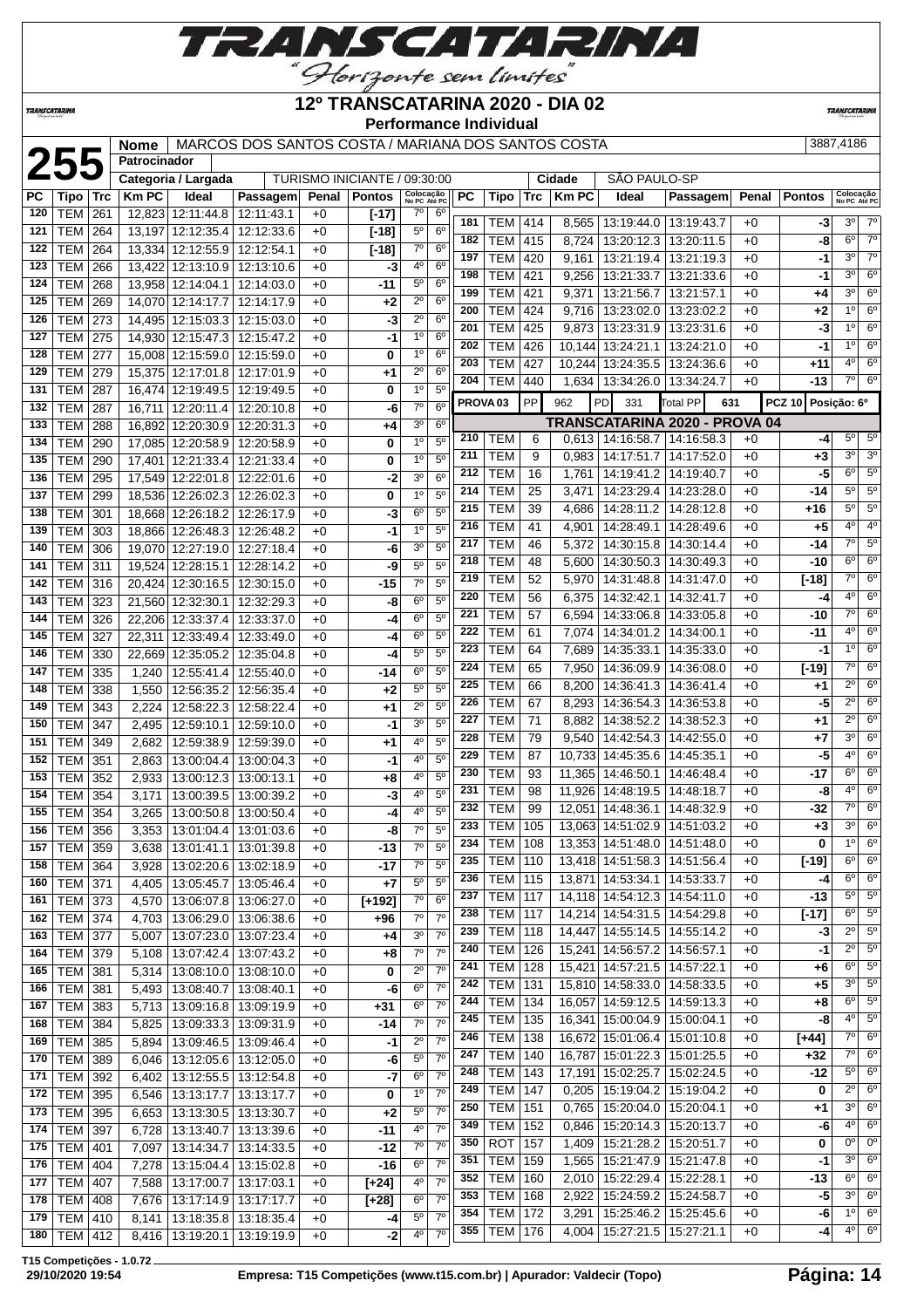

**TRANSCATARINA** 

#### **12º TRANSCATARINA 2020 - DIA 02 Performance Individual**

|              |                     |     | <b>Nome</b>         |           |                                  |            |     |        |                              |       |                           |                |    |      |            | MARCOS DOS SANTOS COSTA / MARIANA DOS SANTOS COSTA |       |              |       |               | 3887,4186                 |
|--------------|---------------------|-----|---------------------|-----------|----------------------------------|------------|-----|--------|------------------------------|-------|---------------------------|----------------|----|------|------------|----------------------------------------------------|-------|--------------|-------|---------------|---------------------------|
|              | 255                 |     | <b>Patrocinador</b> |           |                                  |            |     |        |                              |       |                           |                |    |      |            |                                                    |       |              |       |               |                           |
|              |                     |     | Categoria / Largada |           |                                  |            |     |        | TURISMO INICIANTE / 09:30:00 |       |                           |                |    |      |            | Cidade                                             |       | SÃO PAULO-SP |       |               |                           |
| PC           | Tipo   Trc          |     | $Km$ PC             |           | Ideal                            | Passagem   |     | Penal  | <b>Pontos</b>                |       | Colocação<br>No PC Até PC |                | PC | Tipo | <b>Trc</b> | Km PC                                              | Ideal | Passagem     | Penal | <b>Pontos</b> | Colocação<br>No PC Até PC |
| 356          | TEM                 | 184 | 5,215               |           | 15:29:44.8                       | 15:29:43.9 |     | $+0$   |                              | -9    | 3 <sup>o</sup>            | $6^{\circ}$    |    |      |            |                                                    |       |              |       |               |                           |
| 357          | TEM I               | 187 | 5,624               |           | 15:30:37.9                       | 15:30:38.3 |     | $+0$   |                              | $+4$  | 3 <sup>o</sup>            | $6^{\circ}$    |    |      |            |                                                    |       |              |       |               |                           |
| 358          | TEM                 | 198 | 6,969               |           | 15:34:01.0                       | 15:33:59.4 |     | $+0$   |                              | $-16$ | $5^{\circ}$               | $6^{\circ}$    |    |      |            |                                                    |       |              |       |               |                           |
| 359          | TEM 207             |     | 8,059               |           | 15:36:14.5                       | 15:36:14.4 |     | $+0$   |                              | -1    | 1 <sup>0</sup>            | $6^{\circ}$    |    |      |            |                                                    |       |              |       |               |                           |
| 360          | TEM   216           |     | 9,431               |           | 15:39:36.8                       | 15:39:35.8 |     | $+0$   |                              | $-10$ | $7^\circ$                 | $6^{\circ}$    |    |      |            |                                                    |       |              |       |               |                           |
| 361          | <b>TEM 217</b>      |     | 9,955               |           | 15:40:25.8                       | 15:40:26.2 |     | $+0$   |                              | $+4$  | $2^{\circ}$               | $6^{\circ}$    |    |      |            |                                                    |       |              |       |               |                           |
| 362          | TEM                 | 221 | 10,466              |           | 15:41:20.4                       | 15:41:21.2 |     | $+0$   |                              | $+8$  | $7^\circ$                 | $6^{\circ}$    |    |      |            |                                                    |       |              |       |               |                           |
| 363          | TEM 226             |     | 11,070              |           | 15:42:45.0                       | 15:42:45.1 |     | $+0$   |                              | $+1$  | $2^{\circ}$               | $6^{\circ}$    |    |      |            |                                                    |       |              |       |               |                           |
| 364          | <b>TEM 228</b>      |     | 11,392              |           | 15:43:22.1                       | 15:43:23.3 |     | $+0$   |                              | $+12$ | 4 <sup>0</sup>            | $6^{\circ}$    |    |      |            |                                                    |       |              |       |               |                           |
| 365          | <b>TEM   229</b>    |     | 11,584              |           | 15:43:40.9                       | 15:43:40.1 |     | $+0$   |                              | -8    | 5 <sup>o</sup>            | $6^{\circ}$    |    |      |            |                                                    |       |              |       |               |                           |
| 366          | TEM 230             |     | 11,783              |           | 15:44:05.7                       | 15:44:04.4 |     | $+0$   |                              | $-13$ | $6^{\circ}$               | $6^{\circ}$    |    |      |            |                                                    |       |              |       |               |                           |
| 367          | <b>TEM 231</b>      |     |                     |           | 11,918 15:44:20.4                | 15:44:20.6 |     | $+0$   |                              | $+2$  | 1 <sup>0</sup>            | $6^{\circ}$    |    |      |            |                                                    |       |              |       |               |                           |
| 368          | <b>TEM 241</b>      |     | 13,992              |           | 15:48:20.9                       | 15:48:20.5 |     | $+0$   |                              | -4    | 3 <sup>o</sup>            | $5^{\circ}$    |    |      |            |                                                    |       |              |       |               |                           |
| 369          | $ROT$ 245           |     | 14,372              |           | 15:49:47.2                       | 15:49:43.5 |     | $+0$   |                              | 0     | $0^{\circ}$               | $0^{\circ}$    |    |      |            |                                                    |       |              |       |               |                           |
| 370          | <b>TEM   251</b>    |     |                     |           | 15,115   15:51:15.4   15:51:15.1 |            |     | $+0$   |                              | -3    | 4 <sup>0</sup>            | 5 <sup>0</sup> |    |      |            |                                                    |       |              |       |               |                           |
| 371          | <b>TEM 257</b>      |     | 15,912              |           | 15:52:56.1                       | 15:52:55.8 |     | $+0$   |                              | $-3$  | $2^{\circ}$               | 5 <sup>0</sup> |    |      |            |                                                    |       |              |       |               |                           |
|              | PROVA <sub>04</sub> | PP  | 519                 | <b>PD</b> | 117                              | Total PP   | 402 |        | PCZ <sub>4</sub>             |       | Posição: 5º               |                |    |      |            |                                                    |       |              |       |               |                           |
| <b>TOTAL</b> |                     | PP  | 45.654 PD           |           | 3.023                            | Total PP   |     | 42.631 | <b>PCZ 19</b>                |       |                           |                |    |      |            |                                                    |       |              |       |               |                           |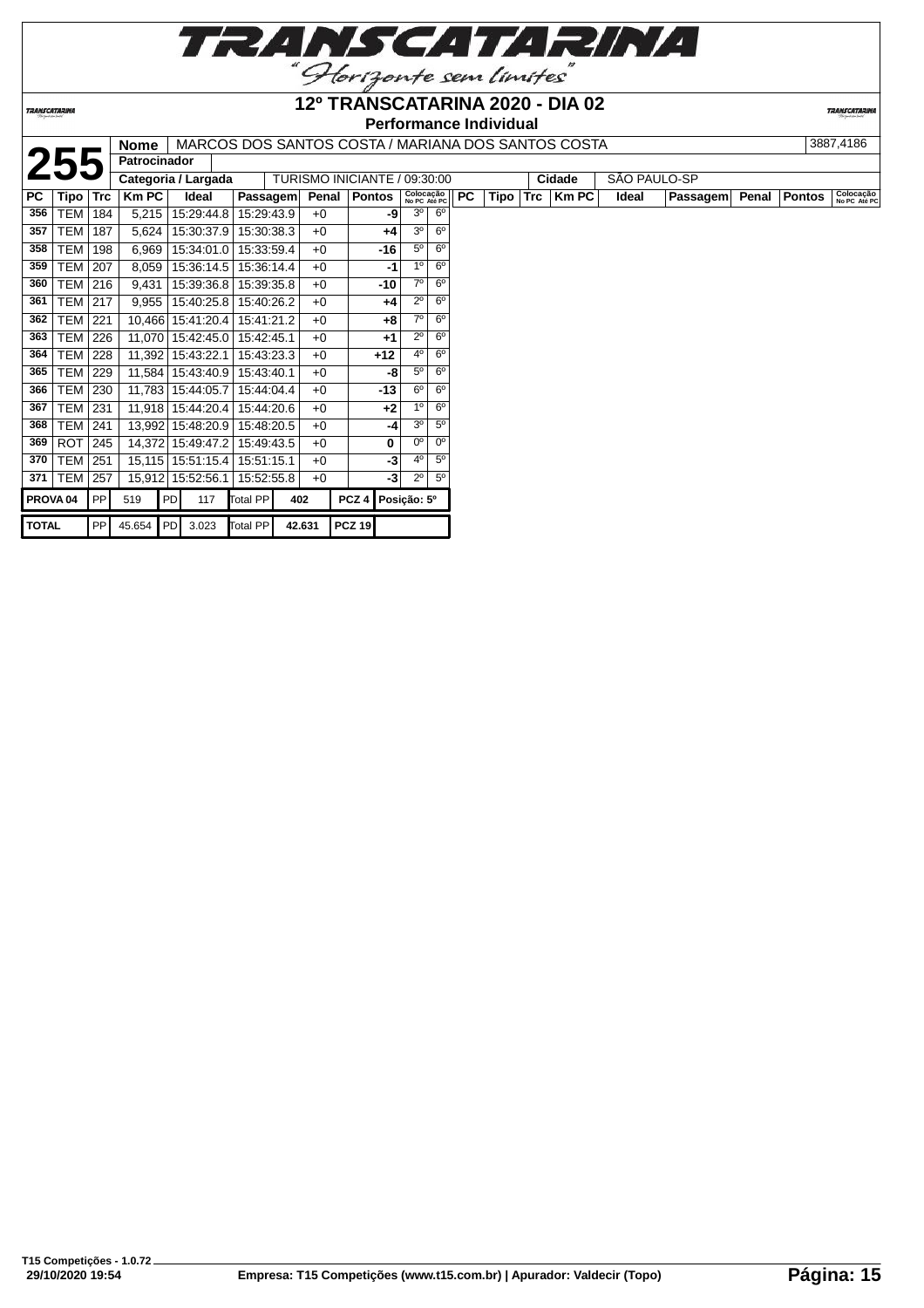

**12º TRANSCATARINA 2020 - DIA 02**

**TRANSCATARIN** 

**TRANSCATARINA** 

#### **Performance Individual**

|  | 3691 4010 |
|--|-----------|

|              |                |          | <b>Nome</b>  |                                  | MARCOS M COMINESI / LUCAS M COMINESI |          |                              |                           |                  |           |                     |           |             |                                   |                               |       |                    | 3691,4010                             |
|--------------|----------------|----------|--------------|----------------------------------|--------------------------------------|----------|------------------------------|---------------------------|------------------|-----------|---------------------|-----------|-------------|-----------------------------------|-------------------------------|-------|--------------------|---------------------------------------|
|              | 256            |          | Patrocinador |                                  |                                      |          |                              |                           |                  |           |                     |           |             |                                   |                               |       |                    |                                       |
|              |                |          |              | Categoria / Largada              |                                      |          | TURISMO INICIANTE / 09:35:00 |                           |                  |           |                     |           | Cidade      | <b>IVAI-PR</b>                    |                               |       |                    |                                       |
| PC           | Tipo           | Trc      | KmPC         | Ideal                            | Passagem Penal Pontos                |          |                              | Colocação<br>No PC Até PC |                  | <b>PC</b> | <b>Tipo</b>         | Trc       | <b>KmPC</b> | Ideal                             | Passagem                      | Penal | <b>Pontos</b>      | Colocação<br>No PC Até PC             |
|              |                |          |              |                                  | TRANSCATARINA 2020 - PROVA 02        |          |                              |                           |                  | 61        |                     |           |             | 13,712 10:29:05.6 10:29:06.2      |                               |       |                    | $2^{\circ}$<br>3 <sup>0</sup>         |
| 1            | TEM            | 9        |              | 1,086   09:55:16.3   09:55:15.7  |                                      | $+0$     | -6                           | $5^{\circ}$               | $5^{\circ}$      | 62        | TEM                 | 115       |             |                                   |                               | +0    | +6                 | $6^{\circ}$<br>3 <sup>o</sup>         |
| $\mathbf{2}$ | TEM            | 10       | 1,326        | 09:55:48.3                       | 09:55:48.4                           | $+0$     | $^{+1}$                      | 4 <sup>0</sup>            | 3 <sup>0</sup>   |           | <b>TEM</b>          | 117       |             | 13,869 10:29:29.1                 | 10:29:29.9                    | $+0$  | +8                 | $5^{\circ}$<br>3 <sup>o</sup>         |
| 3            | <b>TEM</b>     | 15       | 1,611        | 09:56:28.9                       | 09:56:29.3                           | +0       | $+4$                         | 40                        | $2^{\circ}$      | 63        | <b>TEM</b>          | 121       | 14,044      | 10:30:44.1                        | 10:30:46.6                    | $+0$  | $[+25]$            | $\overline{3^0}$                      |
| 5            | <b>TEM</b>     | 19       | 2,176        | 09:57:49.3                       | 09:57:49.0                           | $+0$     | -3                           | 3 <sup>0</sup>            | $2^{\circ}$      | 64        | <b>TEM</b>          | 126       |             | 14,564 10:32:16.1                 | 10:32:16.9                    | $+0$  | +8                 | $3^{\circ}$                           |
| 6            | <b>TEM</b>     | 20       | 2,261        | 09:57:59.1                       | 09:57:59.1                           | $+0$     | 0                            | 1 <sup>0</sup>            | $2^{\circ}$      | 65        | <b>TEM</b>          | 131       |             | 14.985 10:34:10.9                 | 10:35:58.7                    | $+0$  | $[+1.078]$         | $5^{\circ}$<br>$5^{\circ}$            |
| 7            | <b>TEM</b>     | 23       | 2,538        | 09:58:34.3 09:58:34.9            |                                      | $+0$     | $+6$                         | 6 <sup>o</sup>            | $2^{\circ}$      | 66        | <b>TEM</b>          | 133       |             | 15,108 10:35:49.1                 | 10:36:13.9                    | $+0$  | $+248$             | $5^\circ$<br>$5^{\circ}$              |
| 8            | <b>TEM</b>     | 24       | 2,792        | 09:59:01.4                       | 09:59:01.3                           | $+0$     | -1                           | 1 <sup>0</sup>            | $2^{\circ}$      | 67        | <b>TEM</b>          | 138       |             | 15,323 10:36:30.9 10:36:54.6      |                               | $+0$  | $+237$             | $5^{\circ}$<br>$5^{\circ}$            |
| 9            | <b>TEM</b>     | 24       | 3,001        | 09:59:26.5                       | 09:59:26.6                           | $+0$     | $+1$                         | 3 <sup>o</sup>            | $2^{\circ}$      | 68        | <b>TEM</b>          | 142       | 15,762      | 10:37:33.3                        | 10:37:42.5                    | $+0$  | $+92$              | 5 <sup>o</sup><br>$5^{\circ}$         |
| 10           | TEM            | 26       | 3,293        | 10:00:05.1                       | 10:00:04.8                           | $+0$     | -3                           | 5 <sup>0</sup>            | $2^{\circ}$      | 69        | <b>TEM</b>          | 147       | 15,965      | 10:41:07.3                        | 10:41:08.8                    | $+0$  | $[+15]$            | $4^{\circ}$<br>$5^{\circ}$            |
| 11           | <b>TEM</b>     | 28       | 3,440        | 10:00:42.8 10:00:42.9            |                                      | $+0$     | $+1$                         | 3 <sup>o</sup>            | $2^{\circ}$      | 70        | <b>TEM</b>          | 149       | 16,205      | 10:41:41.2                        | 10:41:41.6                    | $+0$  | +4                 | $2^{\circ}$<br>5 <sup>o</sup>         |
| 12           | <b>TEM</b>     | 31       | 3,880        | 10:01:32.1                       | 10:01:32.1                           | $+0$     | 0                            | 3 <sup>0</sup>            | $2^{\circ}$      | 71        | <b>TEM</b>          | 151       | 16,288      | 10:41:54.6                        | 10:41:58.5                    | $+0$  | $+39$              | $\overline{5^0}$<br>$4^{\circ}$       |
| 13           | <b>TEM</b>     | 34       | 4,453        | 10:02:33.0                       | 10:02:32.8                           | +0       | -2                           | $2^{\circ}$               | 1 <sup>0</sup>   | 72        | <b>TEM</b>          | 155       | 16,623      | 10:42:42.6                        | 10:42:45.6                    | $+0$  | $[+30]$            | $4^{\circ}$<br>$5^{\circ}$            |
| 14           | <b>TEM</b>     | 35       |              | 10:02:52.6                       |                                      |          | $-4$                         | 3 <sup>0</sup>            | $2^{\circ}$      | 73        | <b>TEM</b>          | 157       | 16,809      | 10:43:09.9                        | 10:43:10.6                    | $+0$  | +7                 | $4^{\circ}$<br>5 <sup>o</sup>         |
|              |                |          | 4,587        |                                  | 10:02:52.2                           | $+0$     |                              | $2^{\circ}$               | 1 <sup>0</sup>   | 75        | <b>TEM</b>          | 161       | 17,934      | 10:49:56.1                        | 10:49:55.1                    | $+0$  | -10                | $7^\circ$<br>$\overline{5^0}$         |
| 15           | <b>TEM</b>     | 37       | 4,746        | 10:03:17.9                       | 10:03:17.9                           | $+0$     | 0                            |                           |                  | 76        | <b>TEM</b>          | 166       | 20,132      | 10:53:50.3                        | 10:53:50.4                    | $+0$  | +1                 | $3^{\circ}$<br>$5^{\circ}$            |
| 16           | <b>TEM</b>     | 38       | 4,823        | 10:03:27.1                       | 10:03:26.4                           | $+0$     | -7                           | $5^{\rm o}$               | $2^{\circ}$      | 77        | <b>TEM</b>          | 168       |             | 20,785 10:55:04.9 10:55:04.7      |                               | $+0$  | $-2$               | $4^{\circ}$<br>$5^{\circ}$            |
| 17           | <b>TEM</b>     | 39       | 5,049        | 10:03:56.7                       | 10:03:57.1                           | $+0$     | $+4$                         | 3 <sup>0</sup>            | 1 <sup>0</sup>   | 78        | <b>TEM</b>          | 174       |             | 22,099 10:58:06.9                 | 10:58:06.4                    | $+0$  | -5                 | $5^\circ$<br>5 <sup>0</sup>           |
| 18           | <b>TEM</b>     | 41       | 5,320        | 10:04:29.0                       | 10:04:28.6                           | $+0$     | -4                           | 3 <sup>0</sup>            | 1 <sup>0</sup>   | 79        | <b>TEM</b>          | 174       |             | 22,166 10:58:20.3                 | 10:58:24.9                    | $+0$  | +46                | $6^{\circ}$<br>$5^{\circ}$            |
| 19           | <b>TEM</b>     | 42       | 5,383        | 10:04:36.4                       | 10:04:36.8                           | $+0$     | $+4$                         | 4 <sup>0</sup>            | $\overline{1^0}$ | 80        | <b>TEM</b>          | 175       |             | 22,250 10:58:35.0                 | 10:58:37.1                    | $+0$  | $[+21]$            | $5^{\circ}$<br>$6^{\circ}$            |
| 20           | <b>TEM</b>     | 43       | 5,547        | 10:04:53.9                       | 10:04:53.2                           | $+0$     | -7                           | $2^{\circ}$               | $2^{\circ}$      | 81        | <b>TEM</b>          | 175       |             | 22,394 10:58:52.3                 | 10:58:51.0                    | $+0$  | $-13$              | $5^{\circ}$<br>5 <sup>o</sup>         |
| 21           | <b>TEM</b>     | 44       | 5,752        | 10:05:17.6                       | 10:05:17.6                           | $+0$     | 0                            | $2^{\circ}$               | 1 <sup>0</sup>   |           | PROVA <sub>02</sub> | <b>PP</b> | 2.778       | 1.183<br>PD.                      | <b>Total PP</b><br>1.595      |       | PCZ 10 Posição: 5° |                                       |
| 22           | <b>TEM</b>     | 46       | 5,928        | 10:05:37.7                       | 10:05:37.5                           | +0       | -2                           | 3 <sup>0</sup>            | 1 <sup>0</sup>   |           |                     |           |             |                                   |                               |       |                    |                                       |
| 23           | <b>TEM</b>     | 48       | 6,071        | 10:05:55.9                       | 10:05:55.7                           | $+0$     | $-2$                         | $2^{\circ}$               | $1^{\circ}$      |           |                     |           |             |                                   | TRANSCATARINA 2020 - PROVA 03 |       |                    |                                       |
| 24           | <b>TEM</b>     | 50       | 6,188        | 10:06:13.9                       | 10:06:12.9                           | $+0$     | -10                          | 6 <sup>o</sup>            | $2^{\circ}$      | 82        | <b>TEM</b>          | 181       |             | $0,306$   11:39:15.5   11:39:15.6 |                               | $+0$  | $+1$               | $3^{\circ}$<br>$3^{\circ}$            |
| 25           | <b>TEM</b>     | 53       | 6,446        | 10:07:04.5                       | 10:07:04.8                           | $+0$     | $+3$                         | 6 <sup>o</sup>            | 1 <sup>0</sup>   | 83        | <b>TEM</b>          | 183       | 0,969       | 11:40:24.0                        | 11:40:24.6                    | $+0$  | +6                 | $6^{\circ}$<br>$6^{\circ}$            |
| 26           | <b>TEM</b>     | 55       | 6,624        | 10:07:27.4                       | 10:07:27.4                           | $+0$     | $\mathbf 0$                  | 1 <sup>0</sup>            | 1 <sup>0</sup>   | 84        | <b>TEM</b>          | 184       | 1,036       | 11:40:31.6                        | 11:40:32.1                    | $+0$  | +5                 | $6^{\circ}$<br>$5^\circ$              |
| 27           | <b>TEM</b>     | 57       | 6,883        | 10:07:57.5                       | 10:07:56.4                           | $+0$     | $-11$                        | 6 <sup>o</sup>            | 1 <sup>0</sup>   | 85        | <b>TEM</b>          | 184       | 1,354       | 11:41:09.7                        | 11:41:09.8                    | $+0$  | +1                 | 5 <sup>0</sup><br>$4^{\circ}$         |
| 28           | <b>TEM</b>     | 59       | 7,374        | 10:08:57.4 10:08:58.2            |                                      | $+0$     | $+8$                         | $7^\circ$                 | 1 <sup>0</sup>   | 86        | <b>TEM</b>          | 184       | 1,427       | 11:41:18.5                        | 11:41:18.7                    | $+0$  | +2                 | $4^{\circ}$<br>6 <sup>o</sup>         |
| 29           | <b>TEM</b>     | 62       | 7,573        | 10:10:17.7                       | 10:10:17.6                           | $+0$     | $-1$                         | $2^{\circ}$               | 1 <sup>0</sup>   | 87        | TEM                 | 186       | 1,598       | 11:41:38.4                        | 11:41:39.6                    | $+0$  | $[+12]$            | $4^{\circ}$<br>4 <sup>0</sup>         |
| 30           | <b>TEM</b>     | 64       | 7,635        | 10:10:29.7                       | 10:10:28.8                           | $+0$     | -9                           | $2^{\circ}$               | 1 <sup>0</sup>   | 88        | <b>TEM</b>          | 187       | 1,791       | 11:41:56.9   11:41:56.6           |                               | $+0$  | $-3$               | $4^{\circ}$<br>3 <sup>o</sup>         |
| 31           | <b>TEM</b>     | 65       | 7,812        | 10:10:50.6                       | 10:10:50.8                           | $+0$     | $+2$                         | 3 <sup>0</sup>            | 1 <sup>0</sup>   | 89        | <b>TEM</b>          | 187       | 1,912       | 11:42:11.4                        | 11:42:11.2                    | $+0$  | -2                 | $4^{\circ}$<br>3 <sup>o</sup>         |
| 32           | <b>TEM</b>     | 67       | 8,009        | 10:11:14.6                       | 10:11:14.7                           | $+0$     | $+1$                         | 3 <sup>0</sup>            | 1 <sup>0</sup>   | 90        | <b>TEM</b>          | 187       | 2,282       | 11:42:55.8                        | 11:42:55.0                    | $+0$  | -8                 | $4^{\circ}$<br>3 <sup>0</sup>         |
| 33           | <b>TEM</b>     | 69       | 8,280        | 10:11:50.0                       | 10:11:48.6                           | $+0$     | $[-14]$                      | 6 <sup>o</sup>            | 3 <sup>0</sup>   | 91        | <b>TEM</b>          | 189       | 2,415       | 11:43:11.3                        | 11:43:11.4                    | $+0$  | +1                 | 3 <sup>o</sup><br>$2^{\circ}$         |
| 34           | <b>TEM</b>     | 72       | 8,539        | 10:12:29.0                       | 10:12:29.0                           | $+0$     | 0                            | $2^{\circ}$               | $2^{\circ}$      | 92        | <b>TEM</b>          | 190       | 2,914       | 11:43:59.0                        | 11:43:59.6                    | $+0$  | +6                 | $6^{\circ}$<br>4 <sup>o</sup>         |
| 35           | <b>TEM</b>     | 74       |              | 8,820 10:13:09.9 10:13:09.0      |                                      | $+0$     | -9                           | $5^{\circ}$               | 4 <sup>0</sup>   | 93        | <b>TEM</b>          | 192       | 2,998       | 11:44:12.3                        | 11:44:12.8                    | $+0$  | +5                 | 4 <sup>0</sup><br>$4^{\circ}$         |
|              | $36$ TEM       | 75       |              | 8,949 10:13:27.9 10:13:28.1      |                                      | $+0$     | $+2$                         | $2^{\circ}$               | 3 <sup>o</sup>   | 95        | <b>TEM 195</b>      |           |             | 3,463 11:45:32.8 11:45:32.8       |                               | $+0$  | 0                  | $2^{\circ}$<br>3 <sup>o</sup>         |
| 37           | <b>TEM</b>     | 76       |              | 9,316   10:14:01.8   10:14:02.1  |                                      | $+0$     | $+3$                         | 4 <sup>0</sup>            | 3 <sup>0</sup>   | 96        | <b>TEM</b>          | 197       | 3,727       | 11:46:18.9   11:46:19.0           |                               | $+0$  | +1                 | 3 <sup>o</sup><br>$1^{\circ}$         |
| 38           | <b>TEM</b>     | 77       |              | 9,472   10:14:19.2   10:14:19.5  |                                      | $+0$     | $+3$                         | 4 <sup>0</sup>            | 3 <sup>o</sup>   | 97        | <b>TEM 201</b>      |           | 4,064       |                                   | 11:47:12.8   11:47:13.0       | $+0$  | +2                 | $6^{\circ}$<br>$3^\circ$              |
| 39           | <b>TEM</b>     | 80       |              | 9,776   10:14:55.0   10:14:55.1  |                                      | $+0$     | +1                           | 6 <sup>o</sup>            | 3 <sup>o</sup>   | 98        | <b>TEM 203</b>      |           |             | 4,592   11:48:03.5   11:48:03.6   |                               | $+0$  | +1                 | 1 <sup>°</sup><br>$2^{\circ}$         |
| 40           | <b>TEM</b>     |          |              | 10,139 10:15:37.6 10:15:37.7     |                                      |          |                              | 3 <sup>o</sup>            | $4^{\circ}$      | 99        | <b>TEM</b>          | 205       | 4,738       | 11:48:21.2   11:48:21.0           |                               | $+0$  | -2                 | $3^{\circ}$<br>$2^{\circ}$            |
| 41           | <b>TEM</b>     | 82<br>84 |              | 10,266 10:15:54.2 10:15:54.3     |                                      | +0<br>+0 | +1                           | 3 <sup>0</sup>            | 1 <sup>0</sup>   | 100       | <b>TEM</b>          | 207       | 4,958       | 11:48:51.5                        | 11:48:51.8                    | $+0$  | $+3$               | $\overline{2^{\circ}}$<br>$4^{\circ}$ |
| 42           | <b>TEM</b>     | 85       |              | 10,322 10:16:02.6 10:16:02.1     |                                      |          | +1<br>$-5$                   | 4 <sup>0</sup>            | $2^{\circ}$      | 101       | <b>TEM</b>          | 208       | 4,996       | 11:48:59.1                        | 11:48:59.1                    | $+0$  | 0                  | $1^{\circ}$<br>$2^{\circ}$            |
| 43           |                |          |              |                                  |                                      | $+0$     |                              | 6 <sup>o</sup>            | 3 <sup>o</sup>   | 102       | <b>TEM</b>          | 209       | 5,176       | 11:49:26.6                        | 11:49:26.1                    | $+0$  | $-5$               | $2^{\circ}$<br>$3^{\circ}$            |
|              | <b>TEM</b>     | 85       |              | 10,383 10:16:11.8 10:16:10.8     |                                      | $+0$     | -10                          | 4 <sup>0</sup>            | 3 <sup>o</sup>   | 103       | TEM                 | 211       | 5,360       |                                   | 11:50:06.6   11:50:07.3       | $+0$  | +7                 | $6^{\circ}$<br>$2^{\circ}$            |
| 44           | <b>TEM</b>     | 88       |              | 10,639 10:17:01.1 10:17:01.3     |                                      | $+0$     | $+2$                         |                           |                  | 104       | <b>TEM</b>          | 213       | 5,590       | 11:50:36.2                        | 11:50:37.1                    | $+0$  | +9                 | $\overline{2^0}$<br>$6^{\circ}$       |
| 45           | <b>TEM</b>     | 90       |              | 10,723 10:17:14.9 10:17:14.6     |                                      | +0       | $-3$                         | 4 <sup>0</sup>            | 3 <sup>0</sup>   | 105       | <b>TEM</b>          | 216       | 5,745       | 11:51:02.7   11:51:03.6           |                               | $+0$  | +9                 | $6^{\circ}$<br>$2^{\circ}$            |
| 46           | <b>TEM</b>     | 91       |              | 10,840 10:17:29.5 10:17:29.5     |                                      | $+0$     | 0                            | 1 <sup>o</sup>            | 3 <sup>o</sup>   | 106       | <b>TEM 220</b>      |           | 6,234       | 11:52:22.4                        | 11:52:22.8                    | $+0$  | +4                 | $\overline{2^0}$<br>$4^{\circ}$       |
| 47           | <b>TEM</b>     | 91       |              |                                  | 10,923 10:17:40.6 10:17:40.6         | $+0$     | 0                            | 1 <sup>o</sup>            | $2^{\circ}$      |           |                     |           |             |                                   |                               |       |                    | $2^{\circ}$<br>$2^{\circ}$            |
| 48           | <b>TEM</b>     | 92       |              | 11,098 10:18:02.1 10:18:02.1     |                                      | $+0$     | 0                            | $2^{\circ}$               | $2^{\circ}$      | 107       | <b>TEM</b>          | 220       | 6,757       | 11:53:10.7   11:53:10.7           |                               | $+0$  | 0                  | $2^{\circ}$<br>$\overline{2^0}$       |
| 49           | <b>TEM</b>     | 93       |              | 11,162 10:18:10.3 10:18:10.0     |                                      | +0       | -3                           | 1 <sup>0</sup>            | 1 <sup>0</sup>   | 108       | <b>TEM</b>          | 222       | 7,059       | 11:53:49.4                        | 11:53:49.4                    | $+0$  | 0                  | $2^{\circ}$                           |
| 50           | <b>TEM</b>     | 95       |              | 11,386 10:18:44.4 10:18:44.3     |                                      | $+0$     | $-1$                         | $4^{\circ}$               | 1 <sup>0</sup>   | 109       | <b>TEM</b>          | 227       | 7,325       | 11:55:21.0                        | 11:55:20.9                    | $+0$  | -1                 | $\overline{2^{\circ}}$                |
| 51           | <b>TEM</b>     | 96       |              | 11,689 10:19:19.2 10:19:19.0     |                                      | $+0$     | -2                           | $2^{\circ}$               | $\overline{2^0}$ | 110       | <b>TEM</b>          | 229       | 7,546       | 11:55:53.2                        | 11:55:53.4                    | $+0$  | $+2$               | $2^{\circ}$<br>$2^{\circ}$            |
| 52           | <b>TEM</b>     | 99       |              | 11,901   10:19:45.1   10:19:44.4 |                                      | $+0$     | $-7$                         | 6 <sup>o</sup>            | $\overline{2^0}$ | 111       | <b>TEM</b>          | 234       | 8,247       | 11:57:53.6                        | 11:57:53.7                    | $+0$  | +1                 | $3^{\circ}$<br>$2^{\circ}$            |
| 53           | TEM            | 100      |              | 12,171 10:20:23.0 10:20:22.7     |                                      | $+0$     | -3                           | $4^{\rm o}$               | $2^{\circ}$      | 112       | <b>TEM</b>          | 235       | 8,457       | 11:58:14.7                        | 11:58:15.0                    | $+0$  | $+3$               | $4^{\circ}$<br>$2^{\circ}$            |
| 54           | TEM            | 102      |              | 12,378 10:20:49.2 10:21:28.1     |                                      | $+0$     | $+389$                       | 6 <sup>o</sup>            | $5^{\circ}$      | 113       | <b>TEM</b>          | 240       | 9,195       | 11:59:37.3                        | 11:59:38.7                    | +0    | $[+14]$            | $6^{\circ}$<br>$2^{\circ}$            |
| 55           | <b>TEM</b>     | 105      |              | 12,620 10:21:27.0 10:21:57.7     |                                      | $+0$     | $+307$                       | $4^{\circ}$               | 4 <sup>o</sup>   | 114       | <b>TEM</b>          | 241       | 9,397       | 12:00:05.3                        | 12:00:05.6                    | $+0$  | $+3$               | $2^{\circ}$<br>$3^{\circ}$            |
| 57           | TEM            | 110      |              | 13,125 10:27:37.4 10:27:37.4     |                                      | $+0$     | 0                            | $2^{\circ}$               | 4 <sup>0</sup>   | 115       | <b>TEM 245</b>      |           | 9,544       |                                   | 12:00:31.8   12:00:32.3       | $+0$  | +5                 | $2^{\circ}$<br>$5^{\circ}$            |
| 58           | TEM   111      |          |              | 13,276 10:27:58.3 10:27:58.5     |                                      | $+0$     | $+2$                         | 3 <sup>o</sup>            | $4^{\circ}$      | 117       | <b>TEM 254</b>      |           | 11,257      |                                   | 12:08:35.2   12:08:35.6       | $+0$  | +4                 | $3^{\circ}$<br>$\overline{2^0}$       |
| 59           | TEM   112      |          |              | 13,405 10:28:18.1 10:28:18.6     |                                      | +0       | +5                           | $2^{\circ}$               | 3 <sup>o</sup>   | 118       | <b>TEM</b>          | 259       |             |                                   | 12,289 12:15:36.8 12:15:36.8  | $+0$  | 0                  | $1^{\circ}$<br>$2^{\circ}$            |
| 60           | <b>TEM 115</b> |          |              | 13,606 10:28:52.8 10:28:52.5     |                                      | $+0$     | $-3$                         | $2^{\circ}$               | 3 <sup>o</sup>   |           | 119   TEM   259     |           |             |                                   | 12,433 12:15:51.2 12:15:52.0  | $+0$  | +8                 | $6^{\circ}$<br>$2^{\circ}$            |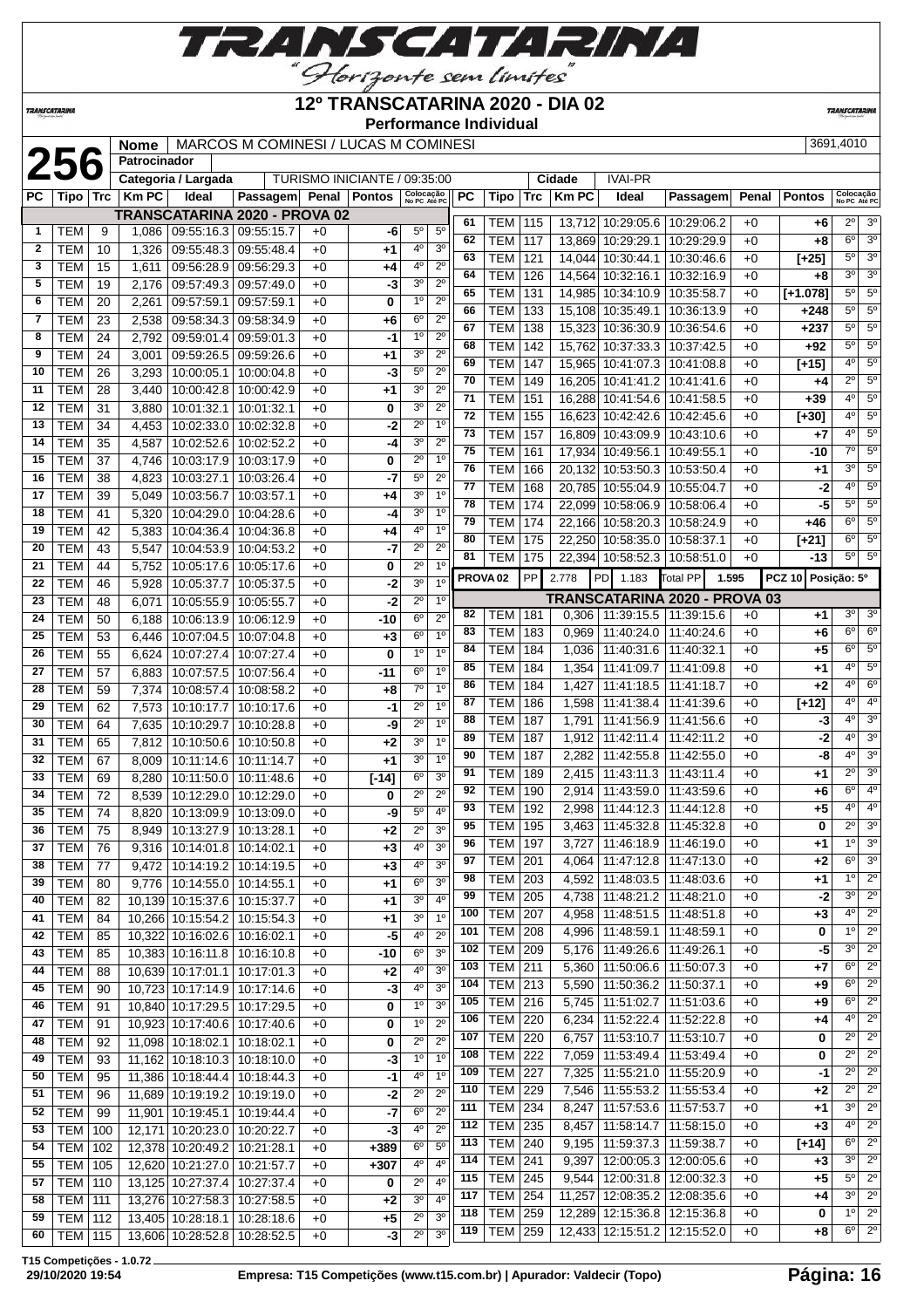

**TRANSCATAR** 

Horizonte sem limites **12º TRANSCATARINA 2020 - DIA 02** *TRANSCATARINA* **Performance Individual Nome** MARCOS M COMINESI / LUCAS M COMINESI | Cidade | IVAI-PR | 3691,4010<br>
| Categoria / Largada | TURISMO INICIANTE / 09:35:00 | Cidade | IVAI-PR **Patrocinador Categoria / Largada** TURISMO INICIANTE / 09:35:00 **Cidade** IVAI-PR **PC Tipo Trc Km PC Ideal Passagem Penal Pontos Colocação No PC Até PC PC Tipo Trc Km PC Ideal Passagem Penal Pontos Colocação No PC Até PC** TEM 261 12,823 12:16:44.8 12:16:44.3 +0 **-5** 2º 2º TEM 414 8,565 13:24:44.0 13:24:43.4 +0 **-6** 4º 2º TEM 264 13,197 12:17:35.4 12:17:34.9 +0 **-5** 3º 2º | TEM | 415 | 8,724 | 13:25:12.3 | 13:25:11.7 | +0 | **-6** | 4<sup>o</sup> | 2<sup>o</sup> TEM 264 13,334 12:17:55.9 12:17:56.0 +0 **+1** 3º 2º TEM 420 9,161 13:26:19.4 13:26:19.4 +0 **0** 1º 2º TEM 266 13,422 12:18:10.9 12:18:11.1 +0 **+2** 2º 2º TEM 421 9,256 13:26:33.7 13:26:33.7 +0 **0** 1º 2º TEM 268 13,958 12:19:04.1 12:19:05.4 +0 **[+13]** 6º 2º TEM 421 9,371 13:26:56.7 13:26:56.6 +0 **-1** 2º 2º TEM 269 14,070 12:19:17.7 12:19:17.6 +0 **-1** 1º 2º TEM 424 9,716 13:28:02.0 13:28:01.6 +0 **-4** 2º 2º TEM 273 14,495 12:20:03.3 12:20:04.8 +0 **[+15]** 7º 2º TEM 425 9,873 13:28:31.9 13:28:31.1 +0 **-8** 6º 2º TEM 275 14,930 12:20:47.3 12:20:47.4 +0 **+1** 2º 2º TEM 426 10,144 13:29:21.1 13:29:21.0 +0 **-1** 3º 2º TEM 277 15,008 12:20:59.0 12:20:59.7 +0 **+7** 7º 2º TEM 427 10,244 13:29:35.5 13:29:35.7 +0 **+2** 3º 2º TEM 279 15,375 12:22:01.8 12:22:01.6 +0 **-2** 3º 2º | TEM | 440 | 1,634 | 13:39:26.0 | 13:39:25.9 | +0 | -1| <sup>10</sup> | 2<sup>0</sup> | TEM | 287 | 16,474 | 12:24:49.5 | 12:24:50.5 | +0 | +10 | 6<sup>°</sup> | 2<sup>°</sup> **PROVA 03** PP 432 PD 129 Total PP **303 PCZ 14 Posição: 2º** TEM 287 16,711 12:25:11.4 12:25:11.5 +0 **+1** 2º 2º **TRANSCATARINA 2020 - PROVA 04** | TEM | 288 | 16,892 | 12:25:30.9 | 12:25:31.3 | +0 | +4 | 4<sup>o</sup> | 2<sup>o</sup> | TEM | 6 | 0,613 | 14:21:58.7 | 14:21:58.9 | +0 | +2 | 2<sup>0</sup> | 2 TEM 290 17,085 12:25:58.9 12:25:58.9 +0 **0** 2º 2º TEM 9 0,983 14:22:51.7 14:22:51.9 +0 **+2** 1º 1º TEM 290 17,401 12:26:33.4 12:26:33.8 +0 **+4** 5º 2º TEM 16 1,761 14:24:41.2 14:24:41.2 +0 **0** 1<sup>o</sup> 1<sup>o</sup> TEM 295 17,549 12:27:01.8 12:27:02.6 +0 **+8** 5º 2º TEM 25 3,471 14:28:29.4 14:28:28.6 +0 -8 4° 3<sup>o</sup> TEM 299 18,536 12:31:02.3 12:31:02.1 +0 **-2** 4º 2º TEM 39 4,686 14:33:11.2 14:33:11.8 +0 +6 3<sup>o</sup> 3<sup>o</sup> TEM 301 18,668 12:31:18.2 12:31:18.0 +0 **-2** 4º 2º TEM 41 4,901 14:33:49.1 14:33:48.8 +0 **-3** 2º 2º TEM 303 18,866 12:31:48.3 12:31:48.2 +0 **-1** 2º 2º | TEM | 46 | 5.372 | 14:35:15.8 | 14:35:17.1 | +0 | **[+13]** | 6<sup>°</sup> 3<sup>°</sup> TEM 306 19,070 12:32:19.0 12:32:17.9 +0 **-11** 5º 2º TEM 48 5,600 14:35:50.3 14:35:51.4 +0 **+11** 7º 3º TEM 311 19,524 12:33:15.1 12:33:13.9 +0 **[-12]** 6º 2º TEM 52 5,970 14:36:48.8 14:36:48.6 +0 **-2** 1º 3º TEM 316 20,424 12:35:16.5 12:35:16.6 +0 **+1** 2º 2º TEM 56 6,375 14:37:42.1 14:37:42.0 +0 **-1** 1º 3º TEM 323 21,560 12:37:30.1 12:37:30.4 +0 **+3** 2º 2º TEM 57 6,594 14:38:06.8 14:38:06.0 +0 **-8** 6º 3º TEM 326 22,206 12:38:37.4 12:38:37.4 +0 **0** 1º 2º TEM 61 7,074 14:39:01.2 14:39:01.6 +0 +4 1<sup>o</sup> 3<sup>°</sup> TEM 327 22,311 12:38:49.4 12:38:49.7 +0 **+3** 4º 2º TEM 64 7,689 14:40:33.1 14:40:33.2 +0 +1 3° 2 TEM 330 22,669 12:40:05.2 12:40:05.1 +0 **-1** 3º 2º TEM 65 7,950 14:41:09.9 14:41:09.6 +0 **-3** 3º 2º TEM 335 1,240 13:00:41.4 13:00:40.9 +0 **-5** 5º 2º TEM 66 8,200 14:41:41.3 14:41:41.2 +0 **-1** 1º 1º TEM 338 1,550 13:01:35.2 13:01:35.6 +0 **+4** 6º 2º TEM 67 8,293 14:41:54.3 14:41:53.6 +0 **-7** 4º 1º TEM 343 2,224 13:03:22.3 13:03:22.7 +0 **+4** 6º 2º TEM 71 8,882 14:43:52.2 14:43:52.0 +0 **-2** 3º 1º TEM 347 2,495 13:04:10.1 13:04:10.1 +0 **0** 2º 2º TEM 79 9,540 14:47:54.3 14:47:54.3 +0 **0** 1º 1º TEM 349 2,682 13:04:38.9 13:04:38.9 +0 **0** 3º 2º TEM 87 10,733 14:50:35.6 14:50:35.7 +0 **+1** 2º 1º TEM 351 2,863 13:05:04.4 13:05:04.4 +0 **0** 2º 2º TEM 93 11,365 14:51:50.1 14:51:48.3 +0 **[-18]** 7º 1º TEM 352 2,933 13:05:12.3 13:05:12.8 +0 **+5** 2º 2º TEM 354 3,171 13:05:39.5 13:05:39.9 +0 **+4** 5º 2º TEM 98 11,926 14:53:19.5 14:53:20.2 +0 **+7** 3º 1º TEM 354 3,265 13:05:50.8 13:05:51.2 +0 **+4** 3º 2º TEM 99 12,051 14:53:36.1 14:53:35.4 +0 **-7** 4º 1º TEM 105 13,063 14:56:02.9 14:56:03.2 +0  $+3$   $4^{\circ}$  1 | TEM | 356 | 3,353 | 13:06:04.4 | 13:06:04.4 | +0 | **0** | 2<sup>°</sup> 2<sup>°</sup> TEM 108 13,353 14:56:48.0 14:56:49.0 +0 +10 5<sup>o</sup> 1 | TEM | 359 | 3,638 | 13:06:41.1 | 13:06:40.8 | +0 | -3| 4<sup>o</sup> | 2<sup>o</sup> TEM 110 13,418 14:56:58.3 14:56:58.1 +0 -2 2<sup>°</sup> 1 TEM 364 3,928 13:07:20.6 13:07:20.0 +0 **-6** 4º 2º

**T15 Competições - 1.0.72**

 TEM 371 4,405 13:10:45.7 13:10:45.7 +0 **0** 1º 2º TEM 373 4,570 13:11:07.8 13:11:07.1 +0 **-7** 4º 2º TEM 374 4,703 13:11:29.0 13:11:29.1 +0 **+1** 2º 2º TEM 377 5,007 13:12:23.0 13:12:23.5 +0 **+5** 6º 2º TEM 379 5,108 13:12:42.4 13:12:42.8 +0 **+4** 4º 2º TEM 381 5,314 13:13:10.0 13:13:09.9 +0 **-1** 3º 2º TEM 381 5,493 13:13:40.7 13:13:40.8 +0 **+1** 1º 2º TEM 383 5,713 13:14:16.8 13:14:17.2 +0 **+4** 3º 2º TEM 384 5,825 13:14:33.3 13:14:33.1 +0 **-2** 3º 2º TEM 385 5,894 13:14:46.5 13:14:46.9 +0 **+4** 4º 2º TEM 389 6,046 13:17:05.6 13:17:05.7 +0 **+1** 2º 2º TEM 392 6,402 13:17:55.5 13:17:55.7 +0 **+2** 3º 2º TEM 395 6,546 13:18:17.7 13:18:18.3 +0 **+6** 7º 2º TEM 395 6,653 13:18:30.5 13:18:31.4 +0 **+9** 7º 2º TEM 397 6,728 13:18:40.7 13:18:42.1 +0 **[+14]** 5º 2º TEM 401 7,097 13:19:34.7 13:19:35.0 +0 **+3** 1º 2º TEM 404 7,278 13:20:04.4 13:20:04.3 +0 **-1** 3º 2º TEM 407 7,588 13:22:00.7 13:22:03.5 +0 **[+28]** 6º 3º TEM 408 7,676 13:22:14.9 13:22:17.0 +0 **[+21]** 4º 3º | **TEM** | 410 | 8,141 | 13:23:35.8 | 13:23:35.6 | +0 | **-2** | 4<sup>o</sup> | 3<sup>o</sup> TEM 412 8,416 13:24:20.1 13:24:20.2 +0 **+1** 1º 3º

 TEM 115 13,871 14:58:34.1 14:58:34.1 +0 **0** 1º 1º TEM 117 14,118 14:59:12.3 14:59:11.1 +0 **[-12]** 4º 1º TEM 117 14,214 14:59:31.5 14:59:31.6 +0 +1 2<sup>o</sup> 1 TEM 118 14,447 15:00:14.5 15:00:14.7 +0 +2 1<sup>o</sup> 1 TEM 126 15,241 15:01:57.2 15:01:57.5 +0 +3 4<sup>o</sup> 1 TEM 128 15.421 15:02:21.5 15:02:21.8 +0 +3  $4^{\circ}$  1 TEM 131 15,810 15:03:33.0 15:03:32.4 +0 **-6** 5<sup>°</sup> 1 TEM 134 16,057 15:04:12.5 15:04:12.1 +0 -4 4<sup>o</sup> 1 TEM 135 16,341 15:05:04.9 15:05:04.8 +0 **-1** 1º 1º TEM 138 16,672 15:06:06.4 15:06:07.8 +0 **[+14]** 5º 1º TEM 140 16,787 15:06:22.3 15:06:22.4 +0 +1 1<sup>o</sup> 1 TEM 143 17,191 15:07:25.7 15:07:24.9 +0 -8 3<sup>o</sup> 1 TEM 147 0,205 15:24:04.2 15:24:04.3 +0 **+1** 3º 1º TEM 151 0,765 15:25:04.0 15:25:04.2 +0 **+2** 4º 1º TEM 152 0,846 15:25:14.3 15:25:14.4 +0 **+1** 2º 1º ROT 157 1,409 15:26:28.2 15:25:52.3 +0 **0** 0º 0º TEM 159 1,565 15:26:47.9 15:26:47.9 +0 **0** 2<sup>°</sup> 1 TEM 160 2,010 15:27:29.4 15:27:29.6 +0 **+2** 1º 1º TEM 168 2,922 15:29:59.2 15:29:58.9 +0 **-3** 2º 1º TEM 172 3,291 15:30:46.2 15:30:47.3 +0 **+11** 4º 1º TEM 176 4,004 15:32:21.5 15:32:21.4 +0 **-1** 3º 1º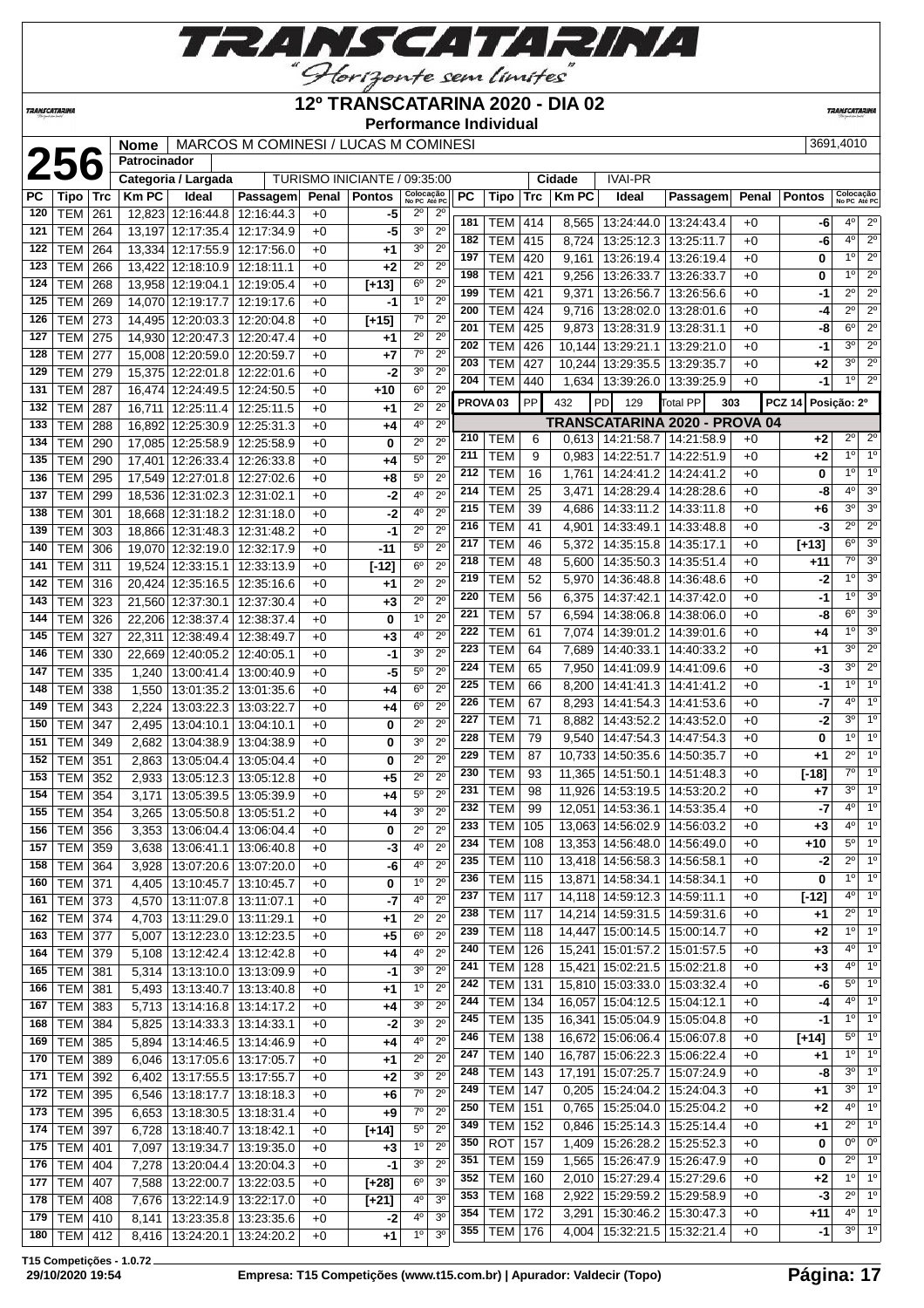

# **12º TRANSCATARINA 2020 - DIA 02**

**Performance Individual**<br>**I Nome | MARCOS M COMINESI / LUCAS M COMINESI** 

**TRANSCATARI** 

|              |                     |             | <b>Nome</b>  |            | MARCOS M COMINESI / LUCAS M COMINESI |          |            |                              |                  |               |                           |                |           |      |            |        |                |                 |       |               | 3691,4010                 |
|--------------|---------------------|-------------|--------------|------------|--------------------------------------|----------|------------|------------------------------|------------------|---------------|---------------------------|----------------|-----------|------|------------|--------|----------------|-----------------|-------|---------------|---------------------------|
|              | 256                 |             | Patrocinador |            |                                      |          |            |                              |                  |               |                           |                |           |      |            |        |                |                 |       |               |                           |
|              |                     |             |              |            | Categoria / Largada                  |          |            | TURISMO INICIANTE / 09:35:00 |                  |               |                           |                |           |      |            | Cidade | <b>IVAI-PR</b> |                 |       |               |                           |
| <b>PC</b>    | Tipo                | $\sf{Trc}$  | <b>Km PC</b> |            | Ideal                                |          | Passagem   | Penal                        |                  | <b>Pontos</b> | Colocação<br>No PC Até PC |                | <b>PC</b> | Tipo | <b>Trc</b> | Km PC  | Ideal          | <b>Passagem</b> | Penal | <b>Pontos</b> | Colocação<br>No PC Até PC |
| 356          | <b>TEM</b>          | 184         | 5,215        |            | 15:34:44.8                           |          | 15:34:44.6 | $+0$                         |                  | -21           | $1^{\circ}$               | 1 <sup>0</sup> |           |      |            |        |                |                 |       |               |                           |
| 357          | TEM                 | 187         | 5,624        |            | 15:35:37.9                           |          | 15:35:38.2 | $+0$                         |                  | $+3$          | $2^{\circ}$               | 1 <sup>0</sup> |           |      |            |        |                |                 |       |               |                           |
| 358          | <b>TEM</b>          | 198         | 6,969        |            | 15:39:01.0                           |          | 15:38:59.9 | $+0$                         |                  | $-11$         | 3 <sup>o</sup>            | 1 <sup>0</sup> |           |      |            |        |                |                 |       |               |                           |
| 359          | <b>TEM</b>          | 207         | 8,059        |            | 15:41:14.5                           |          | 15:41:14.7 | $+0$                         |                  | $+2$          | 3 <sup>o</sup>            | 1 <sup>0</sup> |           |      |            |        |                |                 |       |               |                           |
| 360          | TEM   216           |             | 9,431        |            | 15:44:36.8                           |          | 15:44:36.8 | $+0$                         |                  | 0             | $2^{\circ}$               | 1 <sup>0</sup> |           |      |            |        |                |                 |       |               |                           |
| 361          | TEM                 | 217         | 9,955        |            | 15:45:25.8                           |          | 15:45:26.4 | $+0$                         |                  | +6            | 3 <sup>o</sup>            | 1 <sup>0</sup> |           |      |            |        |                |                 |       |               |                           |
| 362          | <b>TEM</b>          | 221         |              |            | 10,466 15:46:20.4                    |          | 15:46:20.5 | $+0$                         |                  | +1            | 1 <sup>0</sup>            | 1 <sup>0</sup> |           |      |            |        |                |                 |       |               |                           |
| 363          | TEM                 | 226         |              |            | 11,070 15:47:45.0                    |          | 15:47:45.0 | $+0$                         |                  | 0             | 1 <sup>0</sup>            | 1 <sup>0</sup> |           |      |            |        |                |                 |       |               |                           |
| 364          | TEM                 | 228         |              |            | 11,392 15:48:22.1                    |          | 15:48:23.4 | $+0$                         |                  | $[+13]$       | $5^{\circ}$               | 1 <sup>0</sup> |           |      |            |        |                |                 |       |               |                           |
| 365          | <b>TEM</b>          | 229         |              |            | 11,584 15:48:40.9                    |          | 15:48:41.2 | $+0$                         |                  | $+3$          | 1 <sup>0</sup>            | 1 <sup>0</sup> |           |      |            |        |                |                 |       |               |                           |
| 366          | TEM                 | 230         |              |            | 11,783 15:49:05.7                    |          | 15:49:06.4 | $+0$                         |                  | $+7$          | 4 <sup>0</sup>            | 1 <sup>0</sup> |           |      |            |        |                |                 |       |               |                           |
| 367          | <b>TEM</b>          | 231         |              |            | 11,918 15:49:20.4                    |          | 15:49:19.4 | $+0$                         |                  | $-10$         | $5^{\circ}$               | 1 <sup>0</sup> |           |      |            |        |                |                 |       |               |                           |
| 368          | TEM                 | 241         |              |            | 13,992 15:53:20.9                    |          | 15:53:21.2 | $+0$                         |                  | $+3$          | $2^{\circ}$               | 1 <sup>0</sup> |           |      |            |        |                |                 |       |               |                           |
| 369          | ROT                 | $\vert$ 245 |              |            | 14,372 15:54:47.2                    |          | 15:54:43.7 | $+0$                         |                  | 0             | $0^{\circ}$               | $0^{\circ}$    |           |      |            |        |                |                 |       |               |                           |
| 370          | <b>TEM</b>          | 251         |              |            | 15,115 15:56:15.4                    |          | 15:56:15.2 | $+0$                         |                  | $-2$          | $2^{\circ}$               | 1 <sup>0</sup> |           |      |            |        |                |                 |       |               |                           |
| 371          | <b>TEM</b>          | 257         |              |            | 15,912 15:57:56.1                    |          | 15:57:57.0 | $+0$                         |                  | +9            | $5^{\circ}$               | 1 <sup>0</sup> |           |      |            |        |                |                 |       |               |                           |
|              | PROVA <sub>04</sub> | PP          | 270          | PD         | 70                                   | Total PP |            | 200                          | PCZ <sub>8</sub> |               | Posição: 1º               |                |           |      |            |        |                |                 |       |               |                           |
| <b>TOTAL</b> |                     | PP          | 3.480        | <b>PDI</b> | 1.382                                | Total PP |            | 2.098                        | <b>PCZ 32</b>    |               |                           |                |           |      |            |        |                |                 |       |               |                           |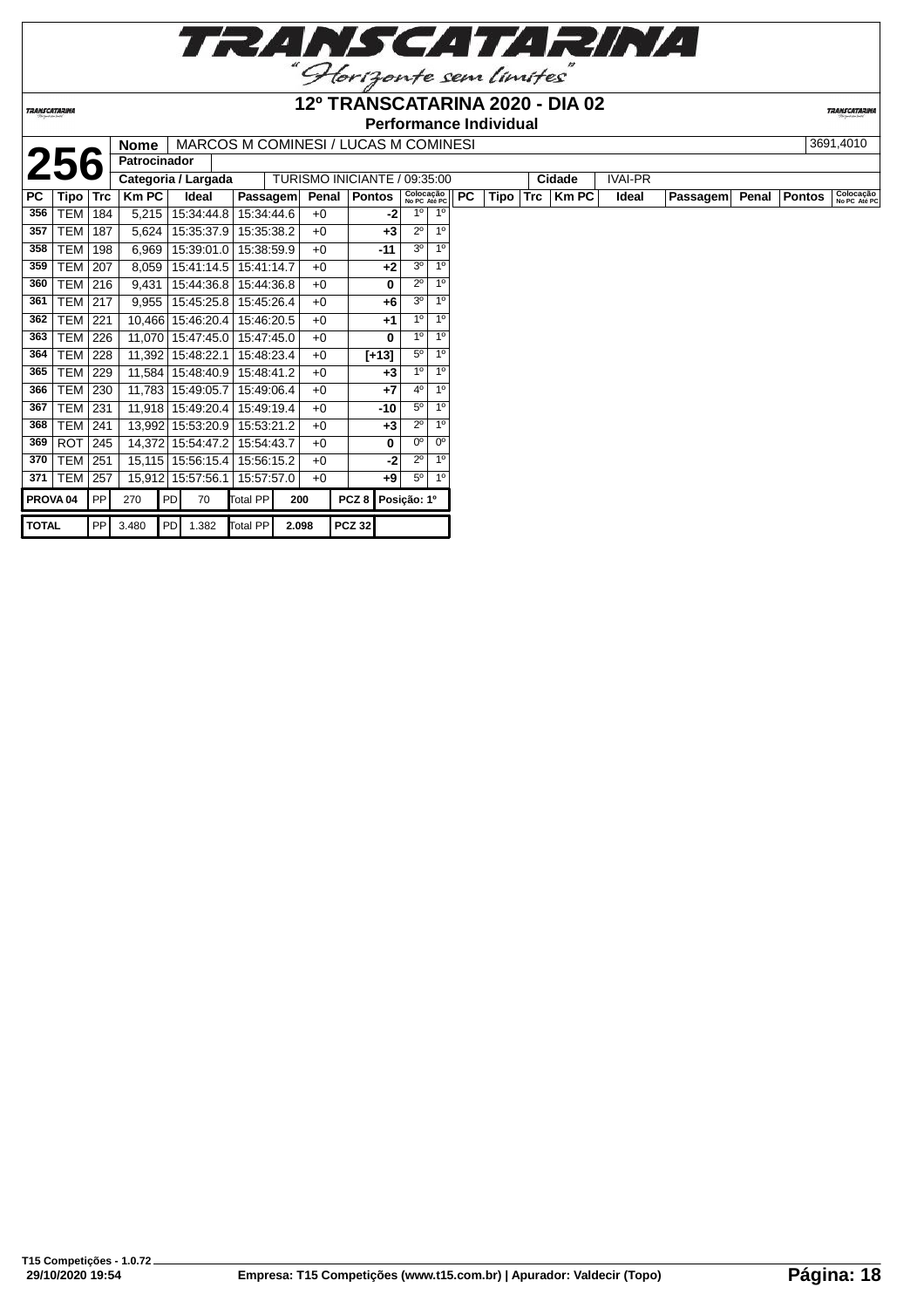

**TRANSCATARINA** 

#### **12º TRANSCATARINA 2020 - DIA 02 Performance Individual**

**TRANSCATARINA** 

|              |                  | Performance individual<br>ALAN FERNANDO DOS SANTOS / ALFREDO HENRIQUE DA MOTA MOOR<br>3882,4005<br><b>Nome</b><br>257<br>Patrocinador |              |                                              |                          |                              |               |                           |                |          |                     |     |              |                                   |                                      |       |                  |                                                                       |
|--------------|------------------|---------------------------------------------------------------------------------------------------------------------------------------|--------------|----------------------------------------------|--------------------------|------------------------------|---------------|---------------------------|----------------|----------|---------------------|-----|--------------|-----------------------------------|--------------------------------------|-------|------------------|-----------------------------------------------------------------------|
|              |                  |                                                                                                                                       |              |                                              |                          |                              |               |                           |                |          |                     |     |              |                                   |                                      |       |                  |                                                                       |
|              |                  |                                                                                                                                       |              | Categoria / Largada                          |                          | TURISMO INICIANTE / 09:32:00 |               |                           |                |          |                     |     | Cidade       | APUCARANA-PR                      |                                      |       |                  |                                                                       |
| РC           | Tipo             | Trc                                                                                                                                   | <b>Km PC</b> | Ideal                                        | Passagem                 | Penal                        | <b>Pontos</b> | Colocação<br>No PC Até PC |                | PC       | Tipo                | Trc | <b>Km PC</b> | Ideal                             | Passagem                             | Penal | <b>Pontos</b>    | Colocação<br>No PC Até PC                                             |
|              |                  |                                                                                                                                       |              | <b>TRANSCATARINA 2020 - PROVA 02</b>         |                          |                              |               |                           |                |          |                     |     |              |                                   |                                      |       |                  | 1 <sup>0</sup>                                                        |
| 1            | <b>TEM</b>       | 9                                                                                                                                     | 1,086        | 09:52:16.3                                   | 09:52:15.7               | $+0$                         | -6            | 4°                        | 4°             | 61<br>62 | TEM                 | 115 |              | 13,712 10:26:05.6                 | 10:26:05.5                           | $+0$  | -1               | $2^{\circ}$<br>$2^{\circ}$<br>$4^{\circ}$                             |
| $\mathbf{2}$ | <b>TEM</b>       | 10                                                                                                                                    | 1,326        | 09:52:48.3                                   | 09:52:47.1               | $+0$                         | -12           | $7^\circ$                 | $7^\circ$      | 63       | TEM                 | 117 | 13,869       | 10:26:29.1                        | 10:26:29.6                           | $+0$  | +5               | $2^{\circ}$<br>$1^{\circ}$                                            |
| 3            | TEM              | 15                                                                                                                                    | 1,611        | 09:53:28.9                                   | 09:53:28.8               | $+0$                         | -1            | $2^{\circ}$               | $5^{\circ}$    | 64       | TEM                 | 121 | 14,044       | 10:27:44.1                        | 10:27:44.1                           | $+0$  | 0                | $\overline{2^{\circ}}$<br>$2^{\circ}$                                 |
| 5            | <b>TEM</b>       | 19                                                                                                                                    | 2,176        | 09:54:49.3                                   | 09:54:49.4               | $+0$                         | +1            | 1 <sup>0</sup>            | 3 <sup>o</sup> |          | TEM                 | 126 | 14,564       | 10:29:16.1                        | 10:29:16.2                           | $+0$  | +1               |                                                                       |
| 6            | TEM              | 20                                                                                                                                    | 2,261        | 09:54:59.1                                   | 09:54:59.2               | $+0$                         | +1            | 3 <sup>o</sup>            | 3 <sup>o</sup> | 65       | TEM                 | 131 | 14,985       | 10:31:10.9                        | 10:31:11.0                           | $+0$  | +1               | $\overline{2^0}$<br>$2^{\circ}$<br>4 <sup>0</sup><br>$\overline{2^0}$ |
| 7            | TEM              | 23                                                                                                                                    | 2,538        | 09:55:34.3                                   | 09:55:34.2               | $+0$                         | -1            | $2^{\circ}$               | 3 <sup>o</sup> | 66       | <b>TEM</b>          | 133 |              | 15,108 10:32:49.1                 | 10:32:47.0                           | $+0$  | [-21]            |                                                                       |
| 8            | TEM              | 24                                                                                                                                    | 2,792        | 09:56:01.4                                   | 09:56:01.2               | $+0$                         | -2            | $2^{\circ}$               | 3 <sup>o</sup> | 67       | TEM                 | 138 |              | 15,323 10:33:30.9                 | 10:33:35.7                           | $+0$  | +48              | $4^{\circ}$<br>$2^{\circ}$                                            |
| 9            | <b>TEM</b>       | 24                                                                                                                                    | 3,001        | 09:56:26.5                                   | 09:56:26.6               | $+0$                         | +1            | 4°                        | 3 <sup>o</sup> | 68       | <b>TEM</b>          | 142 |              | 15,762 10:34:33.3                 | 10:34:33.4                           | $+0$  | +1               | 1 <sup>0</sup><br>$2^{\circ}$                                         |
| 10           | <b>TEM</b>       | 26                                                                                                                                    | 3,293        | 09:57:05.1                                   | 09:57:04.5               | $+0$                         | -6            | $6^{\circ}$               | 3 <sup>o</sup> | 69       | <b>TEM</b>          | 147 |              | 15,965 10:38:07.3                 | 10:38:09.0                           | $+0$  | [+17]            | $2^{\circ}$<br>$5^{\circ}$                                            |
| 11           | <b>TEM</b>       | 28                                                                                                                                    | 3,440        | 09:57:42.8                                   | 09:57:42.8               | $+0$                         | 0             | 1 <sup>0</sup>            | 3 <sup>o</sup> | 70       | <b>TEM</b>          | 149 | 16,205       | 10:38:41.2                        | 10:38:44.3                           | $+0$  | +31              | $\overline{2^0}$<br>$5^{\circ}$                                       |
| 12           | TEM              | 31                                                                                                                                    | 3,880        | 09:58:32.1                                   | 09:58:32.1               | $+0$                         | 0             | $2^{\circ}$               | 3 <sup>o</sup> | 71       | <b>TEM</b>          | 151 |              | 16,288 10:38:54.6                 | 10:39:00.4                           | $+0$  | +58              | $2^{\circ}$<br>$5^{\circ}$                                            |
| 13           | TEM              | 34                                                                                                                                    | 4,453        | 09:59:33.0                                   | 09:59:32.8               | $+0$                         | -2            | 1 <sup>0</sup>            | 3 <sup>o</sup> | 72       | <b>TEM</b>          | 155 |              | 16,623 10:39:42.6                 | 10:39:44.3                           | $+0$  | $[+17]$          | $2^{\circ}$<br>$1^{\circ}$                                            |
| 14           | TEM              | 35                                                                                                                                    | 4,587        | 09:59:52.6                                   | 09:59:52.0               | $+0$                         | -6            | 4°                        | 3 <sup>o</sup> | 73       | TEM                 | 157 | 16,809       | 10:40:09.9                        | 10:40:09.3                           | $+0$  | -6               | $2^{\circ}$<br>3 <sup>0</sup>                                         |
| 15           | <b>TEM</b>       | 37                                                                                                                                    | 4,746        | 10:00:17.9                                   | 10:00:18.5               | $+0$                         | +6            | $6^{\circ}$               | 3 <sup>o</sup> | 75       | <b>TEM</b>          | 161 | 17,934       | 10:46:56.1                        | 10:46:56.1                           | $+0$  | 0                | $\overline{2^0}$<br>$2^{\circ}$                                       |
| 16           | <b>TEM</b>       | 38                                                                                                                                    | 4,823        | 10:00:27.1                                   | 10:00:27.2               | $+0$                         | +1            | 1 <sup>0</sup>            | 3 <sup>o</sup> | 76       | <b>TEM</b>          | 166 |              | 20.132 10:50:50.3                 | 10:50:50.2                           | $+0$  | -1               | $2^{\circ}$<br>$2^{\circ}$                                            |
| 17           | <b>TEM</b>       | 39                                                                                                                                    | 5,049        | 10:00:56.7                                   | 10:00:57.2               | $+0$                         | +5            | $5^{\circ}$               | 3 <sup>o</sup> | 77       | TEM                 | 168 |              | 20,785 10:52:04.9                 | 10:52:04.8                           | $+0$  | -1               | $2^{\circ}$<br>1 <sup>0</sup>                                         |
| 18           | TEM              | 41                                                                                                                                    | 5,320        | 10:01:29.0                                   | 10:01:28.9               | $+0$                         | -1            | 1 <sup>0</sup>            | $2^{\circ}$    | 78       | TEM                 | 174 |              | 22.099 10:55:06.9                 | 10:55:06.6                           | $+0$  | -3               | $2^{\circ}$<br>3 <sup>0</sup>                                         |
| 19           | <b>TEM</b>       | 42                                                                                                                                    |              | 10:01:36.4                                   | 10:01:36.9               | $+0$                         | $+5$          | $5^{\circ}$               | 3 <sup>o</sup> | 79       | <b>TEM</b>          | 174 |              | 22,166 10:55:20.3                 | 10:55:20.5                           | $+0$  | +2               | $2^{\circ}$<br>1 <sup>0</sup>                                         |
| 20           | <b>TEM</b>       | 43                                                                                                                                    | 5,383        |                                              |                          |                              | $-7$          | 3 <sup>o</sup>            | 3 <sup>o</sup> | 80       | <b>TEM</b>          | 175 |              | 22,250 10:55:35.0                 | 10:55:35.1                           | $+0$  | +1               | $\overline{2^0}$<br>1 <sup>0</sup>                                    |
| 21           |                  |                                                                                                                                       | 5,547        | 10:01:53.9                                   | 10:01:53.2               | $+0$                         |               | 4°                        | $2^{\circ}$    | 81       | TEM                 | 175 |              | 22,394 10:55:52.3                 | 10:55:51.3                           | $+0$  | -10              | $2^{\circ}$<br>$4^{\circ}$                                            |
| 22           | TEM<br>TEM       | 44<br>46                                                                                                                              | 5,752        | 10:02:17.6<br>10:02:37.7                     | 10:02:17.7<br>10:02:37.8 | $+0$<br>$+0$                 | +1            | 1 <sup>0</sup>            | $2^{\circ}$    |          | PROVA <sub>02</sub> | PP  | 1.006        | PD<br>419                         | <b>Total PP</b><br>587               |       | PCZ <sub>6</sub> | Posição: 3º                                                           |
| 23           | <b>TEM</b>       | 48                                                                                                                                    | 5,928        | 10:02:55.9                                   | 10:02:56.0               | $+0$                         | +1            | 1 <sup>0</sup>            | $2^{\circ}$    |          |                     |     |              |                                   | <b>TRANSCATARINA 2020 - PROVA 03</b> |       |                  |                                                                       |
| 24           | <b>TEM</b>       | 50                                                                                                                                    | 6,071        |                                              |                          | $+0$                         | +1            | $2^{\circ}$               | 1 <sup>0</sup> | 82       | <b>TEM</b>          | 181 | 0,306        | 11:36:15.5                        | 11:36:15.5                           | $+0$  | 0                | $2^{\circ}$<br>$2^{\circ}$                                            |
|              |                  |                                                                                                                                       | 6,188        | 10:03:13.9                                   | 10:03:14.1               |                              | +2            | $7^\circ$                 | $2^{\circ}$    | 83       | <b>TEM</b>          | 183 | 0,969        | 11:37:24.0                        | 11:37:23.9                           | $+0$  | -1               | 3 <sup>0</sup><br>$2^{\circ}$                                         |
| 25           | <b>TEM</b>       | 53                                                                                                                                    | 6,446        | 10:04:04.5                                   | 10:04:05.6               | $+0$                         | $+11$         | $7^\circ$                 |                | 84       | TEM                 | 184 | 1,036        | 11:37:31.6                        | 11:37:31.8                           | $+0$  | +2               | 30<br>$1^{\circ}$                                                     |
| 26           | <b>TEM</b>       | 55                                                                                                                                    | 6,624        | 10:04:27.4                                   | 10:04:27.0               | $+0$                         | -4            | 70                        | $2^{\circ}$    | 85       | TEM                 | 184 | 1,354        | 11:38:09.7                        | 11:38:09.7                           | $+0$  | 0                | 1 <sup>0</sup><br>$2^{\circ}$                                         |
| 27           | <b>TEM</b>       | 57                                                                                                                                    | 6,883        | 10:04:57.5                                   | 10:04:56.4               | $+0$                         | $-11$         |                           | 3 <sup>0</sup> | 86       | TEM                 | 184 | 1,427        | 11:38:18.5                        | 11:38:17.8                           | $+0$  | -7               | 6 <sup>o</sup><br>$1^{\circ}$                                         |
| 28           | <b>TEM</b>       | 59                                                                                                                                    | 7,374        | 10:05:57.4                                   | 10:05:57.4               | $+0$                         | 0             | 1 <sup>0</sup>            | $2^{\circ}$    | 87       | <b>TEM</b>          | 186 | 1,598        | 11:38:38.4                        | 11:38:39.3                           | $+0$  | +9               | 3 <sup>0</sup><br>3 <sup>o</sup>                                      |
| 29           | <b>TEM</b>       | 62                                                                                                                                    | 7,573        | 10:07:17.7                                   | 10:07:17.8               | $+0$                         | +1            | 1 <sup>0</sup>            | $2^{\circ}$    | 88       | TEM                 | 187 | 1,791        | 11:38:56.9                        | 11:38:57.0                           | $+0$  | +1               | $2^{\circ}$<br>$2^{\circ}$                                            |
| 30           | <b>TEM</b>       | 64                                                                                                                                    | 7,635        | 10:07:29.7                                   | 10:07:28.7               | $+0$                         | -10           | 4°                        | $2^{\circ}$    | 89       | <b>TEM</b>          | 187 | 1,912        | 11:39:11.4                        | 11:39:11.1                           | $+0$  | -3               | $5^{\circ}$<br>$2^{\circ}$                                            |
| 31           | TEM              | 65                                                                                                                                    | 7,812        | 10:07:50.6                                   | 10:07:50.9               | $+0$                         | $+3$          | $5^{\circ}$               | $2^{\circ}$    | 90       | <b>TEM</b>          | 187 | 2,282        | 11:39:55.8                        | 11:39:55.0                           | $+0$  | -8               | 5 <sup>0</sup><br>$2^{\circ}$                                         |
| 32           | <b>TEM</b>       | 67                                                                                                                                    | 8,009        | 10:08:14.6                                   | 10:08:14.0               | $+0$                         | -6            | 6 <sup>o</sup>            | 3 <sup>o</sup> | 91       | <b>TEM</b>          | 189 | 2,415        | 11:40:11.3                        | 11:40:10.9                           | $+0$  | -4               | $\overline{2^{\circ}}$<br>6 <sup>o</sup>                              |
| 33           | <b>TEM</b>       | 69                                                                                                                                    | 8,280        | 10:08:50.0                                   | 10:08:50.2               | $+0$                         | +2            | 1 <sup>0</sup>            | 1 <sup>0</sup> | 92       | <b>TEM</b>          | 190 | 2,914        | 11:40:59.0                        | 11:40:59.0                           | $+0$  | 0                | $2^{\circ}$<br>1 <sup>0</sup>                                         |
| 34           | TEM              | 72                                                                                                                                    | 8,539        | 10:09:29.0                                   | 10:09:29.3               | $+0$                         | +3            | 6 <sup>o</sup>            | 1 <sup>0</sup> | 93       | TEM                 | 192 | 2,998        | 11:41:12.3                        | 11:41:10.7                           | $+0$  | $[-16]$          | 3 <sup>o</sup><br>$5^{\circ}$                                         |
| 35           | TEM              | 74                                                                                                                                    | 8,820        | 10:10:09.9   10:10:09.8                      |                          | $+0$                         | $-1$          | 30                        | 1 <sup>0</sup> | 95       |                     |     |              |                                   |                                      |       |                  | 1°<br>$2^{\circ}$                                                     |
| 36           | TEM              | 75                                                                                                                                    |              | 8,949   10:10:27.9   10:10:28.3              |                          | +0                           | +4            | 3 <sup>o</sup>            | $1^{\circ}$    |          | TEM   195           |     |              | 3,463   11:42:32.8   11:42:32.8   |                                      | $+0$  | 0                | $2^{\circ}$<br>3 <sup>o</sup>                                         |
| 37           | <b>TEM</b>       | 76                                                                                                                                    |              | 9,316   10:11:01.8   10:11:01.5              |                          | $+0$                         | $-3$          | $5^{\circ}$               | $1^{\circ}$    | 96       | <b>TEM 197</b>      |     | 3,727        | 11:43:18.9   11:43:19.0           |                                      | $+0$  | +1               | $5^{\circ}$<br>$2^{\circ}$                                            |
| 38           | <b>TEM</b>       | 77                                                                                                                                    |              | $9,472$   10:11:19.2   10:11:18.8            |                          | $+0$                         | $-4$          | 6 <sup>o</sup>            | $2^{\circ}$    | 97       | <b>TEM 201</b>      |     |              | 4,064   11:44:12.8   11:44:12.7   |                                      | $+0$  | -1               |                                                                       |
| 39           | <b>TEM</b>       | 80                                                                                                                                    |              | 9,776   10:11:55.0   10:11:55.1              |                          | $+0$                         | +1            | 40                        | $2^{\circ}$    | 98       | <b>TEM 203</b>      |     |              | 4,592   11:45:03.5   11:45:03.8   |                                      | $+0$  | +3               | 3 <sup>o</sup><br>$2^{\circ}$                                         |
| 40           | <b>TEM</b>       | 82                                                                                                                                    |              | 10,139 10:12:37.6 10:12:37.1                 |                          | $+0$                         | -5            | $5^{\circ}$               | $2^{\circ}$    | 99       | <b>TEM 205</b>      |     |              | 4,738   11:45:21.2   11:45:20.9   |                                      | $+0$  | -3               | 3 <sup>o</sup><br>$4^{\circ}$                                         |
| 41           | <b>TEM</b>       | 84                                                                                                                                    |              | 10,266 10:12:54.2 10:12:53.8                 |                          | $+0$                         | -4            | 40                        | $2^{\circ}$    | 100      | <b>TEM 207</b>      |     |              | 4,958   11:45:51.5   11:45:50.4   |                                      | $+0$  | -11              | 4 <sup>o</sup><br>$6^{\circ}$                                         |
| 42           | <b>TEM</b>       | 85                                                                                                                                    |              | 10,322 10:13:02.6 10:13:01.5                 |                          | $+0$                         | -11           | 6 <sup>o</sup>            | 4 <sup>0</sup> | 101      | <b>TEM</b>          | 208 |              | 4,996 11:45:59.1                  | 11:45:58.8                           | $+0$  | -3               | $2^{\circ}$<br>$4^{\circ}$                                            |
| 43           | <b>TEM</b>       | 85                                                                                                                                    |              | 10,383 10:13:11.8 10:13:10.3                 |                          | $+0$                         | $[-15]$       | 7 <sup>0</sup>            | 4 <sup>0</sup> | 102      | TEM                 | 209 |              | 5,176   11:46:26.6   11:46:25.4   |                                      | $+0$  | -12              | $6^{\circ}$<br>3 <sup>o</sup>                                         |
| 44           | <b>TEM</b>       | 88                                                                                                                                    |              | 10,639 10:14:01.1 10:13:59.8                 |                          | $+0$                         | $-13$         | $7^\circ$                 | $4^{\rm o}$    | 103      | <b>TEM</b>          | 211 |              | $5,360$   11:47:06.6              | 11:47:05.0                           | $+0$  | $[-16]$          | $7^\circ$<br>4 <sup>o</sup>                                           |
| 45           | <b>TEM</b>       | 90                                                                                                                                    |              | 10,723 10:14:14.9 10:14:14.8                 |                          | $+0$                         | -1            | $2^{\circ}$               | 4°             | 104      | <b>TEM 213</b>      |     |              | 5,590   11:47:36.2   11:47:36.0   |                                      | $+0$  | -2               | $2^{\circ}$<br>$4^{\circ}$                                            |
| 46           | <b>TEM</b>       | 91                                                                                                                                    |              | 10,840 10:14:29.5 10:14:28.2                 |                          | $+0$                         | $[-13]$       | $7^\circ$                 | 4 <sup>0</sup> | 105      | <b>TEM 216</b>      |     |              | 5,745   11:48:02.7                | 11:48:02.7                           | $+0$  | 0                | 4 <sup>0</sup><br>$2^{\circ}$                                         |
| 47           | <b>TEM</b>       | 91                                                                                                                                    |              | 10,923 10:14:40.6 10:14:39.8                 |                          | $+0$                         | -8            | $5^{\circ}$               | 4 <sup>0</sup> | 106      | <b>TEM 220</b>      |     |              | $6,234$   11:49:22.4   11:49:21.6 |                                      | $+0$  | -8               | $7^\circ$<br>4 <sup>0</sup>                                           |
| 48           | <b>TEM</b>       | 92                                                                                                                                    |              | 11,098 10:15:02.1 10:15:01.9                 |                          | $+0$                         | $-2$          | 40                        | $4^{\rm o}$    | 107      | <b>TEM 220</b>      |     |              | 6,757 11:50:10.7                  | 11:50:10.3                           | $+0$  | -4               | $6^{\circ}$<br>$4^{\circ}$                                            |
| 49           | <b>TEM</b>       | 93                                                                                                                                    |              | 11,162 10:15:10.3 10:15:09.6                 |                          | $+0$                         | $-7$          | 40                        | 4°             | 108      | <b>TEM 222</b>      |     |              | 7,059 11:50:49.4                  | 11:50:48.0                           | $+0$  | $[-14]$          | $6^{\circ}$<br>$4^{\circ}$                                            |
| 50           | <b>TEM</b>       | 95                                                                                                                                    |              | 11,386   10:15:44.4   10:15:44.6             |                          | $+0$                         | $+2$          | 6 <sup>o</sup>            | 40             | 109      | <b>TEM 227</b>      |     |              | 7,325   11:52:21.0   11:52:21.0   |                                      | $+0$  | 0                | 4 <sup>o</sup><br>$1^{\circ}$                                         |
| 51           | <b>TEM</b>       | 96                                                                                                                                    |              | 11,689 10:16:19.2 10:16:18.4                 |                          | $+0$                         | $-8$          | 6 <sup>o</sup>            | 4 <sup>0</sup> | 110      | TEM                 | 229 |              | 7,546 11:52:53.2                  | 11:52:52.8                           | $+0$  | -4               | 4 <sup>o</sup><br>$4^{\circ}$                                         |
| 52           | <b>TEM</b>       | 99                                                                                                                                    |              | 11,901 10:16:45.1 10:16:43.8                 |                          | $+0$                         | $-13$         | $7^\circ$                 | $4^{\circ}$    | 111      | <b>TEM</b>          | 234 | 8,247        | 11:54:53.6                        | 11:54:53.1                           | $+0$  | -5               | 4 <sup>0</sup><br>$6^{\circ}$                                         |
| 53           | <b>TEM   100</b> |                                                                                                                                       |              | 12,171 10:17:23.0 10:17:21.8                 |                          | $+0$                         | $-12$         | $7^\circ$                 | $4^{\rm o}$    | 112      | <b>TEM</b>          | 235 |              | 8,457   11:55:14.7                | 11:55:14.4                           | $+0$  | -3               | 4 <sup>0</sup><br>$5^{\circ}$                                         |
| 54           | <b>TEM 102</b>   |                                                                                                                                       |              | 12,378 10:17:49.2 10:18:02.2                 |                          | $+0$                         | $+130$        | 3 <sup>0</sup>            | $2^{\circ}$    | 113      | <b>TEM</b>          | 240 |              | 9,195   11:56:37.3   11:56:36.9   |                                      | $+0$  | -4               | 4 <sup>o</sup><br>$3^{\circ}$                                         |
| 55           | <b>TEM   105</b> |                                                                                                                                       |              | 12,620 10:18:27.0 10:19:00.6                 |                          | $+0$                         | $[+336]$      | $5^{\circ}$               | 3 <sup>o</sup> | 114      | <b>TEM</b>          | 241 |              | $9,397$   11:57:05.3   11:57:04.8 |                                      | $+0$  | -5               | $4^{\circ}$<br>$4^{\circ}$                                            |
| 57           | <b>TEM 110</b>   |                                                                                                                                       |              | 13,125 10:24:37.4 10:24:37.4                 |                          | $+0$                         | 0             | 1 <sup>0</sup>            | 3 <sup>0</sup> | 115      | <b>TEM 245</b>      |     |              | 9,544   11:57:31.8   11:57:31.4   |                                      | $+0$  | -4               | 4 <sup>0</sup><br>$4^{\circ}$                                         |
| 58           | <b>TEM 111</b>   |                                                                                                                                       |              | 13,276 10:24:58.3 10:24:58.5                 |                          | $+0$                         | $+2$          | 1 <sup>o</sup>            | 3 <sup>0</sup> | 117      | <b>TEM 254</b>      |     |              | 11,257   12:05:35.2   12:05:34.8  |                                      | $+0$  | -4               | $4^{\circ}$ 4 <sup>°</sup>                                            |
| 59           | TEM   112        |                                                                                                                                       |              | 13,405 10:25:18.1 10:25:24.2                 |                          | $+0$                         | +61           | $4^{\circ}$               | $2^{\circ}$    | 118      | <b>TEM 259</b>      |     |              | 12,289 12:12:36.8 12:12:36.7      |                                      | $+0$  | -1               | $4^{\circ}$<br>$4^{\circ}$                                            |
| 60 l         |                  |                                                                                                                                       |              | TEM   115   13.606   10:25:52.8   10:25:53.3 |                          | $+0$                         | $+5$          | $3^\circ$                 | $2^{\circ}$    |          | 119   TEM   259     |     |              | 12,433 12:12:51.2 12:12:51.4      |                                      | $+0$  | $+2$             | $1^{\circ}$ 4 <sup>°</sup>                                            |

**T15 Competições - 1.0.72**

TEM 115 13,606 10:25:52.8 10:25:53.3 +0 **+5**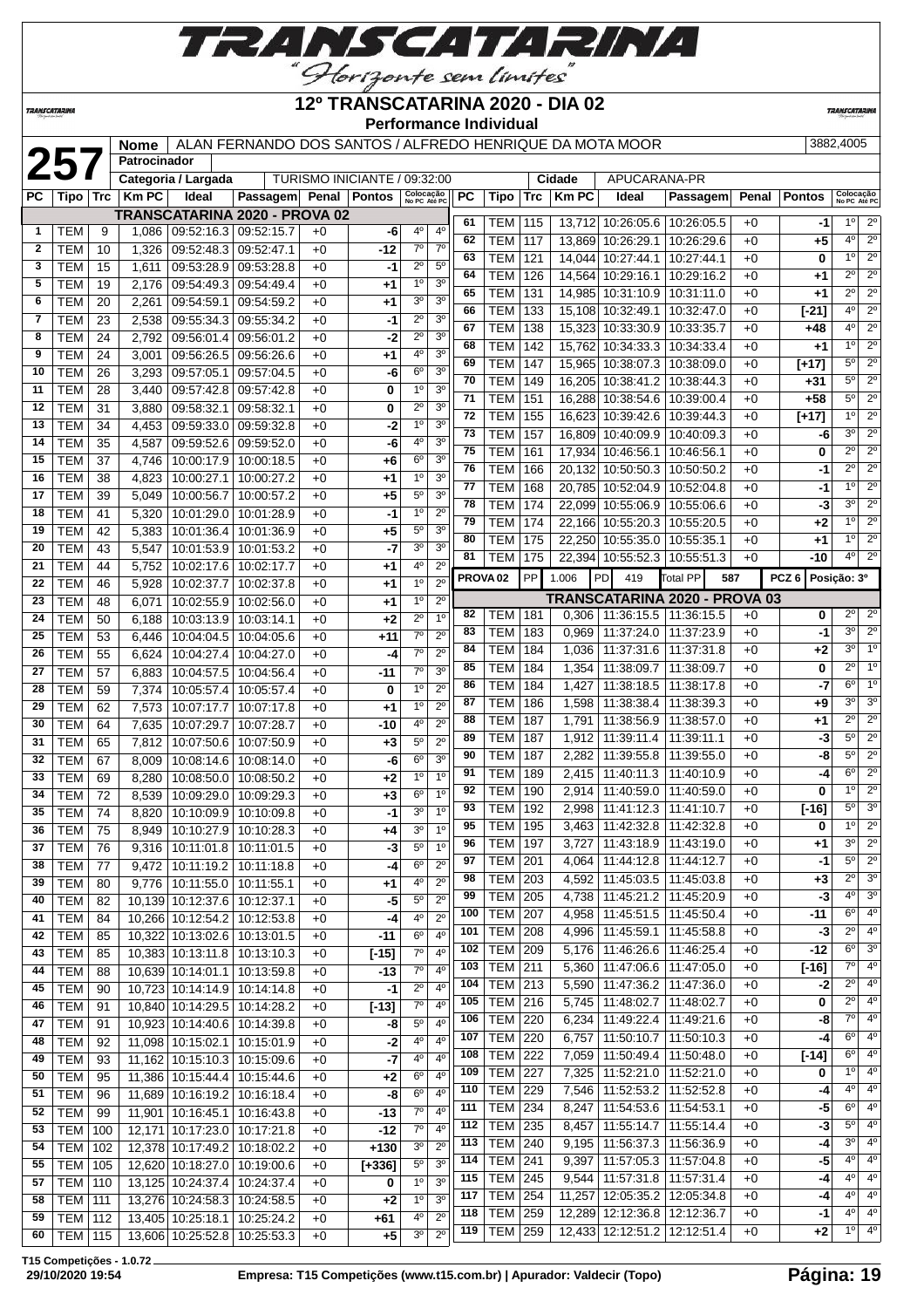

**TRANSCATARINA** 

#### **12º TRANSCATARINA 2020 - DIA 02 Performance Individual**

**TRANSCATARIN** 

|            |                                  |            | <b>Nome</b>    |                                                    | ALAN FERNANDO DOS SANTOS / ALFREDO HENRIQUE DA MOTA MOOR |              |                              |                               |                                  |                     |                          |            |                |                                                              |                               |              |               | 3882,4005                  |                                  |
|------------|----------------------------------|------------|----------------|----------------------------------------------------|----------------------------------------------------------|--------------|------------------------------|-------------------------------|----------------------------------|---------------------|--------------------------|------------|----------------|--------------------------------------------------------------|-------------------------------|--------------|---------------|----------------------------|----------------------------------|
|            | 257                              |            | Patrocinador   |                                                    |                                                          |              |                              |                               |                                  |                     |                          |            |                |                                                              |                               |              |               |                            |                                  |
|            |                                  |            |                | Categoria / Largada                                |                                                          |              | TURISMO INICIANTE / 09:32:00 |                               |                                  |                     |                          |            | Cidade         | APUCARANA-PR                                                 |                               |              |               |                            |                                  |
| PC         | Tipo                             | Trc        | <b>KmPC</b>    | Ideal                                              | Passagem                                                 | Penal        | <b>Pontos</b>                | Colocação<br>No PC Até PC     |                                  | <b>PC</b>           | Tipo                     | Trc        | <b>Km PC</b>   | Ideal                                                        | Passagem                      | Penal        | <b>Pontos</b> | Colocação<br>No PC Até PC  |                                  |
| 120        | <b>TEM</b>                       | 261        |                | 12,823 12:13:44.8                                  | 12:13:43.8                                               | $+0$         | -10                          | 30                            | 4°                               | 181                 | <b>TEM</b>               | 414        | 8,565          | 13:21:44.0   13:21:42.7                                      |                               | $+0$         | -13           | $6^{\circ}$                | 3 <sup>o</sup>                   |
| 121        | <b>TEM</b>                       | 264        |                | 13,197 12:14:35.4                                  | 12:14:33.5                                               | $+0$         | $[-19]$                      | $6^{\circ}$                   | $4^{\circ}$                      | 182                 | <b>TEM</b>               | 415        | 8.724          | 13:22:12.3   13:22:11.6                                      |                               | $+0$         | -7            | $5^{\circ}$                | 3 <sup>o</sup>                   |
| 122        | <b>TEM</b>                       | 264        |                | 13,334 12:14:55.9                                  | 12:14:54.6                                               | $+0$         | $[-13]$                      | 5 <sup>o</sup>                | $4^{\circ}$                      | 197                 | <b>TEM</b>               | 420        | 9,161          | 13:23:19.4   13:23:19.5                                      |                               | $+0$         | +1            | $2^{\circ}$                | 3 <sup>o</sup>                   |
| 123        | <b>TEM</b>                       | 266        |                | 13,422 12:15:10.9 12:15:10.0                       |                                                          | $+0$         | -9                           | $7^\circ$<br>3 <sup>o</sup>   | 4°<br>$4^{\circ}$                | 198                 | <b>TEM</b>               | 421        | 9,256          | 13:23:33.7   13:23:33.6                                      |                               | $+0$         | -1            | $2^{\circ}$                | 3 <sup>o</sup>                   |
| 124<br>125 | <b>TEM</b>                       | 268        |                | 13,958 12:16:04.1                                  | 12:16:03.8                                               | $+0$         | -3                           | $5^{\circ}$                   | 4 <sup>0</sup>                   | 199                 | <b>TEM</b>               | 421        | 9,371          | 13:23:56.7   13:23:56.7                                      |                               | $+0$         | 0             | $1^{\circ}$                | 3 <sup>o</sup>                   |
| 126        | <b>TEM</b><br><b>TEM</b>         | 269<br>273 |                | 14,070 12:16:17.7<br>14,495 12:17:03.3 12:17:02.5  | 12:16:17.1                                               | $+0$<br>$+0$ | -6<br>-8                     | 3 <sup>0</sup>                | $4^{\circ}$                      | 200                 | <b>TEM</b>               | 424        | 9,716          | 13:25:02.0   13:24:59.1                                      |                               | $+0$         | [-29]         | 7º                         | 3 <sup>o</sup>                   |
| 127        | TEM                              | 275        |                | 14,930 12:17:47.3 12:17:47.1                       |                                                          | $+0$         | -2                           | $5^{\rm o}$                   | 3 <sup>0</sup>                   | 201                 | <b>TEM</b>               | 425        | 9,873          | 13:25:31.9   13:25:31.5                                      |                               | $+0$         | -4            | $2^{\circ}$                | 3 <sup>o</sup>                   |
| 128        | TEM                              | 277        |                | 15.008 12:17:59.0 12:17:58.9                       |                                                          | $+0$         | -1                           | $2^{\circ}$                   | 3 <sup>o</sup>                   | 202                 | <b>TEM</b>               | 426        |                | 10,144 13:26:21.1                                            | 13.26:21.2                    | $+0$         | +1            | $2^{\circ}$                | 3 <sup>o</sup>                   |
| 129        | <b>TEM</b>                       | 279        |                | 15,375 12:19:01.8 12:19:01.5                       |                                                          | $+0$         | -3                           | 4°                            | 3 <sup>o</sup>                   | 203                 | <b>TEM</b>               | 427        |                | 10,244 13:26:35.5 13:26:35.4                                 |                               | $+0$         | -1            | $1^{\circ}$                | 3 <sup>o</sup>                   |
| 131        | <b>TEM</b>                       | 287        |                | 16,474 12:21:49.5 12:21:49.2                       |                                                          | $+0$         | -3                           | 4°                            | 3 <sup>o</sup>                   | 204                 | <b>TEM</b>               | 440        | 1,634          | 13:36:26.0   13:36:25.2                                      |                               | $+0$         | -8            | $6^{\circ}$                | 3 <sup>o</sup>                   |
| 132        | <b>TEM</b>                       | 287        |                | 16,711 12:22:11.4                                  | 12:22:10.9                                               | $+0$         | -5                           | $5^{\rm o}$                   | 3 <sup>o</sup>                   | PROVA <sub>03</sub> |                          | PP         | 463            | PD<br>149                                                    | Total PP<br>314               |              | <b>PCZ 16</b> | Posição: 3º                |                                  |
| 133        | TEM                              | 288        |                | 16,892 12:22:30.9 12:22:31.5                       |                                                          | $+0$         | +6                           | $7^\circ$                     | 3 <sup>o</sup>                   |                     |                          |            |                |                                                              | TRANSCATARINA 2020 - PROVA 04 |              |               |                            |                                  |
| 134        | <b>TEM</b>                       | 290        |                | 17,085 12:22:58.9                                  | 12:22:58.3                                               | $+0$         | -6                           | $6^{\circ}$                   | 3 <sup>o</sup>                   | 210                 | <b>TEM</b>               | 6          |                | $0,613$   14:18:58.7   14:18:59.1                            |                               | $+0$         | +4            | 4º                         | $4^{\circ}$                      |
| 135        | <b>TEM</b>                       | 290        |                | 17,401 12:23:33.4                                  | 12:23:33.4                                               | $+0$         | 0                            | $2^{\circ}$                   | 3 <sup>o</sup>                   | 211                 | <b>TEM</b>               | 9          | 0,983          | 14:19:51.7   14:19:52.6                                      |                               | $+0$         | +9            | $6^{\circ}$                | 6 <sup>o</sup>                   |
| 136        | <b>TEM</b>                       | 295        |                | 17,549 12:24:01.8 12:24:01.6                       |                                                          | $+0$         | -2                           | 4 <sup>0</sup>                | 3 <sup>o</sup>                   | 212                 | <b>TEM</b>               | 16         | 1,761          | 14:21:41.2 14:21:41.7                                        |                               | $+0$         | $+5$          | $5^{\circ}$                | $6^{\circ}$                      |
| 137        | <b>TEM</b>                       | 299        |                | 18,536 12:28:02.3 12:28:02.2                       |                                                          | $+0$         | $-1$                         | $2^{\circ}$                   | 3 <sup>0</sup>                   | 214                 | <b>TEM</b>               | 25         | 3,471          | 14:25:29.4   14:25:29.2                                      |                               | $+0$         | -2            | $3^{\circ}$                | 4 <sup>o</sup>                   |
| 138        | <b>TEM</b>                       | 301        |                | 18,668 12:28:18.2 12:28:18.0                       |                                                          | $+0$         | -2                           | 3 <sup>o</sup>                | 3 <sup>o</sup>                   | 215                 | <b>TEM</b>               | 39         | 4.686          | 14:30:11.2   14:30:11.6                                      |                               | $+0$         | +4            | $1^{\circ}$                | $4^{\circ}$                      |
| 139        | <b>TEM</b>                       | 303        |                | 18.866 12:28:48.3 12:28:47.8                       |                                                          | $+0$         | -5                           | $6^{\circ}$                   | 3 <sup>o</sup>                   | 216                 | TEM                      | 41         | 4,901          | 14:30:49.1   14:30:46.5                                      |                               | $+0$         | [-26]         | $6^{\circ}$                | $5^{\circ}$                      |
| 140        | <b>TEM</b>                       | 306        |                | 19,070 12:29:19.0 12:29:19.6                       |                                                          | $+0$         | +6                           | 4°                            | 3 <sup>o</sup>                   | 217                 | <b>TEM</b>               | 46         | 5,372          | 14:32:15.8   14:32:15.0                                      |                               | $+0$         | -8            | $3^{\circ}$<br>$5^{\circ}$ | $4^{\circ}$<br>$5^{\circ}$       |
| 141        | <b>TEM</b>                       | 311        |                | 19.524 12:30:15.1                                  | 12:30:15.0                                               | $+0$         | -1                           | 1 <sup>0</sup>                | 3 <sup>o</sup>                   | 218<br>219          | <b>TEM</b><br>TEM        | 48<br>52   | 5,600          | 14:32:50.3   14:32:50.8                                      |                               | $+0$<br>$+0$ | $+5$          | $6^{\circ}$                | $5^{\circ}$                      |
| 142        | <b>TEM</b>                       | 316        |                | 20,424 12:32:16.5 12:32:16.3                       |                                                          | $+0$         | -2                           | 3 <sup>o</sup>                | 3 <sup>o</sup>                   | 220                 | <b>TEM</b>               | 56         | 5,970<br>6,375 | 14:33:48.8   14:33:50.0<br>14:34:42.1   14:34:42.6           |                               | $+0$         | +12<br>$+5$   | $5^{\circ}$                | $5^{\circ}$                      |
| 143        | <b>TEM</b>                       | 323        |                | 21,560 12:34:30.1                                  | 12:34:29.7                                               | $+0$         | -4                           | 3 <sup>o</sup>                | 3 <sup>o</sup>                   | 221                 | <b>TEM</b>               | 57         | 6,594          | 14:35:06.8   14:35:07.6                                      |                               | $+0$         | $+8$          | $5^{\circ}$                | 5 <sup>o</sup>                   |
| 144<br>145 | <b>TEM</b>                       | 326        |                | 22,206 12:35:37.4                                  | 12:35:37.4                                               | $+0$         | 0                            | $2^{\circ}$<br>1 <sup>0</sup> | 3 <sup>o</sup><br>3 <sup>o</sup> | 222                 | <b>TEM</b>               | 61         | 7,074          | 14:36:01.2   14:36:00.0                                      |                               | $+0$         | -12           | $5^{\circ}$                | $5^{\circ}$                      |
| 146        | <b>TEM</b><br><b>TEM</b>         | 327<br>330 | 22,311         | 12:35:49.4<br>22,669 12:37:05.2                    | 12:35:49.4                                               | $+0$<br>$+0$ | 0<br>-1                      | $2^{\circ}$                   | 3 <sup>o</sup>                   | 223                 | <b>TEM</b>               | 64         | 7,689          | 14:37:33.1   14:37:32.9                                      |                               | $+0$         | -2            | $5^{\circ}$                | 5 <sup>o</sup>                   |
| 147        | <b>TEM</b>                       | 335        | 1,240          | 12:57:41.4                                         | 12:37:05.1<br>12:57:41.4                                 | $+0$         | 0                            | 1 <sup>0</sup>                | 3 <sup>0</sup>                   | 224                 | TEM                      | 65         | 7,950          |                                                              | 14:38:09.9   14:38:10.6       | $+0$         | +7            | $4^{\circ}$                | 5 <sup>0</sup>                   |
| 148        | <b>TEM</b>                       | 338        | 1,550          | 12:58:35.2   12:58:35.2                            |                                                          | $+0$         | 0                            | 1 <sup>0</sup>                | 3 <sup>o</sup>                   | 225                 | <b>TEM</b>               | 66         | 8,200          | 14:38:41.3   14:38:41.9                                      |                               | $+0$         | +6            | $5^{\circ}$                | $5^\circ$                        |
| 149        | <b>TEM</b>                       | 343        | 2,224          | 13:00:22.3   13:00:22.3                            |                                                          | $+0$         | 0                            | 1 <sup>0</sup>                | 3 <sup>o</sup>                   | 226                 | <b>TEM</b>               | 67         | 8,293          | 14:38:54.3   14:38:54.5                                      |                               | $+0$         | +2            | $1^{\circ}$                | $4^{\circ}$                      |
| 150        | <b>TEM</b>                       | 347        | 2,495          | 13:01:10.1                                         | 13:01:10.3                                               | $+0$         | $+2$                         | 4°                            | 3 <sup>o</sup>                   | 227                 | <b>TEM</b>               | 71         | 8,882          | 14:40:52.2 14:40:52.2                                        |                               | $+0$         | 0             | $1^{\circ}$                | 4 <sup>0</sup>                   |
| 151        | <b>TEM</b>                       | 349        | 2,682          | 13:01:38.9   13:01:38.9                            |                                                          | $+0$         | 0                            | $2^{\circ}$                   | 3 <sup>o</sup>                   | 228                 | <b>TEM</b>               | 79         | 9,540          | 14:44:54.3   14:44:56.1                                      |                               | $+0$         | +18           | $6^{\circ}$                | 4 <sup>0</sup>                   |
| 152        | <b>TEM</b>                       | 351        | 2,863          | 13:02:04.4                                         | 13:02:04.3                                               | $+0$         | -1                           | 3 <sup>o</sup>                | 3 <sup>o</sup>                   | 229                 | <b>TEM</b>               | 87         |                | 10,733 14:47:35.6 14:47:35.8                                 |                               | $+0$         | $+2$          | $3^{\circ}$                | $4^{\circ}$                      |
| 153        | <b>TEM</b>                       | 352        | 2,933          | 13:02:12.3                                         | 13:02:12.9                                               | $+0$         | +6                           | 3 <sup>o</sup>                | 3 <sup>o</sup>                   | 230                 | <b>TEM</b>               | 93         |                | 11,365   14:48:50.1   14:48:50.3                             |                               | $+0$         | $+2$          | $2^{\circ}$                | 4 <sup>o</sup>                   |
| 154        | <b>TEM</b>                       | 354        | 3,171          | 13:02:39.5                                         | 13:02:39.7                                               | $+0$         | +2                           | $2^{\circ}$                   | 3 <sup>0</sup>                   | 231                 | <b>TEM</b>               | 98         | 11.926         | 14:50:19.5   14:50:20.1                                      |                               | $+0$         | +6            | $2^{\circ}$                | 4 <sup>0</sup>                   |
| 155        | <b>TEM</b>                       | 354        | 3,265          | 13:02:50.8   13:02:51.1                            |                                                          | $+0$         | $+3$                         | $2^{\circ}$                   | 3 <sup>0</sup>                   | 232<br>233          | <b>TEM</b>               | 99         |                | 12,051 14:50:36.1 14:50:35.3                                 |                               | $+0$         | -8            | $5^{\circ}$<br>$5^{\circ}$ | 4 <sup>0</sup><br>4 <sup>0</sup> |
|            | 156 TEM 356                      |            |                | 3,353 13:03:04.4 13:03:04.0                        |                                                          | $+0$         | $-4$                         |                               | $6^{\circ}$ 3 <sup>0</sup>       | 234                 | <b>TEM</b><br><b>TEM</b> | 105<br>108 |                | 13,063 14:53:02.9 14:53:03.6<br>13,353 14:53:48.0 14:53:47.2 |                               | $+0$<br>$+0$ | $+7$<br>-8    | 4º                         | $4^{\circ}$                      |
| 157        | TEM 359                          |            | 3,638          | 13:03:41.1   13:03:41.0                            |                                                          | $+0$         | -1                           | 3 <sup>o</sup>                | 3 <sup>o</sup>                   | 235                 | <b>TEM</b>               | 110        |                | 13,418 14:53:58.3 14:54:00.4                                 |                               | $+0$         | $[+21]$       |                            | $7^\circ$ 5°                     |
| 158        | <b>TEM 364</b>                   |            | 3,928          | 13:04:20.6   13:04:19.4                            |                                                          | +0           | $-12$                        | $6^{\circ}$<br>3 <sup>o</sup> | 3 <sup>o</sup><br>3 <sup>o</sup> | 236                 | <b>TEM</b>               | 115        |                | 13,871 14:55:34.1 14:55:33.5                                 |                               | $+0$         | -6            |                            | $7^\circ$ 5°                     |
| 160<br>161 | <b>TEM 371</b><br><b>TEM 373</b> |            | 4,405          | 13:07:45.7   13:07:45.8<br>13:08:07.8   13:08:07.3 |                                                          | $+0$         | $+1$<br>$-5$                 | 3 <sup>o</sup>                | 3 <sup>o</sup>                   | 237                 | <b>TEM</b>               | 117        |                | 14,118 14:56:12.3 14:56:18.9                                 |                               | $+0$         | [+66]         |                            | $7^\circ$ 6°                     |
| 162        | <b>TEM 374</b>                   |            | 4,570          | 4,703   13:08:29.0   13:08:28.8                    |                                                          | $+0$<br>$+0$ | -2                           | $5^{\circ}$                   | 3 <sup>o</sup>                   | 238                 | <b>TEM</b>               | 117        |                | 14,214 14:56:31.5 14:56:28.5                                 |                               | $+0$         | $[-30]$       | 7º                         | $6^{\circ}$                      |
| 163        | TEM                              | 377        | 5,007          | 13:09:23.0   13:09:22.8                            |                                                          | +0           | $-2$                         | $2^{\circ}$                   | 3 <sup>o</sup>                   | 239                 | <b>TEM</b>               | 118        |                | 14,447 14:57:14.5 14:57:14.2                                 |                               | $+0$         | -3            | $3^{\circ}$                | $6^{\circ}$                      |
| 164        | <b>TEM 379</b>                   |            | 5,108          | 13:09:42.4   13:09:42.7                            |                                                          | +0           | $+3$                         | 3 <sup>o</sup>                | 3 <sup>o</sup>                   | 240                 | <b>TEM</b>               | 126        |                | 15,241 14:58:57.2 14:58:56.9                                 |                               | $+0$         | -3            | $5^{\circ}$                | 6 <sup>o</sup>                   |
| 165        | <b>TEM 381</b>                   |            | 5,314          | 13:10:10.0 13:10:09.8                              |                                                          | $+0$         | $-2$                         | $5^{\circ}$                   | 3 <sup>0</sup>                   | 241                 | <b>TEM</b>               | 128        |                | 15,421 14:59:21.5 14:59:21.7                                 |                               | $+0$         | $+2$          | $3^{\circ}$                | 6 <sup>o</sup>                   |
| 166        | <b>TEM 381</b>                   |            |                | 5,493   13:10:40.7   13:10:40.8                    |                                                          | $+0$         | $+1$                         | 3 <sup>o</sup>                | 3 <sup>o</sup>                   | 242                 | <b>TEM</b>               | 131        |                | 15,810 15:00:33.0 15:00:32.4                                 |                               | $+0$         | -6            | $4^{\circ}$                | 6 <sup>o</sup>                   |
| 167        | <b>TEM 383</b>                   |            |                | 5,713 13:11:16.8 13:11:16.5                        |                                                          | $+0$         | $-3$                         | $2^{\circ}$                   | 3 <sup>o</sup>                   | 244                 | <b>TEM</b>               | 134        |                | 16,057   15:01:12.5   15:01:11.3                             |                               | $+0$         | -12           | 7º                         | $6^{\circ}$                      |
| 168        | <b>TEM 384</b>                   |            | 5,825          | 13:11:33.3   13:11:32.8                            |                                                          | $+0$         | $-5$                         | 4°                            | 3 <sup>o</sup>                   | 245                 | <b>TEM</b>               | 135        |                | 16,341   15:02:04.9   15:02:04.4                             |                               | $+0$         | -5            | 2º                         | $6^{\circ}$                      |
| 169        | <b>TEM 385</b>                   |            | 5,894          | 13:11:46.5                                         | 13:11:46.7                                               | $+0$         | $+2$                         | 3 <sup>o</sup>                | 3 <sup>o</sup>                   | 246                 | <b>TEM</b>               | 138        |                | 16,672 15:03:06.4 15:03:06.0                                 |                               | $+0$         | -4            | $1^{\circ}$                | $5^{\circ}$                      |
| 170        | TEM                              | 389        | 6,046          | 13:14:05.6   13:14:05.1                            |                                                          | $+0$         | $-5$                         | 4 <sup>0</sup>                | 3 <sup>o</sup>                   | 247                 | <b>TEM</b>               | 140        |                | 16,787 15:03:22.3 15:03:22.8                                 |                               | $+0$         | $+5$          |                            | $3^0$ 5 <sup>0</sup>             |
| 171        | TEM                              | 392        | 6,402          | 13:14:55.5   13:14:55.4                            |                                                          | $+0$         | -1                           | 1 <sup>0</sup>                | 3 <sup>o</sup>                   | 248                 | <b>TEM</b>               | 143        |                | 17,191 15:04:25.7 15:04:25.7                                 |                               | $+0$         | 0             | $1^{\circ}$<br>$5^{\circ}$ | $5^{\circ}$<br>$5^\circ$         |
| 172        | <b>TEM</b>                       | 395        | 6,546          | 13:15:17.7                                         | 13:15:17.6                                               | +0           | -1                           | 3 <sup>o</sup>                | 3 <sup>o</sup>                   | 249<br>250          | <b>TEM</b>               | 147        | 0,205          | 15:21:04.2   15:21:04.6                                      |                               | $+0$         | +4            | $1^{\circ}$                | $5^\circ$                        |
| 173        | <b>TEM</b>                       | 395        | 6,653          | 13:15:30.5   13:15:30.4                            |                                                          | +0           | -1                           | $2^{\circ}$                   | 3 <sup>o</sup>                   | 349                 | <b>TEM</b><br><b>TEM</b> | 151<br>152 | 0,765<br>0,846 | 15:22:14.3   15:22:14.3                                      | 15:22:04.0   15:22:04.0       | $+0$<br>$+0$ | 0<br>0        |                            | $10^{6}$ 5 <sup>0</sup>          |
| 174        | TEM                              | 397        | 6,728          | 13:15:40.7   13:15:40.3                            |                                                          | $+0$         | -4                           | 3 <sup>0</sup><br>$5^{\circ}$ | 3 <sup>0</sup><br>3 <sup>o</sup> | 350                 | <b>ROT</b>               | 157        | 1,409          | 15:23:28.2                                                   | 15:22:54.1                    | $+0$         | 0             | 0°                         | $0^{\circ}$                      |
| 175<br>176 | TEM<br>TEM                       | 401<br>404 | 7,097<br>7,278 | 13:16:34.7   13:16:34.2<br>13:17:04.4   13:17:04.4 |                                                          | $+0$<br>$+0$ | $-5$<br>0                    | $1^{\circ}$                   | 3 <sup>o</sup>                   | 351                 | <b>TEM</b>               | 159        | 1,565          | 15:23:47.9   15:23:47.9                                      |                               | $+0$         | 0             | $1^{\circ}$                | $5^{\circ}$                      |
| 177        | TEM                              | 407        | 7,588          | 13:19:00.7   13:19:02.9                            |                                                          | $+0$         | $[+22]$                      | 3 <sup>o</sup>                | $2^{\circ}$                      | 352                 | <b>TEM</b>               | 160        | 2,010          |                                                              | 15:24:29.4   15:24:28.8       | $+0$         | -6            | 3º                         | $5^{\circ}$                      |
| 178        | <b>TEM 408</b>                   |            | 7,676          | 13:19:14.9 13:19:16.9                              |                                                          | $+0$         | $[+20]$                      | 3 <sup>o</sup>                | $2^{\circ}$                      | 353                 | <b>TEM</b>               | 168        | 2,922          | 15:26:59.2   15:26:58.7                                      |                               | $+0$         | -5            | 4º                         | $5^{\circ}$                      |
| 179        | <b>TEM 410</b>                   |            | 8,141          | 13:20:35.8   13:20:35.8                            |                                                          | $+0$         | 0                            | $2^{\circ}$                   | $2^{\circ}$                      | 354                 | <b>TEM</b>               | 172        | 3,291          | 15:27:46.2   15:27:45.1                                      |                               | $+0$         | -11           |                            | $3^0$ 5 <sup>0</sup>             |
| 180        | <b>TEM 412</b>                   |            |                | 8,416 13:21:20.1                                   | 13:21:19.8                                               | $+0$         | $-3$                         | $5^{\circ}$                   | $2^{\circ}$                      | 355                 | <b>TEM</b>               | 176        | 4,004          |                                                              | 15:29:21.5   15:29:20.0       | $+0$         | -15           |                            | $7^\circ$ 5°                     |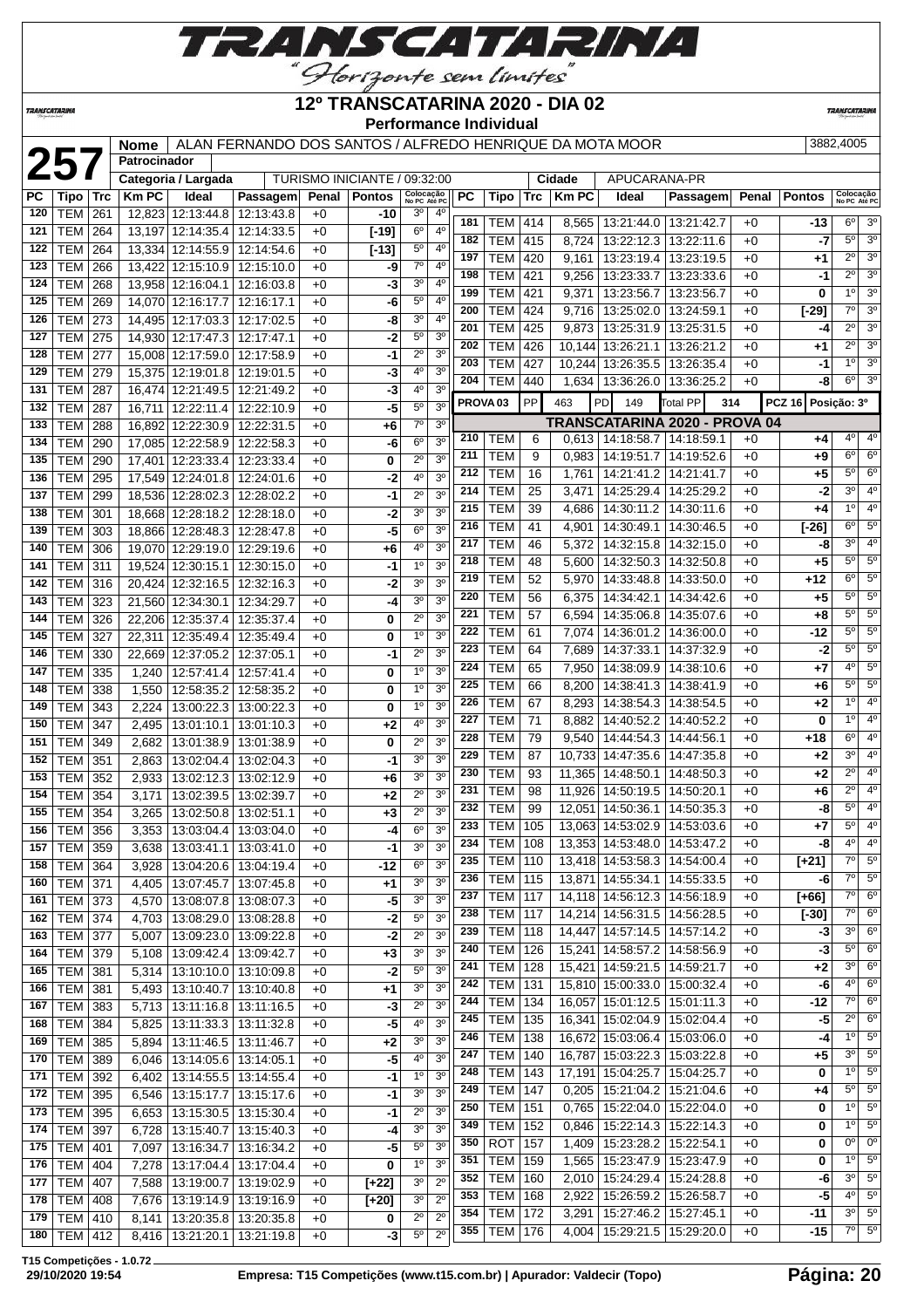

**TRANSCATARINA** 

#### **12º TRANSCATARINA 2020 - DIA 02 Performance Individual**

|              |                     |            | <b>Nome</b>         |                |            |            |       |       | ALAN FERNANDO DOS SANTOS / ALFREDO HENRIQUE DA MOTA MOOR |                           |                |           |               |            |              |       |              |       |               | 3882.4005                 |
|--------------|---------------------|------------|---------------------|----------------|------------|------------|-------|-------|----------------------------------------------------------|---------------------------|----------------|-----------|---------------|------------|--------------|-------|--------------|-------|---------------|---------------------------|
| 25           |                     |            | <b>Patrocinador</b> |                |            |            |       |       |                                                          |                           |                |           |               |            |              |       |              |       |               |                           |
|              |                     |            | Categoria / Largada |                |            |            |       |       | TURISMO INICIANTE / 09:32:00                             |                           |                |           |               |            | Cidade       |       | APUCARANA-PR |       |               |                           |
| <b>PC</b>    | Tipo                | <b>Trc</b> | <b>Km PC</b>        |                | Ideal      | Passagem   |       | Penal | <b>Pontos</b>                                            | Colocação<br>No PC Até PC |                | <b>PC</b> | Tipo <b>I</b> | <b>Trc</b> | <b>Km PC</b> | Ideal | Passagem     | Penal | <b>Pontos</b> | Colocação<br>No PC Até PC |
| 356          | TEM                 | 184        | 5,215               |                | 15:31:44.8 | 15:31:42.4 |       | $+0$  | $[-24]$                                                  | $7^\circ$                 | 5 <sup>0</sup> |           |               |            |              |       |              |       |               |                           |
| 357          | <b>TEM</b>          | 187        | 5,624               |                | 15:32:37.9 | 15:32:37.8 |       | $+0$  | -1                                                       | 1 <sup>0</sup>            | $5^{\circ}$    |           |               |            |              |       |              |       |               |                           |
| 358          | <b>TEM</b>          | 198        | 6,969               |                | 15:36:01.0 | 15:36:00.0 |       | $+0$  | -10                                                      | $2^{\circ}$               | 4 <sup>0</sup> |           |               |            |              |       |              |       |               |                           |
| 359          | <b>TEM   207</b>    |            | 8,059               |                | 15:38:14.5 | 15:38:13.1 |       | $+0$  | $-14$                                                    | $4^{\circ}$               | 4 <sup>0</sup> |           |               |            |              |       |              |       |               |                           |
| 360          | <b>TEM</b>          | 216        | 9,431               |                | 15:41:36.8 | 15:41:35.9 |       | $+0$  | -9                                                       | $6^{\circ}$               | $5^{\circ}$    |           |               |            |              |       |              |       |               |                           |
| 361          | TEM                 | 217        | 9,955               |                | 15:42:25.8 | 15:42:26.6 |       | $+0$  | $+8$                                                     | 40                        | $5^{\circ}$    |           |               |            |              |       |              |       |               |                           |
| 362          | <b>TEM 221</b>      |            | 10,466 15:43:20.4   |                |            | 15:43:20.5 |       | $+0$  | $+1$                                                     | $2^{\circ}$               | $5^{\circ}$    |           |               |            |              |       |              |       |               |                           |
| 363          | TEM                 | 226        | 11,070 15:44:45.0   |                |            | 15:44:45.1 |       | $+0$  | $+1$                                                     | 3 <sup>o</sup>            | 4 <sup>0</sup> |           |               |            |              |       |              |       |               |                           |
| 364          | TEM                 | 228        | 11,392 15:45:22.1   |                |            | 15:45:22.7 |       | $+0$  | $+6$                                                     | 3 <sup>o</sup>            | 4 <sup>0</sup> |           |               |            |              |       |              |       |               |                           |
| 365          | <b>TEM</b>          | 229        | 11,584 15:45:40.9   |                |            | 15:45:41.7 |       | $+0$  | $+8$                                                     | $4^{\circ}$               | 4 <sup>0</sup> |           |               |            |              |       |              |       |               |                           |
| 366          | <b>TEM 230</b>      |            | 11,783 15:46:05.7   |                |            | 15:46:06.1 |       | $+0$  | $+4$                                                     | 3 <sup>o</sup>            | 4 <sup>0</sup> |           |               |            |              |       |              |       |               |                           |
| 367          | <b>TEM</b>          | 231        | 11,918 15:46:20.4   |                |            | 15:46:20.2 |       | $+0$  | $-2$                                                     | $2^{\circ}$               | 3 <sup>o</sup> |           |               |            |              |       |              |       |               |                           |
| 368          | <b>TEM</b>          | 241        | 13,992 15:50:20.9   |                |            | 15:50:20.3 |       | $+0$  | -6                                                       | $4^{\circ}$               | 3 <sup>o</sup> |           |               |            |              |       |              |       |               |                           |
| 369          | <b>ROT</b>          | 245        | 14,372 15:51:47.2   |                |            | 15:51:43.2 |       | $+0$  | 0                                                        | $0^{\circ}$               | 0 <sup>o</sup> |           |               |            |              |       |              |       |               |                           |
| 370          | <b>TEM</b>          | 251        | 15,115 15:53:15.4   |                |            | 15:53:16.3 |       | $+0$  | $+9$                                                     | $5^{\circ}$               | 3 <sup>0</sup> |           |               |            |              |       |              |       |               |                           |
| 371          | <b>TEM</b>          | 257        | 15,912 15:54:56.1   |                |            | 15:54:55.8 |       | $+0$  | -3                                                       | 3 <sup>o</sup>            | 3 <sup>o</sup> |           |               |            |              |       |              |       |               |                           |
|              | PROVA <sub>04</sub> | PP         | 478                 | PD             | 167        | Total PP   |       | 311   | PCZ <sub>7</sub>                                         | Posição: 3º               |                |           |               |            |              |       |              |       |               |                           |
| <b>TOTAL</b> |                     | PP         | 1.947               | P <sub>D</sub> | 735        | Total PP   | 1.212 |       | <b>PCZ 29</b>                                            |                           |                |           |               |            |              |       |              |       |               |                           |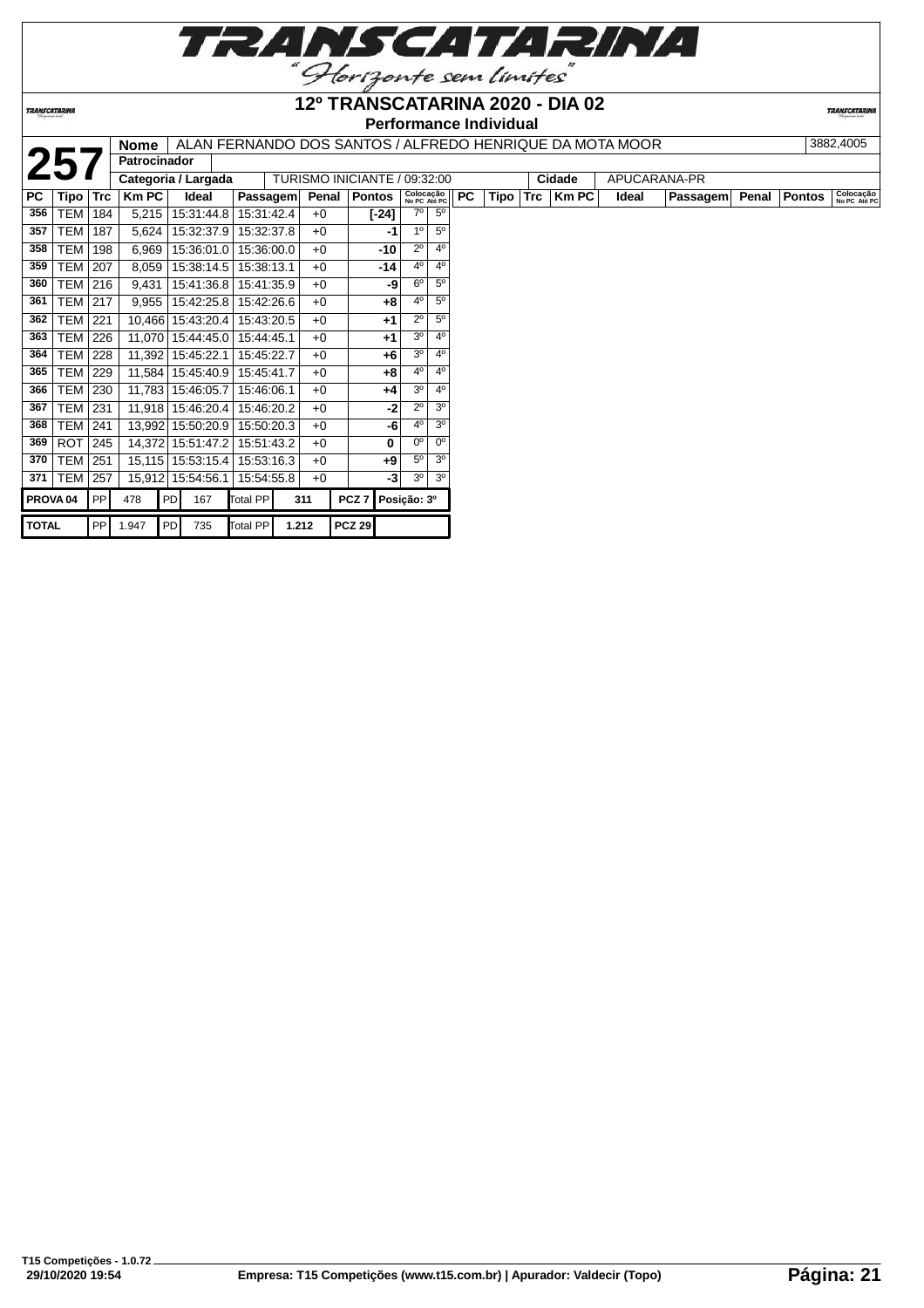

*TRANSCATARINI* 

**Patrocinador**

#### **12º TRANSCATARINA 2020 - DIA 02 Performance Individual**

**TRANSCATAR** 

 TEM 201 4,064 11:43:12.8 11:43:13.2 +0 **+4** 7º 6º TEM 203 4,592 11:44:03.5 11:44:04.1 +0 **+6** 4º 6º TEM 205 4,738 11:44:21.2 11:44:21.4 +0 **+2** 1º 6º TEM 207 4,958 11:44:51.5 11:44:51.4 +0 **-1** 2º 6º TEM 208 4,996 11:44:59.1 11:45:00.5 +0 **+14** 6º 6º TEM 209 5,176 11:45:26.6 11:45:26.1 +0 -5 4° 6 TEM 211 5,360 11:46:06.6 11:46:07.2 +0 **+6** 5º 6º TEM 213 5,590 11:46:36.2 11:46:38.7 +0 **[+25]** 7º 6º TEM 216 5,745 11:47:02.7 11:47:04.5 +0 **+18** 7º 7º TEM 220 6,234 11:48:22.4 11:48:22.6 +0 **+2** 1º 7º TEM 220 6,757 11:49:10.7 11:49:10.9 +0 **+2** 5º 6º TEM 222 7,059 11:49:49.4 11:49:49.4 +0 **0** 1º 6º TEM 227 7,325 11:51:21.0 11:51:20.7 +0 **-3** 6º 6º TEM 229 7,546 11:51:53.2 11:51:54.6 +0 +14 7° 7 TEM 234 8,247 11:53:53.6 11:53:54.6 +0 **+10** 7º 7º TEM 235 8,457 11:54:14.7 11:54:15.3 +0 **+6** 7º 7º TEM 240 9,195 11:55:37.3 11:55:39.5 +0 **[+22]** 7º 7º TEM 241 9,397 11:56:05.3 11:56:06.6 +0 **+13** 7º 7º TEM 245 9,544 11:56:31.8 11:56:32.3 +0 **+5** 6º 7º TEM 254 11,257 12:04:35.2 12:04:36.5 +0 **+13** 7º 7º TEM 259 12,289 12:11:36.8 12:11:37.5 +0 **+7** 7º 7º TEM 259 12,433 12:11:51.2 12:11:51.9 +0 **+7** 5º 7º

# **258 Nome** RICARDO SILVA DE FARIAS OLIVEIRA / WILSON RODRIGUES PINTO 3798,4106<br> **258 Patrocinador**<br>
PC | Tipo | Trc | Km PC | Ideal | Passagem| Penal | Pontos | Sancta Anagel | PC | Tipo | Trc | Km PC | Ideal | Passage

**TURISMO INICIANTE / 09:31:00** 

| $\overline{\mathsf{PC}}$ | Tipo $ $ Trc $ $ |    | <b>KmPC</b> | Ideal                       | Passagem Penal Pontos                   |      |          | Colocação<br>No PC Até PC |                  | <b>PC</b>       | Tipo                | Trc        | <b>Km PC</b> | Ideal                                                        | Passagem                             |              | <b>Penal Pontos</b> | Colocação<br>No PC Até PC |                  |
|--------------------------|------------------|----|-------------|-----------------------------|-----------------------------------------|------|----------|---------------------------|------------------|-----------------|---------------------|------------|--------------|--------------------------------------------------------------|--------------------------------------|--------------|---------------------|---------------------------|------------------|
|                          |                  |    |             |                             | TRANSCATARINA 2020 - PROVA 02           |      |          |                           |                  | 61              | <b>TEM</b>          | 115        |              | 13,712 10:25:05.6 10:25:09.2                                 |                                      | $+0$         | $+36$               | $5^{\circ}$               | $1^{\circ}$      |
| $\mathbf 1$              | <b>TEM</b>       | 9  |             | 1,086 09:51:16.3 09:51:16.5 |                                         | $+0$ | +2       | $2^{\circ}$               | $2^{\circ}$      | 62              | <b>TEM</b>          | 117        |              | 13,869 10:25:29.1                                            | 10:25:29.4                           | $+0$         | $+3$                | 3 <sup>o</sup>            | 1 <sup>0</sup>   |
| $\mathbf{2}$             | <b>TEM</b>       | 10 | 1,326       |                             | $\overline{09:51:48.3 \mid 09:51:48.3}$ | $+0$ | 0        | $1^{\circ}$               | $2^{\circ}$      | 63              | <b>TEM</b>          | 121        |              | 14,044 10:26:44.1                                            | 10:26:46.0                           | $+0$         | $[+19]$             | 3 <sup>o</sup>            | 1 <sup>0</sup>   |
| 3                        | <b>TEM</b>       | 15 | 1,611       | 09:52:28.9 09:52:28.9       |                                         | $+0$ | 0        | $1^{\circ}$               | 1 <sup>0</sup>   | 64              | <b>TEM</b>          | 126        |              | 14,564 10:28:16.1 10:28:22.0                                 |                                      | $+0$         | $+59$               | $5^{\circ}$               | 1 <sup>0</sup>   |
| 5                        | <b>TEM</b>       | 19 | 2,176       | 09:53:49.3 09:53:49.4       |                                         | $+0$ | +1       | $2^{\circ}$               | 1 <sup>0</sup>   | 65              | <b>TEM</b>          |            |              |                                                              |                                      |              |                     | $4^{\circ}$               | 1 <sup>0</sup>   |
| 6                        | <b>TEM</b>       | 20 | 2,261       |                             | 09:53:59.1 09:53:59.4                   | $+0$ | $+3$     | 5 <sup>o</sup>            | 1 <sup>0</sup>   | 66              | <b>TEM</b>          | 131<br>133 |              | 14,985 10:30:10.9 10:30:11.2<br>15,108 10:31:49.1 10:31:48.6 |                                      | $+0$<br>$+0$ | $+3$<br>$-5$        | 10                        | 10               |
| $\overline{7}$           | <b>TEM</b>       | 23 | 2,538       |                             | 09:54:34.3 09:54:34.6                   | $+0$ | $+3$     | 3 <sup>0</sup>            | 1 <sup>0</sup>   | 67              | <b>TEM</b>          | 138        |              | 15,323 10:32:30.9 10:32:31.5                                 |                                      | $+0$         | +6                  | 1 <sup>0</sup>            | 10               |
| 8                        | <b>TEM</b>       | 24 | 2.792       | 09:55:01.4 09:55:01.7       |                                         | $+0$ | $+3$     | $5^{\circ}$               | 1 <sup>0</sup>   | 68              | <b>TEM</b>          | 142        |              | 15,762 10:33:33.3                                            | 10:33:33.5                           | $+0$         | $+2$                | $2^{\circ}$               | 1 <sup>0</sup>   |
| 9                        | <b>TEM</b>       | 24 | 3.001       |                             | 09:55:26.5 09:55:26.6                   | $+0$ | +1       | $5^{\rm o}$               | 1 <sup>0</sup>   | 69              | <b>TEM</b>          | 147        |              | 15,965 10:37:07.3 10:37:09.1                                 |                                      | $+0$         |                     | $6^{\circ}$               | 10               |
| 10                       | <b>TEM</b>       | 26 | 3,293       | 09:56:05.1                  | 09:56:05.3                              | $+0$ | $+2$     | 3 <sup>o</sup>            | 1 <sup>0</sup>   | 70              | <b>TEM</b>          | 149        |              | 16,205 10:37:41.2                                            | 10:37:43.3                           | $+0$         | $[+18]$<br>$[+21]$  | $4^{\circ}$               | 10               |
| 11                       | <b>TEM</b>       | 28 | 3,440       | 09:56:42.8                  | 09:56:42.7                              | $+0$ | -1       | 4 <sup>0</sup>            | 1 <sup>0</sup>   | 71              | <b>TEM</b>          | 151        |              | 16,288 10:37:54.6                                            | 10:37:58.1                           | $+0$         | $+35$               | 3 <sup>o</sup>            | 1 <sup>0</sup>   |
| 12                       | <b>TEM</b>       | 31 | 3,880       | 09:57:32.1                  | 09:57:32.4                              | $+0$ | $+3$     | $6^{\circ}$               | 1 <sup>0</sup>   | 72              | <b>TEM</b>          | 155        |              | 16,623 10:38:42.6                                            | 10:38:44.4                           | $+0$         | $[+18]$             | $2^{\circ}$               | 10               |
| 13                       | <b>TEM</b>       | 34 | 4,453       |                             | 09:58:33.0 09:58:34.0                   | $+0$ | $+10$    | $7^\circ$                 | $2^{\circ}$      | $\overline{73}$ | <b>TEM</b>          | 157        |              | 16,809 10:39:09.9                                            | 10:39:09.8                           | $+0$         | -1                  | 10                        | 1 <sup>0</sup>   |
| 14                       | <b>TEM</b>       | 35 | 4,587       | 09:58:52.6                  | 09:58:52.4                              | $+0$ | $-2$     | $2^{\circ}$               | 1 <sup>0</sup>   | 75              | <b>TEM</b>          | 161        |              | 17,934 10:45:56.1                                            | 10:45:56.1                           | $+0$         | 0                   | 10                        | 10               |
| 15                       | <b>TEM</b>       | 37 | 4.746       | 09:59:17.9 09:59:18.1       |                                         | $+0$ | $+2$     | 5 <sup>0</sup>            | $\overline{2^0}$ | 76              | <b>TEM</b>          | 166        |              | 20,132 10:49:50.3                                            | 10:49:51.0                           | $+0$         | $+7$                | $5^{\circ}$               | 1 <sup>0</sup>   |
| 16                       | <b>TEM</b>       | 38 | 4,823       | 09:59:27.1                  | 09:59:26.7                              | $+0$ | -4       | 3 <sup>0</sup>            | 1 <sup>0</sup>   | 77              | <b>TEM</b>          | 168        |              | 20,785 10:51:04.9                                            | 10:51:05.9                           | $+0$         | $+10$               | $7^\circ$                 | 10               |
| 17                       | <b>TEM</b>       | 39 | 5,049       | 09:59:56.7                  | 09:59:57.7                              | $+0$ | $+10$    | 6 <sup>o</sup>            | $2^{\circ}$      | 78              | <b>TEM</b>          | 174        |              | 22,099 10:54:06.9                                            | 10:54:07.4                           | $+0$         | $+5$                | 4 <sup>0</sup>            | 1 <sup>0</sup>   |
| 18                       | <b>TEM</b>       | 41 | 5,320       | 10:00:29.0                  | 10:00:29.5                              | $+0$ | $+5$     | 4 <sup>0</sup>            | 3 <sup>o</sup>   | 79              | <b>TEM</b>          | 174        |              | 22,166 10:54:20.3                                            | 10:54:21.4                           | $+0$         | $+11$               | $2^{\circ}$               | 10               |
| 19                       | <b>TEM</b>       | 42 | 5,383       | 10:00:36.4                  | 10:00:36.7                              | $+0$ | $+3$     | $2^{\circ}$               | $2^{\circ}$      | 80              | <b>TEM</b>          | 175        |              | 22,250 10:54:35.0                                            | 10:54:35.7                           | $+0$         | $+7$                | 3 <sup>0</sup>            | $\overline{1^0}$ |
| 20                       | <b>TEM</b>       | 43 | 5,547       | 10:00:53.9                  | 10:00:53.7                              | $+0$ | $-2$     | 1 <sup>0</sup>            | 1 <sup>0</sup>   | 81              | <b>TEM</b>          | 175        |              | 22,394 10:54:52.3                                            | 10:54:52.3                           | $+0$         | 0                   | $1^{\circ}$               | $\overline{1^0}$ |
| 21                       | <b>TEM</b>       | 44 | 5,752       | 10:01:17.6                  | 10:01:18.7                              | $+0$ | $+11$    | 7 <sup>0</sup>            | 3 <sup>0</sup>   |                 |                     | PP         |              |                                                              |                                      |              |                     |                           |                  |
| 22                       | <b>TEM</b>       | 46 | 5,928       | 10:01:37.7                  | 10:01:38.2                              | $+0$ | $+5$     | 6 <sup>o</sup>            | 3 <sup>o</sup>   |                 | PROVA <sub>02</sub> |            | 807          | PD<br>322                                                    | Total PP<br>485                      |              | PCZ 8 Posicão: 1º   |                           |                  |
| 23                       | <b>TEM</b>       | 48 | 6,071       | 10:01:55.9                  | 10:01:57.1                              | $+0$ | $[t+12]$ | $7^\circ$                 | 3 <sup>o</sup>   |                 |                     |            |              |                                                              | <b>TRANSCATARINA 2020 - PROVA 03</b> |              |                     | 5 <sup>0</sup>            | $5^{\circ}$      |
| 24                       | <b>TEM</b>       | 50 | 6.188       | 10:02:13.9                  | 10:02:14.6                              | $+0$ | +7       | 4 <sup>0</sup>            | 3 <sup>0</sup>   | 82              | TEM                 | 181        |              | $0,306$   11:35:15.5                                         | 11:35:15.6                           | $+0$         | +1                  | $7^\circ$                 | $\overline{70}$  |
| 25                       | <b>TEM</b>       | 53 | 6,446       | 10:03:04.5                  | 10:03:04.7                              | $+0$ | $+2$     | $4^{\circ}$               | 3 <sup>o</sup>   | 83              | <b>TEM</b>          | 183        | 0.969        | 11:36:24.0                                                   | 11:36:25.0                           | $+0$         | $+10$               | $5^{\circ}$               | $\overline{70}$  |
| 26                       | <b>TEM</b>       | 55 | 6.624       | 10:03:27.4                  | 10:03:27.4                              | $+0$ | 0        | $2^{\circ}$               | 3 <sup>0</sup>   | 84              | TEM                 | 184        |              | 1,036   11:36:31.6                                           | 11:36:32.0                           | $+0$         | $+4$                | 7 <sup>0</sup>            | 70               |
| 27                       | <b>TEM</b>       | 57 | 6,883       | 10:03:57.5                  | 10:03:57.5                              | $+0$ | 0        | 1 <sup>0</sup>            | $2^{\circ}$      | 85              | <b>TEM</b>          | 184        |              | 1,354 11:37:09.7                                             | 11:37:10.4                           | $+0$         | $+7$                | $2^{\circ}$               | 70               |
| 28                       | <b>TEM</b>       | 59 | 7,374       | 10:04:57.4                  | 10:04:57.8                              | $+0$ | +4       | 5 <sup>0</sup>            | 3 <sup>0</sup>   | 86              | TEM                 | 184        | 1,427        | 11:37:18.5                                                   | 11:37:18.5                           | $+0$         | 0                   | $6^{\circ}$               | $\overline{70}$  |
| 29                       | <b>TEM</b>       | 62 | 7,573       | 10:06:17.7                  | 10:06:17.8                              | $+0$ | $+1$     | 3 <sup>0</sup>            | 3 <sup>0</sup>   | 87              | <b>TEM</b>          | 186        | 1,598        | 11:37:38.4                                                   | 11:37:40.3                           | $+0$         | $+19$               | $5^{\circ}$               | $\overline{70}$  |
| 30                       | <b>TEM</b>       | 64 | 7,635       | 10:06:29.7                  | 10:06:28.8                              | $+0$ | -9       | 3 <sup>o</sup>            | 3 <sup>0</sup>   | 88              | <b>TEM</b>          | 187        | 1,791        | 11:37:56.9                                                   | 11:37:57.5                           | $+0$         | +6                  | 6 <sup>o</sup>            | $6^{\circ}$      |
| 31                       | <b>TEM</b>       | 65 | 7,812       | 10:06:50.6                  | 10:06:51.5                              | $+0$ | $+9$     | $7^\circ$                 | 4 <sup>0</sup>   | 89<br>90        | <b>TEM</b>          | 187        | 1,912        | 11:38:11.4                                                   | 11:38:10.9                           | $+0$         | -5                  | 3 <sup>0</sup>            | 6 <sup>o</sup>   |
| 32                       | <b>TEM</b>       | 67 | 8,009       | 10:07:14.6                  | 10:07:14.8                              | $+0$ | $+2$     | $4^{\circ}$               | 4 <sup>0</sup>   | 91              | <b>TEM</b>          | 187        | 2,282        | 11:38:55.8                                                   | 11:38:56.5                           | $+0$         | $+7$                | $5^{\circ}$               | 6 <sup>o</sup>   |
| 33                       | <b>TEM</b>       | 69 | 8,280       | 10:07:50.0                  | 10:07:50.2                              | $+0$ | $+2$     | $2^{\circ}$               | $2^{\circ}$      | 92              | <b>TEM</b>          | 189        | 2,415        | 11:39:11.3                                                   | 11:39:11.7                           | $+0$         | $+4$                | $\overline{7^0}$          | $\overline{70}$  |
| 34                       | <b>TEM</b>       | 72 | 8,539       | 10:08:29.0                  | 10:08:29.1                              | $+0$ | $+1$     | 40                        | 3 <sup>0</sup>   | 93              | <b>TEM</b>          | 190        |              | 2,914   11:39:59.0                                           | 11:40:00.6                           | $+0$         | $+16$<br>$+20$      | $6^{\circ}$               | 6 <sup>0</sup>   |
| 35                       | <b>TEM</b>       | 74 | 8.820       | 10:09:09.9                  | 10:09:10.2                              | $+0$ | $+3$     | 4 <sup>0</sup>            | 3 <sup>0</sup>   | 95              | <b>TEM</b>          | 192        | 2,998        | 11:40:12.3                                                   | 11:40:14.3                           | $+0$         |                     | 5 <sup>0</sup>            | $6^{\circ}$      |
| 36                       | <b>TEM</b>       | 75 | 8,949       | 10:09:27.9                  | 10:09:28.0                              | $+0$ | $+1$     | 1 <sup>0</sup>            | $2^{\circ}$      |                 | <b>TEM</b>          | 195        | 3.463        | 11:41:32.8                                                   | 11:41:32.5                           | $+0$         | -3                  | $2^{\circ}$               | $6^{\circ}$      |
| $\overline{37}$          | <b>TEM</b>       | 76 | 9.316       |                             | $10:10:01.8$ 10:10:02.3                 | $+0$ | $+5$     | $6^{\circ}$               | $2^{\circ}$      | 96              | <b>TEM</b>          | 197        | 3,727        | 11:42:18.9                                                   | 11:42:18.8                           | $+0$         | -11                 |                           |                  |

**T15 Competições - 1.0.72**

 TEM 77 9,472 10:10:19.2 10:10:19.1 +0 **-1** 2º 1º TEM 80 9,776 10:10:55.0 10:10:55.1 +0 **+1** 2º 1º TEM 82 10,139 10:11:37.6 10:11:37.8 +0 **+2** 4º 1º TEM 84 10,266 10:11:54.2 10:11:55.0 +0 **+8** 6º 3º TEM 85 10,322 10:12:02.6 10:12:02.9 +0 **+3** 2º 1º TEM 85 10,383 10:12:11.8 10:12:11.5 +0 **-3** 3º 1º TEM 88 10,639 10:13:01.1 10:13:00.9 +0 **-2** 3º 1º TEM 90 10,723 10:13:14.9 10:13:14.4 +0 **-5** 5º 2º TEM 91 10,840 10:13:29.5 10:13:29.4 +0 **-1** 3º 2º TEM 91 10,923 10:13:40.6 10:13:40.5 +0 **-1** 2º 1º TEM 92 11,098 10:14:02.1 10:14:02.3 +0 **+2** 3º 1º TEM 93 11,162 10:14:10.3 10:14:09.9 +0 **-4** 2º 2º TEM 95 11,386 10:14:44.4 10:14:44.6 +0 **+2** 7º 2º TEM 96 11,689 10:15:19.2 10:15:19.2 +0 **0** 1º 1º TEM 99 11,901 10:15:45.1 10:15:45.0 +0 **-1** 1º 1º TEM 100 12,171 10:16:23.0 10:16:23.0 +0 **0** 1º 1º TEM 102 12,378 10:16:49.2 10:17:12.6 +0 **[+234]** 4º 4º TEM 105 12,620 10:17:27.0 10:17:39.1 +0 **+121** 2º 2º TEM 110 13,125 10:23:37.4 10:23:37.7 +0 **+3** 5º 2º TEM 111 13,276 10:23:58.3 10:23:59.1 +0 **+8** 5º 2º TEM 112 13,405 10:24:18.1 10:24:18.4 +0 +3 TEM 115 13,606 10:24:52.8 10:24:53.3 +0 **+5** 4º 1º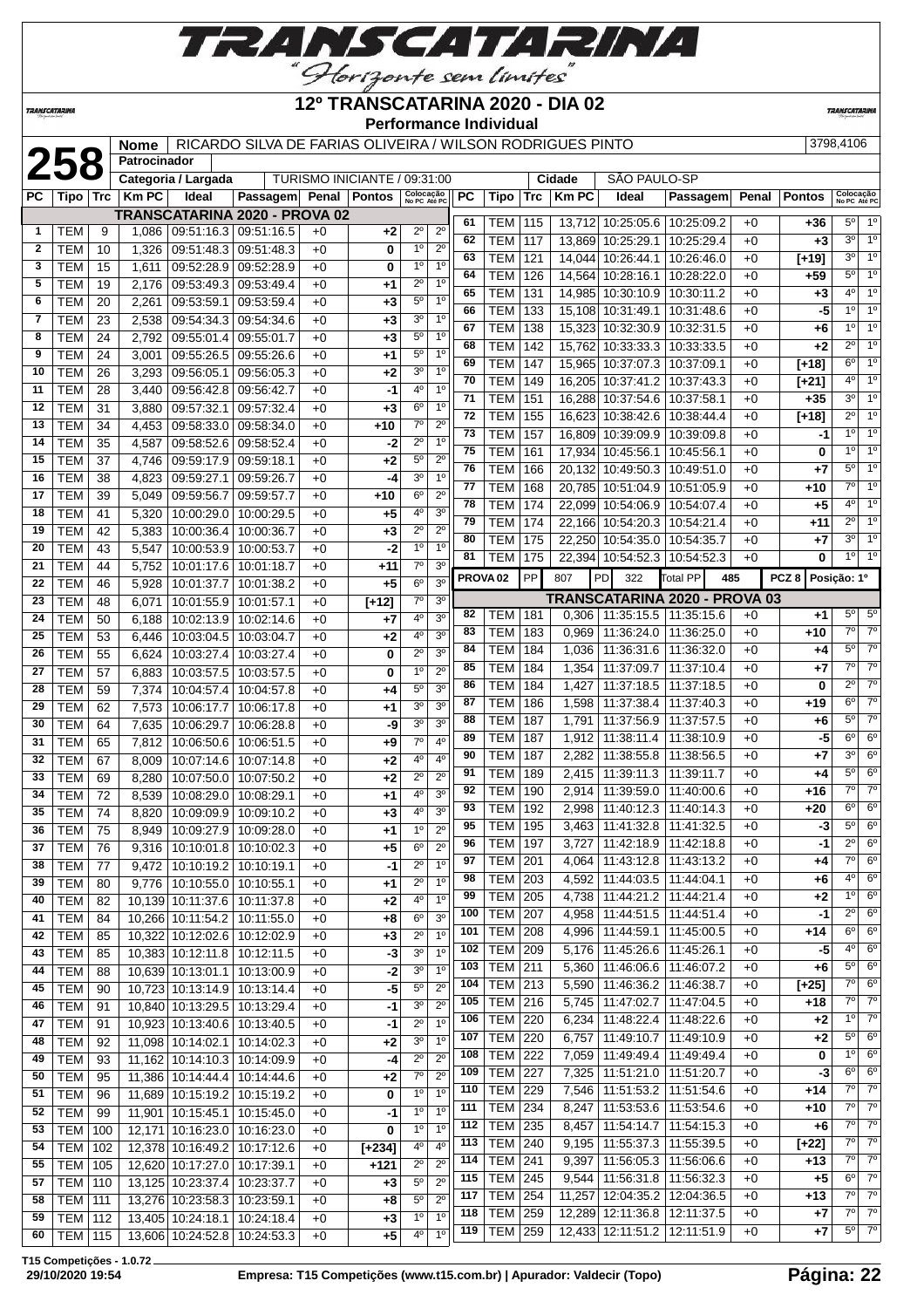

# **12º TRANSCATARINA 2020 - DIA 02**

**TRANSCATARIN** 

**TRANSCATARINA** 

#### **Performance Individual**

**2589,4106** Nome RICARDO SILVA DE FARIAS OLIVEIRA / WILSON RODRIGUES PINTO 3798,4106

|  | 2709 1106 |  |
|--|-----------|--|

|           | <b>258</b>     |     | Patrocinador |                     |                                                    |       |                              |                           |                  |                     |                |           |              |                                   |                               |       |                  |                           |                |
|-----------|----------------|-----|--------------|---------------------|----------------------------------------------------|-------|------------------------------|---------------------------|------------------|---------------------|----------------|-----------|--------------|-----------------------------------|-------------------------------|-------|------------------|---------------------------|----------------|
|           |                |     |              | Categoria / Largada |                                                    |       | TURISMO INICIANTE / 09:31:00 |                           |                  |                     |                |           | Cidade       | SÃO PAULO-SP                      |                               |       |                  |                           |                |
| <b>PC</b> | Tipo           | Trc | <b>Km PC</b> | Ideal               | Passagem                                           | Penal | <b>Pontos</b>                | Colocação<br>No PC Até PC |                  | <b>PC</b>           | Tipo           | Trc       | <b>Km PC</b> | <b>Ideal</b>                      | Passagem                      | Penal | <b>Pontos</b>    | Colocação<br>No PC Até PC |                |
| 120       | <b>TEM</b>     | 261 |              | 12,823 12:12:44.8   | 12:12:44.5                                         | $+0$  | -3                           | $1^{\circ}$               | $7^\circ$        |                     |                |           |              |                                   |                               |       |                  |                           |                |
| 121       | TEM            | 264 | 13,197       | 12:13:35.4          | 12:13:35.4                                         | $+0$  | 0                            | $1^{\circ}$               | $7^\circ$        | 181                 | TEM            | 414       | 8,565        |                                   | 13:20:44.0   13:20:44.2       | $+0$  | +2               | $2^{\circ}$               | $6^{\circ}$    |
| 122       | <b>TEM</b>     | 264 |              | 13,334 12:13:55.9   | 12:13:55.9                                         | $+0$  | 0                            | $1^{\circ}$               | 7 <sup>0</sup>   | 182                 | <b>TEM</b>     | 415       | 8,724        | 13:21:12.3                        | 13:21:12.7                    | $+0$  | $+4$             | 20                        | $6^{\circ}$    |
| 123       | <b>TEM</b>     | 266 | 13.422       | 12:14:10.9          | 12:14:11.6                                         | $+0$  | +7                           | $6^{\circ}$               | 7 <sup>0</sup>   | 197                 | <b>TEM</b>     | 420       | 9,161        | 13:22:19.4                        | 13:22:20.3                    | $+0$  | +9               | 7°                        | $6^{\circ}$    |
| 124       | <b>TEM</b>     | 268 |              | 13,958 12:15:04.1   | 12:15:05.4                                         | $+0$  | $+13$                        | $7^\circ$                 | 7 <sup>0</sup>   | 198                 | TEM            | 421       | 9,256        | 13:22:33.7                        | 13:22:35.7                    | +0    | +20              | 7° l                      | $7^\circ$      |
| 125       | <b>TEM</b>     | 269 |              | 14,070 12:15:17.7   | 12:15:18.0                                         | $+0$  | $+3$                         | 3 <sup>o</sup>            | 7 <sup>0</sup>   | 199                 | <b>TEM</b>     | 421       | 9,371        | 13:22:56.7                        | 13:22:58.3                    | $+0$  | +16              | 7°                        | $7^\circ$      |
| 126       | <b>TEM</b>     | 273 |              |                     | 14,495 12:16:03.3 12:16:04.1                       | $+0$  | $+8$                         | 4º                        | 7 <sup>0</sup>   | 200                 | TEM            | 424       | 9,716        |                                   | 13:24:02.0   13:24:03.9       | $+0$  | +19              | $6^{\circ}$               | $7^\circ$      |
| 127       | <b>TEM</b>     | 275 |              | 14.930 12:16:47.3   | 12:16:47.5                                         | $+0$  | $+2$                         | 4°                        | 7 <sup>0</sup>   | 201                 | TEM            | 425       | 9,873        |                                   | 13:24:31.9   13:24:32.4       | $+0$  | +5               | $4^{\circ}$               | $7^\circ$      |
| 128       | <b>TEM</b>     |     |              |                     |                                                    |       |                              | $6^{\circ}$               | $7^{\circ}$      | 202                 | <b>TEM</b>     | 426       | 10,144       |                                   | 13:25:21.1   13:25:23.4       | $+0$  | [+23]            | $7^\circ$                 | $7^\circ$      |
|           |                | 277 |              | 15,008 12:16:59.0   | 12:16:59.3                                         | $+0$  | $+3$                         |                           | 7 <sup>0</sup>   | 203                 | <b>TEM</b>     | 427       | 10,244       | 13:25:35.5                        | 13:25:37.6                    | $+0$  | +21              | $6^{\circ}$               | $7^\circ$      |
| 129       | <b>TEM 279</b> |     |              | 15,375 12:18:01.8   | 12:18:02.4                                         | $+0$  | $+6$                         | $5^{\circ}$               |                  | 204                 | <b>TEM</b>     | 440       | 1,634        | 13:35:26.0   13:35:26.5           |                               | $+0$  | +5               | $5^{\circ}$               | $7^\circ$      |
| 131       | <b>TEM</b>     | 287 |              |                     | 16,474 12:20:49.5 12:20:49.4                       | $+0$  | -1                           | $2^{\circ}$               | 7 <sup>0</sup>   | PROVA <sub>03</sub> |                | <b>PP</b> | 1.028        | 387<br><b>PD</b>                  | <b>Total PP</b><br>641        |       | PCZ <sub>6</sub> | Posição: 7º               |                |
| 132       | <b>TEM</b>     | 287 |              | 16,711   12:21:11.4 | 12:21:11.4                                         | $+0$  | 0                            | $1^{\circ}$               | 7 <sup>0</sup>   |                     |                |           |              |                                   |                               |       |                  |                           |                |
| 133       | <b>TEM</b>     | 288 |              | 16,892 12:21:30.9   | 12:21:31.4                                         | $+0$  | $+5$                         | $5^{\circ}$               | 7 <sup>0</sup>   |                     |                |           |              |                                   | TRANSCATARINA 2020 - PROVA 04 |       |                  | $1^{\circ}$               | $1^{\circ}$    |
| 134       | <b>TEM</b>     | 290 |              | 17,085 12:21:58.9   | 12:21:59.2                                         | +0    | $+3$                         | 40                        | $7^\circ$        | 210                 | TEM            | 6         | 0,613        | 14:17:58.7                        | 14:17:58.9                    | +0    | +2               | 7º                        | $7^\circ$      |
| 135       | <b>TEM</b>     | 290 | 17,401       | 12:22:33.4          | 12:22:34.9                                         | $+0$  | $+15$                        | $7^\circ$                 | 70               | 211                 | <b>TEM</b>     | 9         | 0.983        | 14:18:51.7                        | 14:18:53.3                    | $+0$  | $+16$            |                           |                |
| 136       | <b>TEM</b>     | 295 |              |                     | 17,549 12:23:01.8 12:23:04.0                       | $+0$  | $[+22]$                      | $7^\circ$                 | 7 <sup>0</sup>   | 212                 | TEM            | 16        | 1,761        | 14:20:41.2                        | 14:20:42.7                    | $+0$  | +15              | $7^{\circ}$               | $7^\circ$      |
| 137       | <b>TEM</b>     | 299 |              | 18,536 12:27:02.3   | 12:27:02.7                                         | $+0$  | +4                           | $6^{\circ}$               | $7^{\circ}$      | 214                 | <b>TEM</b>     | 25        | 3,471        |                                   | 14:24:29.4   14:24:31.4       | $+0$  | +20              | $7^\circ$                 | $7^\circ$      |
| 138       | <b>TEM</b>     | 301 |              | 18,668 12:27:18.2   | 12:27:18.1                                         | $+0$  | -1                           | $2^{\circ}$               | $7^\circ$        | 215                 | <b>TEM</b>     | 39        | 4,686        | 14:29:11.2                        | 14:29:12.8                    | $+0$  | +16              | $6^{\circ}$               | $7^\circ$      |
| 139       | <b>TEM</b>     | 303 |              | 18,866 12:27:48.3   | 12:27:48.8                                         | $+0$  | $+5$                         | $7^\circ$                 | $\overline{7^0}$ | 216                 | <b>TEM</b>     | 41        | 4,901        |                                   | 14:29:49.1   14:29:52.6       | $+0$  | +35              | $7^\circ$                 | $7^\circ$      |
| 140       | <b>TEM</b>     | 306 |              | 19,070 12:28:19.0   | 12:28:20.3                                         | $+0$  | $+13$                        | $6^{\circ}$               | 7 <sup>0</sup>   | 217                 | <b>TEM</b>     | 46        | 5,372        |                                   | 14:31:15.8   14:31:16.5       | $+0$  | +7               | $2^{\circ}$               | $7^\circ$      |
| 141       | <b>TEM</b>     | 311 |              | 19,524 12:29:15.1   | 12:29:36.4                                         | $+0$  | $[+213]$                     | $7^\circ$                 | 7 <sup>0</sup>   | 218                 | <b>TEM</b>     | 48        | 5,600        |                                   | 14:31:50.3   14:31:50.6       | $+0$  | +3               | $4^{\circ}$               | $7^\circ$      |
| 142       | <b>TEM</b>     | 316 |              | 20,424 12:31:16.5   | 12:31:16.3                                         | $+0$  | -2                           | 4°                        | $7^\circ$        | 219                 | <b>TEM</b>     | 52        | 5,970        |                                   | 14:32:48.8   14:32:49.0       | $+0$  | +2               | 3 <sup>0</sup>            | $7^\circ$      |
| 143       | <b>TEM</b>     | 323 |              | 21,560 12:33:30.1   | 12:33:30.7                                         | +0    | $+6$                         | 5°                        | 7 <sup>0</sup>   | 220                 | <b>TEM</b>     | 56        | 6,375        |                                   | 14:33:42.1   14:33:44.5       | $+0$  | +24              | $7^\circ$                 | $7^\circ$      |
| 144       | <b>TEM</b>     | 326 |              | 22,206 12:34:37.4   | 12:34:37.3                                         | $+0$  | -1                           | 3 <sup>o</sup>            | 7 <sup>0</sup>   | 221                 | <b>TEM</b>     | 57        | 6,594        | 14:34:06.8                        | 14:34:06.9                    | $+0$  | +1               | 1 <sup>°</sup>            | $7^\circ$      |
| 145       | <b>TEM</b>     | 327 | 22,311       | 12:34:49.4          | 12:34:49.3                                         | $+0$  | -1                           | 3 <sup>o</sup>            | $7^{\circ}$      | 222                 | TEM            | 61        | 7,074        | 14:35:01.2                        | 14:35:03.0                    | $+0$  | +18              | $7^\circ$                 | $7^\circ$      |
| 146       | <b>TEM</b>     | 330 |              | 22,669 12:36:05.2   | 12:36:05.6                                         | $+0$  | +4                           | $7^\circ$                 | $7^\circ$        | 223                 | <b>TEM</b>     | 64        | 7,689        |                                   | 14:36:33.1   14:36:31.9       | $+0$  | -12              | 7°                        | $7^\circ$      |
| 147       | <b>TEM</b>     | 335 | 1,240        | 12:56:41.4          | 12:56:41.5                                         | $+0$  | $+1$                         | 30                        | $7^{\circ}$      | 224                 | <b>TEM</b>     | 65        | 7,950        |                                   | 14:37:09.9   14:37:10.2       | $+0$  | +3               | $2^{\circ}$               | $7^\circ$      |
| 148       | <b>TEM</b>     | 338 | 1,550        | 12:57:35.2          | 12:57:35.2                                         | $+0$  | 0                            | $2^{\circ}$               | $7^\circ$        | 225                 | <b>TEM</b>     | 66        | 8,200        |                                   | 14:37:41.3   14:37:43.4       | $+0$  | +21              | $7^\circ$                 | $7^\circ$      |
|           |                |     |              |                     |                                                    |       |                              | 3 <sup>o</sup>            | $7^\circ$        | 226                 | <b>TEM</b>     | 67        | 8,293        |                                   | 14:37:54.3   14:37:55.9       | $+0$  | +16              | $6^{\circ}$               | $7^\circ$      |
| 149       | <b>TEM</b>     | 343 | 2,224        |                     | 12:59:22.3   12:59:22.5                            | $+0$  | +2                           |                           |                  | 227                 | <b>TEM</b>     | 71        | 8,882        |                                   | 14:39:52.2   14:39:54.2       | $+0$  | +20              | $7^{\circ}$               | $7^\circ$      |
| 150       | <b>TEM</b>     | 347 | 2,495        | 13:00:10.1          | 13:00:10.7                                         | $+0$  | $+6$                         | $7^\circ$                 | $7^\circ$        | 228                 | <b>TEM</b>     | 79        | 9,540        |                                   | 14:43:54.3   14:43:55.4       | $+0$  | +11              | $4^{\circ}$               | $7^\circ$      |
| 151       | <b>TEM</b>     | 349 | 2,682        | 13:00:38.9          | 13:00:39.7                                         | $+0$  | +8                           | $6^{\circ}$               | 7 <sup>0</sup>   | 229                 | <b>TEM</b>     | 87        | 10,733       |                                   | 14:46:35.6   14:46:36.5       | $+0$  | +9               | $7^\circ$                 | $7^\circ$      |
| 152       | <b>TEM</b>     | 351 | 2,863        | 13:01:04.4          | 13:01:04.6                                         | $+0$  | $+2$                         | $6^{\circ}$               | 7 <sup>0</sup>   | 230                 | <b>TEM</b>     | 93        | 11,365       | 14:47:50.1                        | 14:47:50.2                    | $+0$  |                  | 10                        | $7^\circ$      |
| 153       | <b>TEM</b>     | 352 | 2,933        | 13:01:12.3          | 13:01:13.4                                         | $+0$  | +11                          | 6 <sup>o</sup>            | 7 <sup>0</sup>   | 231                 |                |           |              |                                   |                               |       | +1               | 1 <sup>°</sup>            | $7^\circ$      |
| 154       | <b>TEM</b>     | 354 | 3,171        | 13:01:39.5          | 13:01:39.9                                         | $+0$  | +4                           | $6^{\circ}$               | $7^\circ$        |                     | <b>TEM</b>     | 98        | 11,926       | 14:49:19.5                        | 14:49:20.0                    | $+0$  | +5               |                           |                |
| 155       | <b>TEM</b>     | 354 | 3,265        | 13:01:50.8          | 13:01:51.6                                         | $+0$  | $+8$                         | 6°                        | 7 <sup>0</sup>   | 232                 | <b>TEM</b>     | 99        | 12,051       | 14:49:36.1                        | 14:49:35.9                    | $+0$  | -2               | $2^{\circ}$               | $7^\circ$      |
| 156       | <b>TEM</b>     | 356 | 3,353        |                     | 13:02:04.4   13:02:04.7                            | $+0$  | $+3$                         | 40                        | 7 <sup>0</sup>   | 233                 | <b>TEM</b>     | 105       | 13,063       |                                   | 14:52:02.9   14:52:04.4       | $+0$  | +15              | 7°                        | $7^\circ$      |
| 157       | <b>TEM</b> 359 |     |              |                     | 3,638   13:02:41.1   13:02:41.4                    | $+0$  | $+3$                         | $5^{\circ}$               | 70               | 234                 | <b>TEM</b>     | 108       |              | 13,353 14:52:48.0 14:52:51.1      |                               | $+0$  | $+31$            | $7^\circ$                 | $7^\circ$      |
| 158       | TEM   364      |     | 3,928        |                     | 13:03:20.6   13:03:20.9                            | $+0$  | $+3$                         | $2^{\circ}$               | 7 <sup>0</sup>   | 235                 | <b>TEM 110</b> |           |              | 13,418 14:52:58.3 14:52:58.7      |                               | $+0$  | +4               | $4^{\circ}$               | $7^\circ$      |
| 160       | <b>TEM 371</b> |     | 4,405        |                     | 13:06:45.7   13:06:46.1                            | $+0$  | $+4$                         | 4º                        | 7 <sup>0</sup>   | 236                 | <b>TEM 115</b> |           |              | 13,871 14:54:34.1 14:54:33.9      |                               | $+0$  | $-2$             | $4^{\circ}$               | $7^\circ$      |
| 161       | TEM 373        |     | 4,570        |                     | 13:07:07.8   13:07:06.7                            | $+0$  | -11                          | $6^{\circ}$               | $7^\circ$        | 237                 | <b>TEM</b>     | 117       |              | 14,118 14:55:12.3 14:55:12.2      |                               | $+0$  | -1               | $2^{\circ}$               | $7^\circ$      |
| 162       | <b>TEM 374</b> |     | 4,703        |                     | 13:07:29.0   13:07:29.6                            | $+0$  | $+6$                         | $6^{\circ}$               | 6 <sup>o</sup>   | 238                 | TEM            | 117       |              | 14,214 14:55:31.5 14:55:31.6      |                               | $+0$  | +1               | $3^{\circ}$               | $7^\circ$      |
| 163       | <b>TEM 377</b> |     | 5,007        |                     | 13:08:23.0 13:08:23.4                              | $+0$  | +4                           | $5^{\circ}$               | 6 <sup>o</sup>   | 239                 | TEM            | 118       |              | 14,447 14:56:14.5 14:56:16.0      |                               | $+0$  | $+15$            | $6^{\circ}$               | $7^\circ$      |
| 164       | TEM 379        |     | 5,108        |                     | 13:08:42.4   13:08:42.9                            | $+0$  | $+5$                         | $5^{\circ}$               | 6 <sup>o</sup>   | 240                 | <b>TEM</b>     | 126       |              |                                   | 15,241 14:57:57.2 14:57:59.3  | $+0$  | +21              | $7^\circ$                 | $7^\circ$      |
| 165       | <b>TEM</b> 381 |     | 5,314        |                     | 13:09:10.0   13:09:10.3                            | $+0$  | $+3$                         | $6^{\circ}$               | 6 <sup>o</sup>   | 241                 | <b>TEM</b>     | 128       |              | 15,421 14:58:21.5 14:58:24.2      |                               | $+0$  | $[+27]$          | 7°                        | $7^\circ$      |
| 166       | TEM 381        |     | 5,493        |                     | 13:09:40.7   13:09:41.0                            | $+0$  | $+3$                         | $4^{\circ}$               | 6 <sup>o</sup>   | 242                 | TEM            | 131       |              | 15,810 14:59:33.0 14:59:34.1      |                               | $+0$  | $+11$            | $7^\circ$                 | $7^\circ$      |
| 167       | <b>TEM 383</b> |     | 5,713        |                     | 13:10:16.8 13:10:22.3                              | $+0$  | $+55$                        | $7^\circ$                 | 6 <sup>o</sup>   | 244                 | <b>TEM</b>     | 134       |              | 16,057 15:00:12.5 15:00:12.6      |                               | $+0$  | $+1$             | $1^{\circ}$               | $7^\circ$      |
| 168       | <b>TEM 384</b> |     | 5,825        |                     | 13:10:33.3 13:10:32.7                              | $+0$  | -6                           | $6^{\circ}$               | 6 <sup>o</sup>   | 245                 | TEM            | 135       |              | 16,341   15:01:04.9   15:01:06.4  |                               | $+0$  | $+15$            | $5^{\circ}$               | $7^\circ$      |
| 169       | <b>TEM 385</b> |     |              |                     |                                                    |       |                              | $6^{\circ}$               | 6 <sup>o</sup>   | 246                 | TEM            | 138       |              | 16,672 15:02:06.4   15:02:09.9    |                               | $+0$  | $[+35]$          | $6^{\circ}$               | $7^\circ$      |
| 170       | TEM 389        |     | 5,894        |                     | 13:10:46.5   13:10:47.4<br>13:13:05.6   13:13:05.2 | $+0$  | +9                           | 30                        | 6 <sup>o</sup>   | 247                 | <b>TEM</b>     | 140       |              | 16,787 15:02:22.3 15:02:22.5      |                               | $+0$  | $+2$             | $2^{\circ}$               | $7^\circ$      |
|           |                |     | 6,046        |                     |                                                    | $+0$  | -4                           | $2^{\circ}$               | 6 <sup>o</sup>   | 248                 | TEM            | 143       |              | 17,191 15:03:25.7   15:03:26.9    |                               | $+0$  | $+12$            | $4^{\circ}$               | $7^\circ$      |
| 171       | TEM 392        |     | 6,402        |                     | 13:13:55.5   13:13:55.3                            | $+0$  | $-2$                         | $5^{\circ}$               | 6 <sup>o</sup>   | 249                 | TEM            | 147       |              | $0,205$   15:20:04.2   15:20:06.2 |                               | $+0$  | $+20$            | $7^\circ$                 | $7^\circ$      |
| 172       | TEM 395        |     | 6,546        |                     | 13:14:17.7   13:14:17.9                            | $+0$  | $+2$                         |                           |                  | 250                 | <b>TEM</b>     | 151       | 0,765        |                                   | 15:21:04.0   15:21:04.3       | +0    | $+3$             | $5^{\circ}$               | $7^\circ$      |
| 173       | TEM 395        |     | 6,653        |                     | 13:14:30.5   13:14:30.8                            | $+0$  | $+3$                         | $6^{\circ}$               | $6^{\circ}$      | 349                 | <b>TEM</b>     | 152       | 0,846        | 15:21:14.3   15:21:16.5           |                               | $+0$  | $+22$            | $7^\circ$                 | $7^\circ$      |
| 174       | <b>TEM 397</b> |     | 6,728        |                     | 13:14:40.7   13:14:43.7                            | $+0$  | $[+30]$                      | $7^\circ$                 | 6 <sup>o</sup>   |                     |                |           |              |                                   |                               |       |                  | 0 <sup>0</sup>            | 0 <sup>o</sup> |
| 175       | TEM   401      |     | 7,097        |                     | 13:15:34.7   13:15:35.2                            | $+0$  | $+5$                         | 4°                        | 6 <sup>o</sup>   | 350                 | <b>ROT</b>     | 157       | 1,409        | 15:22:28.2   15:21:55.7           |                               | $+0$  | 0                |                           | $7^\circ$      |
| 176       | <b>TEM 404</b> |     | 7,278        |                     | 13:16:04.4   13:16:05.6                            | $+0$  | $+12$                        | $5^{\circ}$               | $6^{\circ}$      | 351                 | TEM            | 159       |              | 1,565   15:22:47.9   15:22:49.6   |                               | +0    | $+17$            | $6^{\circ}$               |                |
| 177       | <b>TEM 407</b> |     | 7,588        | 13:18:00.7          | 13:18:03.5                                         | $+0$  | $[+28]$                      | 7 <sup>o</sup>            | 6 <sup>o</sup>   | 352                 | <b>TEM</b>     | 160       |              | 2,010   15:23:29.4   15:23:30.4   |                               | $+0$  | +10              | $5^{\circ}$               | $7^\circ$      |
| 178       | <b>TEM 408</b> |     | 7,676        |                     | 13:18:14.9 13:18:17.3                              | $+0$  | $[+24]$                      | $5^{\rm o}$               | 6 <sup>o</sup>   | 353                 | <b>TEM</b>     | 168       | 2,922        |                                   | 15:25:59.2   15:26:00.0       | $+0$  | $+8$             | $6^{\circ}$               | $7^\circ$      |
| 179       | TEM 410        |     | 8,141        |                     | 13:19:35.8   13:19:36.5                            | $+0$  | $+7$                         | $7^\circ$                 | $6^{\circ}$      | 354                 | <b>TEM 172</b> |           | 3,291        |                                   | 15:26:46.2   15:26:49.2       | $+0$  | $[+30]$          | $7^\circ$                 | $7^\circ$      |
| 180       | <b>TEM 412</b> |     | 8,416        |                     | 13:20:20.1   13:20:20.2                            | $+0$  | +1                           | $3o$                      | 6 <sup>o</sup>   | 355                 | <b>TEM 176</b> |           |              | 4,004   15:28:21.5   15:28:21.9   |                               | $+0$  | +4               | $5^{\circ}$               | $7^\circ$      |